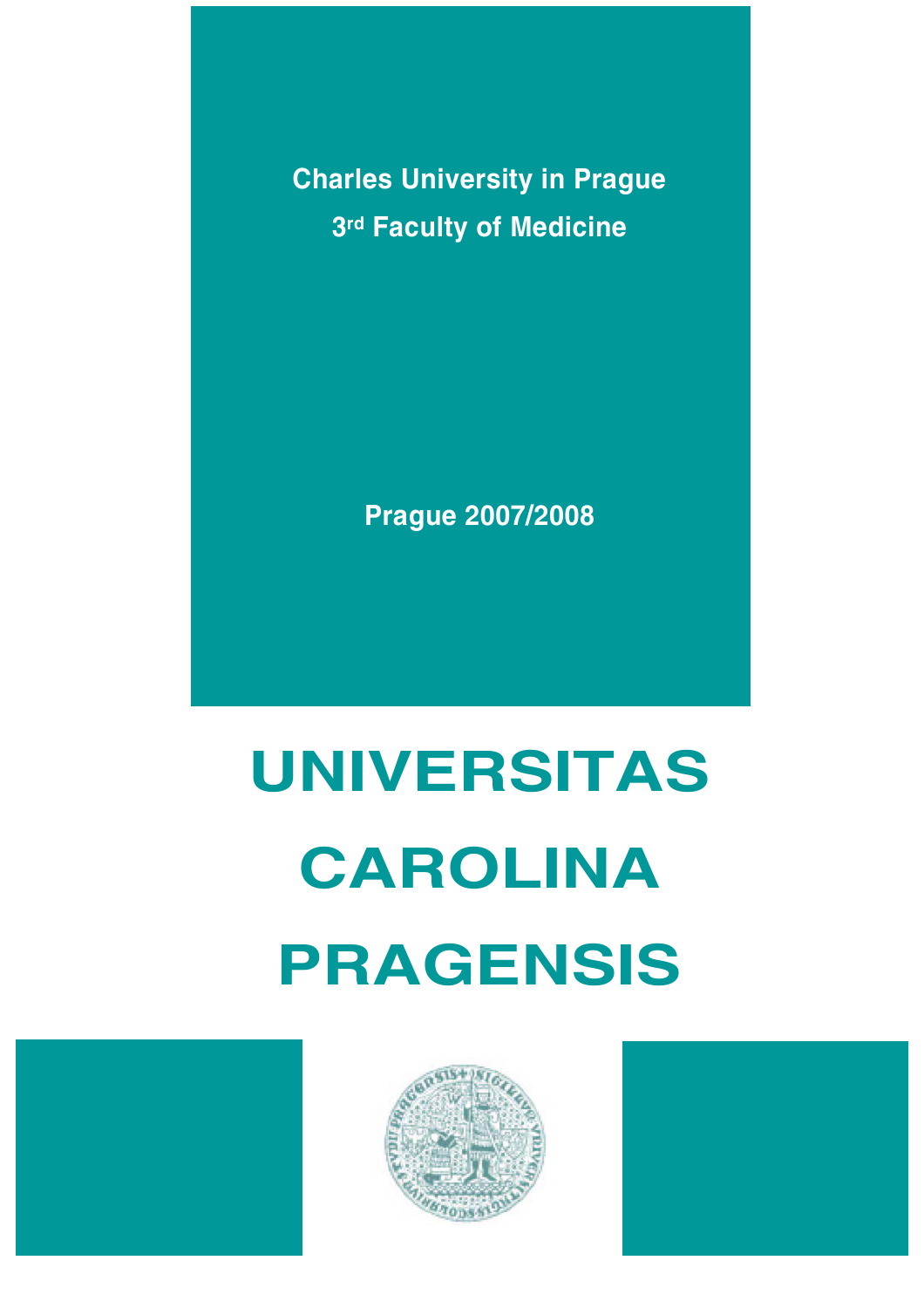# **CHARLES UNIVERSITY IN PRAGUE Third Faculty of Medicine**

# **ESSENTIAL STUDY GUIDE**

# **List of Study Programmes and Workplaces Academic Year 2007/2008**





**Prague 2007**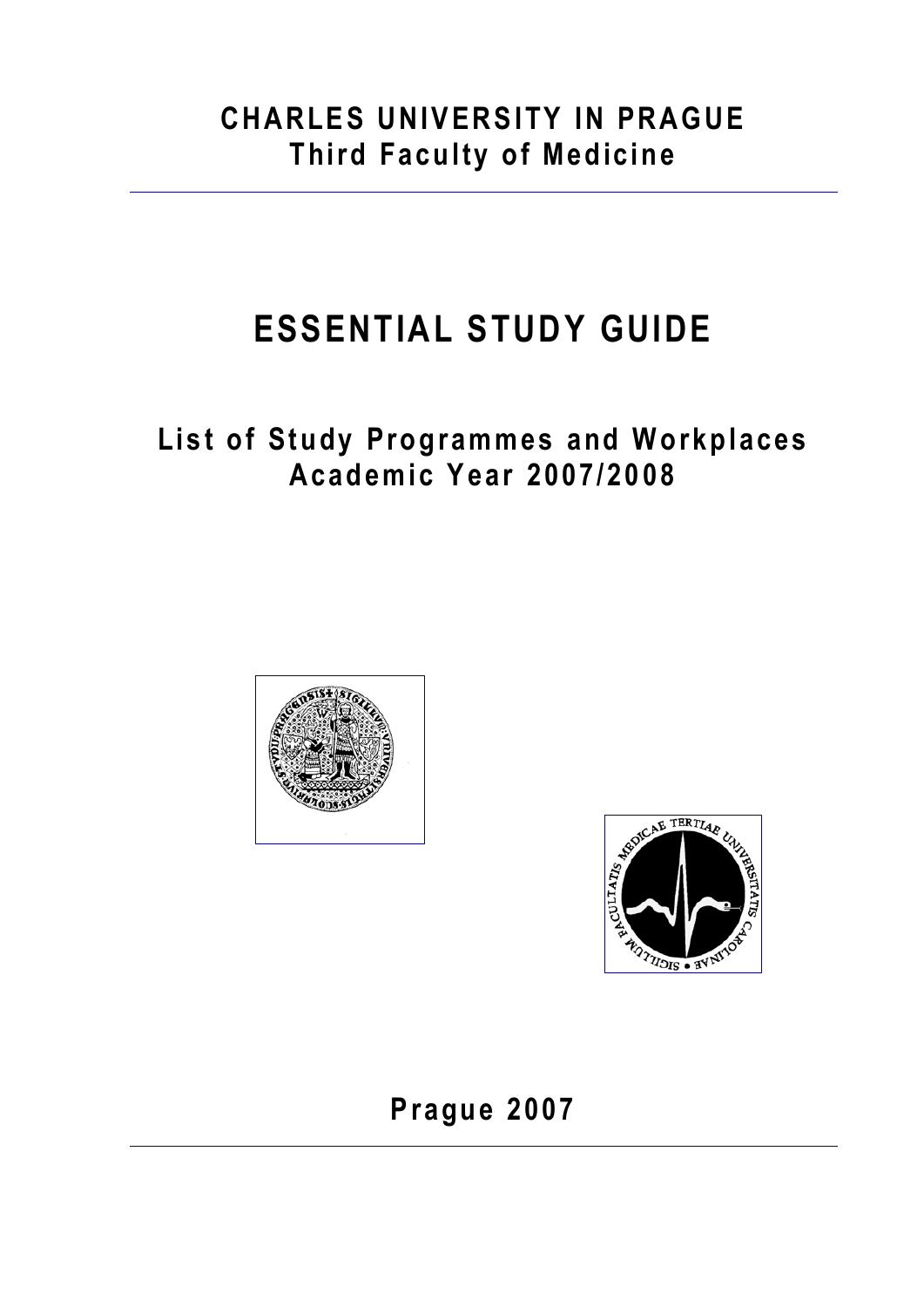# **TABLE OF CONTENTS:**

# 

# 

#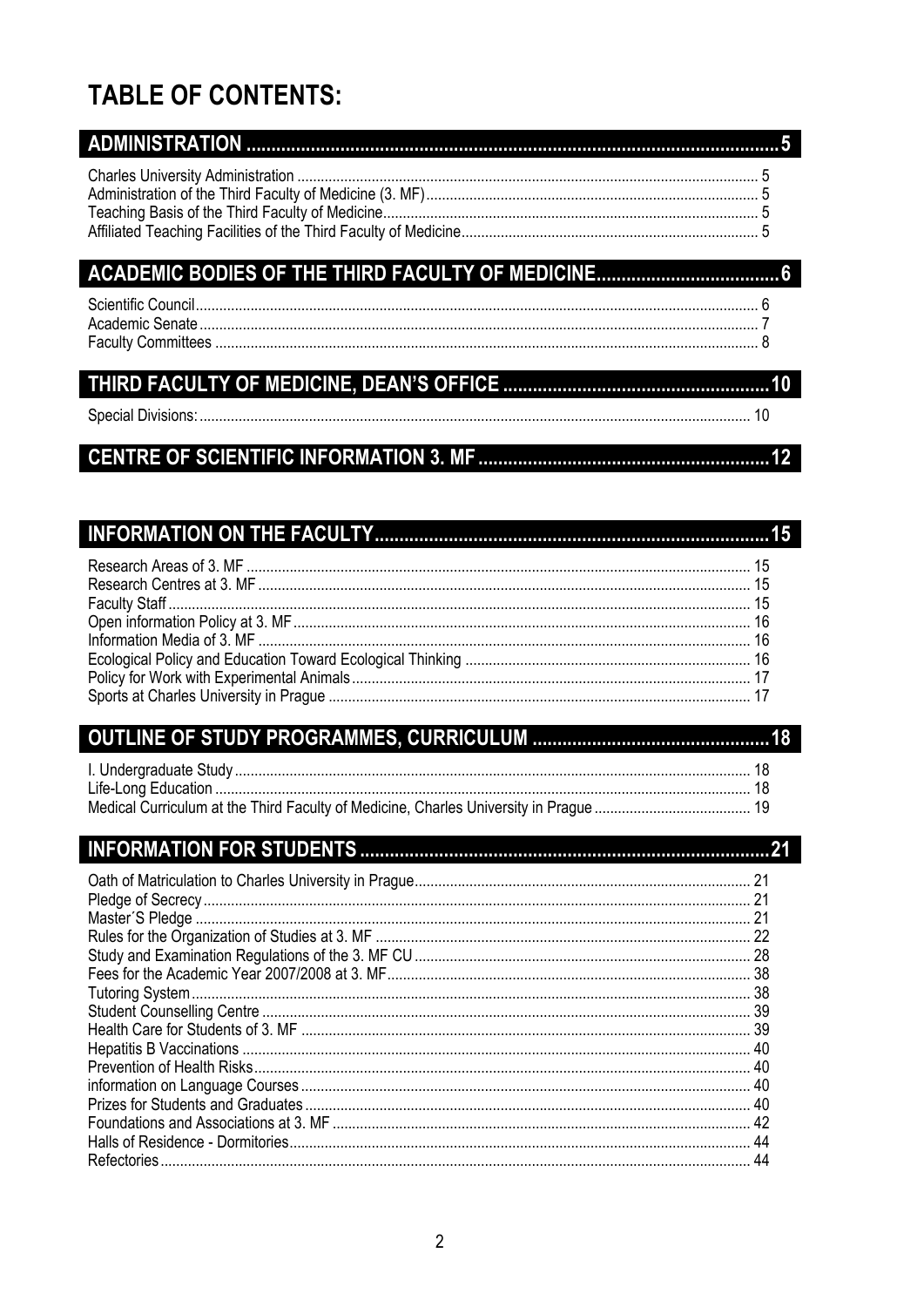# 

# **WORKPLACES OF THE THIRD FACULTY OF MEDICINE.**

| Educational Centre for Anatomy and Endoscopy (Workplace at the Dept. of Anatomy)70       |  |
|------------------------------------------------------------------------------------------|--|
|                                                                                          |  |
|                                                                                          |  |
|                                                                                          |  |
|                                                                                          |  |
|                                                                                          |  |
|                                                                                          |  |
|                                                                                          |  |
|                                                                                          |  |
|                                                                                          |  |
| National Reference Laboratory for Diphtheria (Workplaces at the Dept. of Epidemiology)72 |  |
|                                                                                          |  |
|                                                                                          |  |
|                                                                                          |  |
|                                                                                          |  |
| Smoking Cessation Advisory Centre (Affiliated to Department of General Hygiene) 73       |  |
|                                                                                          |  |
|                                                                                          |  |
|                                                                                          |  |
|                                                                                          |  |
|                                                                                          |  |
|                                                                                          |  |
|                                                                                          |  |
|                                                                                          |  |
|                                                                                          |  |
|                                                                                          |  |
|                                                                                          |  |
|                                                                                          |  |
|                                                                                          |  |
|                                                                                          |  |
|                                                                                          |  |
|                                                                                          |  |
|                                                                                          |  |
|                                                                                          |  |
|                                                                                          |  |
|                                                                                          |  |
|                                                                                          |  |
|                                                                                          |  |
|                                                                                          |  |
|                                                                                          |  |
|                                                                                          |  |
|                                                                                          |  |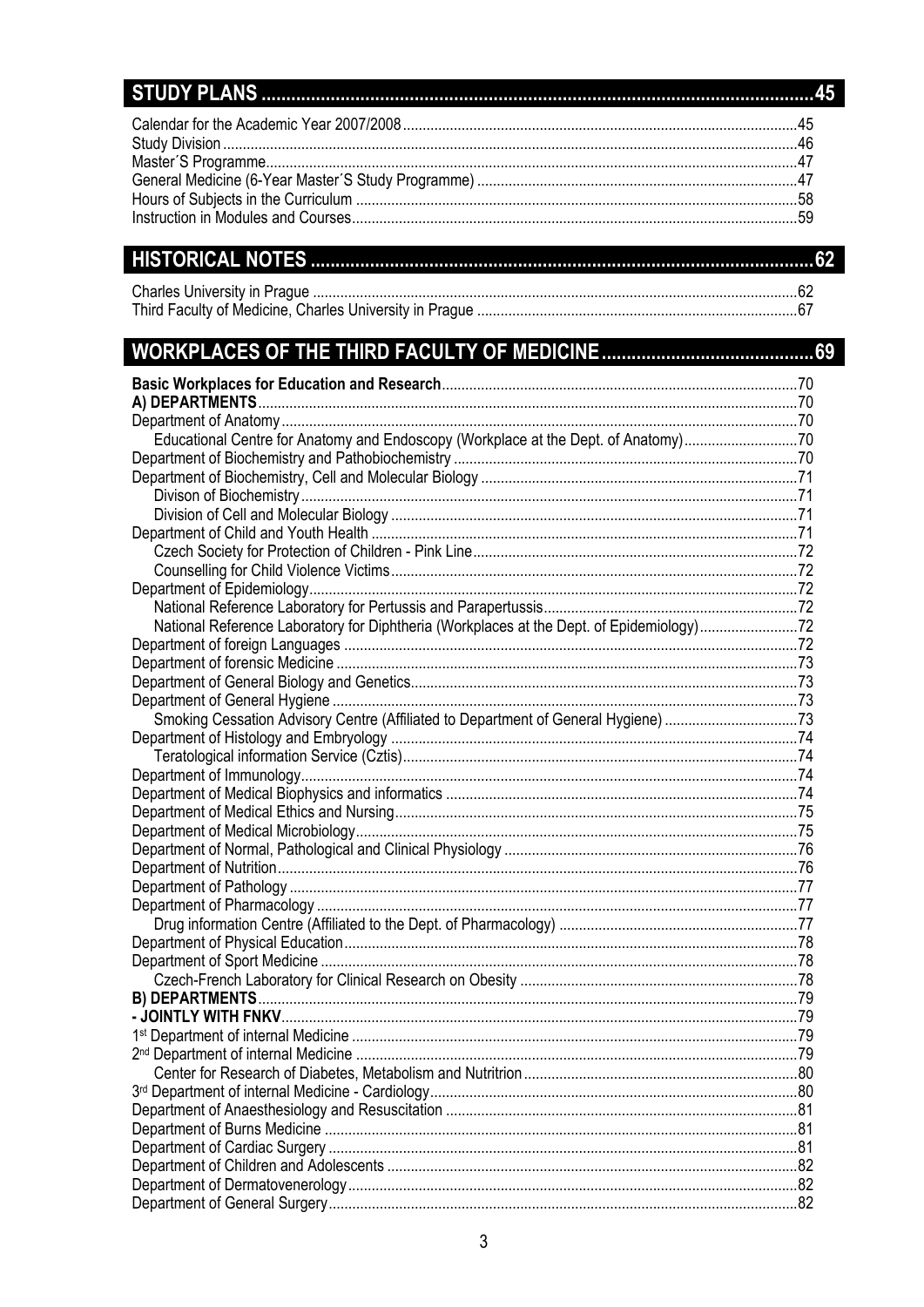| Department of Child Surgery and Traumatology of the 3rd Faculty of Medicine and FTN with Policlinic 88 |  |
|--------------------------------------------------------------------------------------------------------|--|
|                                                                                                        |  |
|                                                                                                        |  |
|                                                                                                        |  |
|                                                                                                        |  |
|                                                                                                        |  |
|                                                                                                        |  |
|                                                                                                        |  |
|                                                                                                        |  |
| Department of Otorhinolaryngology of the Central Military Hospital and Third Faculty of Medicine 90    |  |
|                                                                                                        |  |
|                                                                                                        |  |
|                                                                                                        |  |
|                                                                                                        |  |
|                                                                                                        |  |
|                                                                                                        |  |
|                                                                                                        |  |
|                                                                                                        |  |
|                                                                                                        |  |
|                                                                                                        |  |
|                                                                                                        |  |
|                                                                                                        |  |
|                                                                                                        |  |
|                                                                                                        |  |
|                                                                                                        |  |
|                                                                                                        |  |
|                                                                                                        |  |
|                                                                                                        |  |

# ADDRESSES OF MEDICAL FACULTIES AND IMPORTANT INSTITUTIONS ..............93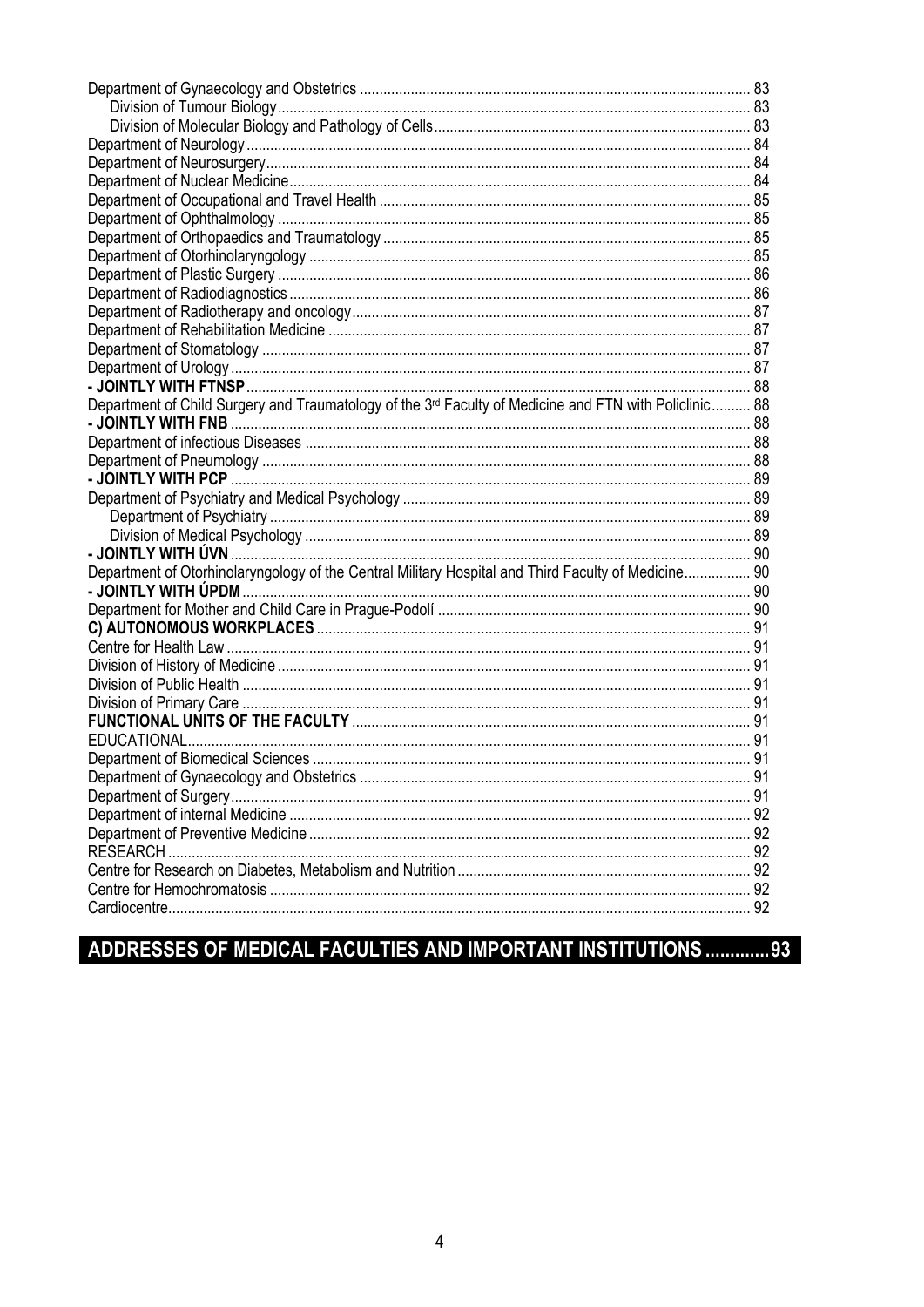# **CHARLES UNIVERSITY ADMINISTRATION**

**RECTOR:** 

**prof. RNDr. Václav Hampl, DrSc.** 

**VICE-RECTORS: prof. RNDr. Jan Bednář, CSc. • Vice-Rector for Study Matters prof. RNDr. Bohuslav Gaš, CSc. .** Vice-Rector for Scientific and Creative Activity **prof. PhDr. Mojmír Horyna • Vice-Rector for Academic Qualification doc. PhDr. Michal Šobr, CSc.**  ▪ Vice-Rector for Public Relations **prof. MUDr. Jan Škrha, DrSc., MBA**  ▪ Vice-Rector for International Affairs and Mobility **doc. PhDr.Stanislav Štech, CSc.**  ▪ Vice-Rector for University Development

**QUESTOR:**  Ing. Josef Kubíček

## **RECTOR'S OFFICE:**

Ovocný trh 5, 116 36 Praha 1 tel. +420 224 491 111 fax +420 224 210 695, +420 224 210 663 http://www.cuni.cz

# **ADMINISTRATION OF THE THIRD FACULTY OF MEDICINE (3. MF)**

**DEAN:** 

**doc. MUDr. Bohuslav Svoboda, CSc.** 

# **VICE-DEANS:**

## **prof. MUDr. Jiří Horák, CSc.**

*Statutory Deputy Dean* 

▪ Vice-Dean for Development of Undergraduate Study, Technology Transfer and Specialist **Education** 

# **prof. MUDr. Michal Anděl, CSc.**

**.** Vice-Dean for Academic Qualification, Science and Research, Postgraduate Study, Student Scientific Activity, Co-ordinator of Faculty Scientific Council

**doc. MUDr. Daniela Janovská, CSc.** 

▪ Vice-Dean for Master´s Study Programme

# **doc. RNDr. Eva Samcová, CSc.**

• Vice-Dean for English-Speaking Students **MUDr. Alena Doubková, CSc.** 

▪ Vice-Dean for Bachelor´s Study Programmes **prof. MUDr. Pavel Haninec, CSc.** 

▪ Vice-Dean for International Affairs

# **SECRETARY OF THE FACULTY** Ing. Jana Mužíková

# **DEAN'S OFFICE:**

Ruská 87, 100 00 Praha 10 tel. +420 267 102 233, fax +420 267 311 812 http://www.lf3.cuni.cz

# **TEACHING BASIS OF THE THIRD FACULTY OF MEDICINE**

Faculty Hospital Královské Vinohrady (FNKV) Faculty Hospital Na Bulovce in Prague (FNB) Thomayer Faculty Hospital with Policlinic in Prague (FTNsP) Psychiatric Center Prague (PCP)

State Institute of Health in Prague (SZÚ) Department for Mother and Child Care in Prague - Podolí (ÚPMD) Central Military Hospital, Prague (ÚVN)

# **AFFILIATED TEACHING FACILITIES OF THE THIRD FACULTY OF MEDICINE**

Institute of Endocrinology, Prague Hospital of Merciful Sisters of St. Karel Boromejský, Prague Hospital Na Homolce, Prague Hospital in Vysočany, Prague

District Hospital in Pelhřimov Rehabilitation Institute, Kladruby Associated Health Care Facilities, Mladá Boleslav Nursing College, Ruská 91, Praha 10 (SZŠ)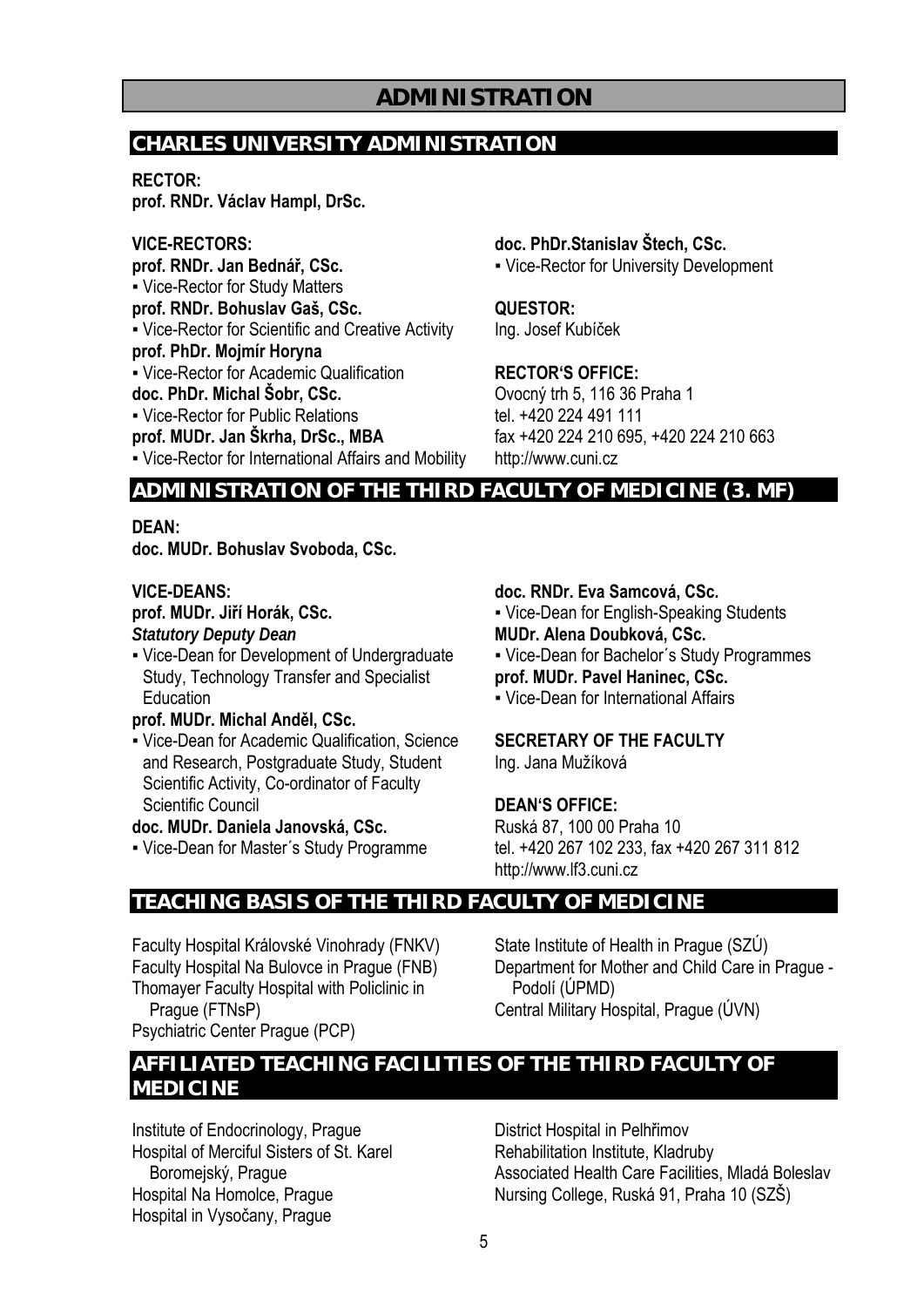# **ACADEMIC BODIES OF THE THIRD FACULTY OF MEDICINE**

# **SCIENTIFIC COUNCIL**

**CHAIR:** 

#### **doc. MUDr. Bohuslav Svoboda, CSc.**

Dean of the Third Faculty of Medicine and Head Physician of the Department of Gynaecology and Obstetrics

# **MEMBERS:**

**prof. MUDr. Michal Anděl, CSc.**  Vice-Dean, Head of Department, 2nd Department of Internal Medicine **prof. MUDr. Jan Bartoníček, DrSc.**  Head of Department, Department of Orthopaedics and **Traumatology doc. MUDr. Marek Bednář, CSc.**  Head of Department, Department of Medical **Microbiology prof. MUDr. Miroslav Cikrt, CSc.**  State Institute of Health, Praha **prof. MUDr. Milena Černá, DrSc.**  Head of Department, Department of General Hygiene **prof. MUDr. Pavel Haninec, CSc.**  Vice-Dean, Head of Department, Department of **Neurosurgery prof. MUDr. Jiří Horák, CSc.**  Vice-Dean, Head of Department, 1st Department of Internal Medicine **prof. MUDr. Cyril Höschl, DrSc.**  Head of Department, Department of Psychiatry and Medical Psychology; Director, Psychiatric Centre **Prague prof. MUDr. Pavel Kalvach, CSc.**  Department of Neurology **doc. MUDr. Leo Klein, CSc.**  Head of Department, Department of Burns Medicine **prof. MUDr. Miloslav Kršiak, DrSc.**  Head of Department, Department of Pharmacology **prof. MUDr. Václav Mandys, CSc.**  Head of Department, Department of Pathology **prof. MUDr. Richard Rokyta, DrSc.**  Head of Department, Department of Normal, Pathological and Clinical Physiology **doc. MUDr. Vlasta Rychterová, CSc.**  former Head of Department, Department of Pathology **prof. MUDr. Josef Stingl, CSc.**  Head of Department, Department of Anatomy **doc. MUDr. Michael Urban** Head of Department, Department of Urology **prof. MUDr. Petr Widimský, DrSc.**  Head of Department, 3rd Department of Internal Medicine - Cardiology **prof. MUDr. Petr Zatloukal, CSc.**  Head of Department, Department of Pneumology **Col. MUDr. Štefan Brunclík**  Director, Central Military Hospital, Prague

**MUDr. Miroslav Čerbák**  Medical Ward, Hospital Česká Lípa **doc. MUDr. Jaroslav Feyereisl, CSc.**  Director, Department for Mother and Child Care in Prague Podolí **doc. MUDr. Vojtěch Hainer, CSc.**  Director, Institute of Endocrinology, Prague **doc. MUDr. Karel Havlíček, CSc.**  Head Physician, Surgical Ward, Hospital Pardubice **doc. MUDr. Zdeněk Holub, CSc.**  Head Physician, Gynaecology and Obstetrics Ward, Hospital Kladno **MUDr. František Koukolík, DrSc.**  Head Physician, Department of Pathological Anatomy, IKEM, Prague **MUDr. Petr Malý**  Director, Thomayer Faculty Hospital, Prague **MUDr. Jan Nedvídek**  Head Physician, Medical Ward, Hospital Liberec **MUDr. Petr Niederle, DrSc.**  Head Physician, Cardiology Ward, Na Homolce Hospital, Prague **prof. MUDr. Bohumil Ošťádal, DrSc.**  Institute of Physiology, Czech Academy of Sciences, Prague **MUDr. Luděk Ryba**  Head Physician, Paediatric Ward, Hospital Ústí n.O. **MUDr. Jaroslav Volf, Ph.D.**  Director, State Institute of Health, Prague **HONORARY MEMBERS: prof. MUDr. Oldřich Čech, DrSc.**  former Head Physician, Department of Orthopaedics and Traumatology **prof. MUDr. Radana Königová, CSc.**  former Head Physician, Department of Burns Medicine **MUDr. Karel Křikava, CSc.**  Head Physician, Surgical Ward, Hospital Pelhřimov **prof. MUDr. Kamil Provazník, CSc.**  Department of Child and Youth Health **MUDr. Zuzana Roithová, MBA**  Member of European Parliament **prof. MUDr. Vlastimil Slouka, CSc.**  former Head of Department, Department of Medical Biophysics and Informatics

**prof. MUDr. Jiří Schindler, DrSc.**  former Head of Department, Department of Microbiology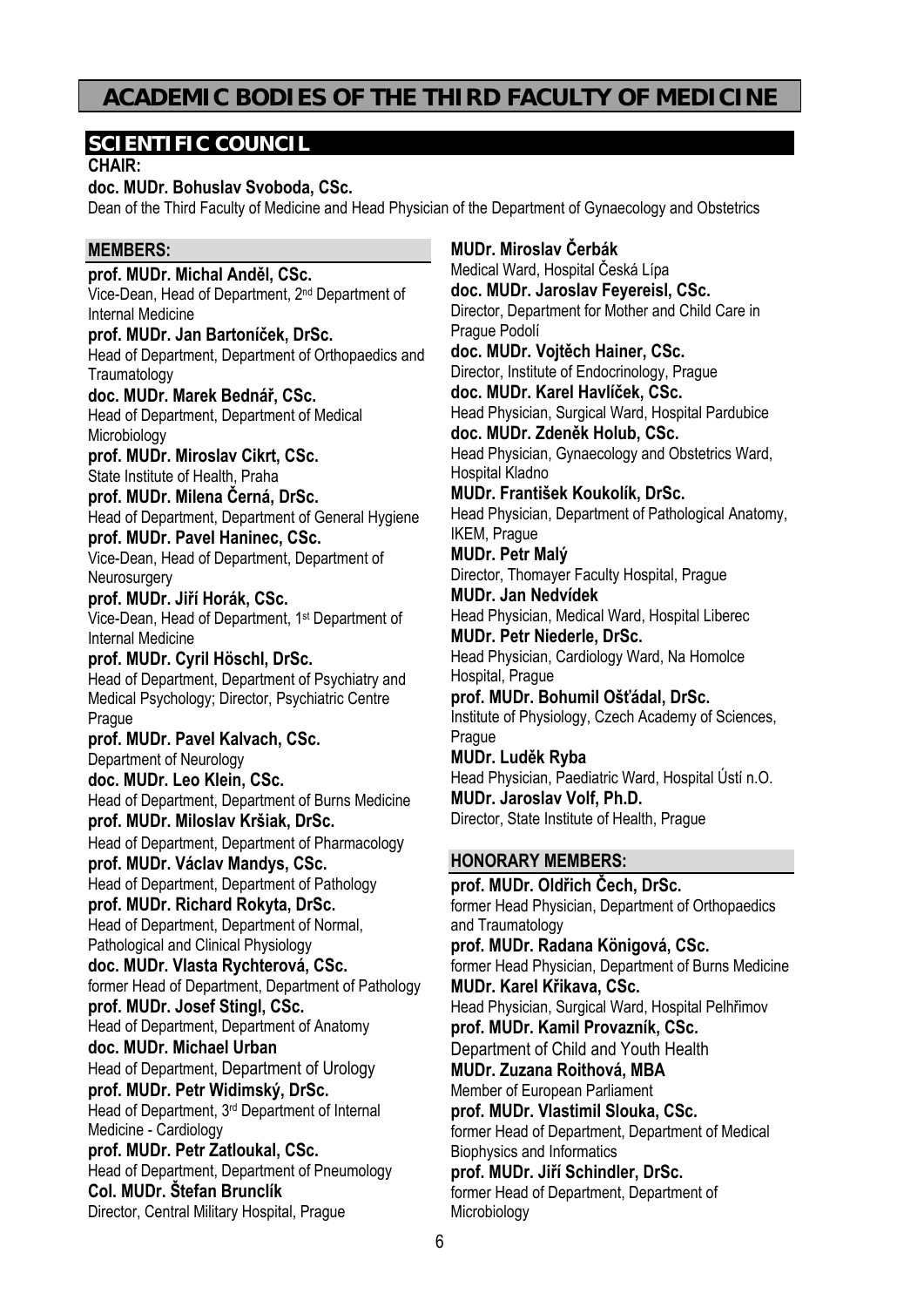**prof. MUDr. RNDr. Luboslav Stárka, DrSc.** 

Institute of Endocrinology, Prague **prof. MUDr. Vladimír Vonka, DrSc.**  Researcher, Institute of Haematology and Blood Transfusion, Prague

#### **FOREIGN MEMBERS (with an advisory vote):**

**prof. J. M. BESSON**  Inserm, U 161-2 rue D` Alesia, 75 014 Paris, France **prof. Rita Rossi COLWELL**  The National Science Foundation, 4201 Wilson Boulevard, Arlington, Virginia 222 30, USA **prof. Sture FALKMER, M.D., Ph.D.**  Department of Pathology, University Hospital, Trondheim, Norway **prof. Paul GROF, M.D., F.R.C.P.**  Ottawa Hospital, Dept. of Psychiatry, 1145 Carling Avenue, Ottawa, K12 7 K4 Ontario, Canada

#### **prof. Walter W. HOLLAND**

Division of Community Health, St. Thomas Hospital, Lamberth Palace Road, London SE 1 7EH, England **Dr. med. Denis Laurent KAECH**

Head, Neurosurgery Department, Rätisches Kantons und Regionalspital, CH-7000 CHUR, Switzerland

Department of Psychology, Tufts University, 490 Boston Avenue, Medford, Massachussets 02155, USA **prof. Hugues MONOD**  Laboratoire de Physiologie, Faculté de Medicine et C.H.U., Pitié Salpetriére, Université P. et M. Curie, 35013 Paris, France **Solomon L. MOSHÉ, M.D.**  Professor of Neurology, Neuroscience & Pediatrics, Albert Einstein College of Medicine, Bronx, NY, USA **prof. Premysl Ponka, M.D., Ph.D.**  Mc. Gill University Montreal, Canada **prof. Karel RAŠKA, Jr., M.D., Ph.D.**  University of Medicine and Dentistry of New Jersey, Robert Wood Johnson Medical School, 675 Hoes Lane, Piscataway, New Jersey 08854-5635, USA **prof. Norman SARTORIUS**  1 avenue Gilbert Trolich, 1209 Geneva, Switzerland **prof. Dr. Robert SCHMIDT**  Physiologische Institut, Röntgenring 9, 8700 Würzburg, Germany **prof. Jan VOLAVKA, M.D.**  Nathan S. Kline Institute, Orangeburg, New York

**ACADEMIC SENATE** 

Elective session from December 1<sup>st</sup>, 2004 to November 30<sup>th</sup>, 2007 **CHAIR:**  MUDr. David Marx, Ph.D. e-mail: marx@fnkv.cz **VICE-CHAIRS:**  doc. MUDr. Hana Provazníková, CSc.

# **MEMBERS OF TEACHING STAFF OF THE ACADEMIC SENATE:**

**CLINICAL PRACTITIONERS:**  doc. MUDr. Valér Džupa, CSc. MUDr. Robert Grill MUDr. Jan Hajer, Ph.D. MUDr. Martin Havrda MUDr. Jara Hornová, CSc. doc. MUDr. Milan Kment, CSc. doc. MUDr. Miroslav Tvrdek

# **OTHER DEPARTMENTS:**

10962, USA

**prof. Klaus A. MICZEK** 

Mgr. Zdena Čábelková MUDr. Pavel Dlouhý MUDr. Lucie Hubičková Heringová, Ph.D. MUDr. David Kachlík, Ph.D. doc. MUDr. Jozef Rosina RNDr. Ing. Petr Tůma, Ph.D.

## **STUDENT MEMBERS:**

MUDr. Václav Báča Daniel Bárta Jan Gojda MUDr. Ondřej Gojiš

Zoltán Kokeš Helena Krumlová Václava Pavlová Kateřina Pokorná Radek Rutkowski Karoline Růžičková Jan Smíšek Kristýna Straková

Anette Svensgard Steinert MUDr. Martin Špaček

# **Elected Representatives of the Third Faculty of Medicine in the Academic Senate of Charles University:**

MUDr. David Marx, Ph.D. MUDr. Robert Grill Kateřina Šebková Martin Žák

**Elected Representative of the Third Faculty of Medicine in the Council of Universities and Colleges:** doc. MUDr. Marek Bednář, CSc.

**Secretary of the Academic Senate:** Jana Jeníčková, tel.: +420 267 102 229, e-mail: akademicky.senat@lf3.cuni.cz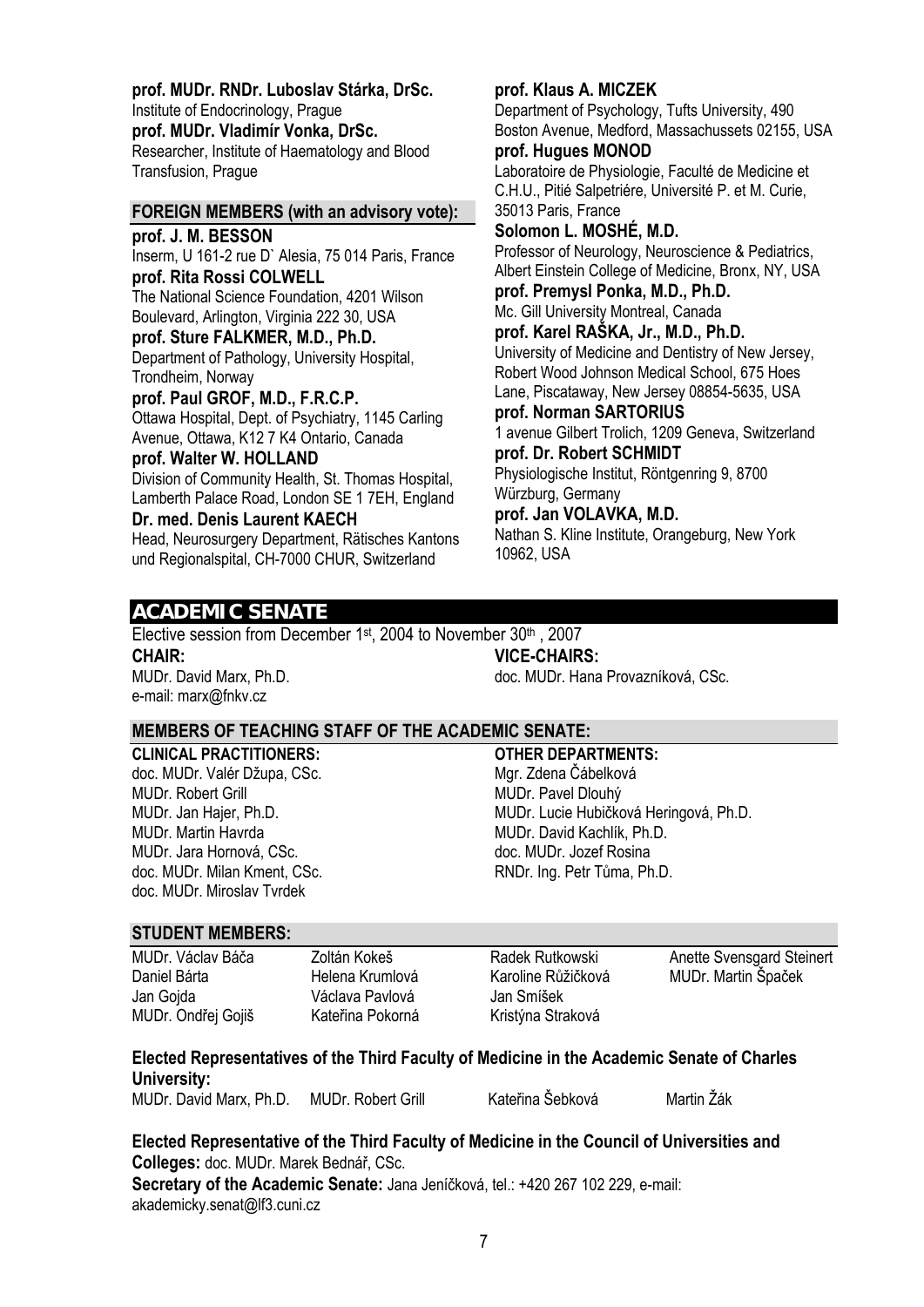# **FACULTY COMMITTEES**

#### **DISCIPLINARY COMMITTEE**

#### **CHAIR:**

doc. MUDr. Daniela Janovská, CSc. **MEMBERS:** 

doc. MUDr. Hana Provazníková, CSc. doc. MUDr. Vlasta Rychterová, CSc. doc. RNDr. Eva Samcová, CSc.

# **STUDENTS:**

Kateřina Pokorná Zoltán Kokeš Jan Smíšek

#### **EDITORIAL COMMITTEE**

**CHAIR:**  prof. MUDr. Radana Königová, CSc. **MEMBERS:**  prof. MUDr. Pavel Gregor, DrSc. Mgr. Marie Fleissigová

#### PhDr. Martina Hábová **ETHICS COMMITTEE**

# **CHAIR:**

Mgr. Marek Vácha, Ph.D. **MEMBERS:**  JUDr. Ondřej Dostál MUDr. Lydie Fialová prof. MUDr. Radana Königová, CSc

doc. MUDr. Ladislav Mertl, CSc. Bc. Agata Pibilová MUDr. Martin Votava, Ph.D. PhDr. Marie Zvoníčková

#### **INVENTORY COMMITTEE**

**CHAIR:**  Dagmar Šípová **MEMBERS:**  Anna Maršálková Lenka Saláková Ilka Ouzká

#### **LIQUIDATION COMMITTEE**

**CHAIR:** 

Ing. Jaroslav Šnajdr **MEMBERS:**  doc. MUDr. Jozef Rosina Jaroslava Hájková

#### **COMMITTEE FOR STUDY EVALUATION**

**CHAIR:**  doc. MUDr. Daniela Janovská, CSc. **MEMBERS:** 

doc. MUDr. Marek Bednář, CSc. MUDr. Alena Doubková, CSc. Mgr. Vladimíra Kvasnicová MUDr. David Marx, Ph.D. doc. MUDr. Vlasta Rychterová, CSc. doc. RNDr. Eva Samcová, CSc. Bc. Alena Vlasáková, DiS

# **STUDENTS:**

Jan Gojda Martin Lvončík Jan Smíšek Petra Šimůnková Jiří Šedo **COMMITTEE FOR COMPENSATION OF DAMAGES** 

# **CHAIR:**

JUDr. Petr Šustek **MEMBERS:**  doc. MUDr. Alexander M.Čelko, CSc. MUDr. Jolana Rambousková, CSc. Ing. Daniel Šuta, Ph.D.

Milan Mašek **SECRETARY OF COMMITTEE:** 

Bc. Alena Vlasáková, DiS.

# **COMMITTEE OF OCCUPATIONAL RISKS AND EXCESS HOLIDAYS**

**CHAIR:** 

doc. MUDr. Evžen Hrnčíř, CSc. **MEMBERS:** 

doc. MUDr. Monika Kneidlová, CSc. doc. MUDr. Jozef Rosina Alena Vízková Marta Zezuláková

## **COMMITTEE FOR EDUCATION**

#### **CHAIR:**

prof. MUDr. Jiří Horák, CSc. **HEADS OF CYCLES:**  prof. MUDr. Josef Stingl, CSc. prof. MUDr. Jiří Horák, CSc. prof. MUDr. Michal Anděl, CSc.

**HEADS OF MODULES:** 

prof. MUDr. Richard Rokyta, DrSc. doc. RNDr. Eva Samcová,CSc. doc. MUDr. Jozef Rosina Mgr. Marek Vácha, Ph.D. prof. PhDr. Jiří Kožený, CSc. doc. MUDr. Vlasta Rychterová, CSc. prof. MUDr. Petr Zatloukal, CSc. prof. MUDr. Jan Bartoníček, DrSc. doc. MUDr. Bohuslav Svoboda, CSc. prof. MUDr. Milena Černá, DrSc. prof. MUDr. Cyril Höschl, DrSc. doc. MUDr. Hana Provazníková, CSc. **STUDENTS:** 

Jan Broulík Jan Gojda Helena Krumlová Kateřina Pokorná Radek Rutkowski Petr Werner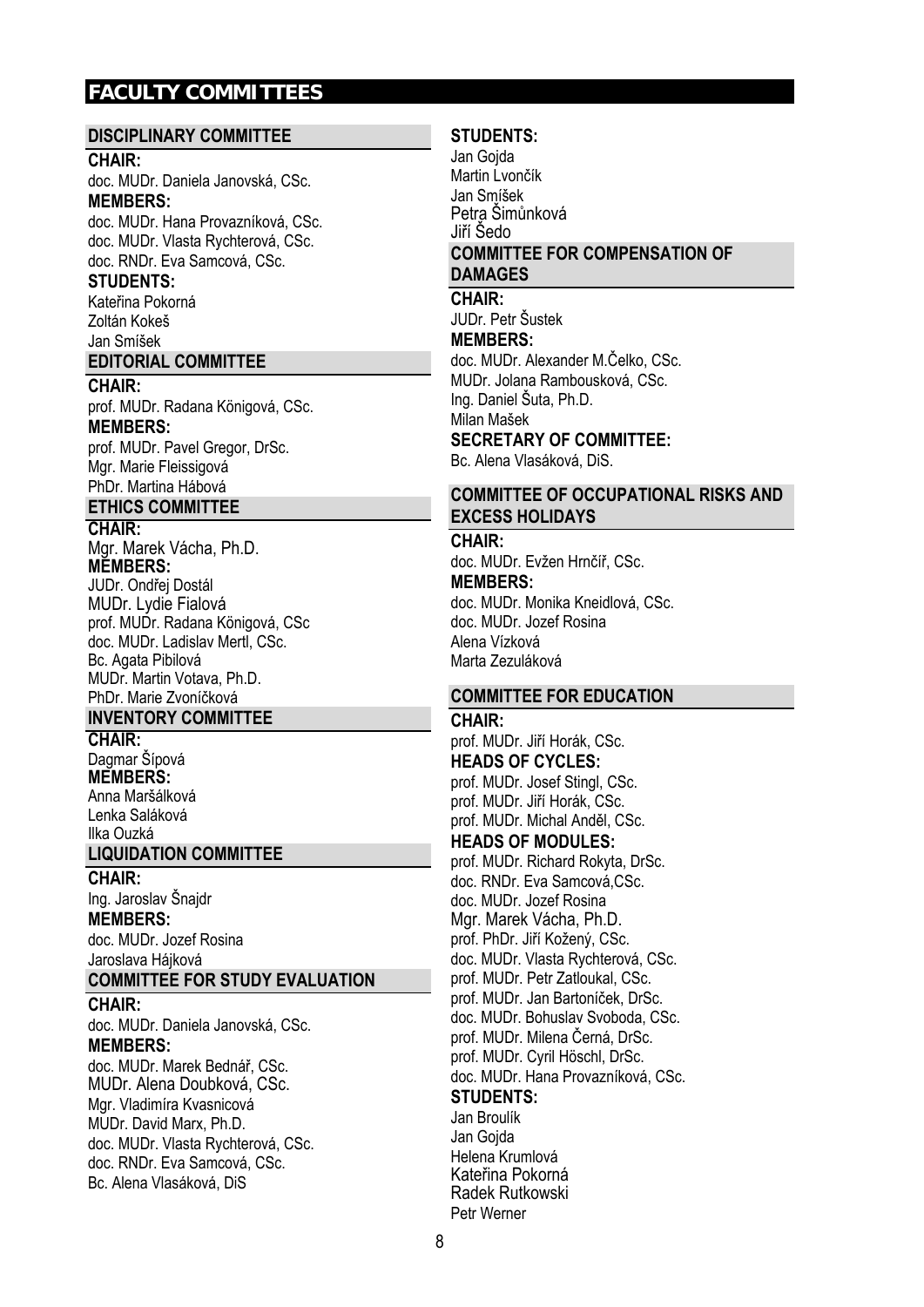#### **RESEARCH AND DEVELOPMENT COMMITTEE**

#### **CHAIR:**

prof. MUDr. Michal Anděl, CSc. **MEMBERS:** 

prof. MUDr. Jiří Horák, CSc. prof. MUDr. Josef Stingl, CSc. prof. MUDr. Petr Widimský, DrSc. prof. MUDr. Cyril Höschl, DrSc. prof. MUDr. Richard Rokyta, DrSc. doc. MUDr. Jiří Horáček, Ph.D. MUDr. Štěpánka Průhová, Ph.D. MUDr. František Duška

#### **COMPUTER EQUIPMENT COMMITTEE**

#### **CHAIR:**

doc. MUDr. Jozef Rosina, CSc. **MEMBERS:**  doc. MUDr. Marek Bednář, CSc. Ing. Antonín Dvořák doc. MUDr. Milan Kment, CSc. MUDr. Tomáš Kostrhun Ing. Daniel Šuta, Ph.D. **STUDENTS:**  Jiří Šedo Zoltán Kokeš

# **COMMITTEE FOR PROTECTION OF EXPERIMENTAL ANIMALS**

# **CHAIR:**

prof. MUDr. Miloslav Kršiak, DrSc. **MEMBERS:**  doc. RNDr. Pavel Rödl, CSc. MVDr. Ivan Štácha RNDr. Hana Tejkalová MVDr. Šimon Vaculín, Ph.D. doc. MUDr. Romana Šlamberová, Ph.D. MUDr. Klára Bernášková, CSc. MVDr. Petra Tomanová

#### **INTERNATIONAL RELATIONS COMMITTEE**

## **CHAIR:**

prof. MUDr. Pavel Haninec, CSc. **MEMBERS:**  doc. RNDr.Eva Samcová, CSc. doc. MUDr.Daniela Janovská, CSc. doc. MUDr. Alexander M. Čelko, CSc. MUDr. Jana Dáňová, Ph.D.

# **STUDENTS:**

Daniela Kulichová Zuzana Elbertová **ADMINISTRATION:** Růžena Hrušková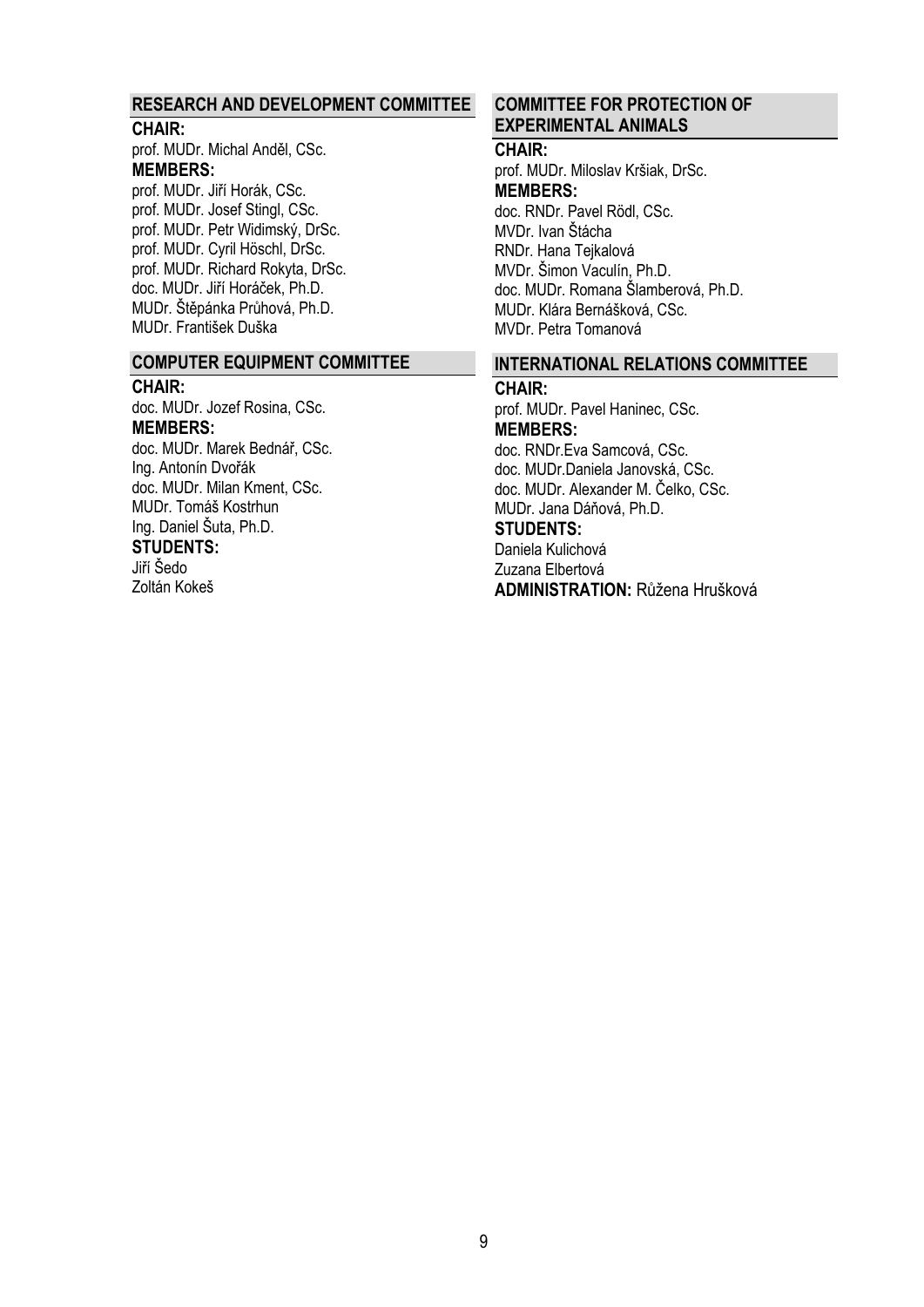# **THIRD FACULTY OF MEDICINE, DEAN'S OFFICE**

100 00 Praha 10, Ruská 87, tel.: +420 26710 - 2111 (Switchboard), fax +420 267 311 812

# **FACULTY SECRETARY**

Ing. Jana **Mužíková**, room no. 233A, line 2200, e-mail: jana.muzikova@lf3.cuni.cz

# **SECRETARY DEAN´S OFFICE**

tel: +420 267 102 233, fax: +420 267 311 812, e-mail: sekretariat@lf3.cuni.cz

Ilka **Ouzká** - Dean´s Secretary, room no. 234, line 2233, e-mail: ilka.ouzka@lf3.cuni.cz Jana **Jeníčková** - Administration of Dean´s Office and Academic Senate, room no. 240, line 2227, e-mail: jana.jenickova@lf3.cuni.cz

# **SPECIAL DIVISIONS:**

# **LEGAL DIVISION: JUDr. Petr Šustek**

# **DIVISION OF INTERNAL AUDIT: Anna Maršálková**

## **ECONOMIC DIVISION: tel./fax +420 272 743 765, e-mail: ekonom@lf3.cuni.cz**

**Office hours: Mon, Tue, Thu, Fri - 8.00 - 11.30 12.00 - 14.30 Treasury: Tue + Thu - 8.00 - 11.00** 

Milan **Mašek** - Head of Division, room no. 237, line 2237, e-mail:ekonom@lf3.cuni.cz Marta **Koudelková** - room no. 237, line 2237, e-mail: marta.koudelkova@lf3.cuni.cz Taťjana **Steinerová** - property manager, room no.2238, line 2238,e-mail: tatjana.steinerova@lf3.cuni.cz

# **DIVISION OF SCIENCE AND RESEARCH ADMINISTRATION tel. +420 267 102 209, fax +420 267 311 812, e-mail: veda@lf3.cuni.cz**

## **Office hours: 9.00 - 12.00 12.30 - 15.00**

Jaromír **Chlapec** - Head of Division, room no. 239, line 2260, e-mail: jaromir.chlapec@lf3.cuni.cz Blanka **Alinčová** - PGS study, Scientific Council,room no. 230, line 2363, e-mail: blanka.alincova@lf3.cuni.cz Hana **Vlčková** - PGS study, Scientific Council, room no. 230,line 2363,e-mail: hana.vlckova@lf3.cuni.cz

Květa **Lánská** - grants, room no. 229, line 2229, e-mail: kveta.lanska@lf3.cuni.cz Kateřina **Sojková** - research intentions, room no. 229, line 2229, e-mail: katka.sojkova@lf3.cuni.cz

# **DIVISION OF PERSONNEL AND WAGES (tel./fax +420 267 102 231), e-mail: personalni@lf3.cuni.cz**

# **Office hours: Tue + Thu 9.00 - 12.00 12.30 - 15.00**

Jaromír **Chlapec** - Head of Division, room no.239, line 2260, e-mail: jaromir.chlapec@lf3.cuni.cz Jana **Jirmusová** - personell officer, line/tel. 2232, 272 735 614, e- mail: jana.jirmusova@lf3.cuni.cz Miluše **Ramešová** - wages, line 2228, e-mail: miluse.ramesova@lf3.cuni.cz Olga **Sekavová** - wage accountant, line 2231, e-mail: olga.sekavova@lf3.cuni.cz Alena **Vízková** - personell officer, tel./line 2232, 272 735 614, e-mail: alena.vizkova@lf3.cuni.cz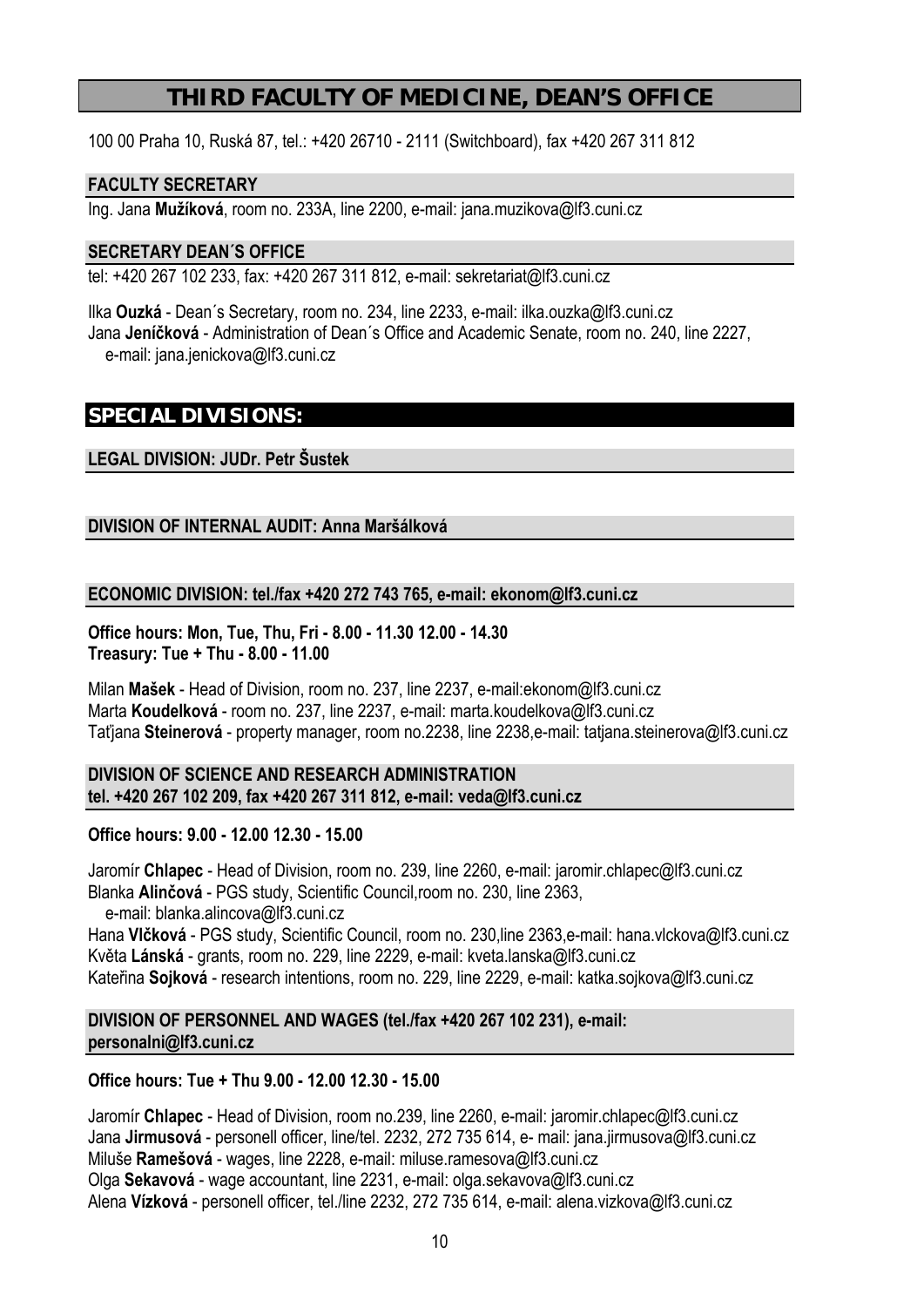#### **DIVISION OF TECHNICAL WORKS AND MANAGEMENT (tel./fax +420 267 102 218)**

#### **Office hours of registry:**

Mon 8:30 - 9:15 11:00 - 15:00, Tue 7:30 - 9:15 11:00 - 12:30 Wed 7:30 - 9:15 11:00 - 15:30, Thu 7:30 - 9:15 11:00 - 12:30 Fri 7:15 - 9:00 10:00 - 11:00

Ing. Jaroslav **Šnajdr** - Head of Division, room no. 128, line 2128, e-mail: jaroslav.snajdr@lf3.cuni.cz Růžena **Bělohlavá** - mail room, registry, archive room no. 107, line 2107, e-mail: podatelna@lf3.cuni.cz Jaroslava **Hájková** - mail room, registry, archive room no. 107, line 2107, e-mail: podatelna@lf3.cuni.cz František **Čermák** - driver - electrician, line 2150, e-mail: frantisek.cermak@lf3.cuni.cz Jiří **Kadlec** - maintenance, line 2150 Jan **Kos** - maintenance, line 2160 Ing. Marie **Ohnesorgová** - technical surveillance of constructions

## **DIVISION OF INTERNATIONAL AFFAIRS**

## **Office hours: Tue + Thu 8.00 - 12.00 12.30 - 15.00**

Růžena **Hrušková**, room no. 230, line 2230, e-mail: ruzena.hruskova@lf3.cuni.cz

#### **STUDY DIVISION (tel./fax +420 267 102 206, fax +420 272 730 776)**

#### **Studies in English Office hours: Mon, Thu, Fri 8.30 - 12.00, Tue 13.00 - 15.30, Wed 8.30 - 15.30**

Bc. Alena **Vlasáková**, DiS. - Head of Division, room no. 205, line 2205, fax: +420 272 730 776, e-mail: alena.vlasakova@lf3.cuni.cz

## **Studies in Czech**

Karla **Budková** - room no. 208, line 2208, 2207, e-mail: karla.budkova@lf3.cuni.cz Ludmila **Zamrazilová** - room no. 208, line 2208, 2207, e-mail: ludmila.zamrazilova@lf3.cuni.cz Kateřina **Janů** - room no. 424, line 2424, e-mail: katerina.janu@lf3.cuni.cz

#### **Studies in English**

Ing. Jana **Hábová**, room no. 206, line 2206, e-mail: jana.habova@lf3.cuni.cz Kateřina **Smrčková**, room no. 206, line 2206, e-mail: katerina.smrckova@lf3.cuni.cz

**Service, technical support and lease of lecture halls and their equipment**  Josef **Nelhübel** - room no. 525A, line 2525, mobil +420 608 004 732

NB: Postgraduate doctoral studies are on the agenda of Blanka Alinčová and Hana Vlčková - DIVISION OF SCIENCE AND RESEARCH ADMINISTRATION, tel.: +420 267 102 363, room no.230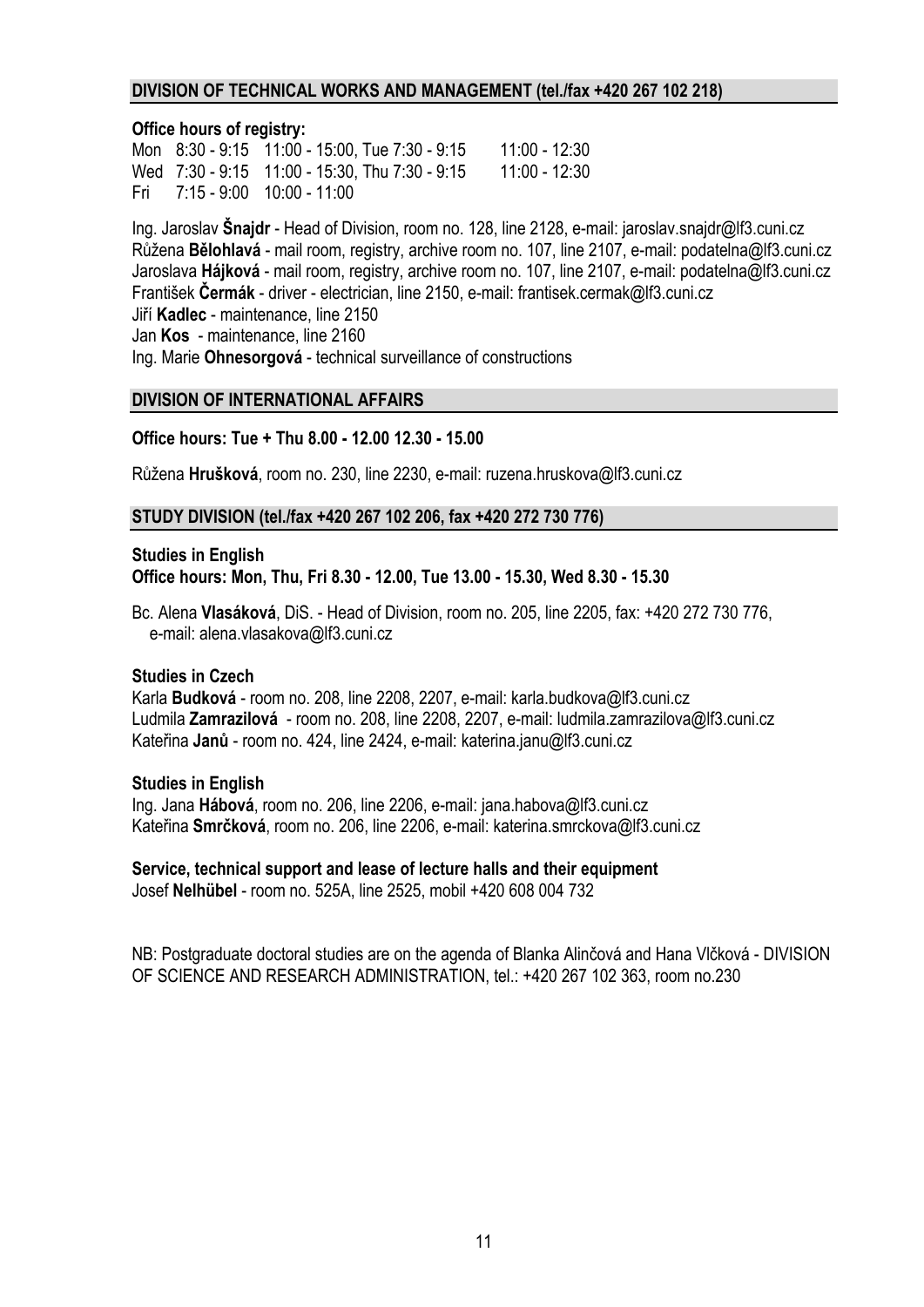# **CENTRE OF SCIENTIFIC INFORMATION 3. MF**

100 00 Praha 10, Ruská 87, tel.: +420 267 102 103, tel./fax: +420 267 102 519, e-mail: knihovna@lf3.cuni.cz

# **Head of Centre**

PhDr. Martina **Hábová**, room no. 547, line 2547, e-mail: martina.habova@lf3.cuni.cz

**Secretary - VNS** 

Ivana **Ježková,** room no. 532, line 2106, e-mail: ivana.jezkova@lf3.cuni.cz, vns@lf3.cuni.cz

**Deputy Head of Centre** 

PhDr. Vladimír **Musil** - room no. 519, line 2532, e-mail: vladimir.musil@lf3.cuni.cz

# **Researcher:**

Ing. Antonín **Dvořák** - webmaster, administrator copy system, room no. 519, line 2258, e-mail: antonin.dvorak@lf3.cuni.cz

Mgr. Marie **Fleissigová** - editor, line 2105, e-mail: marie.fleissigova@lf3.cuni.cz

Jana **Chlanová** - diploma work, line 2250, e-mail: jana.chlanova@lf3.cuni.cz

Oldřiška **Jonáková** - books, line 2552, e-mail: oldriska.jonakova@lf3.cuni.cz

- Ivana **Konfrštová** literature loans, reading room, line 2103, e-mail: ivana.konfrstova@lf3.cuni.cz, knihovna@lf3.cuni.cz
- Ondřej **Kubánek** educational info system technical support, room no. 519, line 2482, e-mail: ondrej.kubanek@lf3.cuni.cz
- Miroslava **Plecitá** inter-library loans, journals, room no. 532, line 2519, e-mail: miroslava.plecita@lf3.cuni.cz
- Ivana **Šturmová** literature loans, reading room, line 2103, e-mail: ivana.sturmova@lf3.cuni.cz, knihovna@lf3.cuni.cz
- Julie **Vančatová** copy service, room no. 102, line 2589

# **INFORMATION ON LIBRARY SERVICES AT THE BEGINNING OF ACADEMIC YEAR 2007/08**

- **3.9. 7.9. 2007** only book returns
- **10.9. 21.9. 2007** registration of higher years along with the Study Division
- **24.9. 27.9. 2007** registration of 1st-year students
- **1.10. 12.10. 2007** registration of all years (no limit)

# **Between 3.9. - 12.10. 2007 the library is open:**

Monday - Thursday 8.00 - 12.00, 13.00 - 15.00 Friday 8.00 - 13.00

Bring along your study index and green student card.

**Upon completed registration of all readers, regular opening hours will apply as of 15.10. 2007:** 

| Monday             | $8.00 - 12.00, 13.00 - 16.00$ |
|--------------------|-------------------------------|
| Tuesday + Thursday | $8.00 - 18.00$                |
| Wednesday          | $8.00 - 16.00$                |
| Friday             | $8.00 - 14.00$                |

# **MAIN ACTIVITIES AND SERVICES OF SVI**

- procurement and processing of data from all kinds of local as well as foreign information for the central library as well as depositories
- **•** in-house and long-term book-loans
- **•** interlibrary loan service and international interlibrary loan service (for the employees of the Third Faculty of Medicine)
- purchase and access to information databases, electronic sources and fulltext journals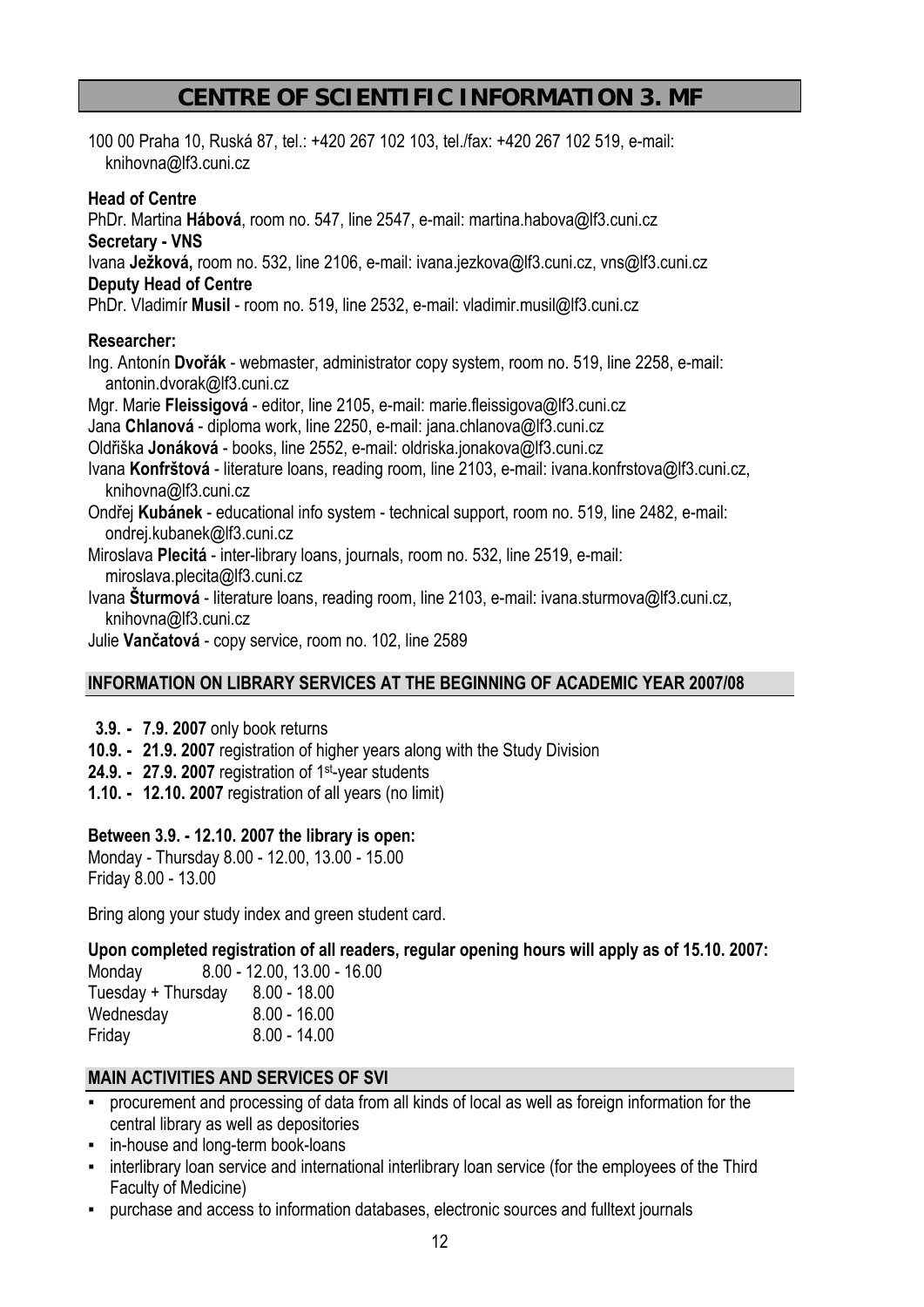- processing of running and retrospective background researches
- processing of publishing activities of the staff of the Third Faculty of Medicine
- **EXECTED** electronic production of slides, scanning
- **•** bibliography-information services
- reprographic services
- **EXECT** edition activity (VNS, VNR, web pages)
- **•** topical training
- participation in research tasks and projects

# **RULES FOR BORROWING INFORMATION MATERIALS - SVI 3. MF**

The valid Rules for Borrowing Information Materials (according to the Library Act of 2001 and to the Dean´s Decree No.6/2006) are given to every student in a printed form upon enrolment. The Rules are at the same time published on the SVI website.

# **RULES FOR BORROWING INFORMATION MATERIALS IN THE ACADEMIC YEAR 2007/2008**

Before borrowing new study material for the coming academic year, the students are obliged to:

- **EXECT** Return all study material undamaged, and meet all solicited claims;
- Present a credit book with a corroboration of regular enrollment for the coming academic year;
- **Present a bar-code ID card of the Third Faculty of Medicine for a checkout;**
- **Register for or extend the users' rights.**

#### **RECOMMENDED READING**

Final decision on fundamental study texts and recommended reading is given by every teacher in the first week of respective course. A list of recommended reading is published on SVI webpage in the section Recommended reading.

#### **LIST OF READING ROOMS AND OPENING HOURS**

# **BOOK AND JOURNAL LOANS, STUDY ROOM WITH FREE SELECTION (SVI 3. MF) + PC WORKSTATION WITH FREE ACCESS TO A SCANNER**

(central faculty collection of book funds, incl. journal fund for students and staff)

Composition of the funds: monographs, textbooks, journals, videocassettes, diploma papers, dissertation and degree theses on request, special documents, e.g. CD-ROMs, slides, subscribed ebooks and e-journals - on-line full-text access

**Opening hours: Mon** 8.00 - 12.00 + 13.00 - 16.00, **Tue** + **Thu** 8.00 - 18.00, **Wed** 8.00 - 16.00, **Fri** 8.00 - 14.00

Number of workplaces: 38

## **GENERAL COMPUTER ROOM - NO ATTENDANT (ROOM NO. 222) + INCL. INTERNET ACCESS**

- number of computers: 20
- number of workplaces: 20
- access: 6.00 20.00, every day, incl. Saturdays a Sundays

# **COMPUTER AND STUDY ROOM FOR POSTGRADUATE STUDENTS (6TH FLOOR - DEPARTMENT OF MEDICAL BIOPHYSICS AND INFORMATICS) - ON REQUEST, NO ATTENDANT, INTERNET ACCESS**

- number of computers: 20
- number of workplaces: 20
- **EXECCES**: daily, except for classes, Saturdays and Sundays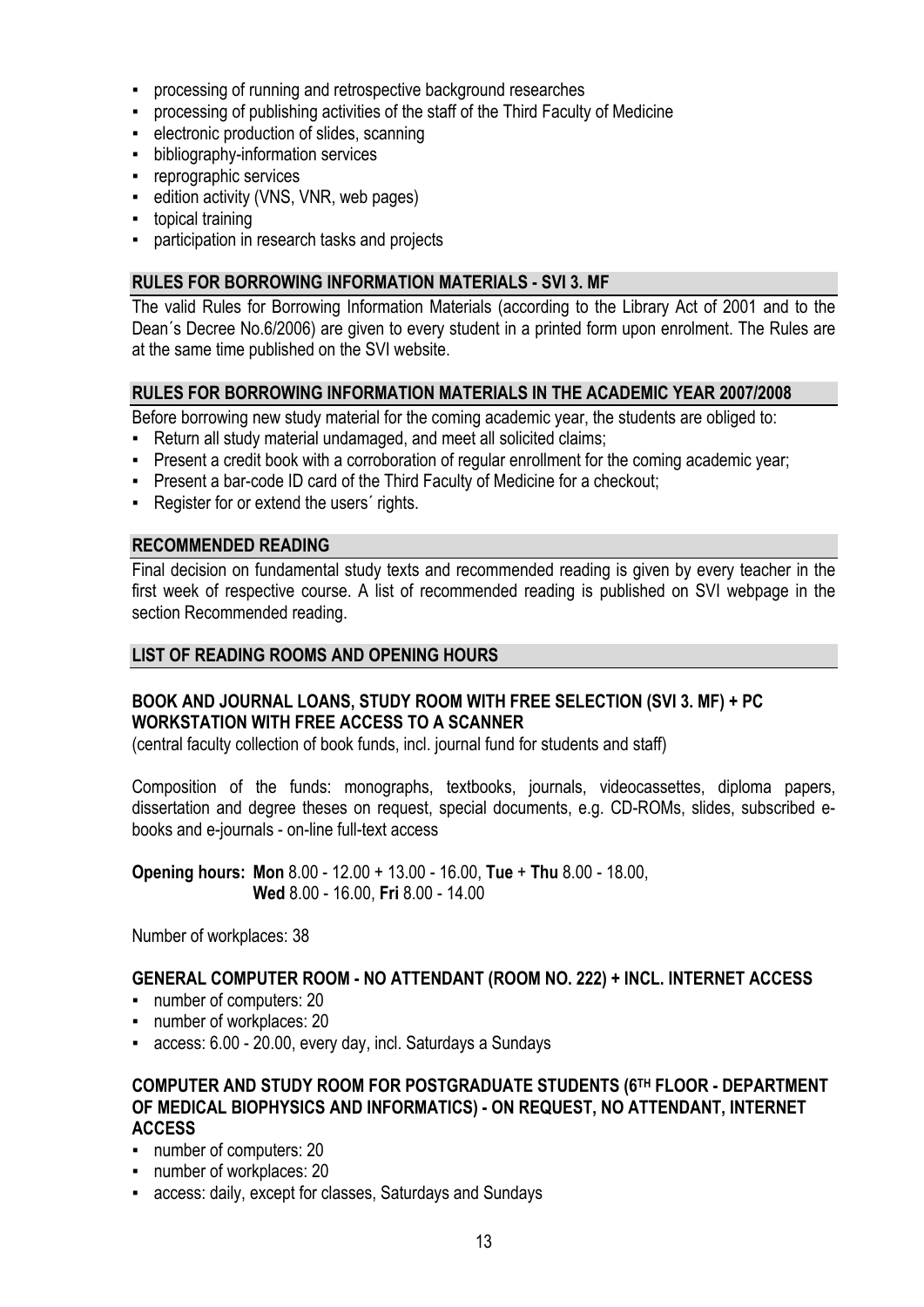# **COMPUTER AND STUDY ROOM - DEPARTMENT OF PHARMACOLOGY (5TH FLOOR) - ON REQUEST, NO ATTENDANT, INTERNET ACCESS**

- number of computers: 30
- number of workplaces: 50
- access: daily, apart from classes, Saturdays and Sundays

# **COMPUTER ROOM - DEPARTMENT OF NUCLEAR MEDICINE**

- number of computers: 2
- number of workplaces: 2
- access: on arrangement

# **COMPUTER AND STUDY ROOM - DEPARTMENT OF NORMAL, PATHOLOGICAL AND CLINICAL PHYSIOLOGY AT KARLOV**

- number of computers: 4
- number of workplaces: 18
- access: daily, except for classes, Saturdays and Sundays
- total number of workplaces in study and computer rooms: 148

# **JONÁŠ LECTURE HALL**

- Students can use the large lecture hall of Jonáš on the ground floor for their self-study any time apart from classes. The key is available from the porter's lodge.
- number of workplaces: 120
- access: daily apart from classes, incl. Saturdays and Sundays, unlimited access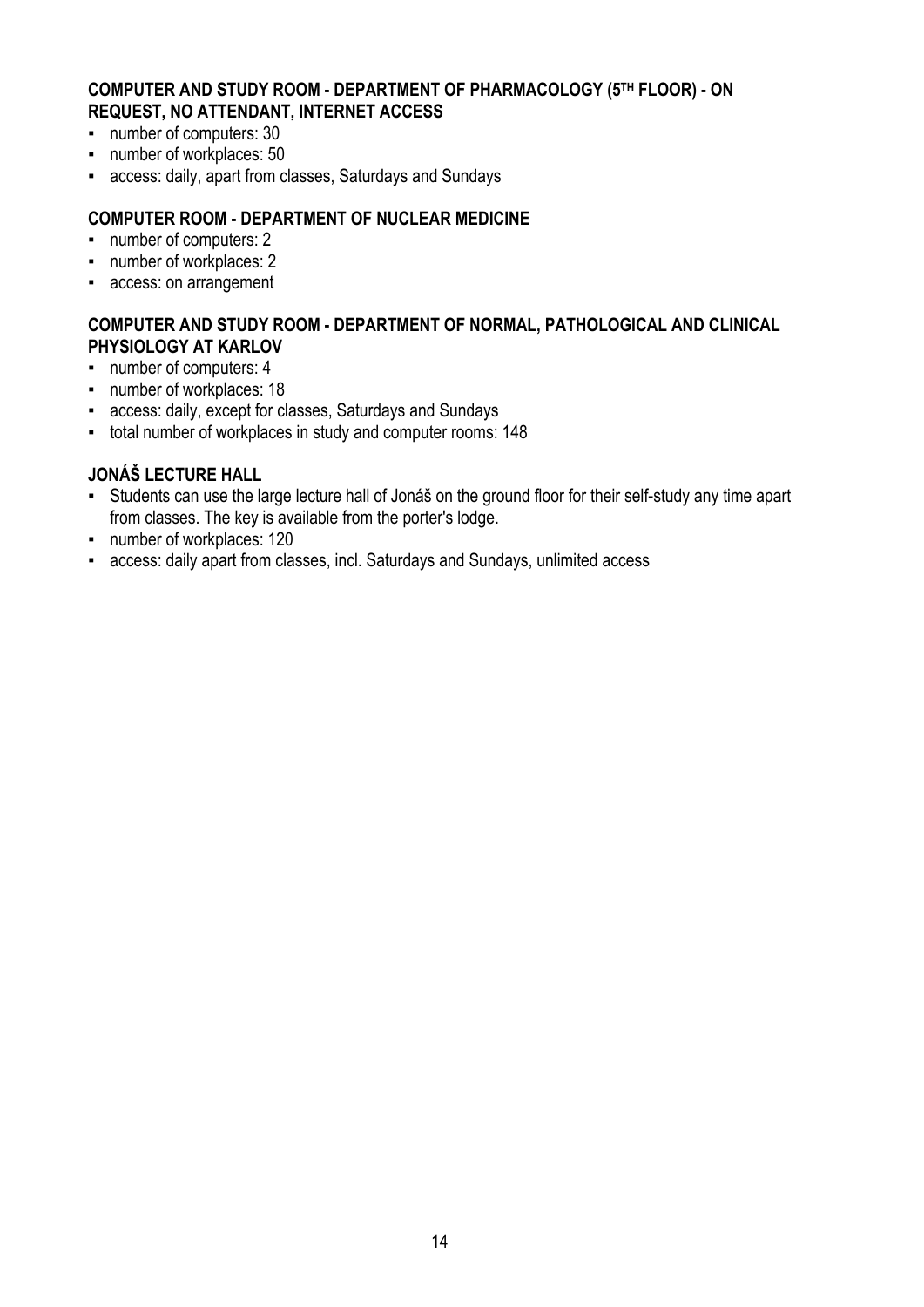# **INFORMATION ON THE FACULTY**

# **RESEARCH AREAS OF 3. MF**

# **MSM 0021620814:**

Prevention, diagnostics and therapy of diabetes mellitus, metabolic and endocrine disorders Chief researcher: prof. MUDr. Michal Anděl, CSc.

# **MSM 0021620816:**

Pathophysiology of neuropsychiatric disease and its clinical application Chief researcher: prof. MUDr. Richard Rokyta, DrSc.

# **MSM 0021620817:**

Invasive approaches to salvation or regeneration of myocardium Chief researcher: prof. MUDr. Petr Widimský, DrSc.

# **Co-operation**

# **MSM 002162808:**

Molecular biologic, genetic a epigenetic aspects of emergence and development of model tumours in adult age. Importance for epidemiology, early diagnosis and treatment

Chief researcher: prof. MUDr. Pavel Klener, DrSc., 1.MF CU

Co-researcher from 3.MF CU: prof. MUDr. Václav Mandys, CSc.

# **MSM 0021620812:**

Chronical diseases stemming from inadequate reactivity of immune system, their pathogenesis and chances for early diagnostics and treatment

Chief researcher: prof. MUDr. Jiřina Bartůňková, DrSc., 2.MF CU

Co-researcher from 3.MF CU: doc. MUDr. Petr Kučera, Ph.D.

# **MSM 0021620806:**

Molecular biology and cell pathology in normal conditions and in select clinically severe pathological processes

Chief researcher: prof. MUDr. Milan Elleder, DrSc., 1. MF CU

Co-researcher from 3.MF CU: doc. RNDr. Ilona Hromadníková, Ph.D.

# **RESEARCH CENTRES AT 3. MF**

## **Centres of basic research - co-operation**

LC 554 - Centre for Neurosciences Chief researcher: prof. MUDr. Eva Syková, DrSc., CAS Co-researcher from 3. MF CU: prof. MUDr. Richard Rokyta, DrSc.

# **Research centres 1M - co-operation**

1M0002375201 - Neurological mechanisms in psychopathology of mental disorders and pain Chief researcher: prof. MUDr. Cyril Höschl, DrSc., PCP Co-researcher from 3. MF CU: prof. MUDr. Richard Rokyta, DrSc.

# **FACULTY STAFF**

Number of academic workers (as of 31 May 2007):

| <b>Category</b>             | <b>Real persons</b> | <b>Work positions</b> |
|-----------------------------|---------------------|-----------------------|
| <b>Professors</b>           | 33                  | 23,65                 |
| <b>Assistant Professors</b> |                     | 50,35                 |
| <b>Senior Lecturers</b>     | 318                 | 130,12                |
| Junior Lecturers            | 28                  | 16,80                 |
| Instructors                 | 12                  | 4.40                  |
| <b>Total</b>                | 468                 | 225,32                |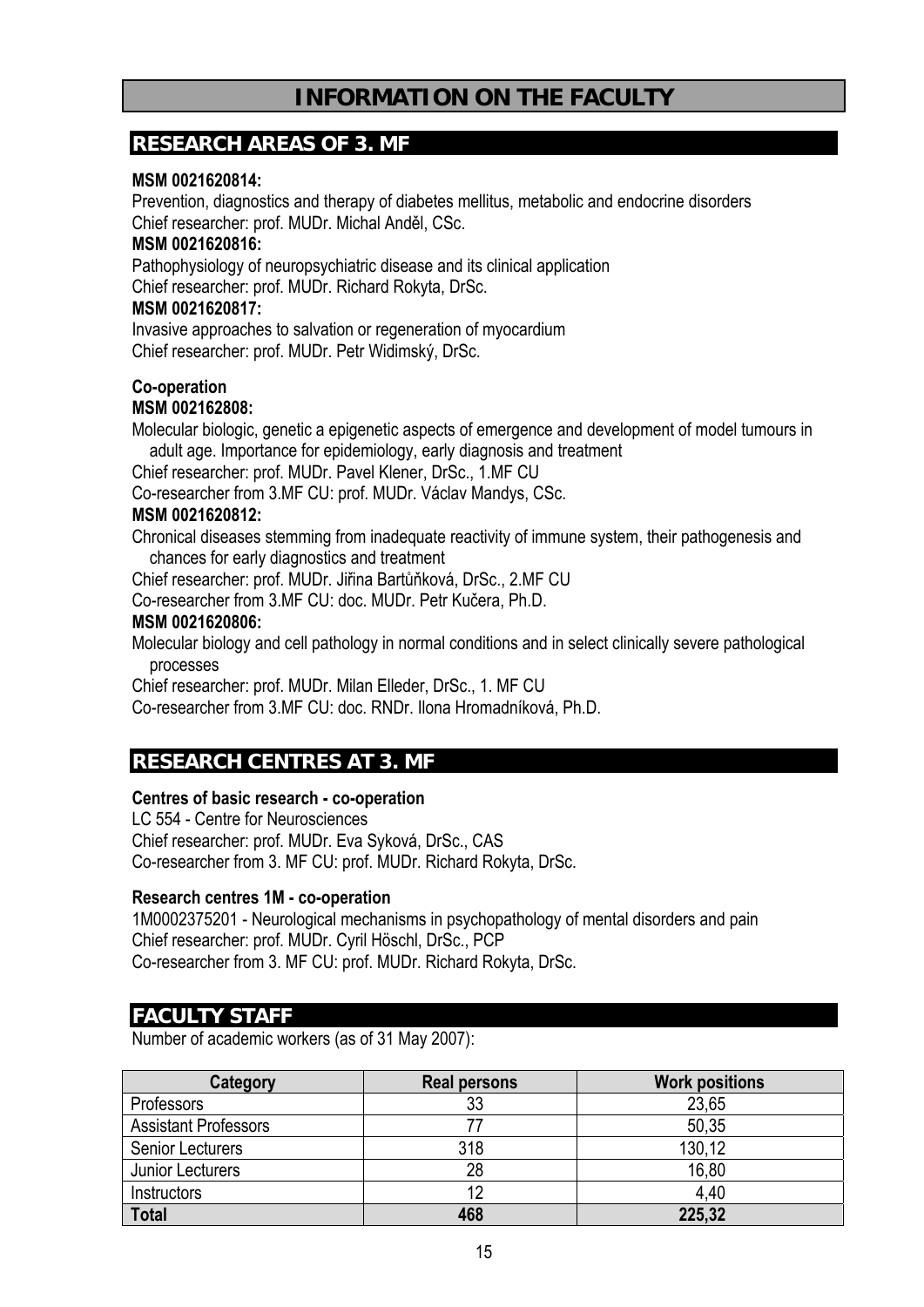# **OPEN INFORMATION POLICY AT 3. MF**

The faculty management appointed several of its members to be in charge of public relations and contact with media. They are:

**prof. MUDr. Jiří Horák, CSc**. - development of undergraduate studies, technology transfer, specialist education - tel. +420-267 162 357, e-mail: horak@fnkv.cz

**prof. MUDr. Michal Anděl, CSc**. - academic qualifications, research and development, postgraduate studies, student research activity, Faculty Scientific Council, tel./fax: +420-267162710, e-mail: michal.andel@lf3.cuni.cz

**Bc. Alena Vlasáková, DiS.,** Head of Study Division - study matters, tel/fax +420-272 730 776, tel. +420-267 102 205, e-mail: alena.vlasakova@lf3.cuni.cz.

# **INFORMATION MEDIA OF 3. MF VITA NOSTRA SERVIS (VNS) - ENGLISH VERSION**

The information bulletin in English brings a selection of news from the Third Faculty of Medicine for students of the English curriculum. It has been published since 2003 from September till June every 1-2 weeks. The number of printed copies amounts to 50, electronic full text is available on faculty website. Editor: PhDr. Martina Hábová, e-mail: vns@lf3.cuni.cz

# **VNR (VITA NOSTRA REVUE)**

A magazine with a fairly general focus shedding light on the systemsof education and health in the Czech Republic comes out with new articles and reflects current political and social situation in these areas.

Published 4 times a year in Czech, since 1999 accessible also on faculty website. Editor: Mgr. Marie Fleissigová, e-mail: marie.fleissigova@lf3.cuni.cz

# **WEB PAGES - WWW.LF3.CUNI.CZ**

Webmaster of faculty website

Ing. Antonín Dvořák, e-mail: webmaster@lf3.cuni.cz

# **ECOLOGICAL POLICY AND EDUCATION TOWARD ECOLOGICAL THINKING**

In the course of all study programmes at the 3. MF, the faculty emphasizes preventive issues including the promotion of ecological thinking and acting, thus supporting the young generation in understanding relations between environmental factors and health.

The faculty management pays attention to education of students toward ecological behaviour and it takes a practical stance striving for the safeguarding of natural heritage for future generations. This translates into daily life as educational activities and a thorough ecological policy of 3. MF in the field of waste disposal (both common and potentially hazardous one).

# **WASTE DISPOSAL**

In order to sort recyclable common waste, properly marked plastic containers for a separate collection of plastic waste and paper are located on every floor of the faculty building.

A hazardous waste produced by faculty workplaces is stored according the norms of Czech Republic. It is disposed of by SCHB a.s. company as needed by respective workplaces.

We sort, dispose and recycle where possible:

- waste containing inorganic chemicals;
- waste containing organic chemicals;
- **•** sharps (used injection needles);
- other waste with potential infection hazard;
- other waste without potential infection hazard;
- discarded chemicals or drugs, light bulbs, fluorescent tubes and lamps;
- toner cartridges from printers and copy machines.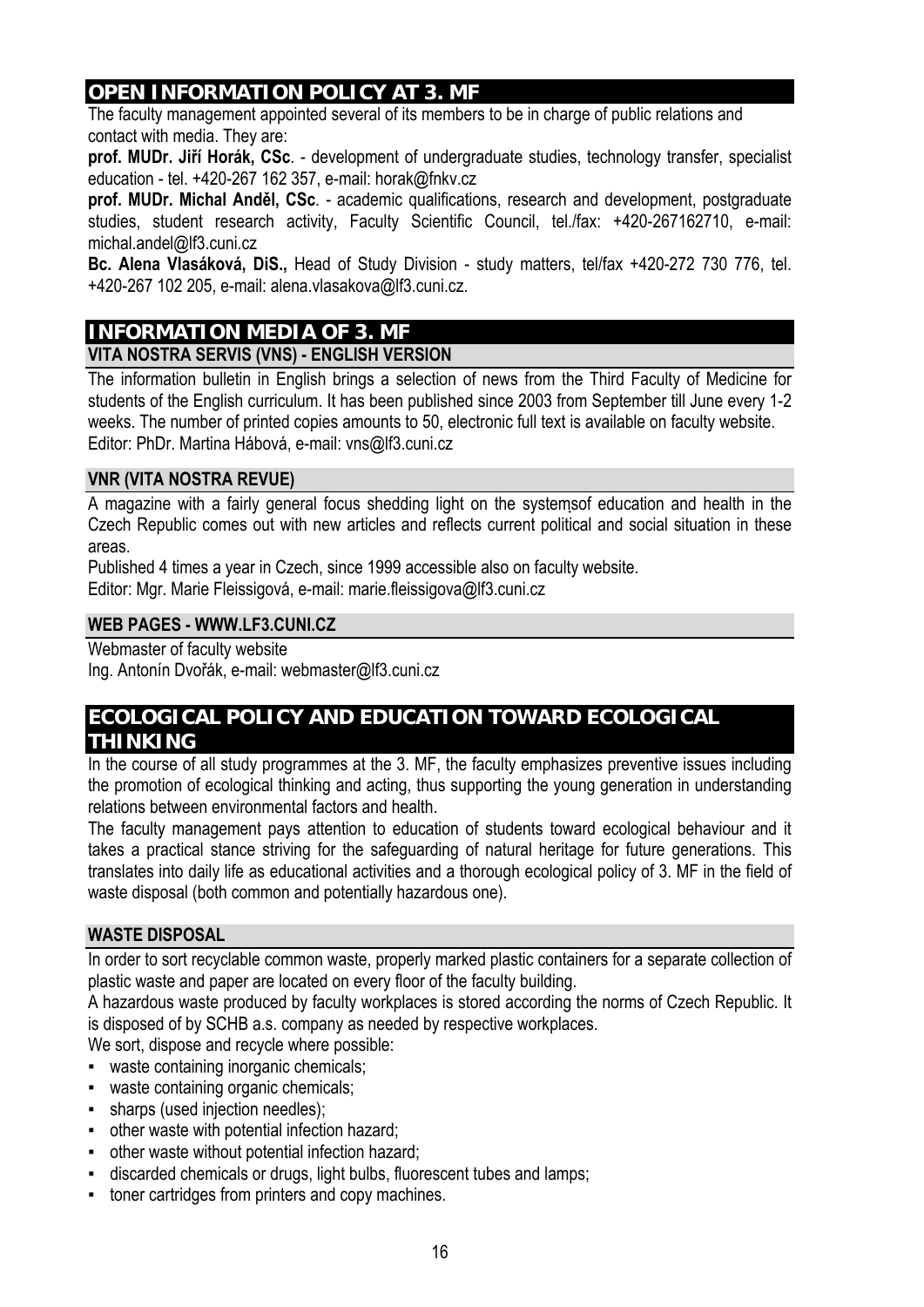# **POLICY FOR WORK WITH EXPERIMENTAL ANIMALS**

Work with experimental animals at the Third Faculty of Medicine is ruled by valid norms, i.e. Animal Protection against Abuse Act No. 246/1992 Coll. (as amended by Act No. 77/2004) and the decree No. 207/2004. There is an expert committee for protection of experimental animals working at the Third Faculty of Medicine. The faculty was accredited to keep animals and run experiments on them, the respective employees were trained and certified accordingly. Any experiment involving animals must be based on a project approved by the faculty expert committee and supervising bodies.

Apart from abiding by principles it is also necessary to treat the animals well. We aim for minimal use of animal models in teaching (they are substituted for by computer simulations). If the animal must be used, then experiments are designed so that pain/suffering are minimized.

If pain or stress assessment are the objective of the research, then a special emphasis is put on the maximum asset to knowledge and health, and on the scientific quality of the project so that its results could be published in a recognized international journal.

# **SPORTS AT CHARLES UNIVERSITY IN PRAGUE**

The Department of Physical Education of the 2<sup>nd</sup> and 3<sup>rd</sup> Faculties of Medicine and the university sports club Medik provide for sport activities of students, teachers and employees of these faculties and their teaching hospitals in Královské Vinohrady and Motol.

Most sport activities take place in a great complex of University Sports Centre in Praha-Hostivař. There are an athletic stadium, football and softball fields, 10 tennis courts, 2 volleyball courts, a hall with three basketball / volleyball courts, 2 inflatable halls, a tennis hall, two aerobic gyms, a gym for martial arts, a fitness centre and a modern 25m swimming pool.

The University Sports Centre serves not only for physical education but also for sports activities of respective university sports clubs and unions. Its advantages and availability will probably be most favoured by university students housed at the dormitory of former Vltava campus.

Rector's and Dean's Sports Days have a long tradition at Charles University. Even though tournaments, competitions, and races are the main programme, there is always time and space for free sporting of students and staff and for informal meeting among these. Sports Days take place under auspices of the Rector or the Dean; assistants of our Department carry out their organisation and management.

Students of our faculty regularly participate in competitions on university, regional and national levels (academic championships of CR). Students of the Third Faculty of Medicine are members of university representation teams both in individual and collective sports. Assistants from our Department are among designated coaches of these teams.

The VSK Medik Praha is composed of several clubs: cycling, floorball, football, skiing, canoeing, swimming, softball and volleyball. In the swimming, football and floorball clubs, there are top sportsmen (apart from students who do sports for their recreation). The former participate in academic competitions and regular competitions organised by the Czech Union of Sports. The female floorball team has been in the top Czech league since 2004 and successfully represents the VSK club and both faculties.

Apart from regular training that runs all year round, the clubs offer weekend and week-long trips and stays to their members. These events are organised either at home or abroad and are attended by both recreational and top sportsmen.

With regard to our limited spectrum of sports activities, we enable our students to take part in sports performed by clubs of other faculties of Charles University as well.

Summer courses and recreation for faculty staff are held in Dobronice, Albeř and Střelecké Hoštice sport centres. The Patejdlovka chalet in Špindlerův Mlýn and VAK chalet in Pec pod Sněžkou are used both for winter student courses and family recreation of university staff.

Information on all events organised by our Department or by the VSK Medik is published in VNS and on the Faculty website.

Detailed info can be obtained from Department staff in their office on Bruslařská 10, Praha 10 - Hostivař.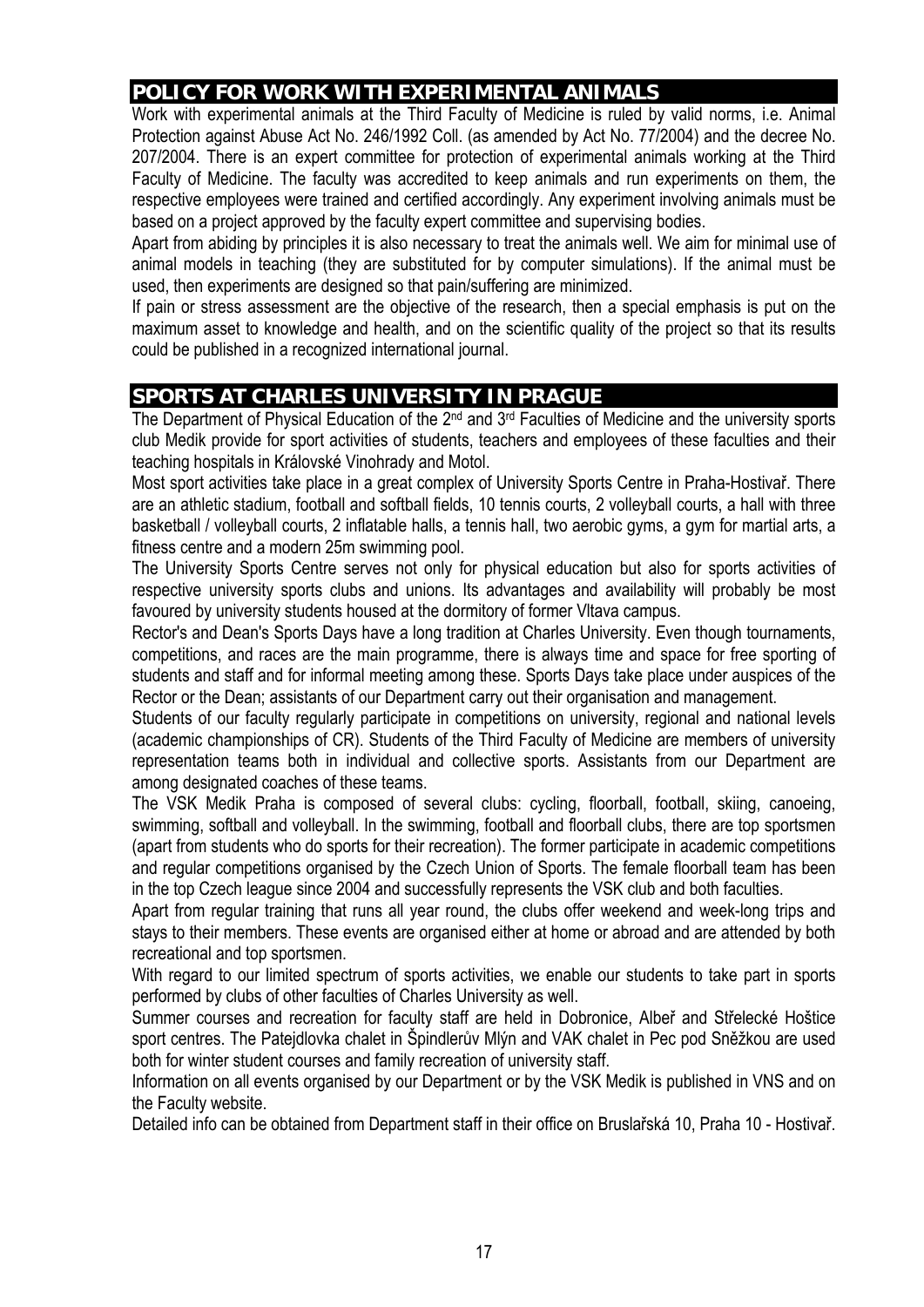# **OUTLINE OF STUDY PROGRAMMES, CURRICULUM**

# **I. UNDERGRADUATE STUDY**

The Third Faculty of Medicine offers the following undergraduate study programmes:

# **A. MASTER´S PROGRAMME "GENERAL MEDICINE" - FORM OF STUDY: FULL-TIME**

# ▪ **in Czech language**

The standard length of study is six years. Graduates from the Faculty achieve a complete medical education. After a successful completion of their studies, they are awarded the degree MUDr. (Medicinae Universae Doctor). They may practice in all medical disciplines. Since the academic year 1996/7, the teaching and learning has been going according to a new curriculum, which shall enable students to acquire integrated knowledge in theoretical and pre-clinical subjects. Basic clinical problems are presented to students in the form of problem-oriented study and clinical training aims at application of theoretical knowledge and mastering of practical skills. Educational goals are in agreement with the Euroskills programme of European medical faculties, which the Third Faculty of Medicine joined. The study is compatible with studies at other medical faculties and enables transfers.

# ▪ **in English language**

The standard length of study is six years. The Third Faculty of Medicine started teaching this study programme in English for foreign applicants in the academic year 1991/2. The study is parallel to the education in Czech language. Tuition fees are set in accordance with the Higher Education Act No. 111/1998 Coll. in the valid version. Graduates from the Faculty achieve a complete medical education with extended knowledge in the area of preventive health care. After a successful completion of their studies, they are awarded the degree MUDr. (Medicinae Universae Doctor). They may practice in all medical disciplines. Foreign students are obliged to master Czech language by the end of the 2<sup>nd</sup> year of studies so that they can communicate with patients and hospital staff during their clinical training. As of the academic year 2004/5, the tuition fee per one student and one academic year in English language is CZK 290.000. The Third Faculty of Medicine is accredited by the U.S. Department of Education for the study of U.S. students.

| Year  | <b>General Medicine in Czech</b> | <b>General Medicine in English</b> |
|-------|----------------------------------|------------------------------------|
|       | 170                              | 80                                 |
|       | 185                              | 104                                |
| Ш     | 159                              | 25                                 |
|       | 125                              |                                    |
|       | 166                              |                                    |
| VI    | 102                              |                                    |
| Total | 907                              | 250                                |

**Expected number of students in Master´s programme** 

# **LIFE-LONG EDUCATION**

# **PREPARATORY COURSES FOR APPLICANTS**

3. MF CU annually organizes preparatory courses for applicants in medicine both in Czech and English languages. Detailed information is on the faculty website.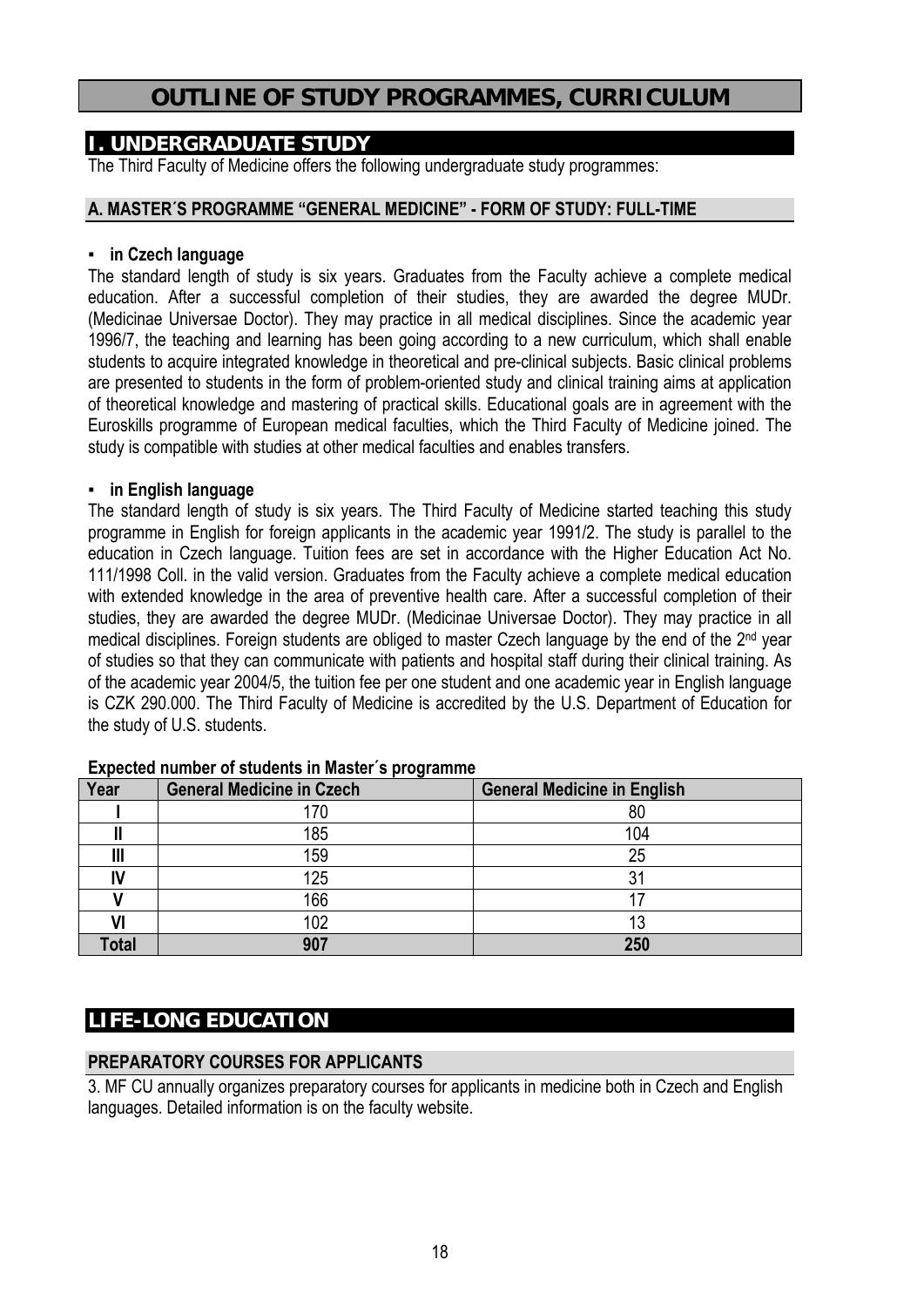# **MEDICAL CURRICULUM AT THE THIRD FACULTY OF MEDICINE, CHARLES UNIVERSITY IN PRAGUE**

The traditional way of teaching medicine introduced world-wide at the beginning of the  $20<sup>th</sup>$  century does no longer meet current demands of education process. The problem is caused mainly by a growing gap between constantly increasing amount of knowledge together with development of new methods and traditional structure of medical curriculum that is based on the organization of faculty into traditional Departments. The educational process in traditional curriculum is divided according to individual theoretical or clinical disciplines. Thus each discipline has its own textbook, Department, chief lecturer as well as examiner. Horizontal interdisciplinary connections among such well-defined fields are minimal and students are expected to create them themselves. However, in reality the borders between current medical disciplines disappear and new border-line and interdisciplinary fields emerge. These are difficult to integrate into the traditional curriculum.

In the academic year 1996/97, the Third Faculty of Medicine established a new curriculum where medical studies are divided into 3 basic sections - two-year cycles that differ, apart from other things, in a methodical approach to education. Cycle I is an integrated study in terms 1-4, cycle II has an integrated part in term 5 and its bulk consists of problem-oriented study in terms 6-8. Cycle III (terms 9- 12) is devoted to rotating clinical training at various Clinics. The cycles are further structured into smaller units - modules and courses.

The basic modules in Cycle I are as follows: Structure and Functions of Human Body elucidates integrated knowledge of anatomy, histology, embryology, biochemistry and physiology; Cell Biology and Genetics integrates biology, fundamentals of histology and embryology, chemistry and biochemistry of the cell, immunology and fundamentals of genetics; Methodology explains the basics of scientific methodology, biostatistics, epidemiology and evaluation of health risks; Biophysics and Informatics shed light on fundamentals of medical biophysics, nuclear medicine, radiology and informatics. From the beginning of their studies, students encounter patients within the Needs of the Patient module, where they acquire basic ideas about nursing techniques, first aid, psychology and medical ethics.

Foreign language education focused on medical terminology and the Czech language is included in this cycle along with physical training.

In year III, term 5, the module Theoretical Foundations of Clinical Medicine integrates the knowledge of general pathology, pathological physiology, microbiology, immunology, genetics and pharmacology. Besides, students are introduced to basic clinical examination techniques step-by-step in all clinical disciplines. So they receive valuable experience in a complex form that they later build upon. (The traditional curriculum does not offer such an opportunity in some clinical subjects until year V). In following 3 semesters, the Clinical and Pathological Foundations of Medicine module is taught, consisting of 19 courses of varying length. The aim is to facilitate understanding of etiology and pathogenic mechanisms of the most common diseases, to become familiar with their signs, symptoms, application and interpretation of tests and different methods of examination, as well as with foundations of treatment procedures.

During the cycle II, students are also obliged to take a certain number of elective courses according to their interest. The faculty offers more than a hundred of these in-depth courses covering the whole spectrum of medical disciplines.

In years V and VI the curriculum focuses on clinical training which takes place in faculty Clinics and often also in affiliated health care facilities both in Prague and outside of it.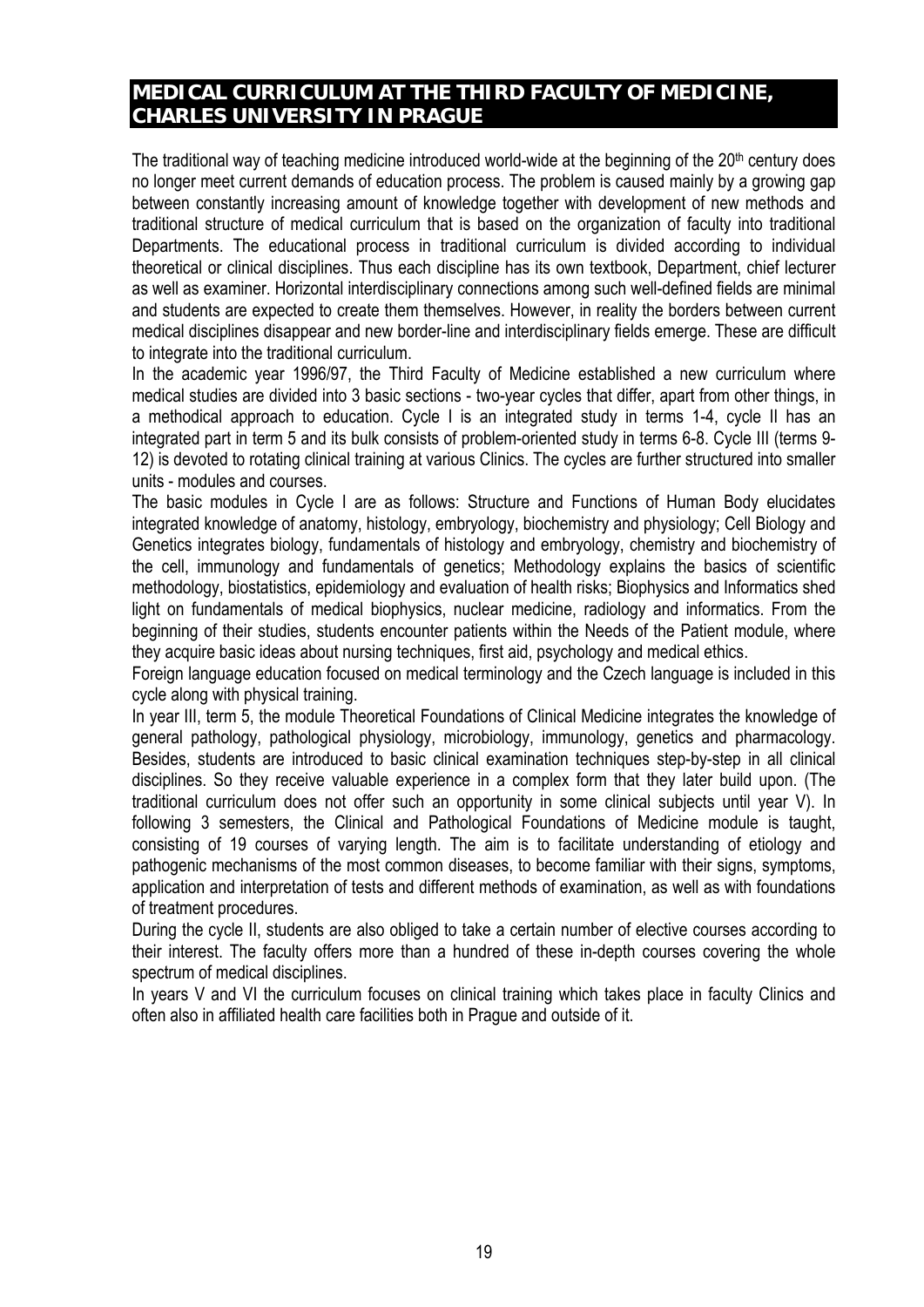# **Cycle I (Year 1- 2: Basic Biomedical Sciences)**

# **Head: prof. MUDr. Josef Stingl, CSc.**

Module A: Structure and Functions of Human Body Module B: Cell Biology and Genetics Module C: Biophysics and Informatics Module D: Needs of the Patient Module E: Methodology **Separate courses:**  Medical Terminology (Latin)

Physical Training

Summer Practice in Nursing Course in the Czech Language

#### **Cycle II (Year 3 - 4: Principles of Clinical Medicine) Head: prof. MUDr. Jiří Horák, CSc.**

Module A: Theoretical Foundations of Clinical Medicine Module B: Clinical Propaedeutics Module C: Clinical and Pathological Foundations of Medicine Module D: Elective Courses or Student Research Activity

# **Separate courses:**

Czech Language - Communication with Patients Medical Psychology and Pathopsychology Pharmacology Pathology and Pathological Physiology Physical Training Summer Practice in Internal Medicine Summer Practice in Surgery

#### **Cycle III (Year 5 - 6: Clinical Preparation) Head: prof. MUDr. Michal Anděl, CSc.**

Module of Internal Medicine Module of Surgery Module of Neurobehavioral Sciences Module of Gynaecology and Obstetrics Module of Paediatrics Module of Preventive Medicine

## **Separate courses:**

**Otorhinolaryngology Ophthalmology Dermatovenerology** Forensic Medicine Emergency Medicine Infection & Geographic Medicine Summer Practice in an Elective Discipline (or in General Practice) Summer Practice in Gynaecology and Obstetrics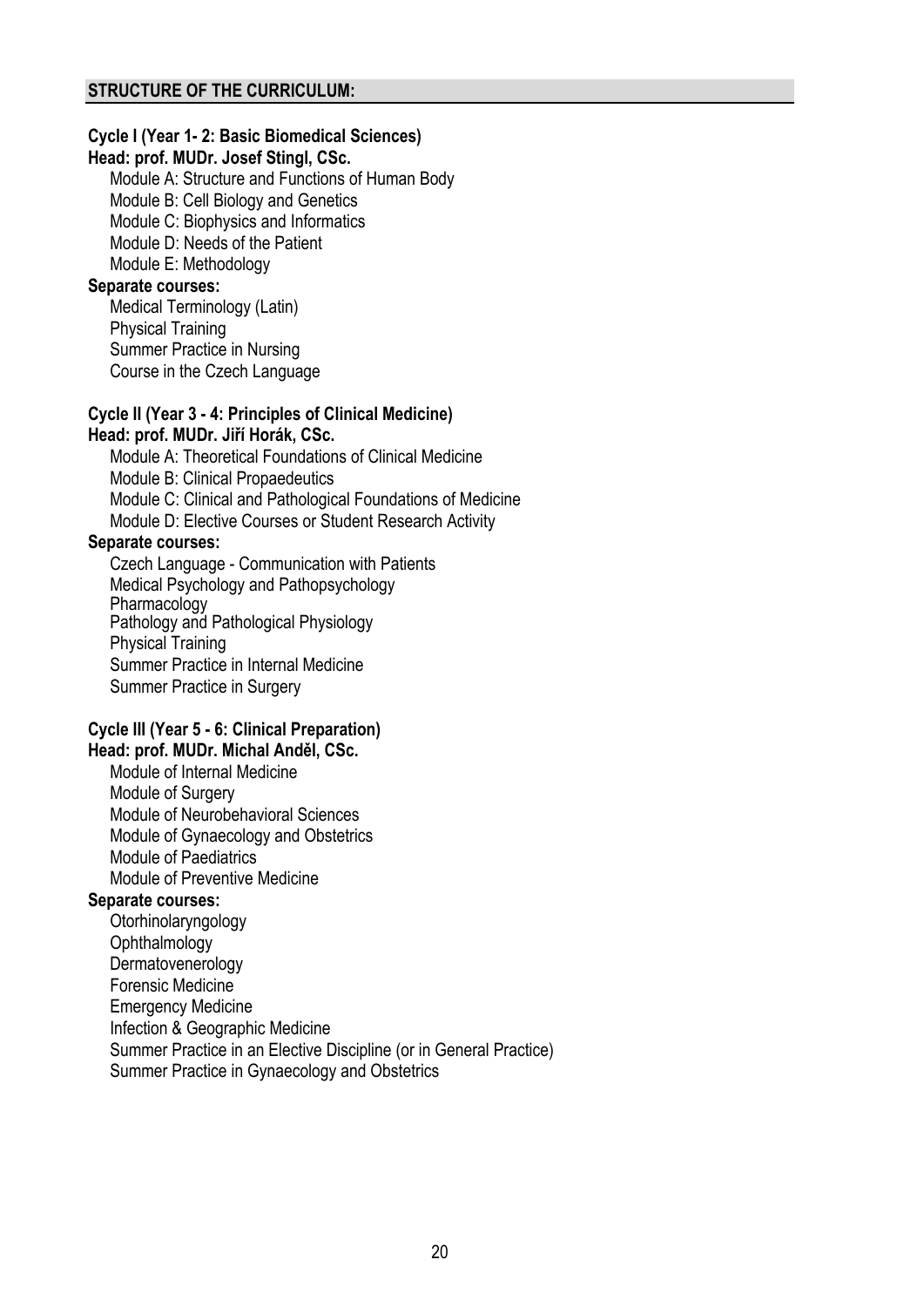# **OATH OF MATRICULATION TO CHARLES UNIVERSITY IN PRAGUE**

"I promise to properly exercise the rights and fulfill the duties as a member of the academic community at Charles University. I promise to respect the reputable humanistic and democratic tradition of Charles University, to regard to its good reputation and to study so that my activity yields universal good."

# **PLEDGE OF SECRECY**

"I hereby solemnly declare that I shall keep silence about all known facts, especially those that concern patients, which I will learn during my studies for the academic distinction at the Third Faculty of Medicine."

# **MASTER´S PLEDGE**

# **Promotor:**

Doctorandi clarissimi, examinibus, quae ad eorum, qui in arte medica doctoris nomen ac honores consequi student, doctrinam et facultatem explorandam lege constituta sunt, cum laude superatis, nos adiistis desiderantes, ut vos eo honore in hoc solemni consessu ornaremus.

Prius autem fides est danda, vos tales semper futuros, quales vos esse iubebit dignitas, quam obtinueritis, et nos vos fore speramus.

# **Spondebitis igitur**

PRIMUM vos huius Universitatis, in qua summum in arte medica gradum ascenderitis, piam perpetuo memoriam habituros, eiusque res ac rationes, quoad poteritis, adiuturos:

DEIN honorem eum, quem in vos collaturus sum, integrum incolumemque servaturos:

POSTREMO doctrinam, qua vos nunc polletis, cum industria vestra culturos et cum omnibus incrementis, quae progrediente tempore haec ars ceperit, aucturos et in prosperitatem hominum studiose conversuros, denique cunctis officiis, quae probum medicum sponsioni Hippocraticae obtemperantem decent, ea quae par est humanitate erga quemcunque functuros esse; HAEC VOS EX ANIMI VESTRI SENTENTIA SPONDEBITIS AC POLLICEBIMINI?

One by one, medical graduates take the pledge on the mace: SPONDEO AC POLLICEOR **Promotor:** 

Itaque iam nihil impedit, quominus honores quos obtinere cupitis, vobis impertiamus.

Ergo ego promotor rite constitutus vos ex decreto ordinis mei medicinae universae doctores creo, creatos renuntio omniaque medicinae universae doctoris iura ac privilegia potestatemque universam artem medicam exercendi in vos confero. In cuius rei fidem haec diplomata Universitatis Carolinae sigillo firmata vobis in manus trado.

# **MASTER´S PLEDGE**

# **Promotor:**

Dear students, you have successfully passed all examinations prescribed by law to examine the knowledge of those who apply for the degree of the Doctor of Medicine.

You are now approaching us with a request to award you on this great occasion the degree you apply for.

Firstly, however, you must take the solemn pledge that you will always behave in the way enjoined by this honorable degree you are going to be awarded as well as in accordance with our expectations. You shall therefore pledge to:

First of all, keep this university, which shall award you a doctor's degree, in your grateful memory, and support its activity and interests as much as you can;

Next, preserve the degree I shall shortly bestow on you untarnished and in good repute.

Finally, earnestly advance the knowledge you have acquired, to keep learning and ceaselessly enlarge your knowledge with new findings and discoveries, and to turn your knowledge into good use for the advance of humankind, and to fulfill all your duties as any and every doctor of medicine should according to Hippocrates' oath, and to proceed and approach everybody with proper humanness.

Do you take this pledge upon your conscience?

One by one, graduates take the pledge on the mace: I promise and swear.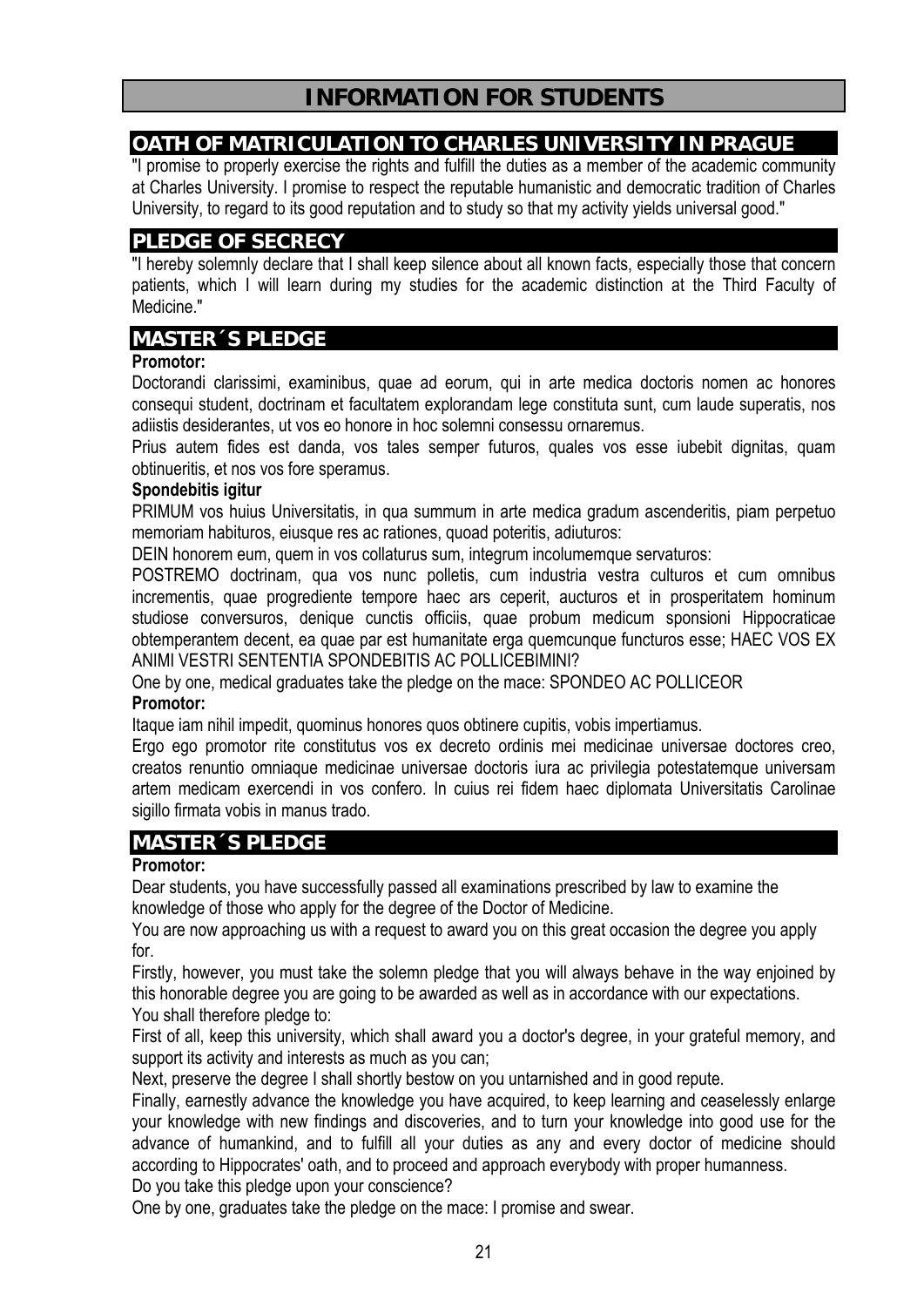# **Promotor:**

Now there is nothing which would prevent us from awarding you the degree you wish to achieve.

Therefore, I, the legally appointed promotor of the Faculty, by the power of my office award you doctors of general medicine and publicly announce your degree and confer upon you all the rights and privileges of the doctors of general medicine, including the practice of medical profession.

To prove this, please accept your official diplomas with the seal of Charles University.

# **STUDY LEGISLATION AND RULES**

Two types of legislation apply to students of 3. MF CU:

# **1. RULES FOR THE ORGANIZATION OF STUDIES apply to students in the credit study system**

**2. STUDY AND EXAMINATION REGULATIONS apply to students in the non-credit study system** 

# **RULES FOR THE ORGANIZATION OF STUDIES AT 3. MF**

Since the beginning of year 2006, an amended version of the Higher Education Act has been in force, affecting among others the study rules of higher education institutions. In accordance with the amendment, individual faculties no longer have their respective Study and Examination Regulations but they all abide by uniform regulations of their university.

Charles University approved of its new Study and Examination Regulations on 2 June 2006 (full text is available on the University web pages - www.cuni.cz). As the variability of study programmes at respective Faculties would make this document overwhelmingly extensive with all details on study organization, the Faculties outlined their respective Rules for the Organization of Studies that provide details on organization of studies, achievement of credits and examination procedures.

The Rules for the Organization of Studies at 3. MF CU consist of two parts. The first part points out actual study conditions at the Faculty - since the academic year 2006/2007 freshly enrolled students will face a new credit system, subjects are divided into 3 groups of compulsory, compulsory optional and elective, every student must achieve a minimum number of European credits in a given academic year in order to proceed to further studies. The obligation to follow a certain sequence of subjects is also explained there.

The second part of the Rules describes the complete study trajectory from enrolment until graduation. It states the procedure for publishing credit and examination conditions including the requirement for obligatory attendance of given study activities. The proper examination procedure is put forward along with variations for examinations in English.

The Rules for the Organization of Studies were adopted by the Academic Senate of the Third Faculty of Medicine on 10 May 2006 and approved of by the Academic Senate of the University.

*Under the sections 27 (1b) and 33 (1e) of the Act No. 111/1998 Coll., on Higher Education and Changes in and Amendments to other Acts (Higher Education Act), in the valid version, and under the section 3 (1b) of the Statute of the Third Faculty of Medicine, the Academic Senate of the Third Faculty of Medicine has adopted the following Rules for the Organization of Studies at the Third Faculty of Medicine, as an internal regulation of the Faculty:* 

#### **Article 1 Introductory provisions**

These Rules for the Organization of Studies at the Third Faculty of Medicine of Charles University (hereinafter "the Rules") establish according to art.19 par.1 and 2 and related provisions of the Study and Examination Regulations of Charles University in Prague (hereinafter "the University") requirements of study programmes carried out at the Third Faculty of Medicine (hereinafter "the Faculty") and define details of study organization at the Faculty.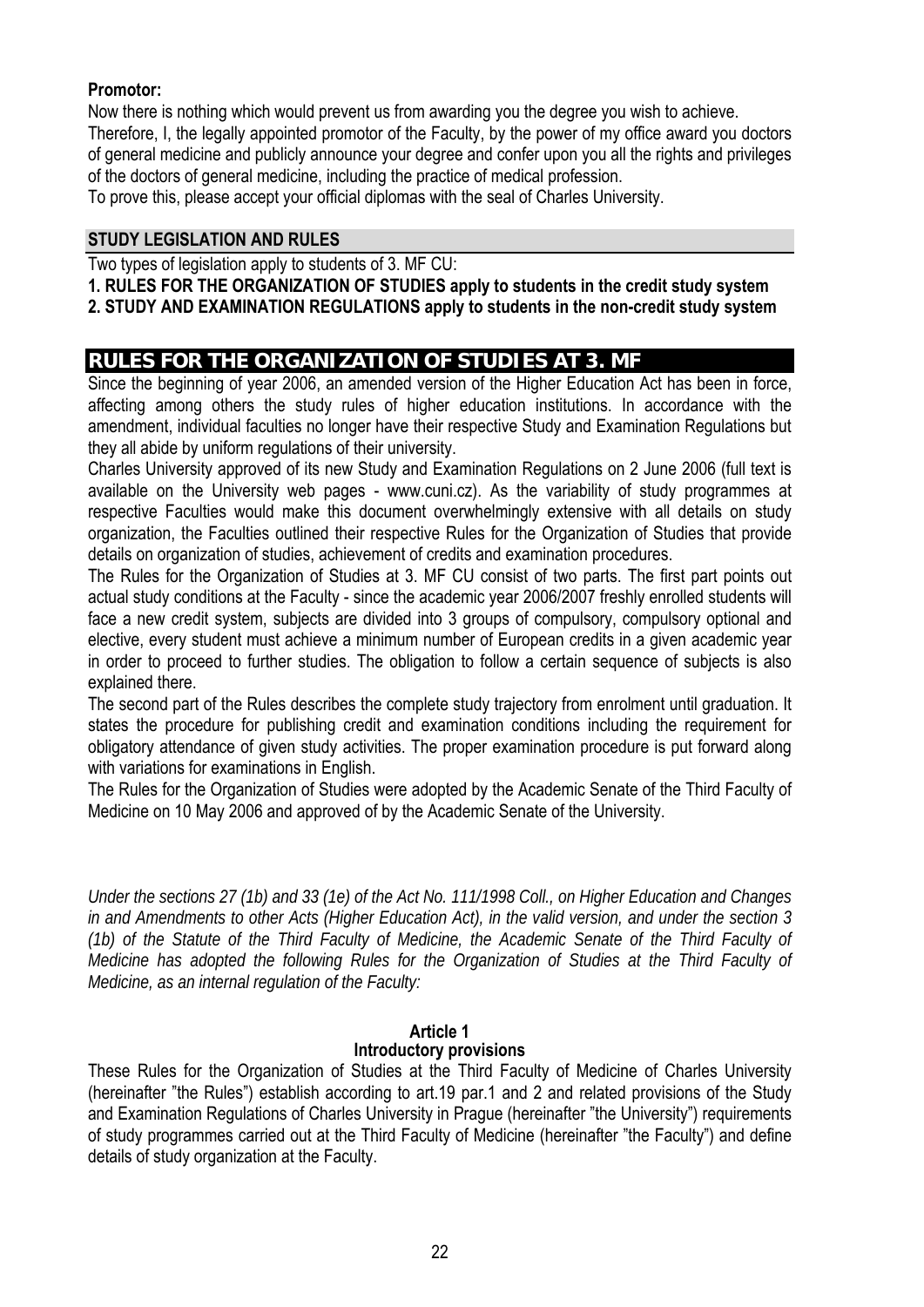**PART I** 

# **REQUIREMENTS OF BACHELOR AND MASTER STUDY PROGRAMMES ACCORDING TO THE STUDY AND EXAMINATION RULES OF THE UNIVERSITY**

# **Article 2**

# **Sections of study programmes**

(Cf. art. 4 par. 5 of the Study and Examination Regulations of the University)

- 1. Sections of study programmes are years.
- 2. The study of Master's programme "General Medicine" consists of three cycles:
	- I. Basic Biomedical Sciences, II. Principles of Clinical Medicine, III. Clinical Preparation.

## **Article 3**

# **The proportion of European credits for elective subjects in study assessment**

(Cf. art. 4 par. 10 of the Study and Examination Regulations of the University)

The proportion of European credits (hereinafter "ECs") acquired by a student in Bachelor´s or Master's programme for elective subjects in relation to a normal number of ECs in respective study assessment is 15 per cent. Any surplus ECs for elective courses may be included upon the Dean´s decision.

# **Article 4 Minimal number of European credits**

(Cf. art. 4 par. 11 of the Study and Examination Regulations of the University)

- 1. Minimal number of ECs:
	- a) for the enrolment into the second and third section of study programme "General Medicine" is 45 and 109 (69) ECs respectively.
	- b) for the enrolment into the fourth section of study programme "General Medicine" is 172 ECs.
	- c) for the enrolment into the fifth and sixth section of study programme "General Medicine" is 228 (185) and 285 ECs respectively.
	- d) for the enrolment into the  $7<sup>th</sup>$  11<sup>th</sup> section of study programme "General Medicine" is 360 ECs.
	- e) for the enrolment into the second and third section of Bachelor study programmes is 49 and 110 (95) ECs respectively.

f) for the enrolment into the  $4<sup>th</sup>$  - 6<sup>th</sup> section of Bachelor study programmes is 180 ECs.

- 2. A repeated enrolment into a following study section based on the achievement of minimal number of ECs is impossible in case the repetition is immediate. The provision set out in the previous sentence does not apply if the enrolment concerns a study section above the regular length of study.
- 3. Minimal number of ECs listed in par. 1 in brackets applies to students who repeatedly enrolled for a compulsory subject.

# **Article 5**

# **Individual study plan**

(Cf. art. 4 par. 12 of the Study and Examination Regulations of the University) No details on individual study plan are provided.

# **Article 6**

# **Forms of study, transfers**

(Cf. art. 4 par. 14 of the Study and Examination Regulations of the University) No details on combined study in programmes at the Faculty and on transfers between full-time and combined study within the same study programme are provided.

# **Article 7**

## **A change of study plan in course of interrupted studies**

(Cf. art. 5 par. 6 of the Study and Examination Regulations of the University)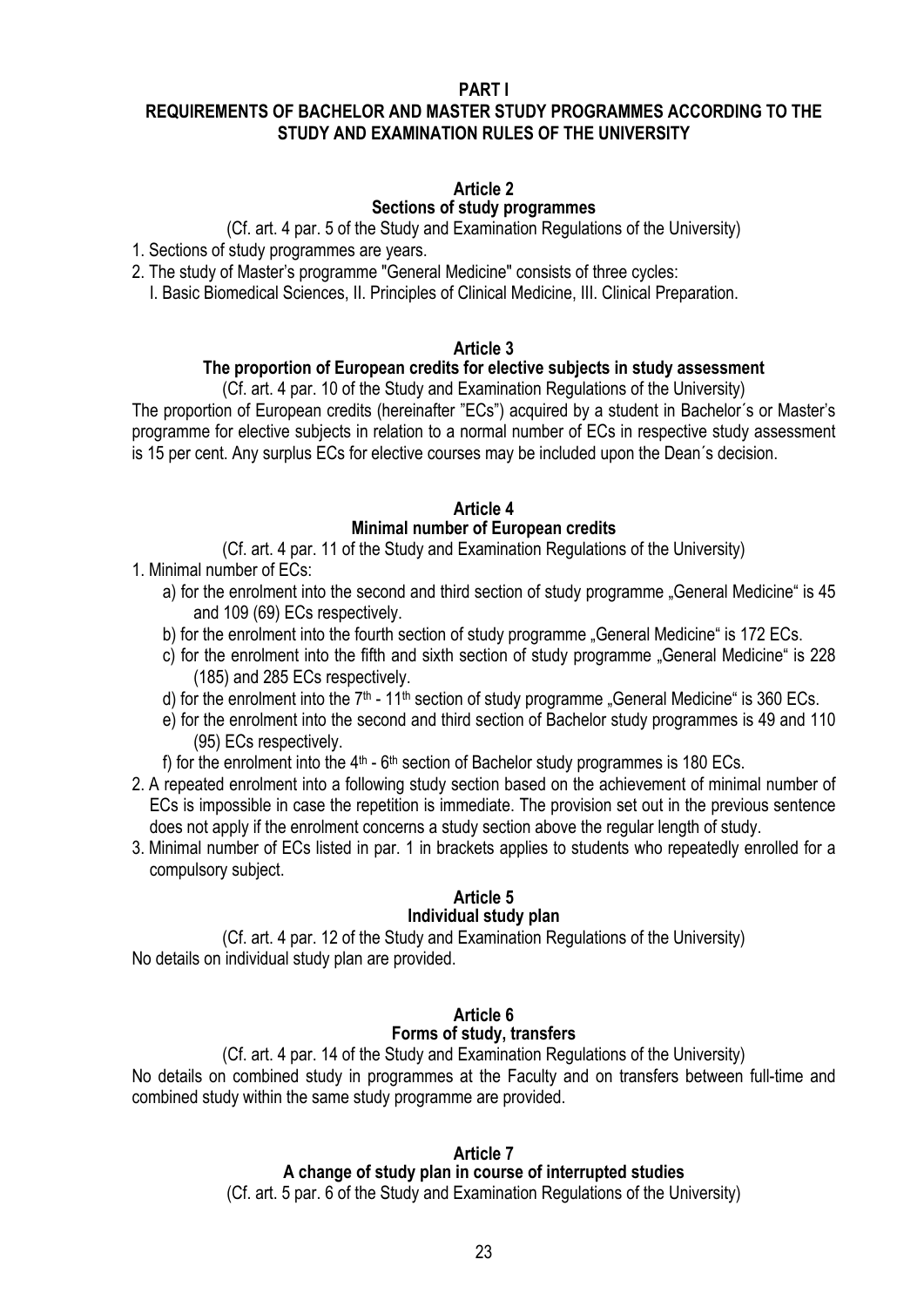If a student continues to study after an interruption during which a study plan has changed, the continued study runs in accordance with the currently valid study plan.

# **Article 8**

# **The right to enrol for a subject**

(Cf. art. 6 par. 2 of the Study and Examination Regulations of the University)

The right to enrol for a subject taught at the Faculty is affected by

- a) a study plan of a study programme at the Faculty, if the former requires or rules out the subject enrolment viz art. 6 par. 5 a), c) or e) of the Study and Examination Regulations of the University, in case the subject is listed in the given study programme as compulsory or compulsory optional;
- b) capacity reasons viz art. 6 par. 6 of the Study and Examination Regulations of the University; in such a case a preference is given to students who enrol for the subject in accordance with a recommended study plan; a subject list with notice on limited capacity is issued as a Dean´s decree;
- c) non-delivery of a medical certificate on a due date set by the Dean confirming the student´s competence to attend the given subject; the list of subjects where such a certificate is required for enrolment is issued as a Dean´s decree.

#### **Article 9 Repeated enrolment for a subject**

(Cf. art. 6 par. 7 of the Study and Examination Regulations of the University)

- 1. A repeated enrolment for a compulsory subject in the Master´s programme is allowed only three times during the whole course of studies in the following manner - in Cycle I two subjects (each once), in Cycle II one subject only once.
- 2. The repeated enrolment for a compulsory subject is permitted on condition that
	- a) the student achieved a minimal number of ECs in the given study section;
	- b) the student exploited all examination opportunities in the given study section and repeats the subject in the full extent.
- 3. In the Bachelor´s programmes, the repeated enrolment for a compulsory subject is allowed only twice times during the whole course of studies.
- 4. The repeated enrolment for a compulsory subject is permitted on condition that the student achieved a minimal number of ECs in the given study section.
- 5. The repeated enrolment for any subject listed in any study plan of any study programme as compulsory optional is ruled out.
- 6. The repeated enrolment for any subject listed as elective for a respective study programme is ruled out unless its annotation states otherwise.

#### **Article 10 Credits**

# (Cf. art. 6 par. 10 of the Study and Examination Regulations of the University)

A credit is the prerequisite for taking an examination or it is an independent form of study assessment in subjects taught at the Faculty. Details are set in Part II.

# **Article 11**

# **Taking parts of State Final (Rigorous) Examinations**

(Cf. art. 7 par. 7 of the Study and Examination Regulations of the University)

- 1. The number of European credits required for taking any part of the State Final (Rigorous) Examination (hereinafter "the State Examination") in Bachelor´s study programmes is 180. The final part of the State Examination shall always be the defense of Bachelor thesis.
- 2. The number of European credits required for taking any but the final part of State Examination in Master´s study programme is equal to the sum of subject ECs required for the respective part.
- 3. The defense of dissertation thesis is part and parcel of the State Rigorous Examination.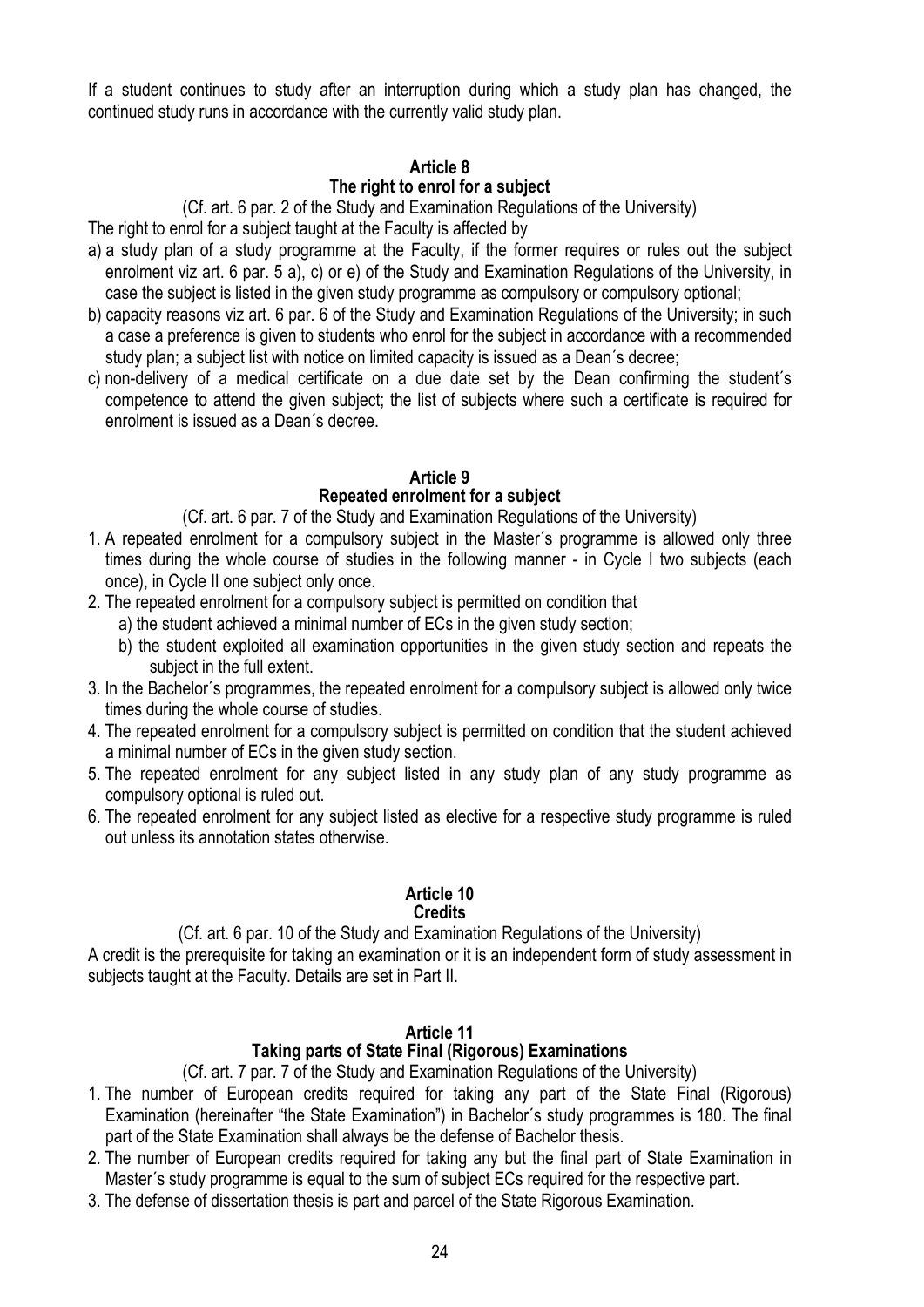# **Article 12**

# **Sum total of European credits in compulsory and compulsory optional subjects**

(Cf. art. 7 par. 8 of the Study and Examination Regulations of the University) The sum total of European credits in compulsory subjects required for taking respective parts of the State Examination in study programmes at the Faculty along with the minimal number of ECs in compulsory optional subjects must not add up to more than 95 % of the sum stated in art.7 par. 8 of the Study and Examination Regulations of the University.

# **Article 13**

# **Further conditions for graduating with distinctions**

(Cf. art. 7 par. 11 of the Study and Examination Regulations of the University)

A further condition for graduating with distinctions in any study programme is the achievement of a regular number of ECs at every assessment of study progress and a regular completion of studies in time not extending over the standard length of study by more than one year.

## **PART II**

# **DETAILS ON THE ORGANIZATION AND ASSESSMENT OF STUDIES IN BACHELOR´S AND MASTER´S STUDY PROGRAMMES**

# **Article 14**

## **Enrolment to studies**

- 1. Enrolment days are announced by the Dean. They are published in a sufficient advance on the official Faculty noticeboard. The enrolment is terminated 10 working days after the commencement of instruction.
- 2. Students may apply to the Dean in writing to postpone the enrolment, however only for particularly serious reasons and on condition that they have fulfilled all study obligations required to proceed into the higher study section.

# **Article 15**

# **Student enrolment into the 1st study section**

- 1. Admitted applicants produce their personal identification card or passport and the original certificate of completed secondary education upon enrolment. Subsequently they fill in the Study Credit Book (hereinafter "the Index") and sign other documents (the Pledge of Secrecy, the Protocol on Introductory Instruction in Work Safety, the Matriculation Oath) as advised by a Study Division officer.
- 2. The Study Division gives admitted applicants these forms "Certificate of Entrance Preventive Medical Check-Up" and "Certificate of Vaccination against Hepatitis B" (details are outlined in Dean's guidelines). Having submitted the completed "Certificate of Entrance Preventive Medical Check-Up", the Study Division issues the stamped Index to the student.

# **Article 16**

## **Enrolment into further study sections**

- 1. Having fulfilled all study obligations given for the respective study section, the student presents the Index to the Study Division, which checks entries on all enrolled subjects. In case they are all completed as required, the student is enrolled into the following year. The student receives a study plan, a logbook and dining coupons. On request, students can buy a refectory card entitling them to use the refectory in the Faculty Hospital Královské Vinohrady.
- 2. Other conditions for the enrolment of students in the parallel study programme in English shall be defined in the contract made between the Faculty and the student.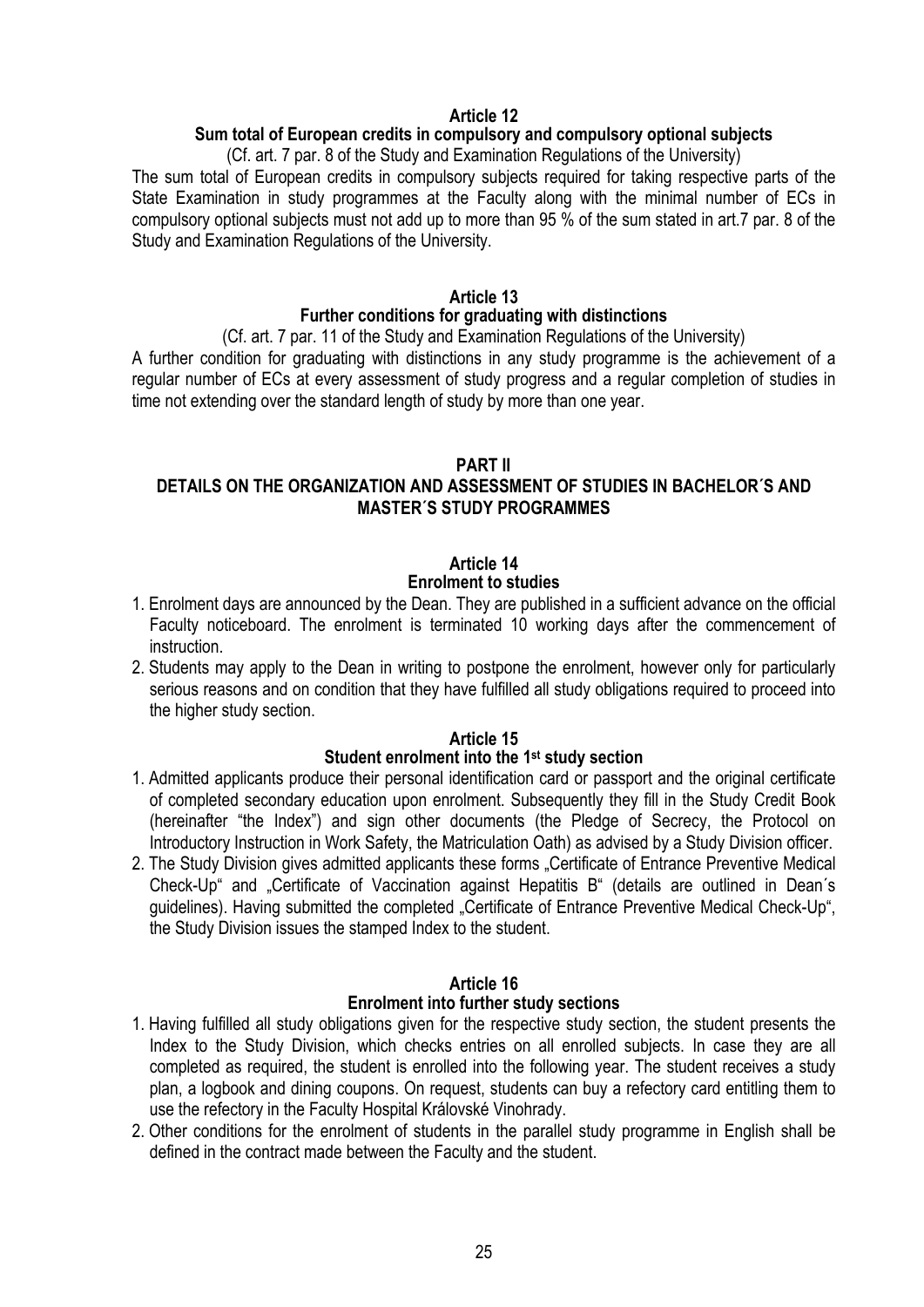# **Article 17 Matriculation**

- 1. The date of matriculation ceremony for 1st-year students is announced in a usual manner by the the Study Division. The attendance at the matriculation ceremony is obligatory for all 1<sup>st-</sup>year students excerpt for those who have already been matriculated at any Faculty of Charles University.
- 2. Students shall bring their Index to the matriculation ceremony as the Study Division will confirm there that they have taken the Matriculation Oath.

# **Article 18 Credits**

- 1. Conditions for awarding credits shall be determined by the head teacher of the subject at the latest on the first day of instruction in respective academic year. The conditions shall not be changed during the academic year; in especially well-founded cases the Dean may permit an exception following an approval by the Academic Senate of the Faculty.
- 2. If attendance at instruction is a prerequisite for credit achievement, then the proportion required cannot be higher than 80 % in any individual instruction form of the subject concerned.
- 3. If writing a test or a seminar paper is a prerequisite for credit achievement, the teacher publishes the test results no later than 7 work days after the testing; in case of seminar paper, the due date is 10 work days after its submission. The publication of test or paper assessment is done in a manner common at the Faculty (individual personal announcement, electronic mail, noticeboard etc.).
- 4. In case of oral testing required for the credit achievement, provisions of point 3 are applied adequately.
- 5. In case that the fulfilment of credit prerequisites is recorded in the Index on another day than the actual day of their achievement, teachers are not authorized to require a personal presence of the student on this occasion. In the case mentioned above, the date of credit award entered into the Index is the actual day of credit achievement.
- 6. Heads of Departments or persons authorized by them enter the award of credits into the "Study Information System" (Student). After the termination of examination period, they print out the protocol on credits awarded, and send the signed document to the Study Division of the Faculty.

# **Article 19**

# **Examinations**

- 1. Heads of Departments offer a sufficient number of examination days so that a total examination capacity exceeds the number of students to be examined by at least 50%; they set the maximum number of students who can sign for given days. Further, they appoint examiners and their substitutes for respective days. The provision of the first sentence does not substantiate a request for a special examination day. Examinations of full-time students take place on work days as a rule. Heads of Departments also determine if students are obliged to bring certain equipment for the examination (white coat, stethoscope etc.).
- 2. Examinations can be carried out by professors, docents (associate professors) or other faculty authorized by the Dean. This has no effect on provisions stating the qualification of examiners for the State Examinations.
- 3. The beginning of an examination shall be scheduled so that it does not start prior to 8 o´clock and later than 18 o´clock. Exceptions to this rule are allowed only with a written consent of the student examined.
- 4. The examinations of full-time students shall be so organized as to finish by 20 o´clock.
- 5. The examiner assigns questions to students in the following manner: in oral examination by a draw, in written examination by a randomly assigned test or a draw. The question must come from a list of topics or questions published previously in accordance with Faculty customs.
- 6. The student has the right to an adequate preparation time for the examination. The Department provides enough space for this preparation. The student does not leave the preparation /examination room in the time between question assignment and actual examination. The exception to the rule is permitted by the examiner.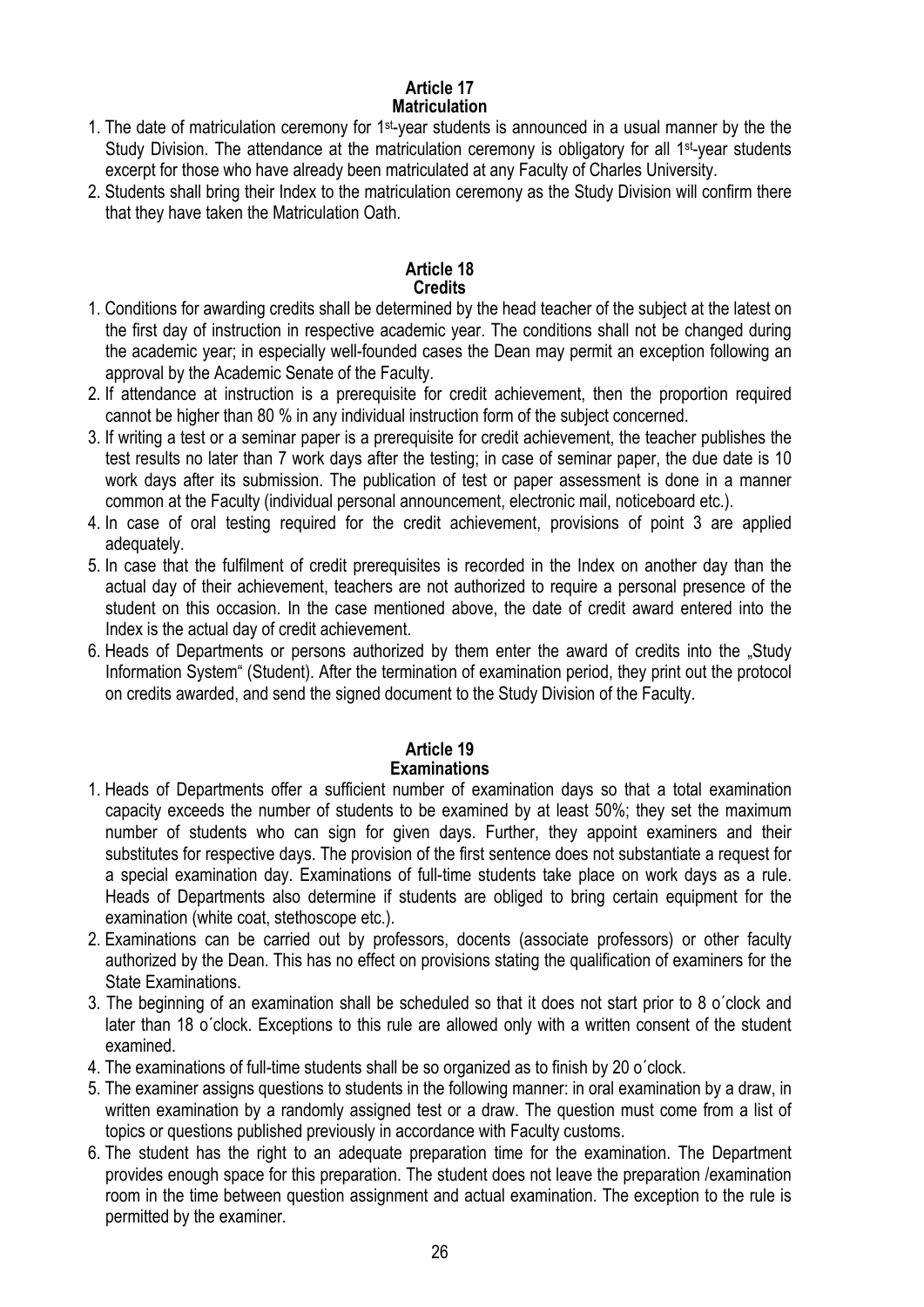- 7. If the student withdraws from the examination prior to the question assignment, s/he is not graded. If s/he withdraws after the assignment, then the grade awarded is "failed".
- 8. If the student uses proscribed aids (incl. a mobile phone or a camera) during the preparation or the actual examination, the examiner terminates the examination, grades the student´s performance as "failed" and reports the breech of discipline to the Dean of Faculty. The breech is processed according to the Code of Discipline applicable to students of the Faculty.
- 9. Heads of Departments or persons authorized by them enter the examination results into the "Study Information System" (Student). After the termination of examination period, they print out the protocol on classification of examinations, and send the signed document to the Study Division of the Faculty.
- 10. The "failed" grade is not recorded into the Index, only the date of the examination without signature. In such a case the student has not achieved the required form of study assessment. When the study progress has to be counted, all grades from all examinations and all re-sittings are included.

# **Article 20**

# **State Final Examinations and State Rigorous Examinations**

- 1. It is not permitted to schedule dates for any part of the State Examinations in a manner interfering with a regular instruction of a given student group in the subsequent instruction block. The State Examinations can be scheduled only on working days.
- 2. The beginning of State Examination shall be scheduled so that it does not start prior to 8 o´clock and later than 18 o´clock. Exceptions to this rule are allowed only with a written consent of the student examined.
- 3. The examinations of full-time students shall be so organized as to finish by 20 o´clock.
- 4. The Department of Examination Committee writes a protocol on the course and result of the respective part of State Examination and sends the document to the Study Division of the Faculty no later than on the following work day. At the same time, the Head of respective Department or a person authorized by them enter the examination results into the "Study Information System" (Student). After the termination of examination period, they print out the protocol on classification of State Examinations, and send the signed document to the Study Division of the Faculty.

# **Article 21**

- 1. No form of student discrimination due to their age, gender, nationality, country of origin, family status, skin colour, religious belief, health condition, neither any form of humiliation of students by examiners or vice versa are permissible.
- 2. If a student of English curriculum is being examined, any communication between the student and examiner(s) including the assignment of examination question as well as any communication among examiners in the student´s presence shall be conducted solely in English. Students´ communication with patients during a practical examination shall always be conducted in Czech.
- 3. Demands or acceptance of any material support of any examination from students (e.g. refreshment) is inadmissible.

#### **Article 22 Completion of study**

- 1. The student returns the following documents to the Study Division: the Index for review, Charles University Student Card with the Faculty coupon, the refectory card for use in the FNKV refectory. The student receives a discharge sheet where the following items have to be certified:
	- a) Certificate of Obligatory Discharge Medical Check-Up, signed and stamped by a physician authorized to run preventive check-ups of university students;
	- b) Certificate of Centre of Scientific Information (SVI 3. MF) that the student has no obligations to the library of SVI 3. MF, signed and stamped by authorized SVI staff;
	- c) The student´s declaration that
		- all obligations associated with the study at the 3. MF are fulfilled;
		- s/he will inform the respective health insurance company of study completion within 8 days.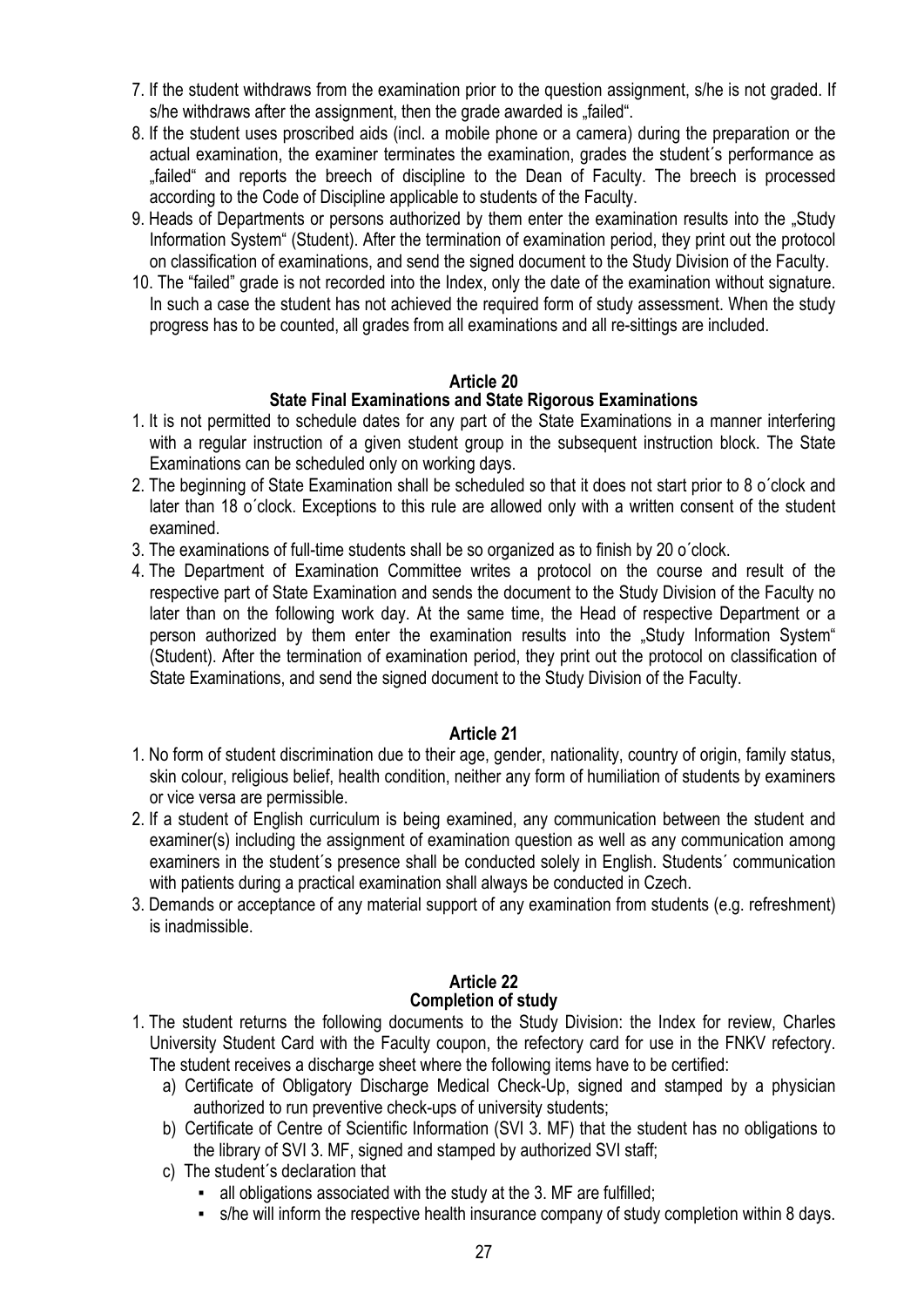- 2. The student returns the completed discharge sheet to the Study Division. Having completed all the above-mentioned administrative tasks, the student may receive a diploma.
- 3. Graduation ceremonies are scheduled and announced by the Study Division. Scheduling respects the numbering of study groups in the final year, the number of students in groups and the capacity of Magna Aula in Carolinum so that usually circa 3 groups graduate in the same time.

# **PART III**

# **Article 23**

# **Temporary and Final Provisions**

- 1. The rights and obligations of students enrolled to study at the Faculty before these Rules came to force in the field of study matters are governed by current Study and Examination Regulations of the Faculty, unless the Study and Examination Regulations of the University state otherwise.
- 2. The study organization for students enrolled to study at the Faculty before these Rules came to force are governed by current Study and Examination Regulations of the Faculty.
- 3. The Rules herein were approved by the Academic Senate of the Faculty on 10 May 2006.
- 4. The Rules herein shall come into force on the date of approval by the Academic Senate of the University.
- 5. The Rules herein shall become effective five days after coming into force except for Parts I-III, which shall become effective on the first day of the academic year 2006/2007.

# **STUDY AND EXAMINATION REGULATIONS OF THE 3. MF CU - valid for students in the non-credit study system, i.e. those enrolled no later than 31 May 2006**

*Under sections 27 (1) (b) and 33 (2) (f) of the Act No. 111/1998 Coll., on Higher Education and Changes in and Amendments to other Acts (Higher Education Act), the Academic Senate of the 3rd Faculty of Medicine has adopted the following Study and Examination Rules of the 3rd Faculty of Medicine, as an internal regulation of the Faculty.* 

# **PART I. GENERAL PROVISIONS**

#### **Article 1 Introductory Provision**

These Rules shall govern the course of study at the 3rd Faculty of Medicine of Charles University (hereinafter "the Faculty")

## **Article 2 University Education**

- 1. University education shall be acquired by studying on an accredited programme of study according to a study plan in a prescribed form. Instruction shall be provided by professors, associate professors (Associate Professors) and senior lecturers, scientific workers of the faculty and outstanding external specialists from scientific establishments and from the practice. The preparation and evaluation shall be guaranteed by a guarantor, a board of guarantors or a Subject Area Council established under Art. 23 of the Constitution of the University.
- 2. The faculty shall organise Bachelor's, Master's and Doctoral programmes of study.
- 3. The Bachelor's programme of study shall take the form of full-time and/or combined study. The study shall be completed in due form by a State Final Examination, which shall include the defence of a Bachelor's thesis. The graduates shall be awarded the academic degree "Bachelor" (abbreviated to "Bc." in front of the name).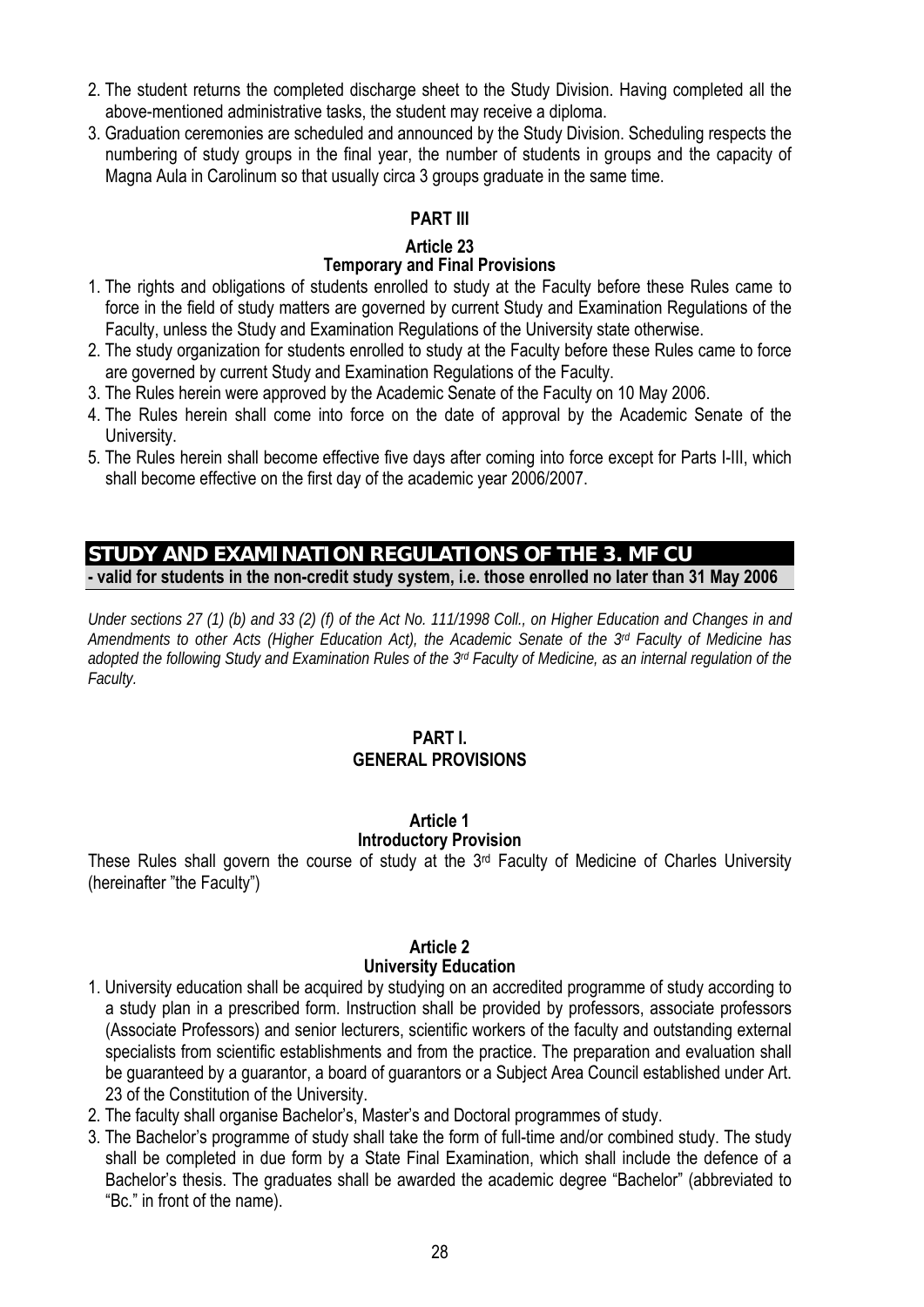- 4. The Master's programme of study:
	- a) The Master's programme of study in medicine shall take the form of full time study. The study shall be completed in due form by a State Rigorous Examination, which shall consist of several parts. The graduates shall be awarded the academic degree "Doctor of Medicine" (abbreviated to "MUDr." in front of the name).
	- b) Other accredited Master's programmes of study may follow previous Bachelor's programmes of study, or they may be independent. The programmes of study shall take the form of full time and/or combined study, and depending on the form of study may involve a shorter period of study. The study shall be completed in due form by a State Final Examination, which shall include the defence of a Master's thesis. The graduates shall be awarded the academic degree "Master" (abbreviated to "Mgr." in front of the name).
- 5. The Doctoral programme of study shall take the form of full time and/or combined study. The study shall be completed in due form by a State Doctoral Examination and the defence of a Doctoral dissertation. The graduates shall be awarded the academic degree "Doctor" (abbreviated to "Ph.D." behind the name). The study on the Doctoral programme of study shall be governed by a separate internal regulation1.
- 6. The programmes of study shall be specified in study plans. The study plan shall determine mainly study obligations for each academic year.
- 7. Full-time study: In the study plan the instruction shall be organised in the form of lectures, tutorials, seminars, courses, practical classes, laboratory classes, consultations, conferences and independent study, which shall be held according to the regular schedule.
- 8. Combined study: In the study plan the instruction shall be organised in the form implementing both full-time study and distance learning principles, possibly with the use of multimedia instruction.
- 9. Students on the programme of study for foreigners, which is held in a foreign language, shall be obliged to pay a tuition fee under s. 58 (5) of the Higher Education Act, Art. 26 (4) and Art. 33 (1) (c) of the Constitution of the University, and Art. 1 (3) and Art. 2 (5) of the Appendix No. 6 to the Constitution of the University.
- 10. Students of Charles University in Prague who have not registered at the Faculty may attend all lectures without any restriction. Attendance at other forms of instruction shall be subject to approval of the respective teacher. Students may have their study results assessed only if they have the appropriate study obligation registered in their Study Credit Book and confirmed by the Study Department of the Faculty.

# **Article 3 Organisation of Study**

- 1. The academic year shall last twelve calendar months. Its commencement shall be determined by the Rector.
- 2. The academic year shall be divided into a winter term, a summer term and vacations. The dates of commencement of terms and vacations shall be determined by the Rector.
- 3. The commencement of instruction, examination period, practical trainings and other details concerning the division of a term shall be determined by the Dean of the Faculty upon consultation with the Rector.
- 4. If the study plan provides so, compulsory practical training and optional physical education courses may be done during vacations. Upon agreement with the relevant teachers, students may fulfil their study plans during vacations.
- 5. An examination may be held during vacations provided that it has been approved by the teacher (the board) and the student.

<sup>&</sup>lt;u>.</u> 1 Rules of Doctoral Programmmes of Study of the 3rd Faculty of Medicine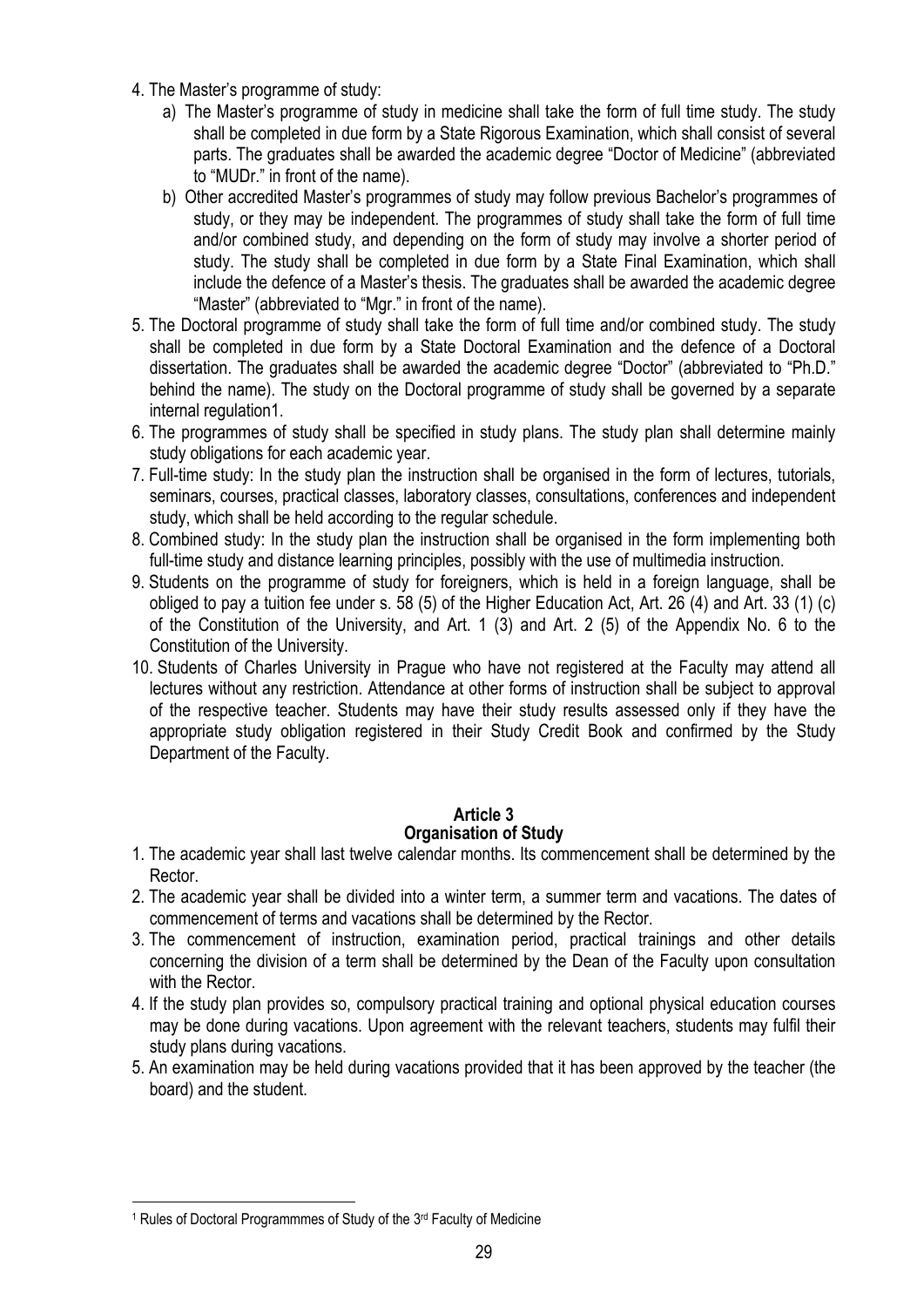# **PART II. STUDY ON BACHELOR'S AND MASTER'S PROGRAMMES OF STUDY**

# **Article 4**

# **Course of Study**

- 1. An applicant shall become a student on the date of registration at the University. S/he shall have the right to attend all forms of instruction at the Faculty within the registered study plan from that date. Registration shall be held on dates determined by the Dean of the Faculty.
- 2. The Faculty shall issue to the student a Study Credit Book and a Student Identity Card during registration. Students shall make a matriculation oath; the dates of matriculation ceremonies for individual faculties shall be determined by the Rector.
- 3. Any student shall have the right to attend lectures within the University.
- 4. Registration for each year of study shall be carried out in the time period determined by the Dean. The announcement of registration shall be published on the official noticeboard not later than 2 months before the registration date. On registration for a year of study the student shall be obliged to submit her/his Study Credit Book so that the fulfilment of her/his study obligations can be checked. The student who has fulfilled study obligations entered in her/his Study Credit Book may register for the following year. Another condition for registration may be the fulfilment of other requirements resulting from the regulations of healthcare establishments; these requirements shall be provided in the Dean's measure. Other conditions for registration of students on the parallel programme of study in English shall be defined in a contract made between the Faculty and the student.
- 5. A study obligation shall be defined as passing an assessment of study in the form prescribed in the study plan (Art. 6 (1)).1
- 6. The student shall enter in her/his Study Credit Book the compulsory part of the study plan for the individual year of study: compulsory and elective study obligations. The fulfilment of all entered study obligations shall be checked during registration for further years of study according to cl. (1). Students of Charles University in Prague, who have not registered at the Faculty, may submit a written application for entering the subjects from study plans implemented by the Faculty. If the Dean approves their application, the Study Department shall confirm the entry into the Study Credit Book.
- 7. Registration for a year of study shall be terminated 10 working days after the commencement of instruction. A student may submit a written application for the postponement of the date of registration, however, only for particularly serious reasons (health, personal, stay abroad, etc.) and s/he must have fulfilled all study obligations required for progression to the higher year of study before the specified date of commencement of instruction.
- 8. The names of students who have failed to register without an excuse shall be published on the official noticeboard as a summons to alternative registration. The dates of alternative registration shall be published on the official noticeboard not later than 10 days before the alternative registration. The failure to register after the summons shall be considered as a case under Art. 12 (1) (b). This provision shall not apply if the student failed to register on the alternative date for serious reasons.
- 9. A student who has failed to fulfil no more than two study obligations in a year of study may be permitted by the Dean to repeat the year of study upon a written application filed not later than 10 days before the termination of registration. The Dean may waive the default of time in justified cases. If a student has not fulfilled more than two study obligations in a year of study, or if s/he has not been permitted to repeat the year of study under the first sentence of this clause, such situation shall be considered as a case under Art. 12 (1) (b).
- 10. The repetition of a year of study may not be permitted more than twice in the whole course of study; however, the same year of study may not be repeated twice. In the repeated year the student shall be obliged to fulfil all study obligations in subjects which have been the cause of repetition. Students of the parallel programme of study in English shall pay the tuition fee for the repeated year of study only for study obligations which have been the cause of repetition.
- 11. If a student files an application for transfer from one form of study to another within the same Bachelor's or Master's programme of study, the Dean shall approve the application unless s/he finds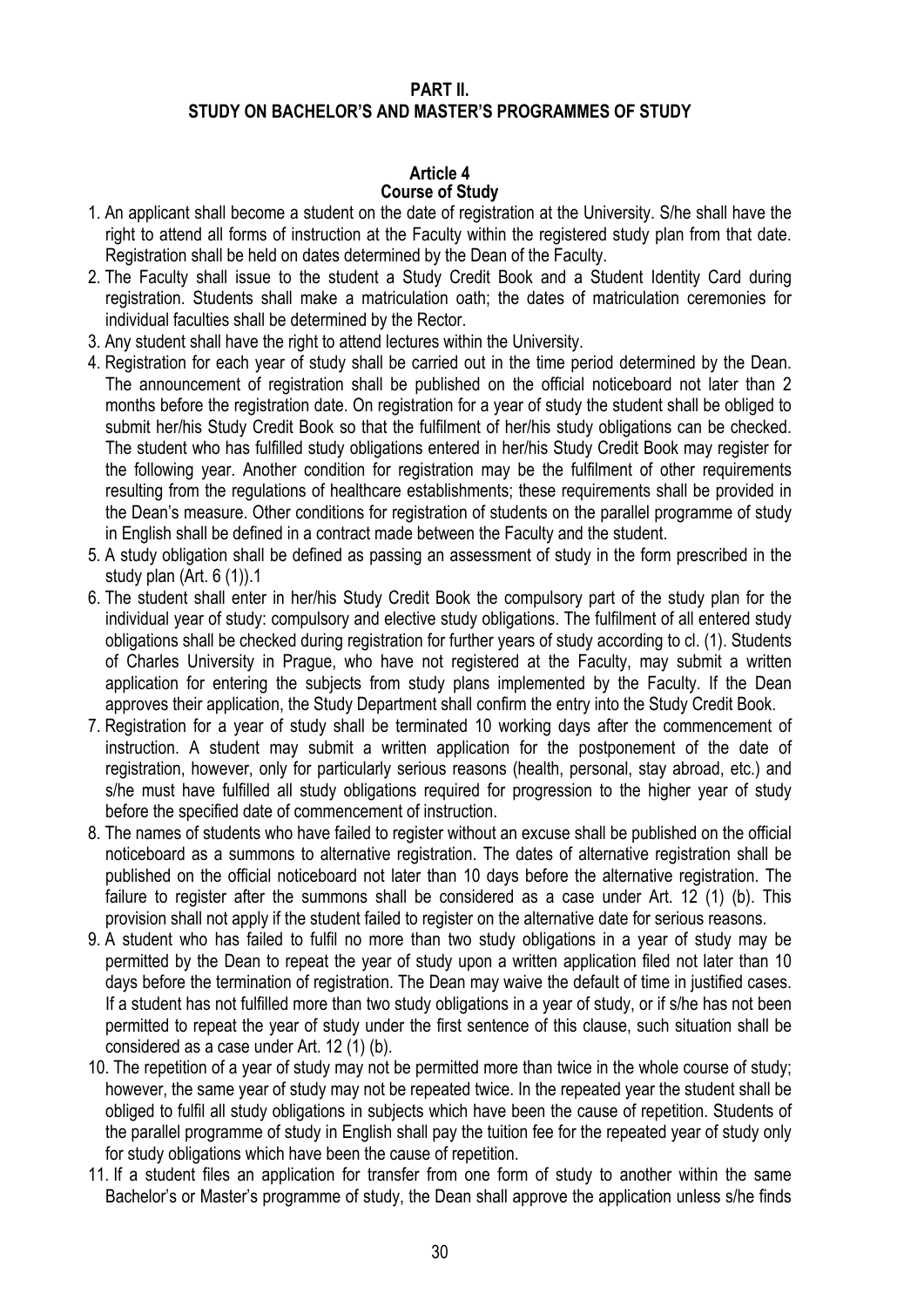any obstacles to the arrangement of instruction for the student in the requested form of study. The application must be filed at least three months and not later than two months before the end of the respective academic year. One unit of study must always be completed only in one form of study. The provisions of Art. 9 shall not be prejudiced by this clause.

# **Article 5 Interruption of Study**

- 1. Studies on a programme of study may be interrupted more than once.
- 2. The Dean may interrupt study of a student upon the student's written application or on her/his own initiative if this is necessary to prevent damage threatening the student, provided that the origin of the damage is not related to the previous fulfilment of study obligations. If a student applies for interruption of study after s/he has proved the fulfilment of obligations in the given unit of study and before s/he has registered for the following unit of study, and unless disciplinary proceedings have been initiated against the student, the Dean shall approve such application; study may be interrupted in this way for the minimum period of one term. Cl. (8) shall not be prejudiced by this provision.
- 3. The Dean shall interrupt study on her/his own initiative to the student who has been under the obligation to pay tuition fees under s. 58 (3) or (4) of the Higher Education Act and has not paid the fees within 15 days from the delivery in her/his own hands of notice to pay such fees; this provision shall not apply if it appears that there is a substantial fact which would result in the Dean's proposal for the reduction, waiver or deferral of payment of the fees. In such case the proposal shall be delivered to the Rector without undue delay. In the notice to pay the Dean shall inform the student of the right to state facts suggesting that the duty to pay has not arisen or ceased to exist, or that there is a justification for the reduction, waiver or deferral of payment of the fees. If the student applies for a personal interview before the decision is issued, s/he shall be invited to an interview without delay.
- 4. Under cl. (3) study shall be interrupted for the period remaining to the expiration of the maximum duration of study. If the fees are paid and the person applies for the termination of interruption of study, the Dean shall approve the application and decide to terminate the interruption of study not later than on the last day of the term in which the application was filed or on the last day of the academic year, if the application was filed during the summer term or vacations.
- 5. On the date of interruption of study the student shall lose the status of student under the Higher Education Act, and time periods for the fulfilment of study obligations shall neither start nor continue. Upon termination of interruption of study, the Dean shall decide the assignment of the student to the appropriate unit of study, if necessary. If the student's study plan was changed during the interruption of her/his study, the Dean shall determine which study obligations the student must fulfil as well as deadlines for their fulfilment according to the Study and Examination Rules and the respective programme of study; in this connection the Dean may also impose the obligation on the student to take differential examinations in a prescribed period of time.
- 6. Upon expiration of the period of time for which the study was interrupted, the person to whom the study was interrupted shall acquire the right to re-register for study. If the reasons for interruption of study no longer apply, the Dean may terminate the interruption of study upon written application filed by the person to whom the study was interrupted even before the expiration of the period of interruption. If the person does not register within the given period of time, the provisions of Art. 4 (8) shall apply.
- 7. With the exception of cases where the reasons are particularly serious, mainly health reasons, study may not be interrupted before the completion of the first year of study.
- 8. The longest overall period of interruption of study1 shall be such period, which together with the real period of study shall not exceed the maximum duration of study. The real period of study shall be the period which has elapsed from the date of registration at the University minus the period of time for which the study was interrupted.
- 9. If a student on a Doctoral programme of study applies for interruption of study the Dean shall approve such application, unless disciplinary proceedings have been initiated against the student in which the

<u>.</u>

<sup>1</sup> S. 54 (1) of the Higher Education Act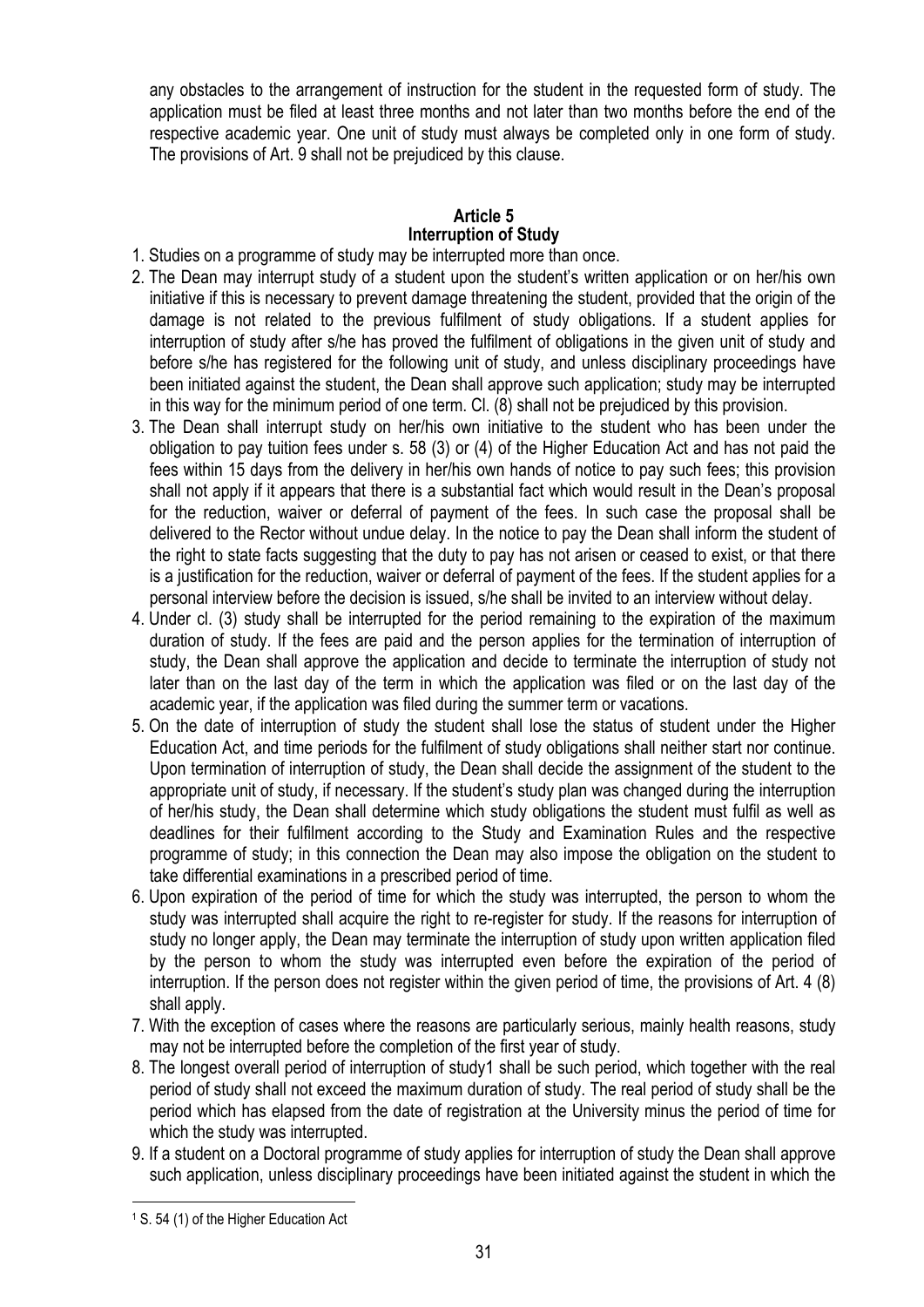Disciplinary Commission has proposed the sanction of expulsion from study, the Dean has neither mitigated the sanction by her/his ruling nor referred the case back to the Commission, or the Rector has cancelled the Dean's ruling. Study may be interrupted for a minimum period of one year. The longest overall period of interruption of study shall be five years.

# **Article 6**

# **Forms of Assessment of Study**

- 1. The forms of assessment of study shall be continuous assessment, credits, examinations, State Final Examinations, State Rigorous Examinations, the defence of a dissertation thesis and State Doctoral Examinations.
- 2. Credits shall be awarded upon the fulfilment of requirements specified for a given subject. If a credit and an examination are prescribed by the study plan, then obtaining the credit shall be the condition for taking the examination. Conditions for awarding credits shall be determined by the head teacher of the subject at the beginning of instruction and s/he shall publish them in the usual manner. As a rule, the conditions shall not be changed during the academic year; in especially well-founded cases the Dean may permit an exception following proposal by the Academic Senate; her/his decision shall be final. The teacher shall enter the word "započteno" ("credit") in the Study Credit Book. Where a credit is not awarded, nothing shall be entered in the Study Credit Book.
- 3. The forms of examination shall be written, oral, practical and combined. A combined examination shall consist of at least two forms mentioned in the first sentence. In all forms of examination the student may require detailed information concerning the results (including the possibility to examine the results of the written part of examination - tests, written papers, essays, etc.).
- 4. The form of examination and basic requirements for the examination shall be determined by the head teacher of the subject not later than 10 weeks before the commencement of the examination period, the dates of examinations shall be determined not later than 4 weeks before the commencement of the examination period.
- 5. The results of examinations, State Final and State Rigorous Examinations shall be marked by the examiner or board of examiners, using the following scale of grades:
	- výborně (excellent) (1)
	- velmi dobře (very good) (2)
	- dobře (good) (3)
	- neprospěl/a (failed) (4)
- 6. The examiner or board of examiners shall enter the result in the Study Credit Book together with the date of examination and their signature. The result "neprospěl/a" (failed) shall not be entered in the Study Credit Book, only the date of examination without a signature shall be entered. Classification by grade "neprospěl/a" (failed) shall mean that the student has not passed the required form of assessment of study.
- 7. A student may not take any exam more than three times, i.e. s/he shall have the right to two resit dates; no extraordinary resit date2 shall be permitted. On Doctoral programmes of study a student may not take an exam more than twice, i.e. s/he shall have the right to only one resit date.
- 8. The number of examination dates must correspond to the number of students and the dates must be spread over the whole examination period. The head teacher of the subject shall announce a sufficient number of examination dates, so that the overall examination capacity shall exceed at least by 50% the number of students to be examined, and s/he shall determine the maximum number of students that can register for the given date. The calculation of number of examination dates shall be based on the list of students in the respective part of instruction provided by the Study Department. The head teacher of the subject shall also assign examiners and their alternates for individual dates. The provision in the first sentence above shall not constitute the right to arrange for a special examination date. The provision in the first sentence of cl. (7) shall not constitute the right to arrange for a special examination date.

 $\overline{\phantom{a}}$ 2 S. 68 (3) (a) of the Higher Education Act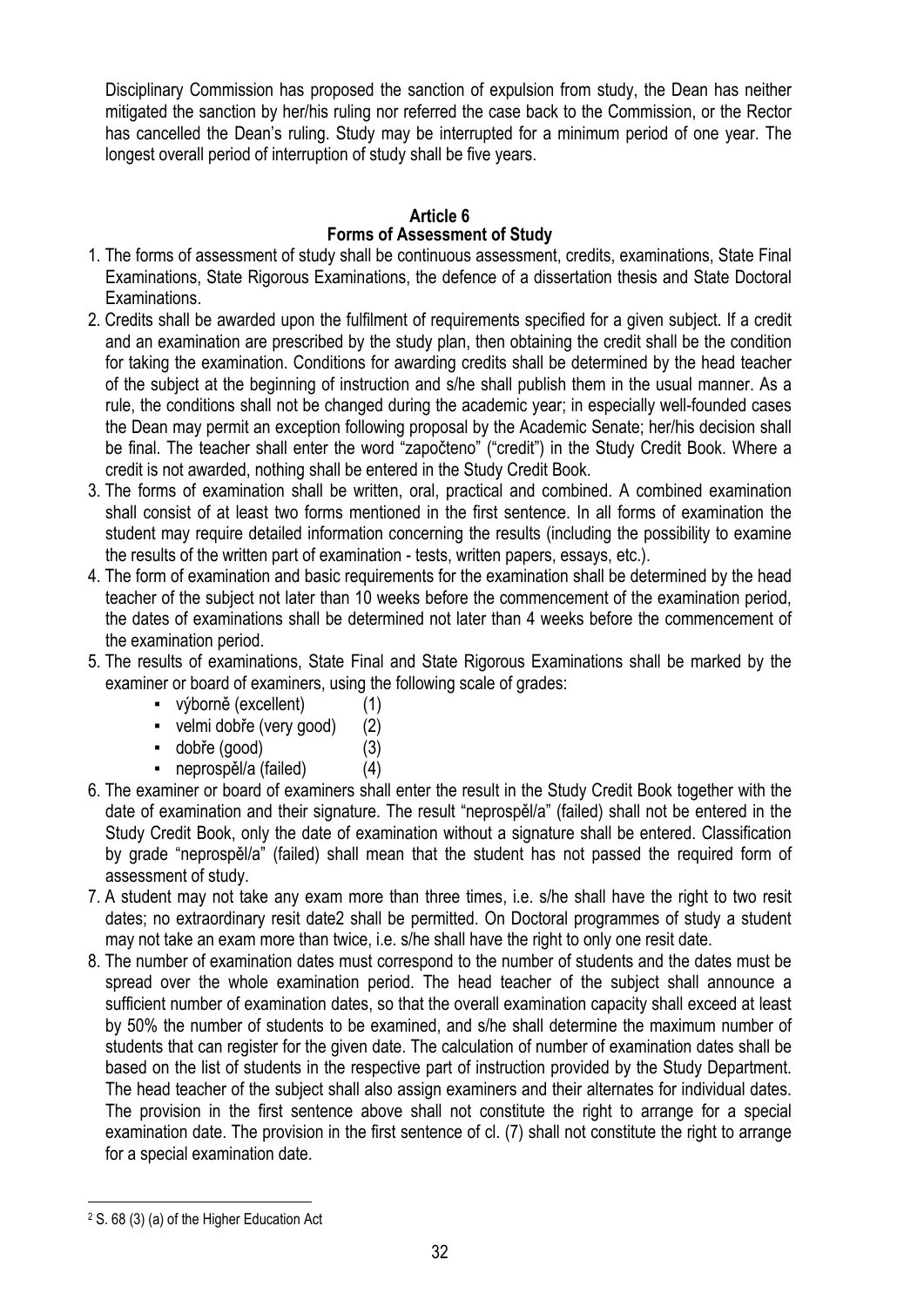9. The Dean may, on her/his own initiative or upon request of the teacher or student, decide that the examination shall be taken before a board, which shall be nominated by him/her.

# **Article 7**

# **State Final Examinations and State Rigorous Examinations**

- 1. State Final Examination and State Rigorous Examination (hereinafter "the State Examination", the abbreviated term shall also designate a part of the examination) shall be taken before a Board of Examiners. The State Examination and the announcement of its results shall be public. A record of the course of the State Examination shall be taken and it shall be signed by the President or by an authorized member of the Board acting on her/his behalf and by all the present members of the Board. At least three members of the Board must be present.
- 2. The President and members of the Boards shall be appointed from among Professors, Associate Professors and specialists approved by the Scientific Council of the Faculty by the Dean, who shall also dismiss them. Other members of the Board shall be specialists appointed by the Ministry of Education, Youth and Sports of the Czech Republic.
- 3. The State Rigorous Examination shall consist of individual parts corresponding with the programme of study. The State Final Examination shall consist of two parts; the first part shall be the defence of thesis.
- 4. State Examinations shall be taken on dates determined by the Dean of the Faculty, who shall decide a regular date and two resit dates. The dates shall be published on the official noticeboard of the Faculty not later than one month before the examination.
- 5. A student may register for a State Examination, provided that s/he shall have fulfilled the relevant study obligations prescribed in the study plan. The student shall register for the announced dates of the State Examination with the secretariat of the centre or clinic using the appropriate form.
- 6. A student must take the State Examination not later than two years from the first day of the calendar month following the day of her/his fulfilment of the requirements for taking the State Examination. The provision of Art. 5 (5) shall not be prejudiced by this clause. If the student does not pass the State Examination within the given period of time, the situation shall be considered as a case under Art. 12 (1) (b). The day of fulfilment of the requirements according to the first sentence of this clause shall be defined as the first date announced for the respective State Examination for which the student may register under cl. (5).
- 7. If a student is classified by the grade "neprospěl/a" (failed) on the second resit of the State Examination, the situation shall be considered as a case under Art. 12 (1) (b).
- 8. A student who failed to take the State Examination (or its part) or its resit on the given date and whose absence was not excused at least 5 working days before the date of the examination shall be permitted an alternative date only upon agreement with the President of the Board. The same procedure shall apply for the determination of the first resit.
- 9. A withdrawal from a State Examination after its commencement on grounds of momentary indisposition shall only be permissible unless the student has been set examination questions. If the student has been set the questions and s/he withdraws from the examination, s/he shall be classified by the grade "neprospěl/a" (failed).
- 10. The student who passed State Examinations on regular dates (three weeks before the date of graduation ceremony) and fulfilled other possible requirements specified in the Dean's measure shall be included on the list of graduates for the regular date of graduation ceremony determined by the Rector of the University.
- 11. A student may not register for the first resit of a State Examination earlier than four weeks from the date of the regular State Examination. A student may not register for the second resit of a State Examination earlier than five months from the date of the first resit of the State Examination. Another resit of a State Examination shall not be permitted.
- 12. The overall result of a State Examination shall be classified by the following scale of grades:
	- výborně (excellent) up to the average 1.20
	- velmi dobře (very good) up to the average 2.00
	- dobře (good) from the average 2.01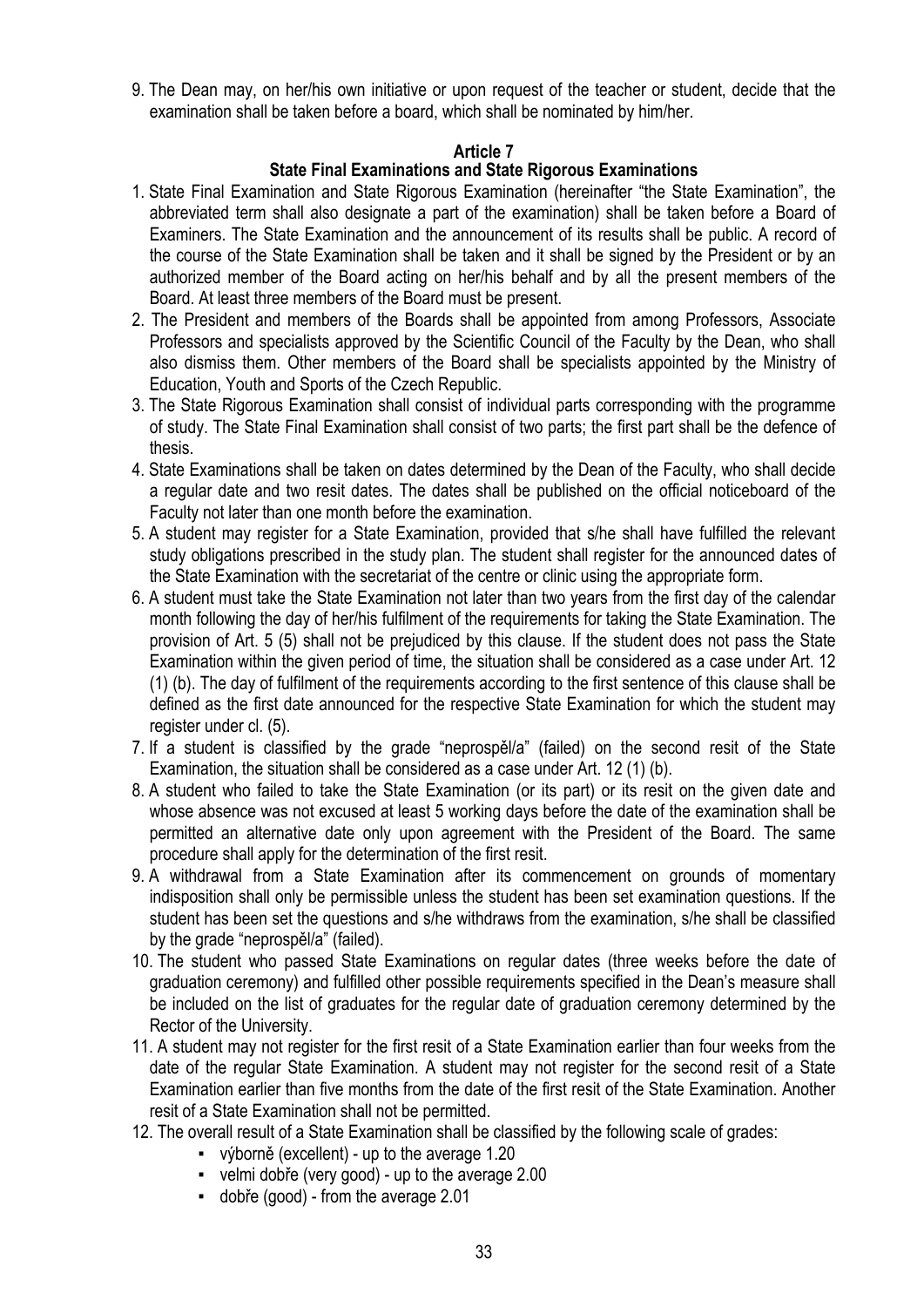The final marking of the State Examination of the student shall be announced by the Board consisting of Presidents or members of Boards for individual parts of the State Examination. The Board shall be summoned by the Dean through the Study Department.

- 13. The overall result of study shall be assessed by the following scale of grades:
	- prospěl s vyznamenáním (passed with distinctions)
	- prospěl (passed)
	- neprospěl (failed)
- 14. A student shall graduate with distinctions if:
	- the average mark from the 1st to the 5th year of study did not drop below 1.2,
	- no part of her/his state examination was resat,
	- he received no "dobře" (good) grades,
	- the overall result of her/his State Examination was "excellent" (1).

If the student received a "good" grade in one subject from the 1<sup>st</sup> to the 5<sup>th</sup> year of study, the Dean may allow a resit upon the student's request."

15. A State Examination may not be taken if the student is subject to disciplinary proceedings in which the Disciplinary Commission proposed the sanction of expulsion form study, the Dean neither mitigated the sanction by her/his ruling nor returned the issue back to the Commission and the Rector did not cancel the Dean's ruling.

# **Article 8 Individual Study Plan**

- 1. The Dean may permit a student upon her/his written application to study according to an individual study plan (hereinafter "ISP"), which shall provide mainly the arrangement of the compulsory part of study while maintaining the coherent order of subjects.
- 2. Study according to an IPS shall be permitted by the Dean for the period of an academic year.
- 3. Upon termination of study according to an IPS, the Dean shall decide on the assignment of the student to the appropriate year of study. If a student has not fulfilled the compulsory part of study according to the ISP, the Dean may permit the student upon her/his written application to repeat the year of study under the same conditions as provided in Art. 4 (9). If the student has not fulfilled her/his obligations or if s/he has not been permitted the repetition of the year of study, the situation shall be considered as a case under Art. 12 (1) (b).

#### **Article 9 Maximum Duration of Study**

- 1. The maximum duration of study on a Bachelor's programme of study shall be the standard period of study plus three years.
- 2. The maximum duration of study on a Master's programme of study shall be the standard period of study plus five years. The maximum duration of study on a Master's programme of study, which follows a Bachelor's programme, shall be the standard period of study plus three years.
- 3. The maximum duration of study on a Doctoral programme of study shall be the standard period of study plus five years, however, full time study may not exceed three years (Study and Examination Rules of the University, Art. 9 (1)).
- 4. If a student fails to complete her/his study within the period of maximum duration of study, the situation shall be considered as a case under Art. 12 (1) (b).

#### **Article 10 Recognition of Study Obligations**

Upon written application of the student the Dean may recognize the fulfilment of study obligations if the student has fulfilled similar study obligations at a higher education institution in the Czech Republic or abroad in recent ten years.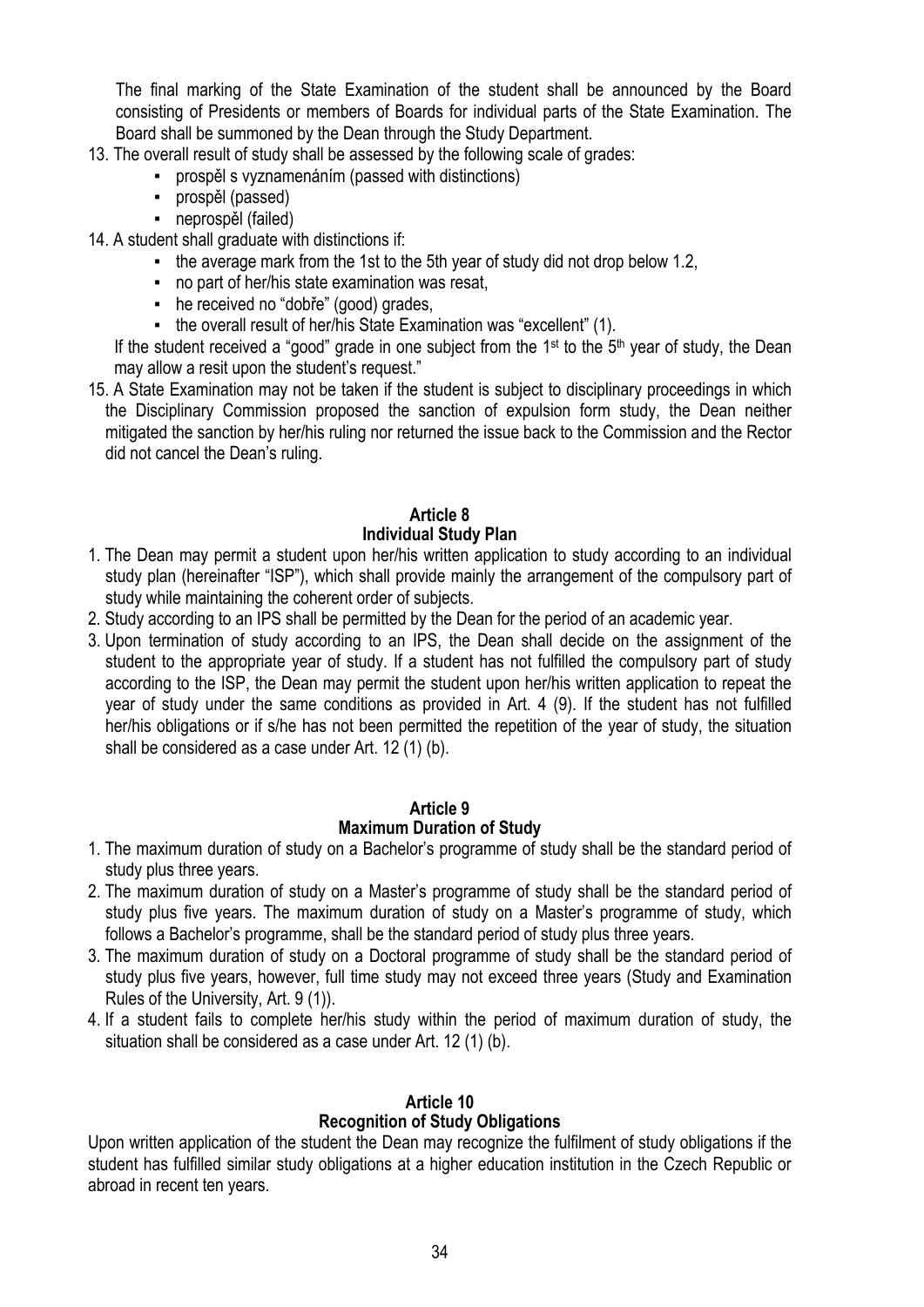# **PART III. COMPLETION OF STUDY**

# **Article 11 Due Form of Completion of Study**

- 1. Study shall be concluded in due form by the completion of study on the relevant programme of study; the day of completion of study shall be the date of passing a State Final Examination or a State Rigorous Examination or its final part.
- 2. Completion of study in due form and the acquisition of the respective academic degree shall be certified by a higher education Diploma specifying the programme of study, or discipline of study, which shall be awarded to graduates by the University at graduation ceremony, and a Certificate of State Final Examination, State Rigorous Examination or State Doctoral Examination and the defence of Dissertation thesis. If a graduate fails to attend the graduation ceremony, the University shall award her/him the higher education Diploma in the manner determined by the Rector. Upon application the graduate shall receive an appendix to the Diploma; usually, the appendix shall be a certification of examinations passed and marks achieved.
- 3. Graduates in Bachelor's programmes of study shall be awarded the degree "Bachelor" (abbreviated to "Bc." in front of the name); graduates in Master's programmes of study in medicine shall be awarded the degree "Doctor of Medicine" (abbreviated to "MUDr." in front of the name); graduates in Master's programmes of study other than medicine shall be awarded the academic degree "Master" (abbreviated to "Mgr." in front of the name). Graduates in Doctoral programmes of study shall be awarded the degree "Doctor" (abbreviated to "Ph.D." behind the name).

# **Article 12 Other Forms of Termination of Study**

- 1. Study shall be also terminated as a result of:
	- a) withdrawal from study; the day of termination of study shall be the date of delivery of the student's written notice of her/his withdrawal from study.
	- b) failure to fulfil the requirements resulting form the programme of study under these Rules; the day of termination of study shall be the date of legal effect of the decision on termination of study. A failure to fulfil the requirements shall be a case under Art. 4 (8) and (9), Art. 7 (6) and (7), Art. 8 (3) and Art. 9 (4).
	- c) withdrawal of accreditation for a programme of study; the day of termination of study shall be the date of expiry of time determined in the decision of the Ministry.
	- d) termination of accreditation for a programme of study; the day of termination of study shall be the date of announcement of cancellation of a programme of study by the University.
	- e) expulsion from study under the Code of Discipline; the day of termination of study shall be the date of legal effect of the decision on expulsion from study.
- 2. Decisions under cl. (1) (b) and (e) shall be made after the respective situation has arisen.
- 3. Upon written application of the student who has terminated her/his study for reasons given in cl. (1) the Dean shall issue a transcript of fulfilled study obligations, stating for how long the student has studied and that s/he has not completed study in due form.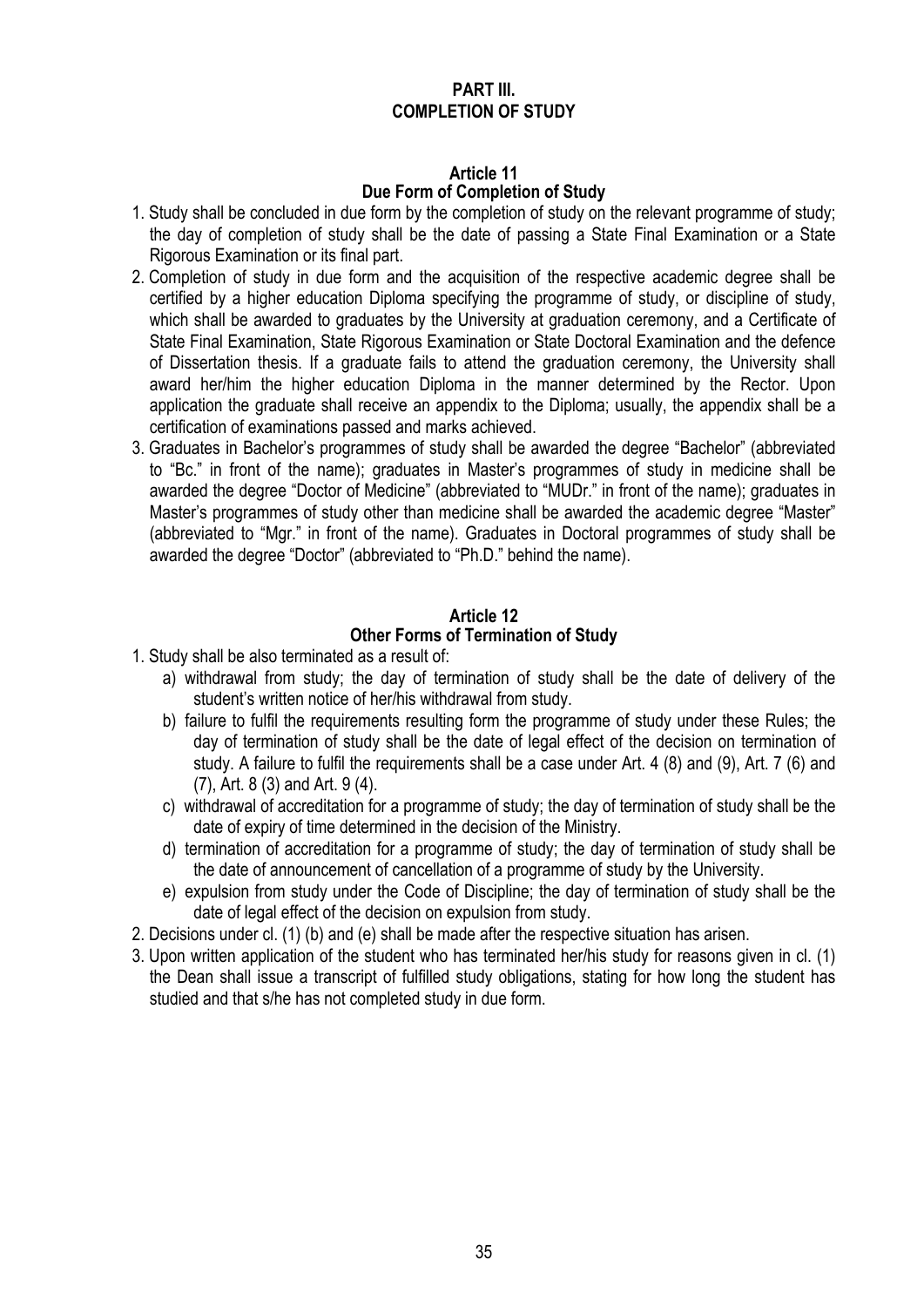#### **PART IV. DECISION MAKING ON THE RIGHTS AND OBLIGATIONS OF STUDENT**

## **Article 13**

## **Rights and Obligations of Students**

- 1. Rights and obligations of students shall be provided in sections 62 and 63 of the Higher Education Act, the Constitution and internal regulations of the University and the Faculty.
- 2. Students shall be obliged not to disclose any information relating to individual patients which they have learned in connection with their study, including facts learned from medical documentation.1

## **Article 14**

## **Decision Making on the Rights and Obligations of Students**

Decision making on the rights and obligations of students shall be governed by the Higher Education Act and Study and Examination Rules of the University; disciplinary proceedings shall be governed by the Code of Discipline for students of Charles University in Prague and the Code of Discipline of the 3rd Faculty of Medicine; decision making on awarding scholarships shall be governed by the Rules of Scholarships of Charles University in Prague and the Rules of Scholarships of the 3<sup>rd</sup> Faculty of Medicine.

## **Article 15**

## **Jurisdiction of Faculty**

The procedure in deciding the rights and obligations of students (hereinafter "the procedure") in the first instance shall take place at the Faculty where the student has been registered.2

## **Article 16**

## **Initiation of Proceedings, Dean's Decision**

- 1. Proceedings to interrupt study started on the Dean's own initiative (Art. 5 (2)), proceedings to expel from study under s. 67 of the Higher Education Act and proceedings to set differential examinations under s. 68 (3) (d) of the Higher Education Act shall be commenced on the date of delivery of notice of the commencement of such proceedings to the student.
- 2. Proceedings concerning failure to fulfil requirements resulting from the programme of study according to the Study and Examination Rules (Art. 13 (1) (b), under s. 68 (3) (f) of the Higher Education Act, shall be commenced on the date of issuing the decision.
- 3. Proceedings concerning matters not mentioned in cl. (1) and (2) shall be commenced on the day of filing the relevant written application with the Study Department by the student. The application must contain the data necessary for the decision.
- 4. The Dean shall invite the student to provide additional information or explanations, if necessary. The Dean shall determine reasonable time for that purpose.
- 5. The Dean shall issue a decision within 30 days of the commencement of the proceedings; the time provided in cl. (4) shall not be included in this period of time. The decision under s. 68 (3) of the Higher Education Act must be executed in written form and it must contain a statement, reasoning and advice of the possibility to apply for a review.
- 6. Unless it is a decision under the second sentence of cl. (5), the student shall obtain information on the disposal of her/his application at the Study Department during office hours; communication of the information shall be entered in the student's records kept by the Faculty.

 $\overline{\phantom{a}}$ 

<sup>1</sup> S. 67b (11) of the Act No. 20/1966 Coll., Health Care Act, as amended.

<sup>2</sup> S. 51 (2) of the Higher Education Act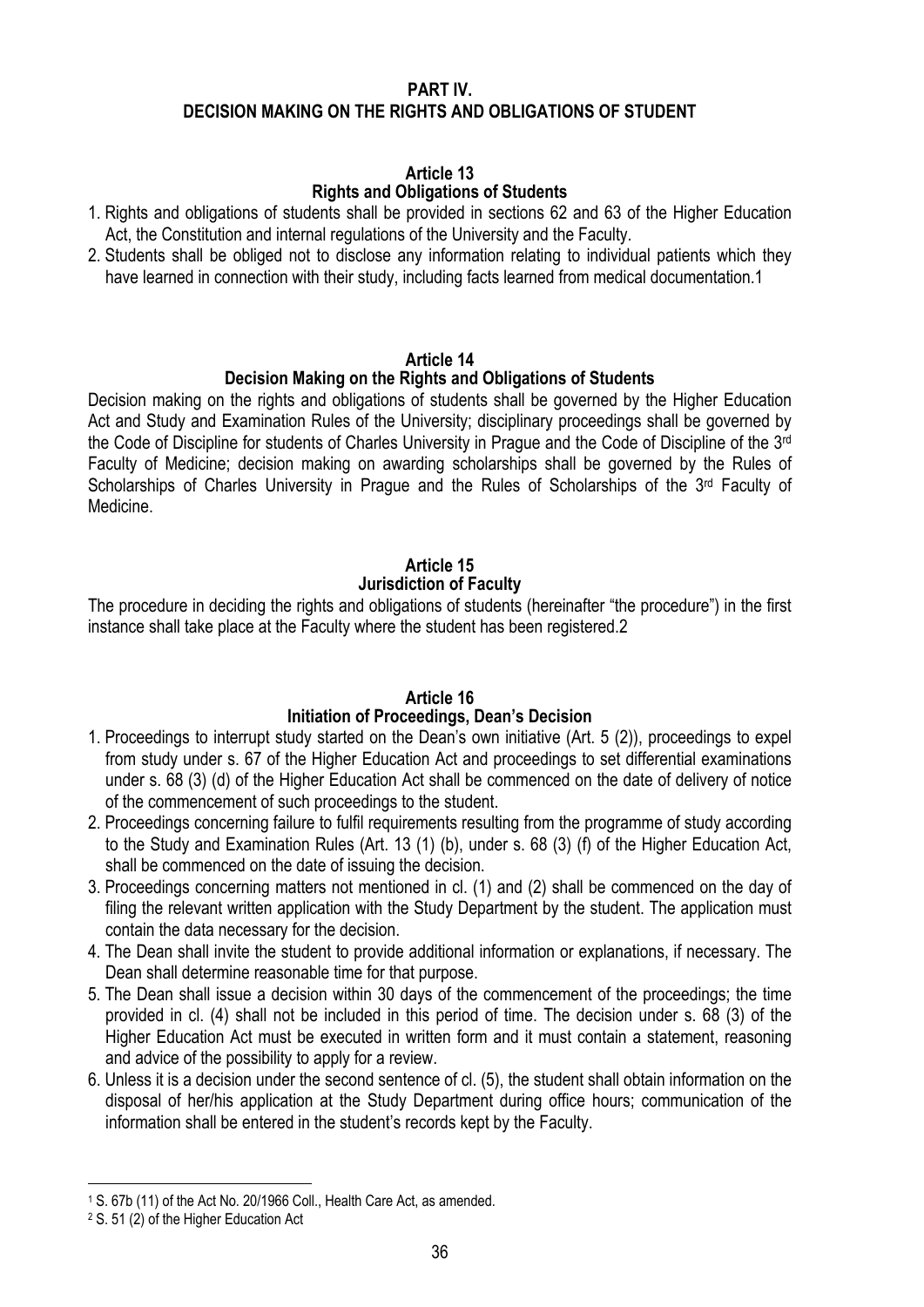#### **PART V. AMENDING, REPEALING, COMMON AND FINAL PROVISIONS**

#### **Article 17 Amending Provisions**

- 1. Provisions in Part IV. of the Rules herein shall not apply to decision making under s. 68 (3) (a), (e) and (g) of the Higher Education Act.
- 2. The Dean's decision under Art. 16 (5) second sentence, and the notice under Art. 16 (1) shall be delivered in the student's own hands; however, in case of the Dean's decisions under s. 68 (3) (f) and (h) alternative delivery shall not be permitted.
- 3. The Dean's decisions under Part IV. shall be entered in the student's records kept by the Faculty.
- 4. The decision shall come into force on the day following the lapse of time for filing the application for a review, or on the day following the student's written waiver of the right to file such application, or on the day following the delivery of the Rector's decision.

## **Article 18**

## **Repealing Provisions**

Study and Examination Rules of the 3rd Faculty of Medicine, approved on September 24, 1999 by the Academic Senate of Charles University in Prague, with all the amendments and appendices shall hereby be repealed.

## **Article 19 Common and Final Provisions**

- 1. The Rules herein were approved by the Academic Senate of the Faculty on June 5, 2003.
- 2. The Rules herein shall come into force on the date of approval by the Academic Senate of the University.3
- 3. The Rules herein shall become effective on September 29, 2003.

MUDr. David Marx, Ph.D. - Chair of the Academic Senate

doc. MUDr. Bohuslav Svoboda, CSc. - Dean

<u>.</u>

<sup>3</sup> S. 9 (1) (b) of the Act No. 111/1998 Coll., Higher Education Act, as amended. The Academic Senate of the University approved this internal regulation on June 6, 2003.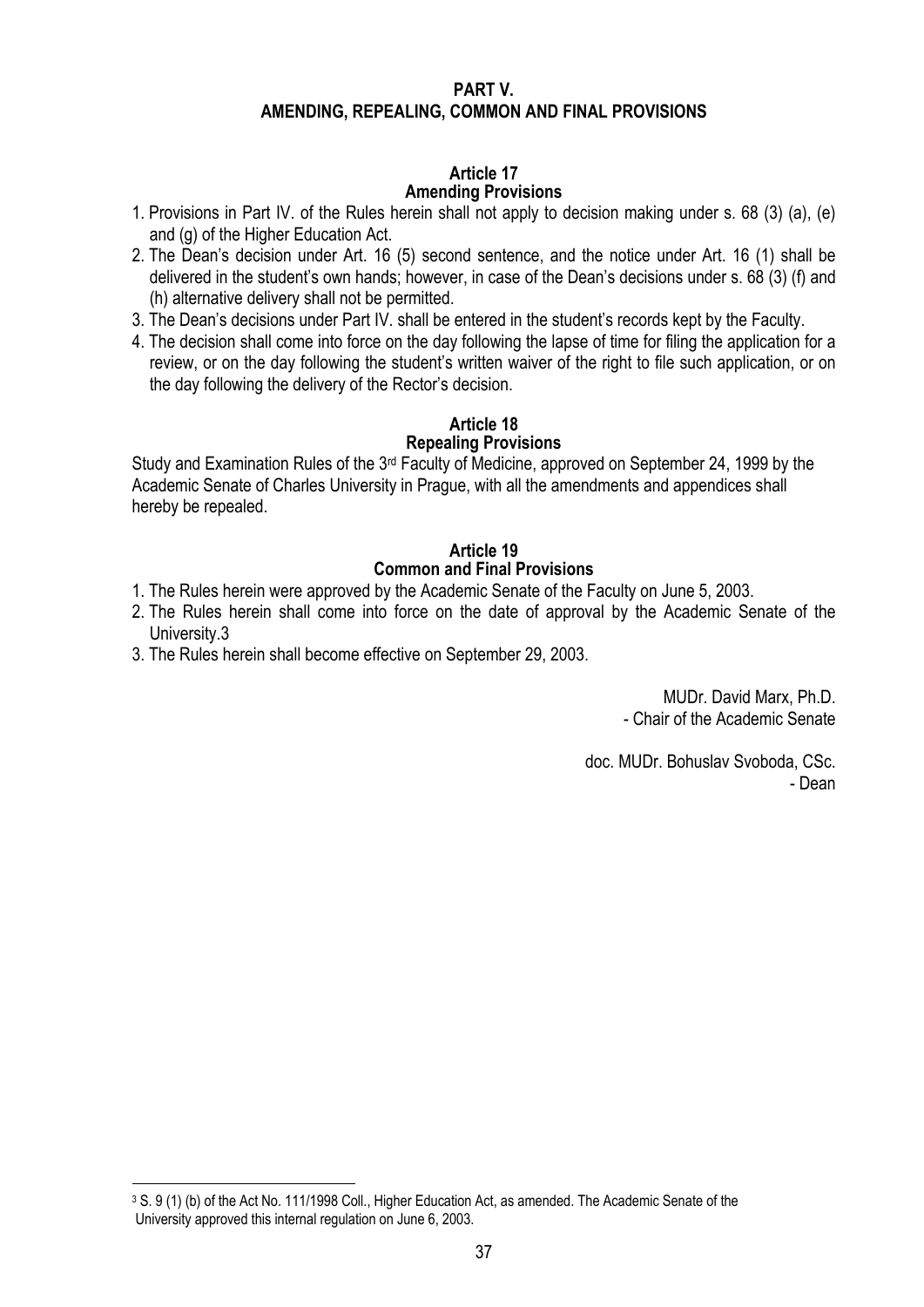## **FEES FOR THE ACADEMIC YEAR 2007/2008 AT 3. MF 1. TUITION FEE FOR THE STUDY IN ENGLISH LANGUAGE**

- a) upon payment of the whole amount by **15. 10. 2007** the fee is **290.000 CZK** or upon payment of the whole amount by **15. 11. 2007** the fee is **300.000 CZK**
- b) the fee can be paid in two instalments if applied for by the student and agreed in a contract between him/her and the Faculty: in total **305.000 CZK** or **315.000 CZK**

1st instalment: **150.000 CZK** when paid by **15. 10. 2007** 2nd instalment: **155.000 CZK** when paid by **15. 1. 2008 or** and the state of the state of the state of the state of the state of the state of the state of the state of the state of the state of the state of the state of the state of the state of the state of the state of the s 1st instalment: **150.000 CZK** when paid by **15. 10. 2007** 2nd instalment: **165.000 CZK** when paid by **15. 2. 2008**

The student enrolling to the 1st study year is obliged to pay a deposit of **10.000 CZK** by **1st September 2007** at the latest. The deposit is not refundable. It is deducted from the payment of total fee or its 1<sup>st</sup> instalment.

**Fees charged by sending and receiving bank are to be covered by the sender. The amount received at the faculty account is decisive for regularity of payment.** 

The fees stated above relate to one study year.

## **2. FEE FOR ENTRANCE EXAMINATION - STUDY IN ENGLISH LANGUAGE: 35 EUR**

## **TUTORING SYSTEM**

The Board of Tutors serves all students of master's and bachelor's programmes without regard to their study language and year of study. The assignment of the Board is set by the Dean's Board as follows:

- 1. The tutors help students during the Cycle I to adapt to the university setting and to the way of teaching and learning within the integrated curriculum.
- 2. If needed they arrange contact between students and a responsible vice-dean or other officials of the faculty. They provide for students´ orientation in the array of social and psychological services that are available to students. In case of emergency they mediate medical or psychological assistance.
- 3. They arrange or provide for counseling and guidance to students facing study problems or difficult social situation.
- 4. They keep students informed about opportunities for student research activities and elective courses.
- 5. They participate actively in the analysis of feedback and evaluation of faculty teaching process.
- 6. In the course of the cycle II and III they help students to choose their specialization and coach them toward their future profession.

To summarize, the Board of Tutors serves students for swift and flexible solving of issues relating directly to their study, as well as to organizational and social matters, to the field of student research, and to future job opportunities.

Tutors are at students' disposal usually upon previous appointment, preferably by e-mail. In case of emergency it is possible to contact the co-ordinator of tutors MUDr. David Marx, Ph.D. by phone (602 260 244).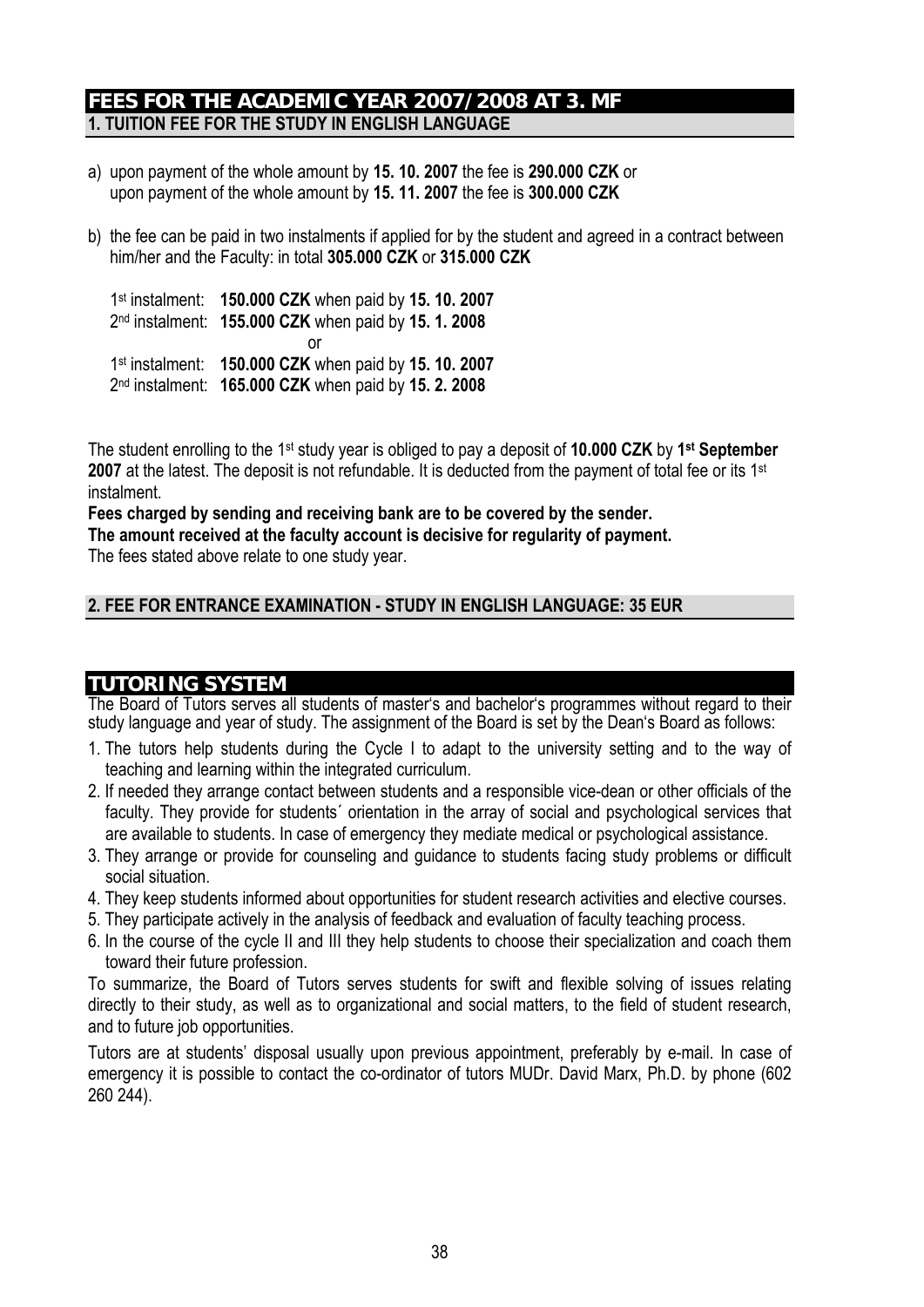## **WHO AND WHERE TO FIND?**

#### **doc. MUDr. Valér Džupa, CSc**.

Department of Orthopaedics and Traumatology e-mail: dzupa@fnkv.cz, tel.: +420 267 163 172

## **Mgr. Vladimíra Kvasnicová**

Department of Biochemistry, Cell and Molecular Biology e-mail: vladimira.kvasnicova@lf3.cuni.cz

tel.: +420 267 102 411

#### **doc. MUDr. Milan Kment, CSc.**

2<sup>nd</sup> Department of Internal Medicine e-mail: kment@fnkv.cz, tel.: +420 267 162 706

#### **MUDr. David Marx, Ph.D.**

Department of Children and Adolescents e-mail: marx@fnkv.cz, tel.: +420 267 162 554, mobil: +420 602 260 244 (in emergency) **doc. MUDr. Hana Provazníková, CSc.**  Department of Child and Youth Health e-mail: hana.provaznikova@lf3.cuni.cz **doc. MUDr. Vlasta Rychterová, CSc.**  Department of Pathology e-mail: vlasta.rychterova@lf3.cuni.cz tel.: +420 267 163 302

## **STUDENT COUNSELLING CENTRE**

at the Department of Child and Youth Health - **will move to the State Health Institute, building no.19** 

## **CONTACT PERSON**

MUDr. Dagmar Schneidrová, CSc., e-mail: dagmar.schneidrova@lf3.cuni.cz Phone : +420 26710 2340 **Consultations**: Wednesday 10.00 - 12.00, 13.00 - 16.00, or upon agreement

## **STUDENT COUNSELLING CENTRE PROVIDES:**

#### ▪ **Study counselling**

- assisstance in solving study issues
- assisstance in identyfying a suitable learning style

## ▪ **Counselling on personal development and problems**

- assisstance in adaptation to new study and living conditions
- assisstance in difficult personal situation
- stress management and support of a healthy lifestyle

## **Psychotherapy**

systemic care aimed at managing :

- anxiety (e.g. examination anxiety, social phobia)
- depressive conditions
- psychosomatic ailments
- eating disorders and other conditions

## **Programme of antistress intervention for university students (Czech and English version on the Faculty website**

http://www.lf3.cuni.cz (Study affairs - Student Counselling Centre) or on http://www.szu.cz/poradna/uspesnystudent/

## **HEALTH CARE FOR STUDENTS OF 3. MF**

Foreign students should arrange for a health insurance covering the duration of their study at the Third Faculty of Medicine, Charles University in Prague. The insurance policy can be arranged either in their home country or in the Czech Republic at the beginning of their study. All foreign students are obliged to undergo a preventive entrance medical examination at this time, either in their home country or at the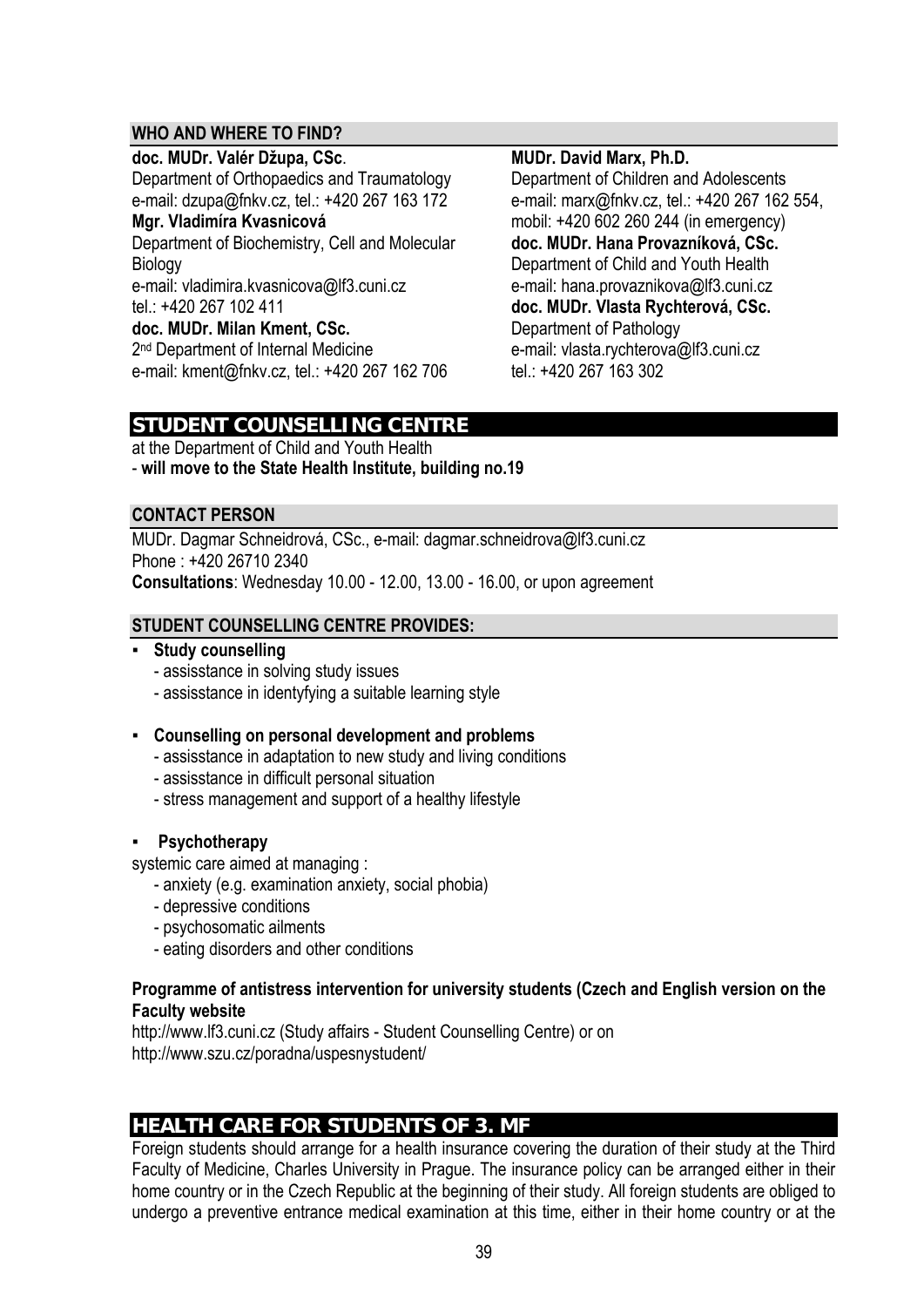2nd Department of Internal Medicine of the Faculty Hospital Královské Vinohrady. The contact person there responsible for your entrance medical examination and following medical care is MUDr. Hana Bartaková. She is to be found in the pavillion S (groundfloor). Contact phone numbers: +420 267 162 702 or +420 267162 751, e-mail: bartakov@yahoo.com. Visiting hours every Tuesday 13:00-15:00. Fees are paid in full at the clinic. Receipts will be given so that students may be reimbursed by their health insurance fund. For case of urgent illnesses when the patient cannot get himself/herself to a doctor and when transport to a medical facility and fast treatment is essential, ambulance services are organised. You can request their assistance by telephoning the number 155.

## **HEPATITIS B VACCINATIONS**

It is compulsory for all students to have completed the vaccination against hepatitis B (with an exception to those that had the disease or have a sufficient amount of antibodies against HbsAg higher than 10  $IU/I$ .)

This procedure must be paid directly at the site of the clinic.

## **PREVENTION OF HEALTH RISKS**

The study of medicine and other health-related fields brings potential risks to health in the course of practical training. Namely there are risks due to infections, ionizing radiation, exposure to toxic substances (e.g. cytostatic drugs) and injuries. Pregnant students must notify their teachers of their condition. A pregnant student must not be exposed to any increased risk of infection anywhere (foremost in the Departments of pathology, microbiology, forensic medicine, and infectious diseases). She must also avoid a risk of ionizing radiation (X-ray and isotope workplaces). Further, she needs to avoid any manipulation with cytostatic preparations (oncology and numerous other clinical settings). Abiding by work safety rules is COMPULSORY for all students. The faculty policy in this field aims for a thorough prevention and total minimization of health risk in the course of study. Any particular problems related to an individual study plan are dealt with at respective workplaces, a final decision is made by the Vice-Dean for Study Affairs.

## **INFORMATION ON LANGUAGE COURSES**

Apart from compulsory language courses, the Department of Foreign Languages further offers the following to students of all years and programmes:

**English conversation with a native speaker** (enrolment with the secretary of the Department, Ruská 91 opens in September 2007) - conversation classes are free;

**German, French, Spanish courses and preparation for Cambridge First Certificate in English.** These are paid courses. Course enrolment with the secretary of the Department, Ruská 91 opens in September 2007.

## **PRIZES FOR STUDENTS AND GRADUATES**

## **Prize of Josef Hlávka Foundation**

The Josef Hlávka prize for the best students and graduates of public tertiary schools in Prague, the Technical College in Brno and for young talented researchers at the Czech Academy of Science. Eligibility conditions:

Conditions are announced annually, more info on www.hlavkovanadace.cz

## **Prize of Minister of Education, Youth and Sports**

The prize of Minister of Education, Youth and Sports is awarded to outstanding students and graduates in bachelor, master or doctoral study programmes.

The award consists of a diploma and a material or financial gift. Eligibility conditions:

Extraordinary results in studies and in scientific, research, development, artistic or other creative activity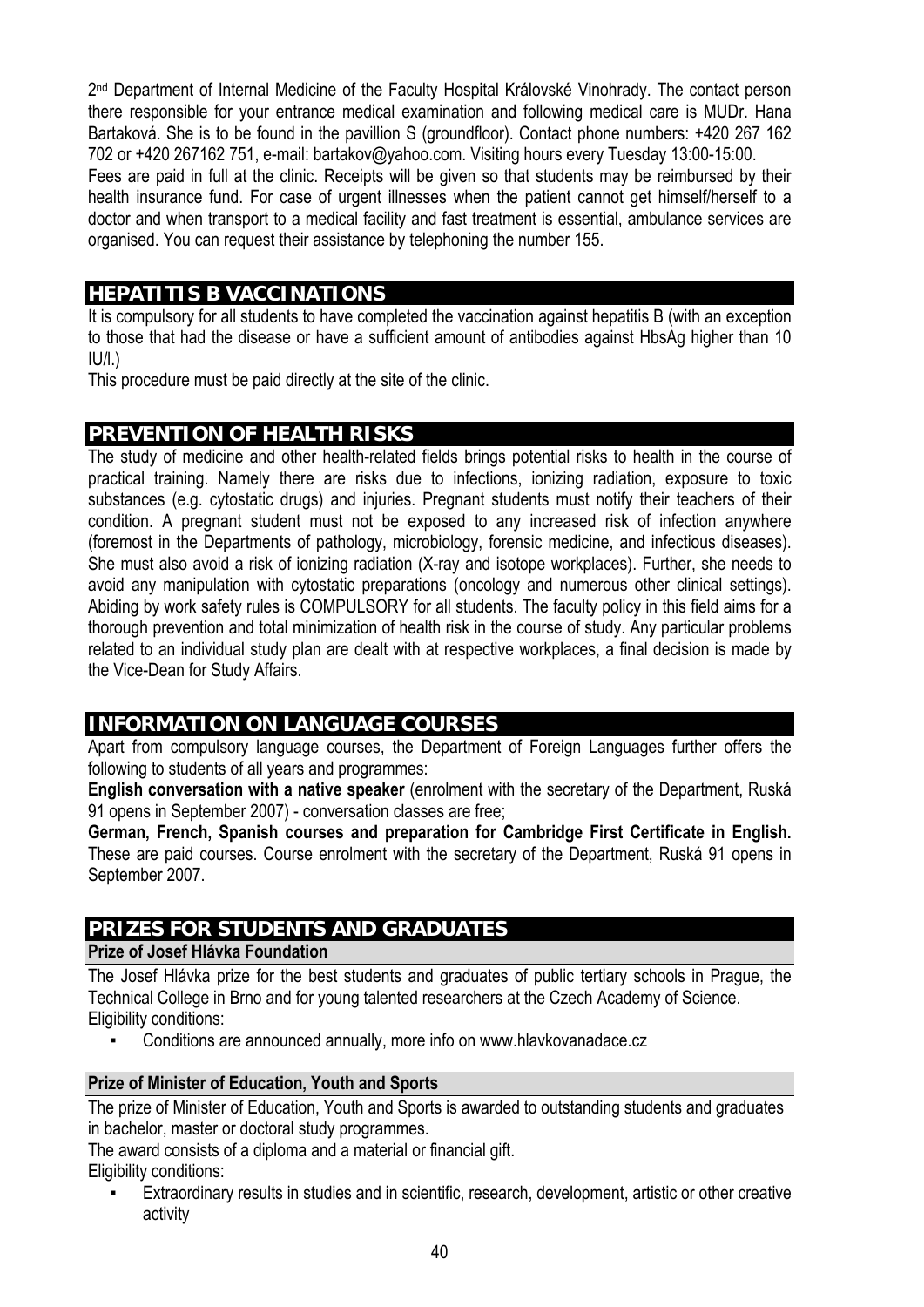## **Prize of Rector of Charles University**

This prize can be awarded to outstanding students of bachelor or master study programme at the end of their studies for achieving extraordinary results in scientific, research, sport or cultural activity during their university studies.

The prize can be awarded every year to one student of bachelor study programme and to one student of master study programme in health sciences - Prize of prof. MUDr. Karel Weigner. Eligibility conditions:

- student in final year of studies in bachelor or master study programme
- extraordinary results in scientific, research, sport or cultural activity

## **Extraordinary Prize of Rector of Charles University**

The prize is awarded occasionally. It is solemnly delivered to the laureate along with a rector's letter at the session of Scientific Council of Charles University.

Eligibility conditions:

- a single act or activity carried out in the course of studies and manifesting an extraordinary civic audacity or devotion
- achievement of extraordinary results out in the course of studies in the area of science or research
- extraordinary high award for performing cultural or artistic activities or outstanding sport results in international competitions

## **Margaret M. Bertrand Prize**

In May 1991, Margaret M. Bertrand, a Canadian professor of English, bestowed the sum of \$ 1000 to support the best graduates at the Faculty. This endowment is increased by further contributions from teachers, friends and alumni of the Faculty. Every year the best 6<sup>th</sup>-year student is awarded from the interest on this deposit. The amount of prize is commensurate to the amount of actual deposit. Conditions for granting the award:

- average grade throughout the studies at least 1.2
- extracurricular activities which contributed to the credit of the faculty

The final selection of candidates takes place during the session of the Academic Senate of the Faculty every May.

## **Vesmír Prize**

The prize is awarded annually to two students from each year. The faculty shall arrange annual subscriptions of the magazine Vesmír for the selected students. The Academic Senate has the final word based upon the proposal of the student representatives in the Academic Senate. Conditions for awarding the prize:

- average grade for the previous academic year
- not worse than 1.8
- extracurricular participation in pedagogical, scientific, cultural and sport activities

#### **Dean's Award**

1. The Dean may award students who during the course of their studies significantly:

- manifested their outstanding study, scientific, or teaching skills;
- epresented the Third Faculty of Medicine;
- participated markedly in the organisation of faculty life.

2. The Dean announces his decision to award and it is published by usual faculty means. The decision also includes the form of award.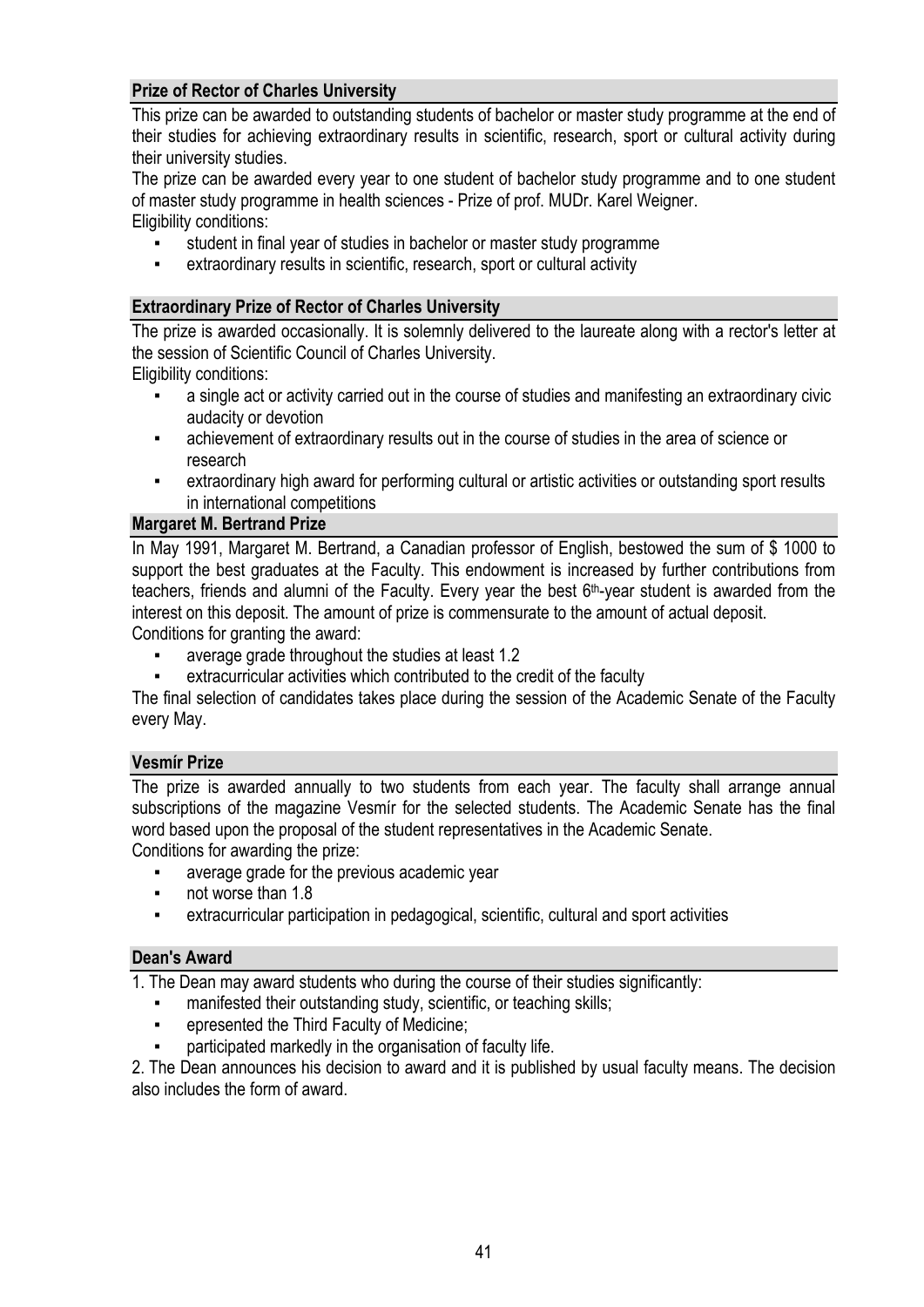# **FOUNDATIONS AND ASSOCIATIONS AT 3. MF**

## **Relief Fund "Student 3. MF"**

In the academic year 1992/93, 3. MF established the PROBIMED foundation to support gifted students who suffered from a material misery. This foundation ceased its function in 1998 in accordance with the law no. 227/1997 . On foundations and funds". In 1999 the STUDENT 3. MF relief fund was established with the same aim. The property of PROBIMED foundation was transferred to the STUDENT 3. MF relief fund.

#### **The relief fund is administered by a board of trustees:**

doc. MUDr. Hana Provazníková, CSc. MUDr. Karel Křikava, CSc. Mgr. Ivan Boháček Ivan Medek doc. MUDr. Vlasta Rychterová, CSc. prof. MUDr. Radana Königová, CSc. prof. MUDr. Jiří Horák, CSc. MUDr. Jitka Patočková, Ph.D. Věra Tomášková

The board of trustees is responsible for its activities to a supervisory board chaired by prof. MUDr. Michal Anděl, CSc. with prof. MUDr. Richard Rokyta, DrSc. and prof. MUDr. Miloslav Kršiak, DrSc. as members.

## **The relief fund will according to its programme:**

- provide one-off aid to buy study literature;
- provide one-off support in a sudden aggravation of social situation.

#### **Rules for granting a financial support:**

- a request must conform to aims of the relief fund;
- **•** the applicant's average of study results must not be worse than 2.0;
- a grant application is submitted in writing to the board of trustees;
- the management of faculty is asked for their opinion.

## **The STUDENT 3. MF relief fund administers the deposit of the MARGARET M. BERTRAND Prize.**

## **TRIMED - civic association of students**

The student organisation TRIMED was founded in 1997 and since then it has been significantly involved in organising various social, cultural and educational events. Any student of out faculty can become a member of Trimed.

We participate in organisation of many activities, first of all faculty balls where students and teachers meet and which are considered as the most prestigious social event of the faculty. A part and parcel of every ball is a raffle with valuable prizes and a student dance show. The faculty building hosts Wednesday Tea - debates with interesting personalities. Our students have a chance to exhibit their photographs at regular CVAK exhibitions. In autumn we go on a weekend "school trip" where numerous students of all years and even some teachers have a good time. In the beginning of every academic year, TRIMED organises a week-long sale of second-hand textbooks. Showings of Film Club that are very popular among students are also under our auspices.

Other favourite events are Easter, Witch and St. Nicholas parties that regularly take place in the dining hall of student dorms in Podolí. The unforgettable and traditional item in our schedule of entertainment events is the Steamboat - a masquerade party in May usually on board of "Odra" steamer.

Besides, we pay attention to preventive and humanitarian activities - e.g. we organise a regular competition in co-operation with IFMSA "Donate blood!" to support the Transfusion Station of our Faculty Hospital FNKV. On December 1 - the World Day of Fight against AIDS - we organise a financial collection to support AIDS sufferers. Around the feast of St. Nicholas we run another collection called "Chocolate for Nicholas" that is destined for children from the children's home in Říčanská St.,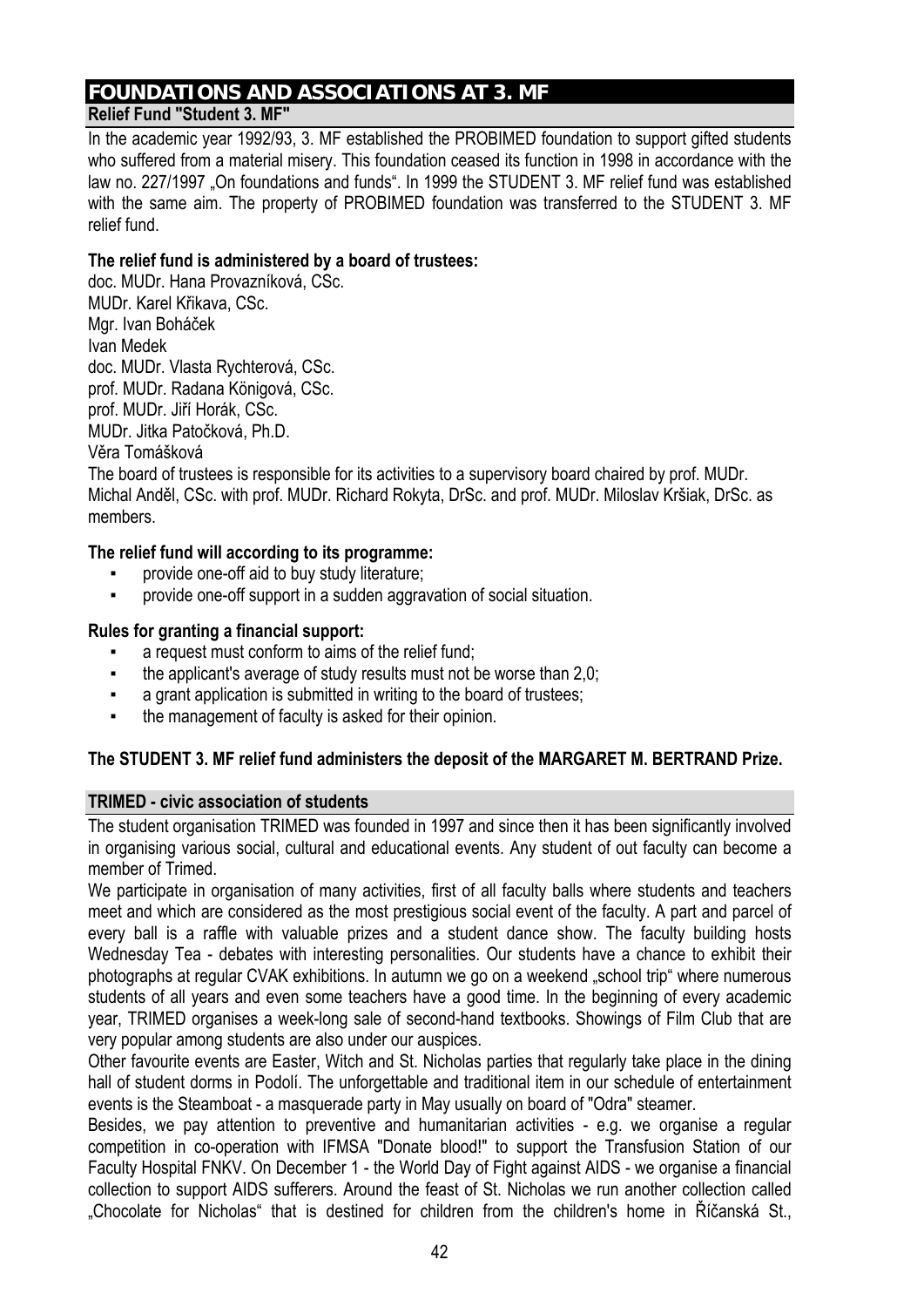associated with our Faculty Hospital. In co-operation with IFMSA, there are regular humanitarian collections for inhabitants of refugee camps on the territory of Czech Republic.

Besides, there are interesting seminars on topics relevant for students, a student journal "3Medik", an introductory meeting of 1st-year students and the Orientation Day to facilitate the beginning of studies for our freshmen.

Trimed aims to contribute to the faculty social life, to make studies more pleasant, to raise students´ pride in their alma mater and their satisfaction with it. Trimed brings you a chance to meet interesting people, to find a space for your self-assertion and to gain a plenty of interesting and useful experience, which you can apply even in your future demanding employment.

Our office is in the main faculty building. We are happy to answer any enquiries by e-mail: trimed@centrum.cz or on our website http://trimed.lf3.cuni.cz/

## **IFMSA CZ**

IFMSA - International Federation of Medical Students Associations is an independent, non-political organisation bringing together 92 student bodies from 88 countries of the world. It was founded in May 1951 as a result of the post-war wave of friendship among students. It is associated with UNO (United Nations Organisation) and WHO (World Health Organisation) as an international forum of medical students. The aim of IFMSA is to support international co-operation in expert education and to spread humanistic ideals. IFMSA gives medical students a chance to influence the practice and development in medicine.

IFMSA in Czech Republic

There is a national representation - IFMSA Czech Republic (IFMSA CZ), acting at all seven medical faculties in our republic. Any student of a medical faculty in CR can apply for a membership in IFMSA CZ. The membership is voluntary and free of charge. With us, you can participate in a summer elective abroad or get involved in various projects. Our local office at the Third Faculty of Medicine organises humanitarian collections, it co-operates with Trimed on supporting blood donation and participates in campaigns on important days (Day against AIDS, World Day of Health…). We intend to launch projects "First Aid" and "Playing against AIDS" in the future.

## **STRUCTURE**

IFMSA activities are steered by standing committees in various areas - student exchange (clinical and research), public health (prevention not merely of civilisation diseases), reproductive health including AIDS, refugees and peace, and medical education. Every standing committee is represented in every member country by one national co-ordinator and at every faculty involved n the area by a respective local co-ordinator. The standing committees co-ordinate numerous programmes and preventive or humanitarian projects. Apart form professional monthly exchanges (about 6000 medical students worldwide are involved annually), the most famous IFMSA projects are TB Survey, Calcutta Village Project, Teddy Bear Hospital, and Romania Orphanage Project. Every year, many seminars, summer schools and trainings take place.

More on IFMSA and its projects world-wide can be found on its website www.ifmsa.org.

If you want to know more on IFMSA CZ, to become our member or to get involved in our projects, visit our web pages on www.ifmsa.cz, come to a local meeting (announced on notice boards)

## **AMSEC - Association of Medical Students of the English Curriculum**

AMSEC was founded with the aim to take care of the interests and rights of the students at the English curriculum of 3.MF CU. By this, we intend to improve the level of professional skills of the students and graduates, as well as increase the prosperity during the period of study.

All classes at the various levels have their representatives in the council of AMSEC. They are regularly coming together in meetings, discussing topics brought to them by the students and initiating academic proposals as well as social activities. By a close cooperation and dialogue with the faculty administration, Academic Senate, TRIMED and other relevant organs and individual persons at our faculty, we are trying to solve problems and to support and stimulate the positive aspects at our faculty. The council members, representing their respective classes, are electing the board of AMSEC. The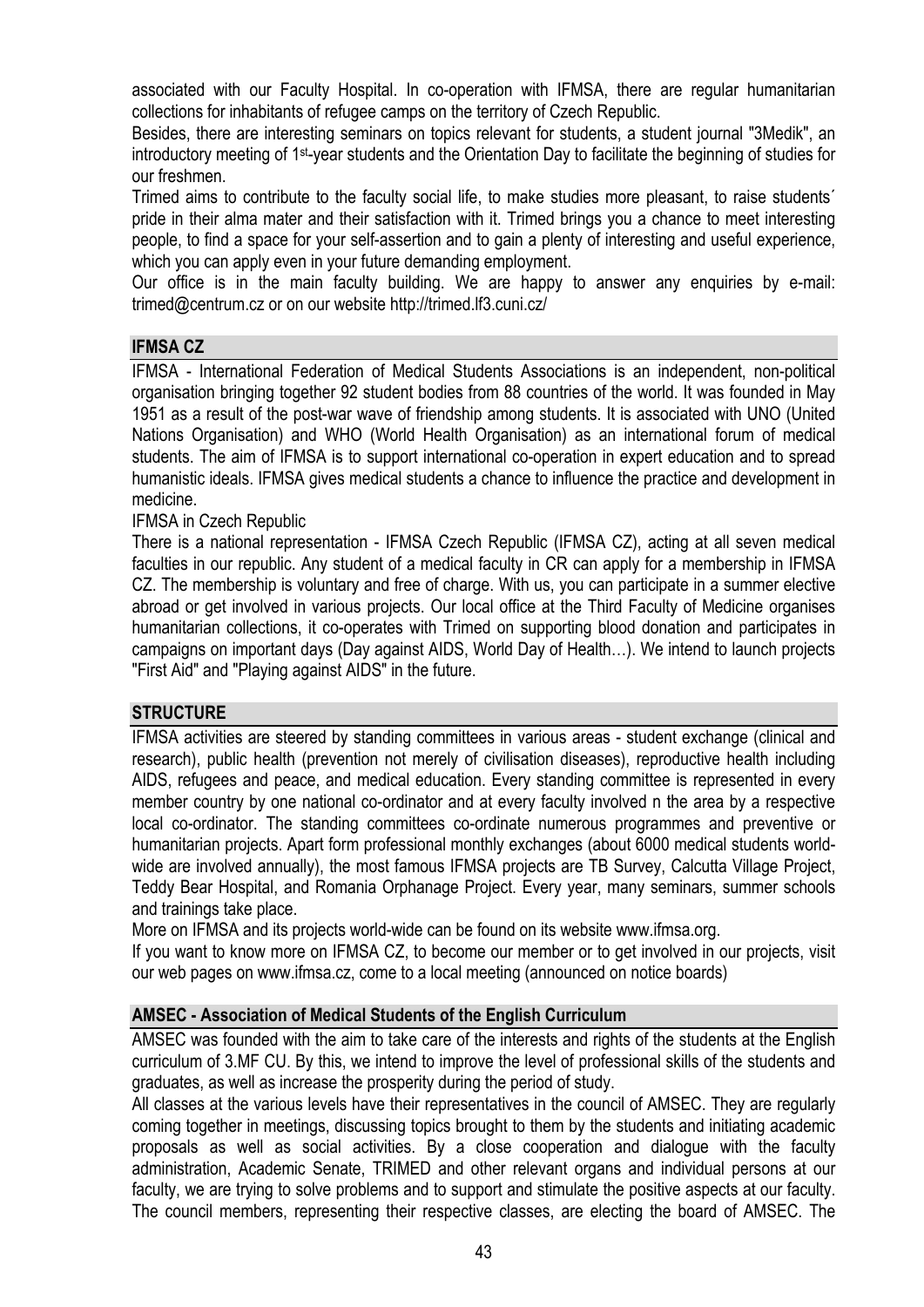members of the board are having the superior responsibility of progression, activity and organization of AMSEC.

## **HALLS OF RESIDENCE - DORMITORIES**

The primary tasks of Halls of Residence are defined by the Statute of Charles University in Prague - Organization Rules for Halls of Residence, following internal instruction of the University. More information can be found at **http://www.ubytovani.cuni.cz.** 

There is no legal right to dormitory accommodation. Rooms are allotted according to hard-and-fast rules and criteria (e.g. commuting time, health incapacities), taking into account all students' abilities and needs. Price of accommodation corresponds to its quality.

**Kolej areál Hostivař**

**This is a list of dormitories where students of Charles University are accommodated:**

#### **Kolej Arnošta z Pardubic**

Praha 1, Voršilská 1, tel.: +420 224 933 825 **Kolej Jednota**  Praha 1, Opletalova 38, tel.: +420 224 211 773-4 **Kolej Petrská**  Praha 1, Petrská 3, tel.: +420 222 316 430 **Kolej Budeč** Praha 2, Wenzigova 20, tel.: +420 224 262 795 **Kolej 17. listopadu**  Praha 8, Pátkova 3, tel.: +420 284 685 551 **Švehlova kolej**  Praha 3, Slavíkova 22, tel.: +420 257 093 311 **Kolej Hvězda**  Praha 6, Zvoníčkova 5, tel.: +420 220 431 111 **Kolej Kajetánka**  Praha 6, Radimova 12, tel.: +420 233 095 103 **Kolej Na Větrník**  Praha 6, Na Větrníku 1932, tel.: +420 220 402 217 Praha 10, Weilova 2, tel.: +420 274 868 757 **Kolej Otava**  +420 271 111 1348 **Kolej Vltava**  +420 271 111 1248 *children:*  **Kolej Hvězda Kolej Komenského Kolej Komenského**  Praha 6, Parléřova 6, tel.: +420 220 516 812

Praha 4, Chemická 953, tel.: +420 271 911 453, Praha 4, Chemická 954. tel.: +420 271 911 453, *Conjugal dormitory - for married couples with*  Praha 6, Zvoníčkova 5, tel.: +420 220 431 111 Praha 6, Parléřova 6, tel.: +420 220 516 812 *Foreign students´ dormitory:* 

## **REFECTORIES**

Student refectories provide meals three times a day. Students are entitled to use their services if they possess a refectory card issued by respective faculty (its study office) Students are responsible for using refectory cards for their personal purpose only and they are not allowed to transfer the cards to other individuals. Such a transfer is qualified as a criminal offence against the state economy and sanctioned accordingly.

Students and staff of 3. MF can also use services of the hospital restaurant at the Faculty Hospital Královské Vinohrady. Students get a state subsidy from the University set by the Ministry of Education. The difference between the amount of subsidy and lunch price has to be covered by students directly in the dining room by means of a special chip card. For more information contact the Study Division.

## **List of Refectories:**

17. LISTOPADU, Praha 8, Pátkova 3 ALBERTOV, Praha 2, Albertov 7 ARNOŠTA Z PARDUBIC, Praha 1, Voršilská 1 BUDEČ, Praha 2, Wenzigova 20 HOSTIVAŘ, Praha 10, Weilova 1128 JEDNOTA, Praha 1, Opletalova 38 DINING HALL IN PETRSKA DORM, Praha 1, Petrská 3

KAJETÁNKA, Praha 6, Radimova 6 PRÁVNICKÁ, Praha 1, Curieových 7 BREAKFAST HALL IN KOMENSKY DORM, Praha 6, Parléřova 6 SPORT, Praha 6, J. Martího 31 DINING HALL JINONICE, Praha 5, U Kříže 10 DIETARY REFECTORY FOR STUDENTS AND PUBLIC, Praha 1, Spálená 12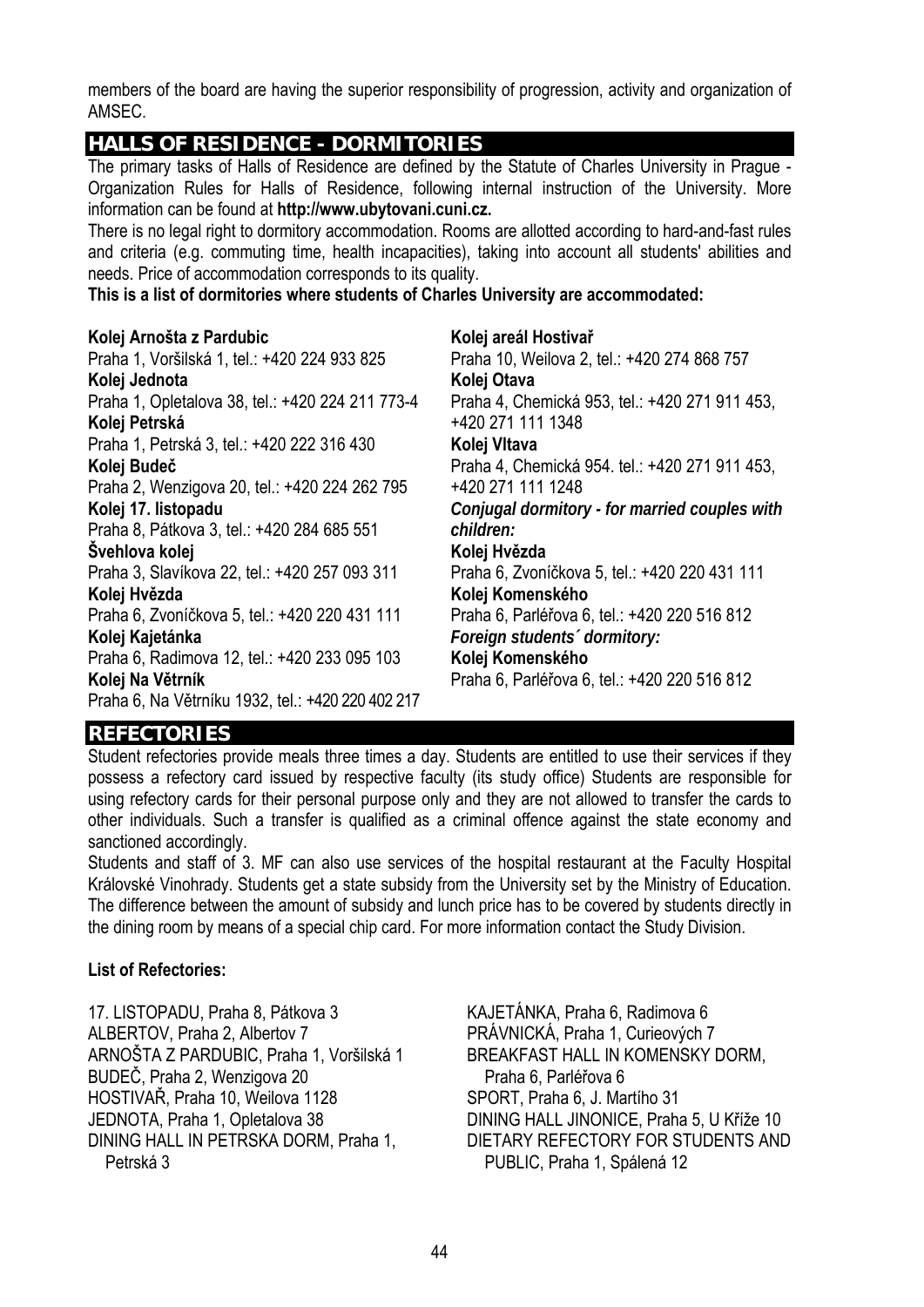## **STUDY PLANS**

The following dates were set down in accordance with the Study and Examination Regulations, article 3, by the Dean of Faculty after negotiations with the Rector of University.

## **CALENDAR FOR THE ACADEMIC YEAR 2007/2008**

## **OPENING OF THE ACADEMIC YEAR October 1, 2007 END OF THE ACADEMIC YEAR September 30, 2008**

|                           | <b>Winter Semester:</b> |                            |
|---------------------------|-------------------------|----------------------------|
| <b>Classes</b>            | Week 1 - 12             | 1. 10. 2007 - 20. 12. 2007 |
| <b>Christmas vacation</b> |                         | 21. 12. 2007 - 5. 1. 2008  |
| <b>Classes</b>            | Week 13 - 15            | 7.1.2008 - 26.1.2008       |
| <b>Examination period</b> |                         | 28.1.2008 - 23.2.2008      |
|                           | <b>Summer Semester</b>  |                            |
| <b>Classes</b>            | Week 1 - 15             | 25.2.2008 - 7.6.2008       |
| <b>Examination period</b> |                         | $9.6.2008 - 5.7.2008$      |
| <b>Summer vacation</b>    |                         | 7.7.2008 - 31.8.2008       |
| <b>Examination period</b> |                         | 1.9.2008 - 20.9.2008       |

## SECTIONS OF STUDY (YEARS) I - V

Students may take exams after having fulfilled all the requirements assigned by their study plans.

|                | <b>TEACHING SCHEDULE</b>              |                                       |  |  |  |  |  |  |  |
|----------------|---------------------------------------|---------------------------------------|--|--|--|--|--|--|--|
| Week           | <b>Winter Semester</b><br>from - till | <b>Summer Semester</b><br>from - till |  |  |  |  |  |  |  |
| 1              | 1.10. - 6.10.2007                     | 25. 2. - 1. 3. 2008                   |  |  |  |  |  |  |  |
| $\mathbf 2$    | 8. 10. - 13. 10. 2007                 | $3.3 - 8.3$ . 2008                    |  |  |  |  |  |  |  |
| 3              | 15. 10. - 20. 10. 2007                | 10. 3. - 15. 3. 2008                  |  |  |  |  |  |  |  |
| 4              | 22. 10. - 27. 10. 2007                | 17. 3. - 22. 3. 2008                  |  |  |  |  |  |  |  |
| 5              | 29. 10. - 3. 11. 2007                 | 25. 3. - 29. 3. 2008                  |  |  |  |  |  |  |  |
| 6              | 5. 11. - 10. 11. 2007                 | $31.3 - 5.4.2008$                     |  |  |  |  |  |  |  |
| $\overline{7}$ | 12. 11. - 16. 11. 2007                | 7.4. - 12.4.2008                      |  |  |  |  |  |  |  |
| 8              | 19. 11. - 24. 11. 2007                | 14.4. - 19.4.2008                     |  |  |  |  |  |  |  |
| 9              | 26. 11. - 1. 12. 2007                 | 21.4. - 26.4.2008                     |  |  |  |  |  |  |  |
| 10             | $3.12 - 8.12.2007$                    | 28.4. - 3.5.2008                      |  |  |  |  |  |  |  |
| 11             | 10. 12. - 15. 12. 2007                | $5.5 - 10.5$ . 2008                   |  |  |  |  |  |  |  |
| 12             | 17. 12. - 20. 12. 2007                | 12.5. - 17.5.2008                     |  |  |  |  |  |  |  |
| 13             | 7.1. - 12.1.2008                      | 19.5. - 24.5.2008                     |  |  |  |  |  |  |  |
| 14             | 14. 1. - 19. 1. 2008                  | 26.5. - 31.5.2008                     |  |  |  |  |  |  |  |
| 15             | 21.1. - 26.1.2008                     | $2.6 - 7.6$ . 2008                    |  |  |  |  |  |  |  |

## YEAR 6

| <b>Classes:</b>           | Week 1 - 12  | 1, 10, 2007 - 20, 12, 2007 |
|---------------------------|--------------|----------------------------|
| <b>Christmas vacation</b> |              | 21, 12, 2007 - 2, 1, 2008  |
| <b>Classes</b>            | Week 13 - 35 | $3.1.2008 - 7.6.2008$      |

Students may take exams after having fulfilled all the requirements assigned by their study plans.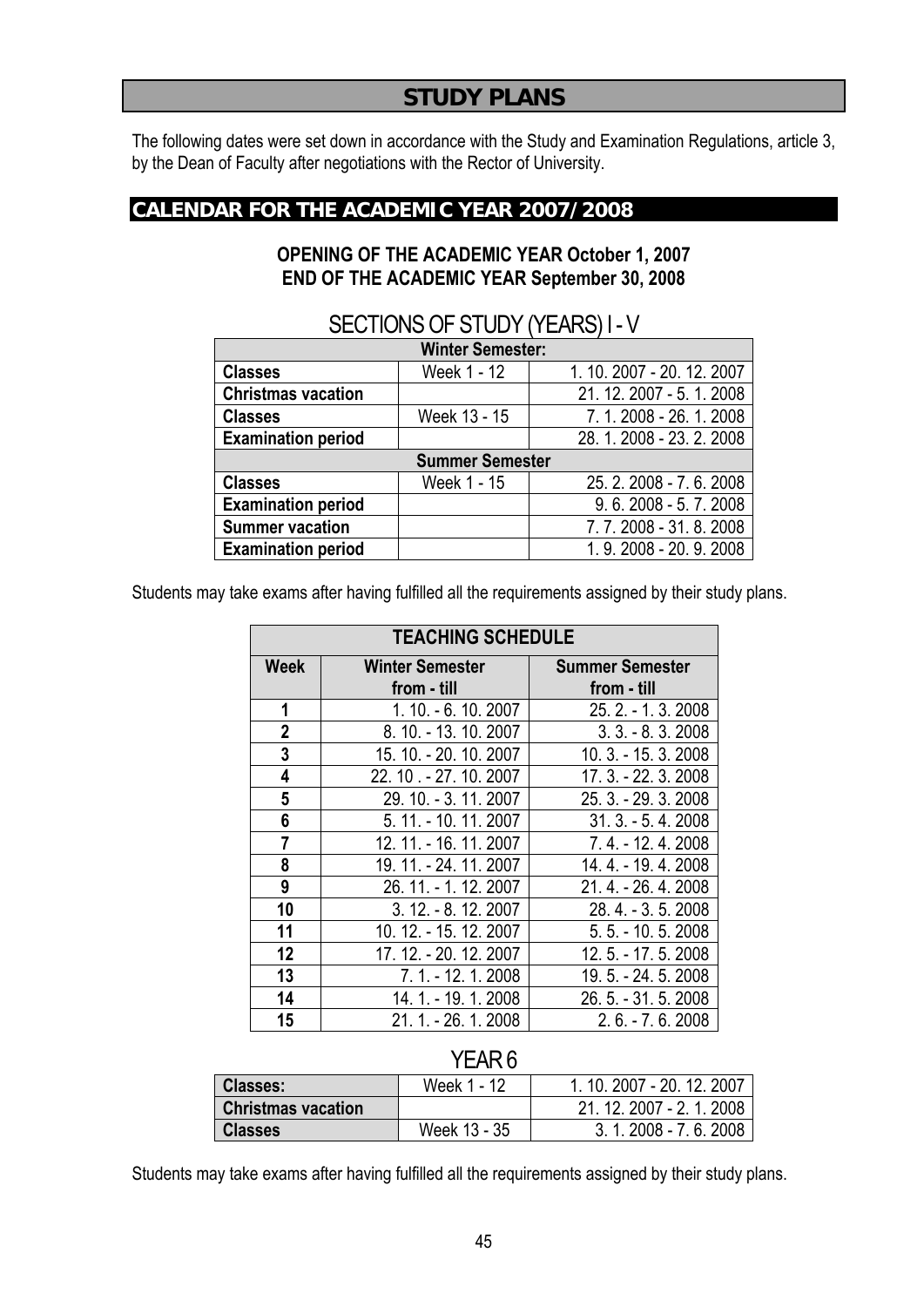- **Solemn Matriculation Oath for the 1st year students** shall take place on **October 5, 2007 in Magna Aula of Carolinum.**
- The Day of Open Doors for applicants to the Third Faculty of Medicine will take place **on November 23, 2007 at 14 o´clock** in the faculty building.
- **Solemn Graduation Ceremony** for all subject majors shall take place **on July 7, 2008 and on October 3, 2008 in Magna Aula of Carolinum.**
- **Rector's Day: 14 May 2008**
- **Dean's Day: 17 October 2007**

## **STUDY DIVISION**

 **- tel./fax +420 - 26710 2206, fax +420 - 272730776** 

## **Studies in English Office hours: Mon, Thu, Fri 8.30 - 12.00, Tue 13.00 - 15.30, Wed 8.30 - 15.30**

#### **Bc. Alena Vlasáková, DiS.**

**Head of Division**, room no. 205, line 2205, fax: +420 272 730 776 e-mail: alena.vlasakova@lf3.cuni.cz

## **Studies in Czech**

Karla **Budková** - room no. 208, line 2208, 2207, e-mail: karla.budkova@lf3.cuni.cz Ludmila **Zamrazilová** - room no. 208, line 2208, 2207, e-mail: ludmila.zamrazilova@lf3.cuni.cz Kateřina **Janů** - room no. 424, line 2424, e-mail: katerina.janu@lf3.cuni.cz

#### **Studies in English**

Ing. Jana **Hábová**, room no. 206, line 2206, e-mail: jana.habova@lf3.cuni.cz Kateřina **Smrčková**, room no. 206, line 2206, e-mail: katerina.smrckova@lf3.cuni.cz

## **Service, technical support and lease of lecture halls and their equipment**

Josef **Nelhübel** - room no. 525A, line 2525, mobil: +420 608 004 732

NB: Postgraduate doctoral studies are on the agenda of Blanka **Alinčová** and Hana **Vlčková** - DIVISION OF SCIENCE AND RESEARCH ADMINISTRATION, tel.: +420 26710 2363, room no. 230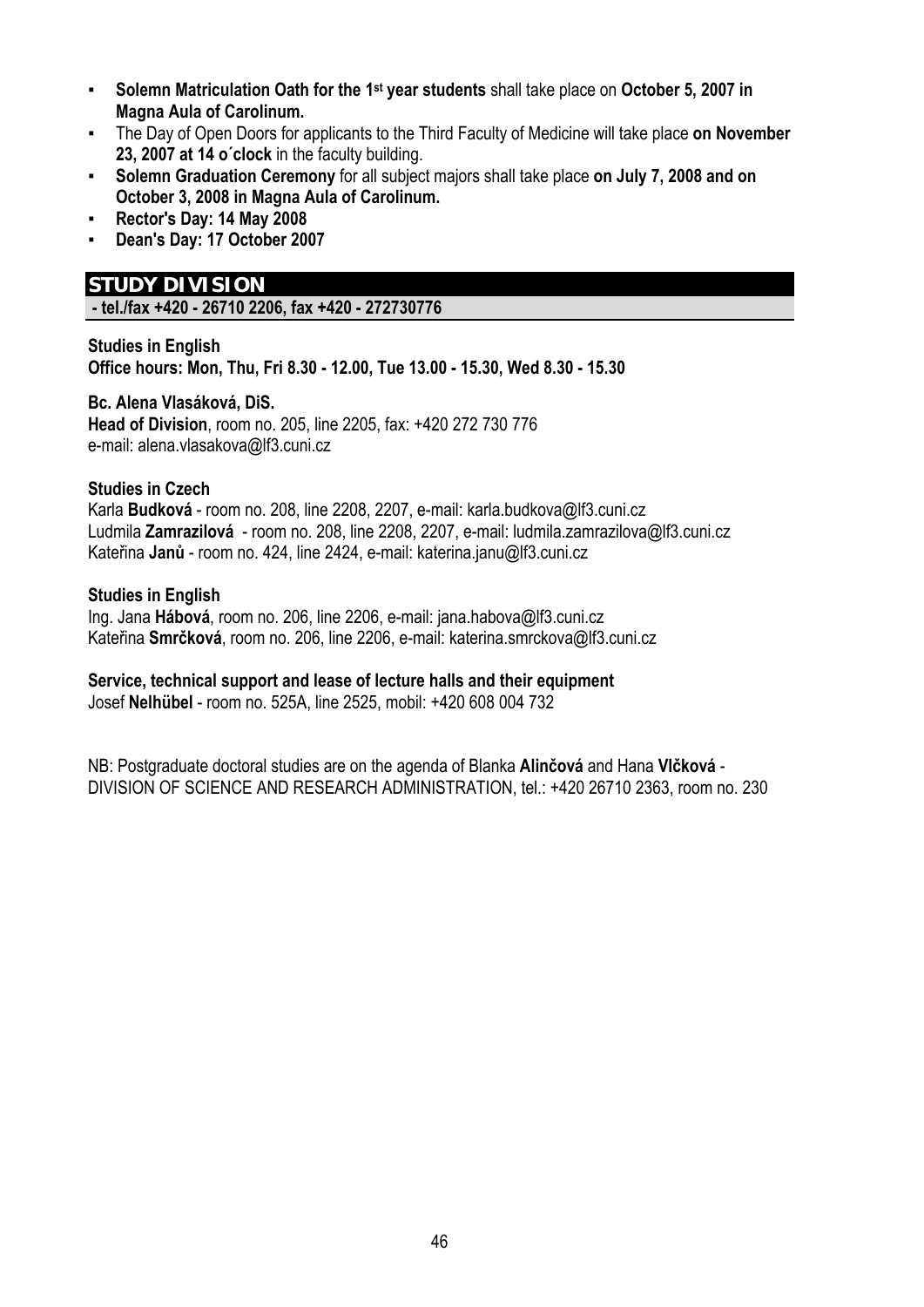## **MASTER´S PROGRAMME**

## **GENERAL MEDICINE (6-YEAR MASTER´S STUDY PROGRAMME)**

## **CYCLE I - BASIC BIOMEDICAL SCIENCE**

## **1ST SECTION OF STUDY - YEAR I**

| <b>Subject</b> | <b>Module/Courses</b>                                                       | Semestr - hours (total number) |                            |               |               |                |
|----------------|-----------------------------------------------------------------------------|--------------------------------|----------------------------|---------------|---------------|----------------|
| Code           | Lecturer                                                                    |                                |                            | <b>Winter</b> | <b>Summer</b> |                |
|                | <b>HCT=851</b><br>$EC=60$                                                   |                                | L/IC                       | P/S/D         | L/IC          | P/S            |
|                |                                                                             |                                | <b>COMPULSORY SUBJECTS</b> |               |               |                |
|                | Module IA - total number of teaching hours 302, credits 22                  |                                |                            |               |               |                |
|                | <b>STRUCTURE AND FUNCTION</b>                                               | <b>Hours</b>                   | 37                         | <b>106 MC</b> | 77            | <b>82 MC</b>   |
| CSFBXX41       | OF HUMAN BODY                                                               | <b>Cred</b>                    |                            | 9             | 13            |                |
|                | prof. Richard Rokyta                                                        |                                |                            |               |               |                |
|                | <b>Module Courses</b>                                                       |                                |                            |               |               |                |
| CSFBLS41       | Locomotor system<br>prof. Josef Stingl                                      |                                | 33/4                       | 55/8/43       |               |                |
| CSFBDK41       | Respiration. Blood and Body Fluid<br>doc. Eva Samcová                       |                                |                            |               | 18/4          | $20/-$         |
| CSFBUS41       | Urogenital system. Acido-basic balance<br>doc. Eva Samcová                  |                                |                            |               | 19/4          | 22/6           |
| CSFBTV41       | Digestion and Resorption<br>doc. Eva Samcová                                |                                |                            |               | 24/8          | 25/9           |
|                | Module IB - total number of teaching hours 319, credits 23                  |                                |                            |               |               |                |
| CCBGXX21       | <b>CELL BIOLOGY AND GENETICS</b>                                            | <b>Hours</b>                   | 84                         | <b>118 MC</b> | 42            | <b>75 MC,E</b> |
|                | doc. Eva Samcová                                                            | <b>Cred</b>                    |                            | 13            | $6 + 4^{**}$  |                |
|                | <b>Module Courses</b>                                                       |                                |                            |               |               |                |
| CCBGCH21       | <b>Medical Chemistry and</b><br>Biochemistry<br>doc. Eva Samcová            | 5                              | 48                         | 45            |               |                |
| CCBGBM21       | Cell and Molecular Biology<br>doc. Jan Kovář                                | $3 + 2^*$                      | 18                         | 28            | 10            | 18             |
| CCBGMI21       | Cell and Molecular Immunology<br>doc. Petr Kučera                           | 1                              |                            |               | 4             | 12             |
| CCBGSE21       | Structure of Cells and Tissues.<br>General Embryology<br>prof. Josef Stingl | 4                              | 18                         | 33            |               |                |
| CCBGOB21       | <b>General Biology and Genetics</b><br>prof. Jiří Mejsnar                   | $1 + 3*$                       |                            | 12            | 28            | 45             |
|                | Module IC - total number of teaching hours 53, credits 5                    |                                |                            |               |               |                |
| CBPIXX21       | <b>BIOPHYSICS A INFORMATICS</b>                                             | <b>Hour</b>                    |                            | <b>24 MC</b>  |               | 29 MC, E       |
|                | doc. Jozef Rosina                                                           | <b>Cred</b>                    |                            | 1             | 4             |                |
|                | <b>Module Courses</b>                                                       |                                |                            |               |               |                |
| CBPILB21       | <b>Medical Biophysics</b><br>doc. Jozef Rosina                              | $1 + 1^*$                      |                            | 24            |               | 6              |
| CBPINM21       | Nuclear Medicine<br>MUDr. Otto Lang                                         | 1                              |                            |               |               | 8              |
| CBPIRA21       | Radiology<br>doc. Václav Janík                                              | 1                              |                            |               |               | 10             |
| CBPIVI21       | Sources of Scientific Information<br>MUDr. Tomáš Kostrhun                   | 1                              |                            |               |               | 5              |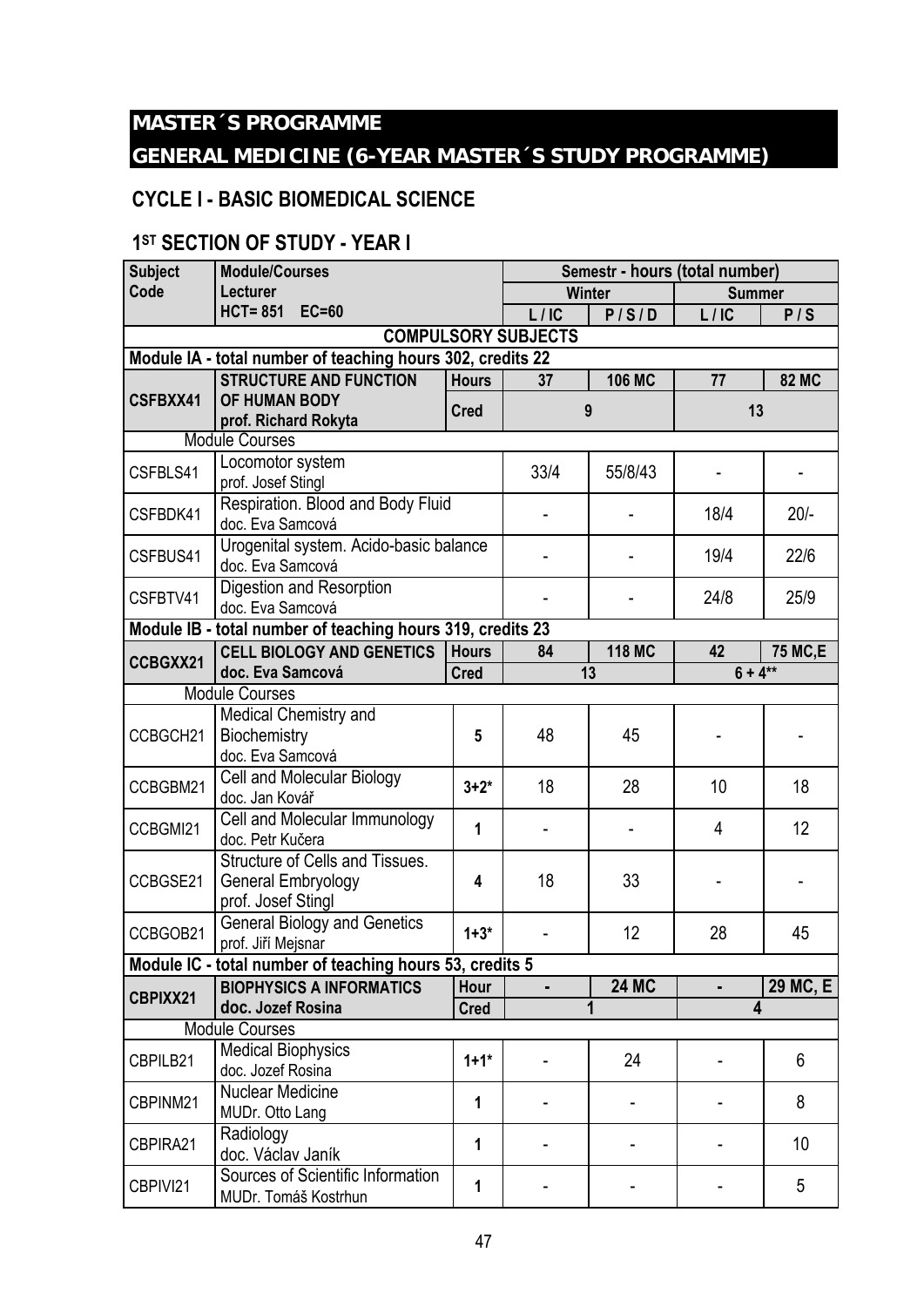| <b>Subject</b>                          | <b>Module/Courses</b>                                                                        |                |                          |                | Semestr - hours (total number) |              |  |
|-----------------------------------------|----------------------------------------------------------------------------------------------|----------------|--------------------------|----------------|--------------------------------|--------------|--|
| Code                                    | <b>Lecturer</b>                                                                              |                |                          | <b>Winter</b>  | <b>Summer</b>                  |              |  |
|                                         |                                                                                              | L.             | P                        | L              | P/S                            |              |  |
|                                         | Module ID - total number of teaching hours 120, credits 5                                    |                |                          |                |                                |              |  |
| CSFBXX41                                | <b>NEEDS OF THE PATIENT</b>                                                                  | <b>Hours</b>   | 25                       | 35 MC          | 17                             | <b>43 MC</b> |  |
|                                         | Mgr. Marek Vácha                                                                             | <b>Cred</b>    |                          | $\overline{3}$ | $\overline{2}$                 |              |  |
|                                         | <b>Module Courses</b>                                                                        |                |                          |                |                                |              |  |
| CNPAPP41                                | <b>First Aid</b>                                                                             | $\mathbf{2}$   | 15                       | 15             |                                |              |  |
|                                         | prof. Jan Pachl                                                                              |                |                          |                |                                |              |  |
| CNPAPN41                                | <b>Needs of Patients</b>                                                                     | 1              | 10                       | 20             |                                |              |  |
|                                         | Mgr. Hana Svobodová                                                                          |                |                          |                |                                |              |  |
| CNPAZO41                                | <b>Basics of Nursing</b>                                                                     | $\mathbf{1}$   |                          |                | $\overline{2}$                 | 28           |  |
|                                         | Mgr. Petra Sedlářová                                                                         |                |                          |                |                                |              |  |
| CNPAHV41                                | Basic Humanities (Philosophy,                                                                | 1              |                          |                | 15                             | 15           |  |
| Sociology) Mgr. Marek Vácha             |                                                                                              |                |                          |                |                                |              |  |
|                                         |                                                                                              |                |                          |                |                                |              |  |
| <b>Module/Courses</b><br><b>Subject</b> |                                                                                              |                |                          |                | Semestr - hours (total number) |              |  |
| Code<br>Lecturer                        |                                                                                              |                | <b>Winter</b>            |                | <b>Summer</b>                  |              |  |
|                                         |                                                                                              |                | P/S                      |                | P/S                            |              |  |
| <b>SEPARATE COURSES</b>                 |                                                                                              | <b>Cred</b>    |                          |                |                                |              |  |
| CMTLXX21                                | Medical Terminology - Latin                                                                  | $\overline{2}$ | 30 CC                    |                |                                |              |  |
|                                         | doc. Jana Přívratská                                                                         |                |                          |                | 30 CC E                        |              |  |
|                                         | <b>COMPULSORY OPTIONAL COURSE</b>                                                            |                |                          |                |                                |              |  |
| CMCLXX21                                | Czech Language                                                                               | 3              | 45 CC                    |                | 45 CC                          |              |  |
|                                         | doc. Jana Přívratská                                                                         |                |                          |                |                                |              |  |
|                                         |                                                                                              |                | <b>ELECTIVE SUBJECTS</b> |                |                                |              |  |
|                                         | <b>Winter Training Course</b>                                                                |                |                          |                |                                |              |  |
| CWTCXX11                                | PaedDr. Bohumil Hněvkovský,                                                                  | 3              | 8 days CC                |                |                                |              |  |
|                                         | PaedDr. Hana Milerová                                                                        |                |                          |                |                                |              |  |
|                                         | <b>Summer Training Course</b>                                                                |                |                          |                |                                |              |  |
| CSTCXX11                                | PaedDr. Bohumil Hněvkovský,                                                                  | 3              |                          |                | 8 days CC                      |              |  |
|                                         | PaedDr. Hana Milerová                                                                        |                |                          |                |                                |              |  |
|                                         | Physical Training                                                                            |                |                          |                |                                |              |  |
| CPHTXX61                                | PaedDr. Bohumil Hněvkovský,                                                                  | $\overline{3}$ | 30 CC                    |                | 30 CC                          |              |  |
|                                         | PaedDr. Hana Milerová                                                                        |                |                          |                |                                |              |  |
|                                         | Updated offer of subjects will be available from 30 September onwards at the Study Division. |                |                          |                |                                |              |  |

N.B.: **HCT** = hours of contact teaching, **EC** = European credit, **L** = Lecture, **IC** = integrated conference, **P** = practical training, **S** = seminar, **D** = dissections, **MC** = module credit, **E** = exam, **CC** = course credit

\* Number of credits in winter semester + number of credits in summer semester

\*\* Total number of credits in semester + number of credits for comprehensive examination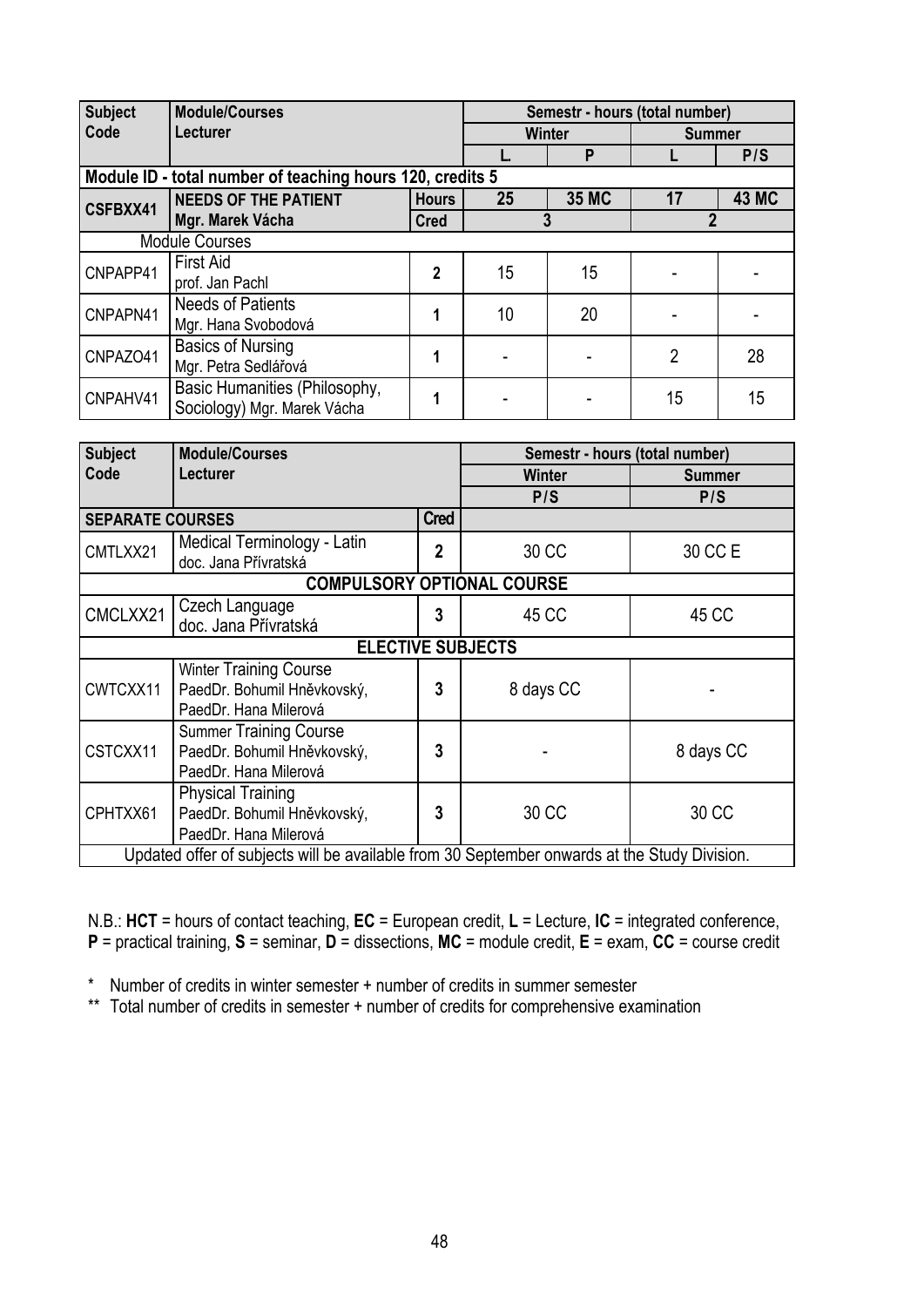# **2ND SECTION OF STUDY - YEAR II**

| <b>Subject</b>                                 | <b>Module/Courses</b>                                                                        |                          | Semestr - hours (total number) |                         |                                |                   |  |
|------------------------------------------------|----------------------------------------------------------------------------------------------|--------------------------|--------------------------------|-------------------------|--------------------------------|-------------------|--|
| Code                                           | Lecturer                                                                                     |                          |                                | Winter                  |                                | <b>Summer</b>     |  |
|                                                | HCT= 587 EC=60                                                                               |                          | L/IC                           | P/S                     | L/IC                           | P/S/D             |  |
|                                                | <b>COMPULSORY SUBJECTS</b>                                                                   |                          |                                |                         |                                |                   |  |
|                                                | Module IA - total number of teaching hours 310, credits 36                                   |                          |                                |                         |                                |                   |  |
|                                                | <b>STRUCTURE AND FUNCTION OF</b>                                                             | <b>Hours</b>             | 60                             | <b>54 MC</b>            | 76                             | 120 MC, E         |  |
| <b>CSFBXX42</b>                                | <b>HUMAN BODY</b>                                                                            | <b>Cred</b>              |                                | 15                      | 21                             |                   |  |
|                                                | prof. Richard Rokyta                                                                         |                          |                                |                         |                                |                   |  |
|                                                | <b>Module Courses</b>                                                                        |                          |                                |                         |                                |                   |  |
| CSFBOS42                                       | Circulatory and Immunity System                                                              |                          | 24/4                           | 27/0                    | $\overline{\phantom{m}}$       |                   |  |
| CSFBES42                                       | <b>Endocrine System</b>                                                                      |                          | 28/4                           | 21/6                    |                                |                   |  |
| CSFBNS42                                       | Motoric Control and Nervous System I prof. R. Rokyta                                         |                          | $\overline{\phantom{0}}$       |                         | 48/4                           | 41/9/45           |  |
| CSFBSO42                                       | Nervous System II and Sensory Organs prof. R. Rokyta                                         |                          |                                |                         | 20/4                           | 16/9/-            |  |
|                                                | Module ID - total number of teaching hours 90, credits 8                                     |                          |                                |                         |                                |                   |  |
| CNPAXX42                                       | <b>NEEDS OF THE PATIENT</b>                                                                  | <b>Hours</b>             | 19                             | <b>41 MC</b>            |                                | <b>30 MC E</b>    |  |
|                                                | Mgr. Marek Vácha                                                                             | <b>Cred</b>              |                                | $\overline{\mathbf{4}}$ | $2 + 2^{**}$                   |                   |  |
|                                                | <b>Module Courses</b>                                                                        |                          |                                |                         |                                |                   |  |
| CNPAHV42                                       | Basics of Humanities (Philosophy,<br>Sociology) Mgr. Marek Vácha                             | $\mathbf{2}$             | 15                             | 15                      |                                |                   |  |
| CNPAKO42                                       | Communication PhDr. Marie Zvoníčková                                                         | $\overline{2}$           |                                |                         | $\blacksquare$                 | 30                |  |
| CNPAZO42                                       | Basics of Nursing Mgr. Hana Svobodová                                                        | $\overline{2}$           | 4                              | $\overline{26}$         |                                |                   |  |
|                                                | Module IE - total number of teaching hours 67, credits 7                                     |                          |                                |                         |                                |                   |  |
| <b>METHODOLOGY</b><br><b>Hours</b><br>CMEDXX12 |                                                                                              |                          | $\blacksquare$                 | <b>67 MC E</b>          |                                | $\blacksquare$    |  |
|                                                | prof. Jiří Kožený                                                                            | <b>Cred</b>              | $\overline{5+2}^{**}$          |                         |                                |                   |  |
|                                                | <b>Module Courses</b>                                                                        |                          |                                |                         |                                |                   |  |
| CMEDVM12                                       | <b>Basic Scientific Methodology</b><br>prof. Jiří Kožený                                     | 1                        |                                | 16                      |                                |                   |  |
| CMEDBS12                                       | <b>Biostatistics</b><br>RNDr. Bohumír Procházka                                              | $\overline{2}$           |                                | 20                      |                                |                   |  |
| CMEDEP12                                       | Epidemiology<br>doc. Alexander M. Čelko                                                      | 1                        |                                | 15                      |                                |                   |  |
| CMEDIK12                                       | Identification, Assessment and<br>Management of Health Risks<br>prof. Miroslav Cikrt         | 1                        |                                | 16                      |                                |                   |  |
| <b>Subject</b>                                 | <b>Module/Courses</b>                                                                        |                          |                                |                         | Semestr - hours (total number) |                   |  |
| Code                                           | Lecturer                                                                                     |                          |                                | <b>Winter P/S</b>       |                                | <b>Summer P/S</b> |  |
| <b>SEPARATE COURSES</b>                        |                                                                                              |                          | <b>Cred</b>                    |                         |                                |                   |  |
| CNSPXX12                                       | Summer Practice in Nursing                                                                   |                          | 6                              |                         |                                | 3 weeks           |  |
|                                                | Mgr. Jana Heřmanová                                                                          |                          |                                |                         |                                | (120hours CC)     |  |
|                                                | <b>COMPULSORY OPTIONAL COURSE</b>                                                            |                          |                                |                         |                                |                   |  |
| CMCLXX22                                       | Czech Language doc. Jana Přívratská                                                          |                          | 3                              | 60 CC                   |                                | 60 CC E           |  |
|                                                |                                                                                              | <b>ELECTIVE SUBJECTS</b> |                                |                         |                                |                   |  |
| CPHTXX62                                       | Physical Training PaedDr. Bohumil Hněvkovský,<br>PaedDr. Hana Milerová                       |                          | 3                              | 30 CC                   |                                | 30 CC             |  |
| CWTCXX11                                       | Winter Training Course PaedDr. Bohumil<br>Hněvkovský, PaedDr. Hana Milerová                  |                          | 3                              | 8 days CC               |                                |                   |  |
| CSTCXX11                                       | Summer Training Course PaedDr. Bohumil<br>Hněvkovský, PaedDr. Hana Milerová                  |                          | 3                              |                         |                                | 8 days CC         |  |
|                                                | Updated offer of subjects will be available from 30 September onwards at the Study Division. |                          |                                |                         |                                |                   |  |

ts will be available from 30 September onwards at the Study Division. L N.B.: **HCT** = hours of contact teaching, **EC** = European credit, **L** = Lecture, **IC** = integrated conference, **P** = practical training, **S** = seminar, **D** = dissections, **MC** = module credit, **E** = exam, **CC** = course credit \*\* Total number of credits in semester + number of credits for comprehensive examination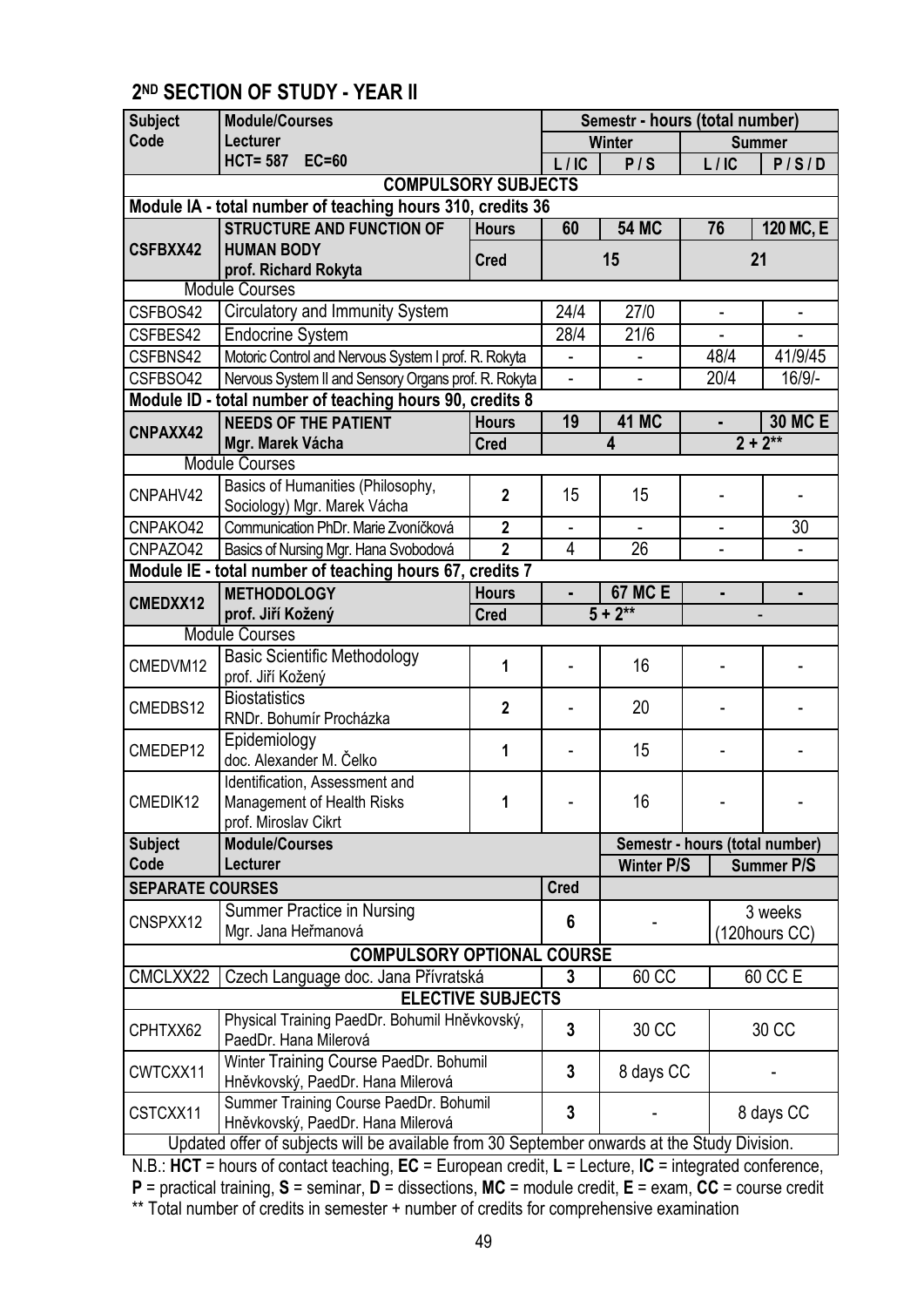## **CYCLE II - PRINCIPLES OF CLINICAL MEDICINE**

## **3RD SECTION OF STUDY - YEAR III**

| <b>Subject Code</b> | <b>Module/Courses</b>                                       | Semestr - hours (total number) |                |                |                          |                 |  |
|---------------------|-------------------------------------------------------------|--------------------------------|----------------|----------------|--------------------------|-----------------|--|
|                     | Lecturer                                                    |                                |                | <b>Winter</b>  | <b>Summer</b>            |                 |  |
|                     | HCT= 1075 EC=60                                             |                                | L.             | P              | L.                       | P               |  |
|                     | <b>COMPULSORY SUBJECTS</b>                                  |                                |                |                |                          |                 |  |
|                     | Module IIA - total number of teaching hours 430, credits 25 |                                |                |                |                          |                 |  |
|                     | <b>THEORETICAL FOUNDATIONS OF</b>                           | <b>Hours</b>                   | 150            | 175 MC E       | 105                      |                 |  |
| CTBSXX13            | <b>CLINICAL MEDICINE</b>                                    | <b>Cred</b>                    |                | $15 + 5**$     | 5                        |                 |  |
|                     | doc. Vlasta Rychterová                                      |                                |                |                |                          |                 |  |
|                     | <b>Module Courses</b>                                       |                                |                |                |                          |                 |  |
| CTBSOP13            | <b>General Pathology</b>                                    | $4 + 3*$                       | 57             | 60             | 60                       |                 |  |
|                     | prof. Václav Mandys, doc. Vlasta<br>Rychterová              |                                |                |                |                          |                 |  |
|                     | Pathological Physiology                                     |                                |                |                |                          |                 |  |
| CTBSPF13            | doc. Jan Mareš                                              | $3 + 2^*$                      | 27             | 45             | 45                       |                 |  |
|                     |                                                             |                                |                |                |                          |                 |  |
| CTBSMB13            | Microbiology<br>doc. Marek Bednář                           | $\mathbf{3}$                   | 27             | 45             | $\overline{\phantom{a}}$ |                 |  |
|                     | <b>Genetic Disorders</b>                                    |                                |                |                |                          |                 |  |
| CTBSGP13            | doc. MUDr. Marie Černá                                      | 1                              | 12             |                |                          |                 |  |
|                     | Immunopathology                                             |                                |                |                |                          |                 |  |
| CTBSIP13            | doc. Petr Kučera                                            | 1                              | 12             | 4              |                          |                 |  |
|                     | <b>General Pharmacology</b>                                 |                                |                |                |                          |                 |  |
| CTBSOF13            | prof. Miloslav Kršiak                                       | $\overline{3}$                 | 15             | 21             |                          |                 |  |
|                     | Module IIB - total number of teaching hours 240, credits 13 |                                |                |                |                          |                 |  |
|                     |                                                             |                                |                |                |                          |                 |  |
|                     | <b>CLINICAL PROPAEDEUTICS</b>                               | <b>Hours</b>                   | $\blacksquare$ | <b>107 MC</b>  |                          | <b>137 MC E</b> |  |
| CMPRXX23            | doc. Jana Málková                                           | <b>Cred</b>                    |                | $\overline{5}$ |                          | 8               |  |
|                     | <b>Module Courses</b>                                       |                                |                |                |                          |                 |  |
|                     | <b>Internal Medicine</b>                                    |                                |                |                |                          |                 |  |
| CMPRVL23            | doc. Jana Málková                                           | $\overline{3}$                 |                | 72             |                          |                 |  |
|                     | Surgery                                                     |                                |                |                |                          |                 |  |
| CMPRCH23            | doc. Markéta Dušková                                        | $\overline{2}$                 |                | 35             |                          |                 |  |
| CMPRNE23            | Neurology                                                   | 1                              |                |                |                          |                 |  |
|                     | doc. Valja Kellerová                                        |                                |                |                |                          | 24              |  |
|                     | Dermatovenerology                                           | 1                              |                |                |                          | 11              |  |
| CMPRKL23            | prof. Petr Arenberger                                       |                                |                |                |                          |                 |  |
| CMPROR23            | Ear, Nose, Throat                                           | 1                              |                |                |                          | 15              |  |
|                     | MUDr. Azita Gebauerová                                      |                                |                |                |                          |                 |  |
| CMPROL23            | Ophthalmology                                               | 1                              |                |                |                          | 10 <sup>1</sup> |  |
|                     | MUDr. Jara Hornová                                          |                                |                |                |                          |                 |  |
| CMPRGN23            | Gynaecology                                                 | 1                              |                |                |                          | 20              |  |
|                     | MUDr. Jiří Popelka                                          |                                |                |                |                          |                 |  |
| CMPRPS23            | Psychiatry                                                  | 1                              |                |                |                          | 14              |  |
|                     | MUDr. Lucie Motlová                                         |                                |                |                |                          |                 |  |
| CMPRPE23            | Paediatrics<br>MUDr. David Marx                             | 1                              |                |                |                          | 27              |  |
| CMPRST23            | Stomatology                                                 | 1                              |                |                |                          | 16              |  |

\* Number of credits in winter semester + number of credits in summer semester

\*\* Total number of credits in semester + number of credits for comprehensive examination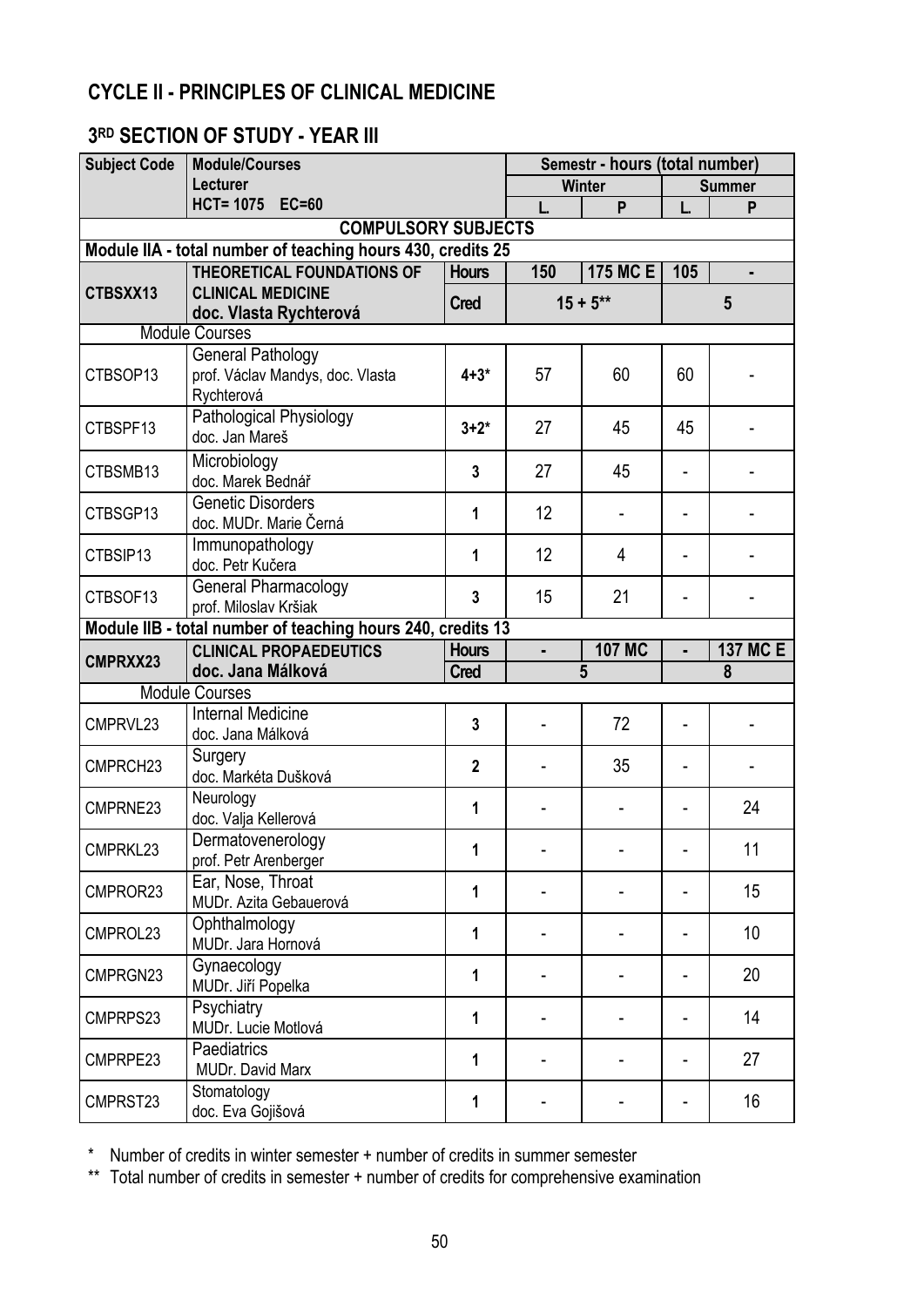| Subject Code                        | <b>Module/Courses</b>                                                         |             |                | Semestr - hours (total number) |                |            |                |  |
|-------------------------------------|-------------------------------------------------------------------------------|-------------|----------------|--------------------------------|----------------|------------|----------------|--|
|                                     | Lecturer                                                                      |             |                |                                | <b>Summer</b>  |            |                |  |
|                                     |                                                                               |             | <b>Credits</b> | Seminars, practice             |                |            |                |  |
|                                     |                                                                               |             | total          | <b>PMC</b>                     | <b>PAT</b>     | <b>PTH</b> |                |  |
|                                     | Module IIC - total number of teaching hours 300, credits 16                   |             |                |                                |                |            |                |  |
| <b>Hours</b><br><b>CLINICAL AND</b> |                                                                               | 10          | 300 MC         | 27                             | 14             | 19         |                |  |
| CMCPXX33                            | <b>PATHOLOGICAL</b><br><b>FOUNDATIONS OF MEDICINE</b>                         | <b>Cred</b> |                |                                | 16             |            |                |  |
|                                     | prof. Jiří Horák                                                              |             |                |                                |                |            |                |  |
| <b>Module Courses</b>               |                                                                               |             |                |                                |                |            |                |  |
| <b>CMCP0133</b>                     | 1. Infectious and Febrile Conditions<br>doc. Marek Bednář, doc. Jiří Beneš    |             | 4              | 90                             | 10             |            | 3              |  |
| <b>CMCP0233</b>                     | 2. Pain<br>doc. Anna Yamamotová, PhDr. L. Csémy                               |             | $\mathbf{2}$   | 30                             | 8              |            |                |  |
| <b>CMCP0933</b>                     | 9. Bleeding<br>doc. Milan Kment                                               |             | 3              | 30                             |                | 4          | $\overline{2}$ |  |
| <b>CMCP1133</b>                     | 11. Endocrine and Metabolic Diseases<br>prof. Michal Anděl, MUDr. Pavel Kraml |             | $\overline{2}$ | 60                             | 6              | 4          | 5              |  |
| <b>CMCP1233</b>                     | 12. Locomotion Disorders<br>prof. Jan Bartoníček, doc. Valér Džupa            |             | 3              | 30                             | $\overline{2}$ | 6          | 9              |  |
| <b>CMCP1834</b>                     | 18. Ethical Problems in Today's Medicine<br>Mgr. Marek Vácha                  |             | $\overline{2}$ | 60                             |                |            |                |  |

| <b>Subject</b>    | Module /                                               |               | Semester - hours (total number) |    |                                              |  |  |
|-------------------|--------------------------------------------------------|---------------|---------------------------------|----|----------------------------------------------|--|--|
| Code              | <b>Course Lecturer</b>                                 |               | Winter                          |    |                                              |  |  |
| <b>Module IID</b> |                                                        | <b>Credit</b> |                                 |    | Total number of teaching hours 60, credits 4 |  |  |
|                   | Compulsory optional courses+<br>doc. Hana Provazníková |               | CC.                             | 60 | <sub>CC</sub>                                |  |  |
| or                | Student research activity ++<br>doc. Leo Klein         | 4             |                                 |    |                                              |  |  |

|                         | <b>Subject</b><br><b>Module / Course Lecturer</b> |               |               |       | Semester - hours (total number) |               |  |
|-------------------------|---------------------------------------------------|---------------|---------------|-------|---------------------------------|---------------|--|
| Code                    |                                                   |               | <b>Winter</b> |       |                                 | <b>Summer</b> |  |
|                         |                                                   |               |               | P     |                                 |               |  |
| <b>SEPARATE COURSES</b> |                                                   | <b>Credit</b> |               |       |                                 |               |  |
| CMCLXX23                | Czech Language - Communication with               | 2             |               | 30 CC |                                 | 30 CC E       |  |
|                         | Patients doc. Jana Přívratská                     |               |               |       |                                 |               |  |
|                         | <b>ELECTIVE SUBJECTS</b>                          |               |               |       |                                 |               |  |
| CWTCXX11                | Winter Training Course PaedDr. Bohumil            |               | 8 days        |       |                                 |               |  |
|                         | Hněvkovský, PaedDr. Hana Milerová                 |               | <sub>CC</sub> |       |                                 |               |  |
| CSTCXX11                | Summer Training Course PaedDr. Bohumil            | 3             |               |       |                                 | 8 days CC     |  |
|                         | Hněvkovský, PaedDr. Hana Milerová                 |               |               |       |                                 |               |  |
| CPHTXX63                | Physical Training PaedDr. Bohumil                 | 3             |               | 30 CC |                                 | 30 CC         |  |
|                         | Hněvkovský, PaedDr. Hana Milerová                 |               |               |       |                                 |               |  |

+ A student enrols to courses according to one´s choice; the total number of 150 hours in compulsory optional courses refers to the whole Cycle II.

++ A credit is awarded after course work defence at the student scientific conference.

N.B.: **HCT** = hours of contact teaching, **EC** = European credit, **L** = Lecture, **P** = practical training/seminar, **MC** = module credit, **E** = exam, **CC** = course credit, **PMC** = pharmacology, **PAT** = pathology, **PTH** = pathological physiology

\* Number of credits in winter semester + number of credits in summer semester

\*\* Total number of credits in semester + number of credits for comprehensive examination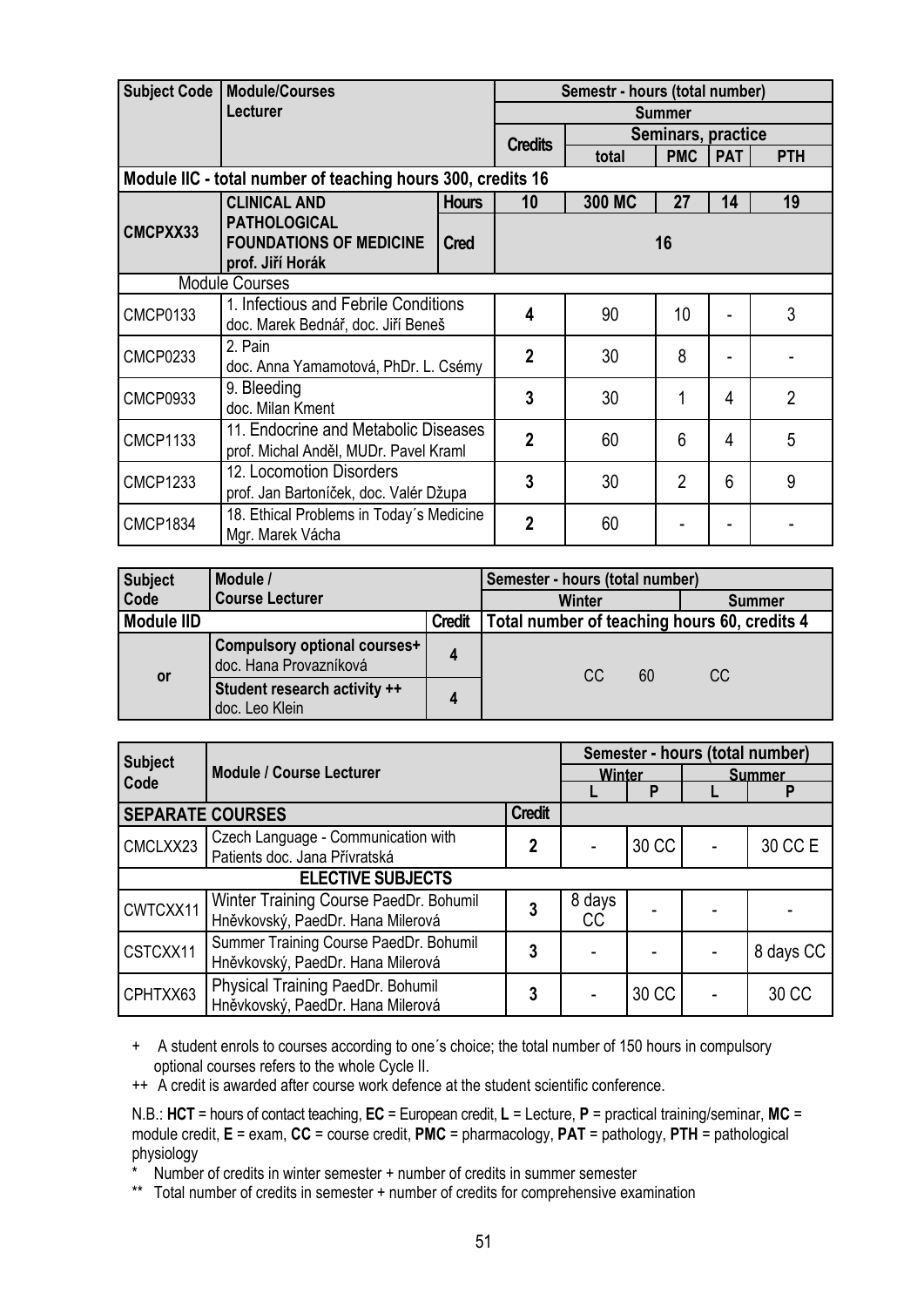# **4TH SECTION OF STUDY - YEAR IV**

| <b>Subject</b>        | <b>Module/ Course</b>                                                                       |                            | Semester - hours (total number) |                  |                    |                |     |          |                |                    |                |  |
|-----------------------|---------------------------------------------------------------------------------------------|----------------------------|---------------------------------|------------------|--------------------|----------------|-----|----------|----------------|--------------------|----------------|--|
| Code                  | Lecturer                                                                                    |                            |                                 | Winter           |                    |                |     |          | <b>Summer</b>  |                    |                |  |
|                       |                                                                                             |                            | credits                         |                  | Seminars, practice |                |     |          |                | Seminars, practice |                |  |
|                       | $HCT = 1190$                                                                                | $EC = 60$                  |                                 | total            | <b>PMC</b>         | <b>PAT</b>     | PTH | total    | <b>PMC</b>     | <b>PAT</b>         | PTH            |  |
|                       |                                                                                             | <b>COMPULSORY SUBJECTS</b> |                                 |                  |                    |                |     |          |                |                    |                |  |
|                       | Module IIC - total number of teaching hours 840, credits 45                                 |                            |                                 |                  |                    |                |     |          |                |                    |                |  |
|                       | <b>CLINICAL AND</b><br><b>PATHOLOGICAL</b>                                                  | <b>Hours</b>               |                                 | 450<br><b>MC</b> | 39                 | 32             | 28  | 450 MC E | 18             | 29                 | 8              |  |
| CMCPXX34              | <b>FOUNDATIONS</b><br><b>OF MEDICINE</b><br>prof. Jiří Horák                                | <b>Credits</b>             |                                 |                  | 15                 |                |     |          |                | $15+10**$          |                |  |
| <b>Module Courses</b> |                                                                                             |                            |                                 |                  |                    |                |     |          |                |                    |                |  |
| <b>CMCP0334</b>       | 3. Disorders of Nervous<br>System<br>prof. Pavel Kalvach                                    |                            | $\overline{2}$                  | 60               | $\overline{7}$     | 6              | 11  |          |                |                    |                |  |
| <b>CMCP0434</b>       | 4. Mental Disorders<br>doc. Jiří Horáček                                                    |                            | 3                               | 90               | 10                 | Ĭ.             |     |          |                |                    |                |  |
| <b>CMCP0534</b>       | 5. Dyspnoea and Chest Pain<br>prof. Petr Widimský                                           |                            | 4                               | 120              | 12                 | 12             | 14  |          |                |                    |                |  |
| <b>CMCP0634</b>       | 6. GIT and Abdominal<br>Complaints<br>prof. Jiří Horák                                      |                            | 4                               | 120              | 10                 | 14             | 3   |          |                |                    |                |  |
| <b>CMCP0833</b>       | 8. Disorders of Renal<br><b>Functions and Edema</b><br>MUDr. Jiří Žabka                     |                            | $\overline{2}$                  |                  |                    |                |     | 60       | 6              | 5                  | 6              |  |
| <b>CMCP1034</b>       | 10. Cutaneous Changes<br>prof. Petr Arenberger                                              |                            | 1                               |                  |                    |                |     | 30       | 1              | $\overline{2}$     |                |  |
| <b>CMCP0734</b>       | 7. Tumours<br>MUDr. Martina Kubecová                                                        |                            | $\overline{2}$                  |                  |                    |                |     | 60       | 3              | 12                 |                |  |
| <b>CMCP1334</b>       | 13. Sensoric Disorders doc.<br>Aleš Hahn, prof. Pavel<br>Kuchynka                           |                            | $\overline{2}$                  |                  |                    |                |     | 60       | $\overline{2}$ |                    |                |  |
| <b>CMCP1434</b>       | 14. Failure of Vital Functions<br>doc. Jan Pachl                                            |                            | 3                               |                  |                    |                |     | 90       | $\overline{2}$ |                    |                |  |
| <b>CMCP1534</b>       | 15. Trauma<br>doc. František Vyhnánek                                                       |                            | $\mathbf{2}$                    |                  |                    | $\blacksquare$ |     | 60       | $\overline{2}$ |                    | $\overline{2}$ |  |
| <b>CMCP1634</b>       | 16. Disorders of<br>Reproduction and Fetal<br>Development<br>doc. Bohuslav Svoboda          |                            | $\overline{2}$                  |                  |                    |                |     | 60       | $\overline{2}$ | 10                 |                |  |
| <b>CMCP1734</b>       | 17. Disorders of Growth and<br>Development in Postnatal<br>Period<br>MUDr. Daniela Palyzová |                            | $\overline{2}$                  | 60               |                    |                |     |          |                |                    |                |  |
| <b>CMCP1934</b>       | 19. Disorders of Immunity<br>doc. Petr Kučera                                               |                            | 1                               |                  |                    |                |     | 30       |                |                    |                |  |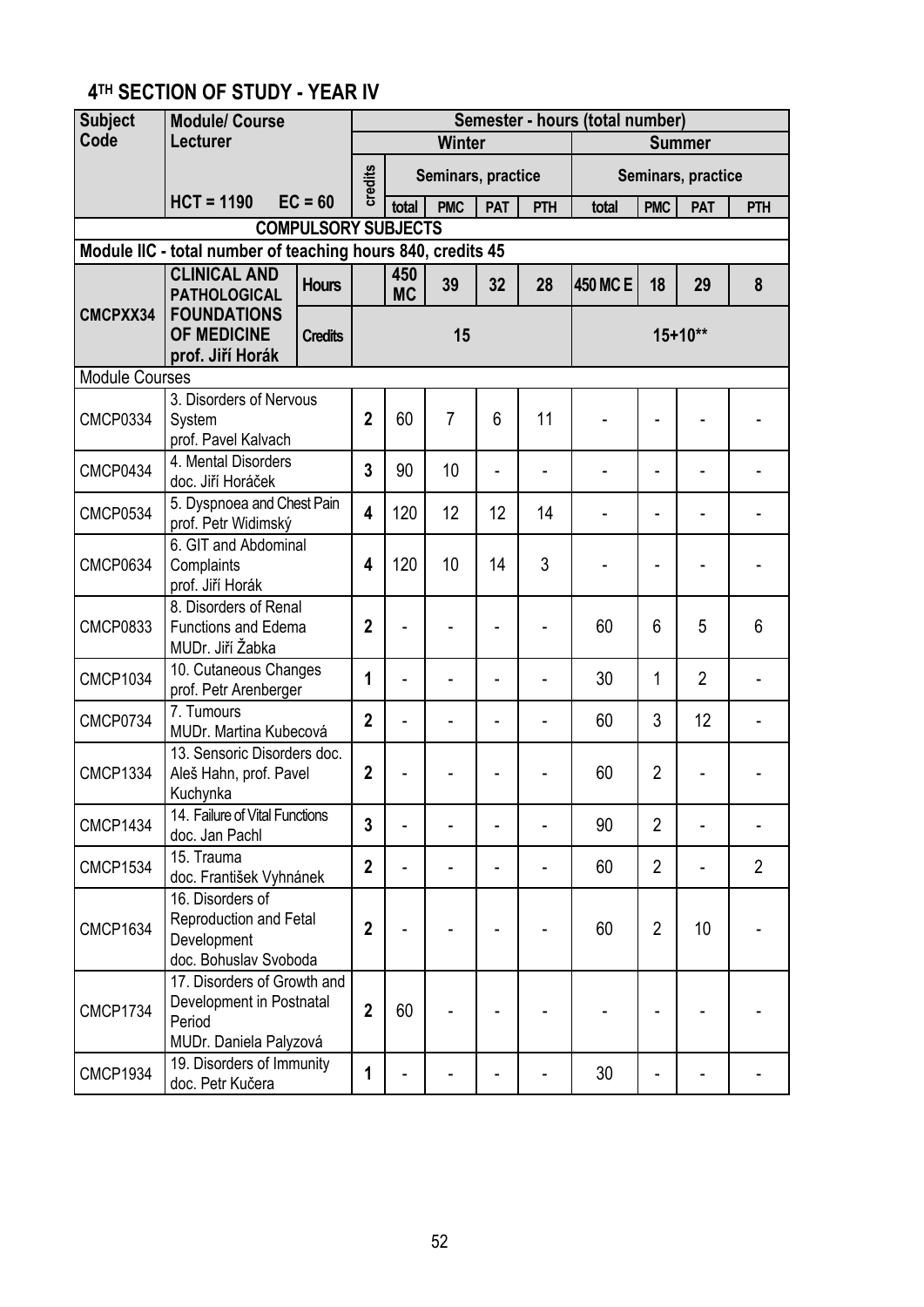| <b>Subject</b>    | <b>Module / Course Lecturer</b>                        |               | Semester - hours (total number)                 |               |  |  |
|-------------------|--------------------------------------------------------|---------------|-------------------------------------------------|---------------|--|--|
| Code              |                                                        |               | Winter                                          | <b>Summer</b> |  |  |
| <b>Module IID</b> |                                                        | <b>Credit</b> | Total number of teaching hours<br>90, credits 6 |               |  |  |
|                   | Compulsory optional courses+<br>doc. Hana Provazníková | 6             | <sub>CC</sub>                                   |               |  |  |
| <b>or</b>         | Student research activity++<br>doc. Leo Klein          | 6             |                                                 | 90<br>CC.     |  |  |

| <b>Subject</b><br><b>Module/ Course Lecturer</b> |                                                                                           |                |               | Semester - hours (total number) |                |                 |  |  |  |  |
|--------------------------------------------------|-------------------------------------------------------------------------------------------|----------------|---------------|---------------------------------|----------------|-----------------|--|--|--|--|
| Code                                             |                                                                                           |                | <b>Winter</b> |                                 | <b>Summer</b>  |                 |  |  |  |  |
|                                                  |                                                                                           |                | P             |                                 | P              |                 |  |  |  |  |
| <b>SEPARATE COURSES</b>                          |                                                                                           | <b>Credit</b>  |               |                                 |                |                 |  |  |  |  |
| CMCPFA34                                         | Pharmacology +++<br>prof. Miloslav Kršiak                                                 | $\overline{2}$ |               |                                 |                | CC <sub>E</sub> |  |  |  |  |
| CMCPPA34                                         | Pathology++++ and Pathological<br>Physiology<br>prof. Václav Mandys, doc. Jan Mareš       | 5              |               | Z                               |                |                 |  |  |  |  |
| CMCPLP4                                          | Medical Psychology and<br>Pathopsychology<br>prof. Jiří Kožený, Mgr. Katarína<br>Durecová | $\mathbf{2}$   | 15            | <b>15 CC</b>                    | $6\phantom{1}$ | <b>12 CC</b>    |  |  |  |  |
| CINPXX14                                         | Summer Practice in Internal Medicine<br>MUDr. Jolana Rambousková                          | $\overline{3}$ |               | 3 weeks (120 hours) CC          |                |                 |  |  |  |  |
| CCIPXX14                                         | Summer Practice in Surgery<br>MUDr. Jolana Rambousková                                    | $\overline{2}$ |               | 2 weeks (80 hours) CC           |                |                 |  |  |  |  |
|                                                  | <b>ELECTIVE SUBJECTS</b>                                                                  |                |               |                                 |                |                 |  |  |  |  |
| CWTCXX11                                         | <b>Winter Training Course</b><br>PaedDr. Bohumil Hněvkovský,<br>PaedDr. Hana Milerová     | 3              | 8 days CC     |                                 |                |                 |  |  |  |  |
| CSTCXX11                                         | <b>Summer Training Course</b><br>PaedDr. Bohumil Hněvkovský,<br>PaedDr. Hana Milerová     | 3              |               |                                 |                | 8 days CC       |  |  |  |  |
| CPHTXX24                                         | <b>Physical Training</b><br>PaedDr. Bohumil Hněvkovský,<br>PaedDr. Hana Milerová          | 3              |               | 30 CC                           | 30 CC          |                 |  |  |  |  |

N.B.: **HCT** = hours of contact teaching, **EC** = European credit, **L** = Lecture, **P** = practical training/seminar, **MC** = module credit, **E** = exam, **CC** = course credit, **PMC** = pharmacology, **PAT** = pathology, **PTH** = pathologic physiology

- + A student enrols to courses according to one´s choice; the total number of 150 hours in compulsory optional courses refers to the whole Cycle II.
- ++ A credit is awarded after course work defence at the student scientific conference.
- +++ Instruction in Pharmacology is part and parcel of integrated courses in module II C, however, these two subjects have separate examinations.
- ++++ Pathology is taught within integrated courses of the IIC module; the examination in Pathology is part and parcel of comprehensive examination in the IIC module.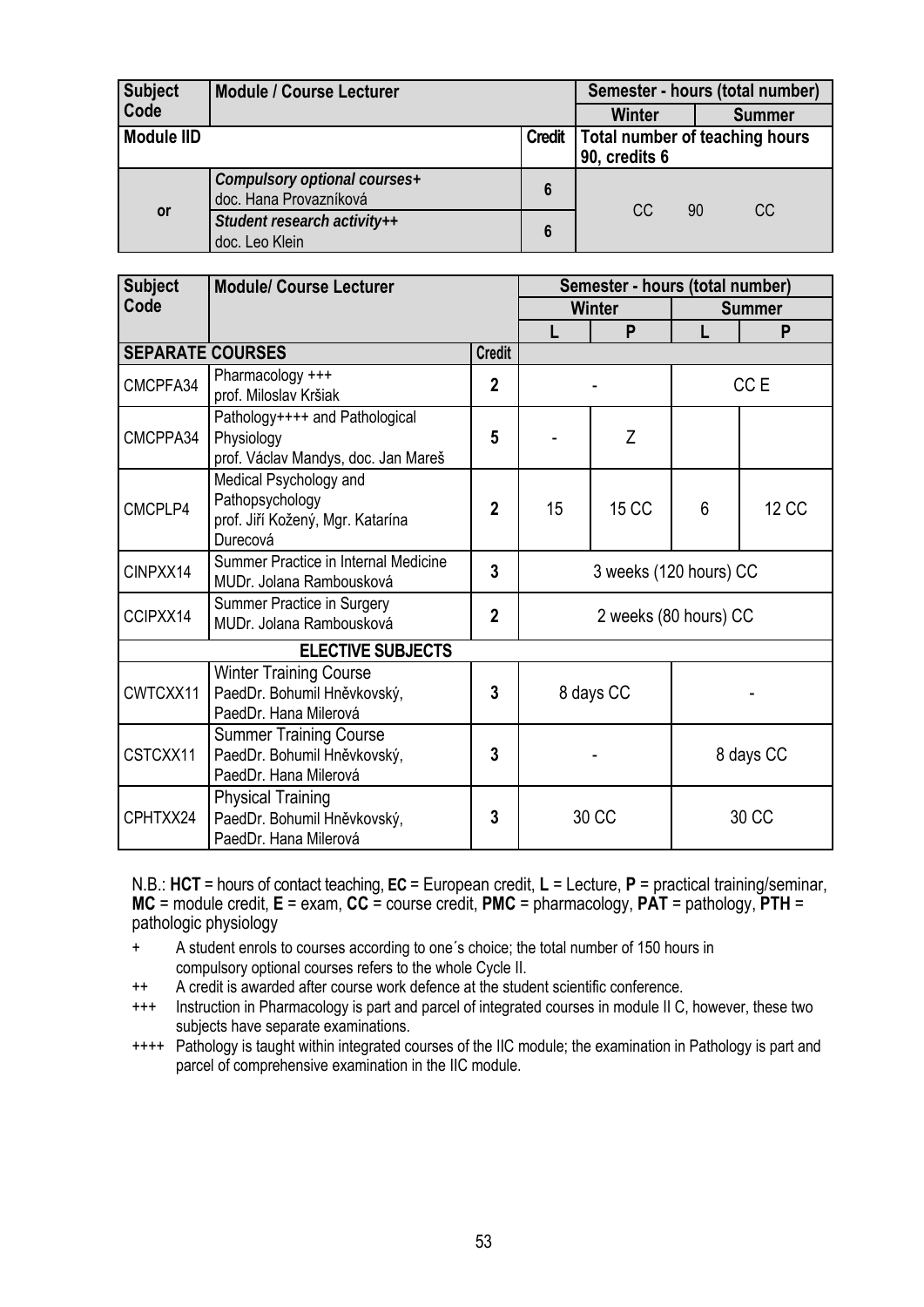## **CYCLE III - CLINICAL PREPARATION**

# **5TH SECTION OF STUDY - YEAR V**

| <b>Subject</b><br><b>Module/ Course</b><br>Code |                                                                       |                                      | Semester - hours (total number) |                          |                          |  |  |
|-------------------------------------------------|-----------------------------------------------------------------------|--------------------------------------|---------------------------------|--------------------------|--------------------------|--|--|
|                                                 |                                                                       | Lecturer                             | <b>Credit</b>                   | <b>Winter</b>            | <b>Summer</b>            |  |  |
|                                                 | $HCT = 922$ EC= 60                                                    |                                      |                                 | <b>CSP</b>               | <b>CSP</b>               |  |  |
|                                                 |                                                                       | <b>COMPULSORY SUBJECTS</b>           |                                 |                          |                          |  |  |
|                                                 | MIM - Module of                                                       | Coordinator                          |                                 |                          |                          |  |  |
|                                                 | <b>Internal Medicine</b>                                              | prof. Michal Anděl                   | 12                              | $HCT = 190$              |                          |  |  |
|                                                 |                                                                       | prof. Michal Anděl, prof. Pavel      |                                 |                          |                          |  |  |
| CINTXX45                                        | Internal Medicine (C)                                                 | Gregor, prof. Jiří Horák, doc.       | 9                               | 70 CC                    | 70 CC E                  |  |  |
|                                                 |                                                                       | Miroslav Bulvas                      |                                 |                          |                          |  |  |
| CKBCXX15                                        | Clinical Biochemistry (C)                                             | doc. Petr Čechák                     | $\mathbf{1}$                    |                          | $20$ CC                  |  |  |
| CRNKXX15                                        | Radiology and                                                         | doc. Jan Šprindrich                  | $\overline{2}$                  |                          | 30 CC                    |  |  |
|                                                 | Nuclear Medicine (C)                                                  |                                      |                                 |                          |                          |  |  |
|                                                 | <b>MS</b> - Module of                                                 | Coordinator                          | 6                               |                          | $HCT = 87$               |  |  |
|                                                 | <b>Surgery</b>                                                        | doc. Jan Fanta                       |                                 |                          |                          |  |  |
| CCIRXX45                                        | Surgery (C)                                                           | doc. Jan Fanta                       | $\overline{2}$                  |                          | 30 CC                    |  |  |
| CORTXX45                                        | Orthopaedics (C)                                                      | prof. Jan Bartoníček                 | 3                               |                          | 45 CC                    |  |  |
| CSTOXX15                                        | Stomatology - Maxillo-<br>facial Surgery (C)                          | doc. Eva Gojišová                    | 1                               | 12 CC                    |                          |  |  |
|                                                 | <b>MNS - Module of</b>                                                |                                      |                                 | Part of SE               |                          |  |  |
|                                                 | Neurobehavioral                                                       | Coordinator<br>prof. Cyril Höschl    | 6                               | $HCT = 90$               |                          |  |  |
|                                                 | <b>Sciences</b>                                                       |                                      |                                 |                          |                          |  |  |
| CNBENE25                                        | Neurology (C)                                                         | prof. Pavel Kalvach                  | $\mathfrak{Z}$                  |                          | 40 CC                    |  |  |
| CNBEPS25                                        | $\overline{P}$ sychiatry (C)                                          | prof. Cyril Höschl                   | $\overline{3}$                  | 50 CC                    |                          |  |  |
|                                                 | MGO - Module of<br><b>Gynaecology and</b><br><b>Obstetrics</b>        | Coordinator<br>doc. Bohuslav Svoboda | 7                               | <b>HCT =130</b>          |                          |  |  |
| CGYOXX35                                        | Gynaecology and<br>Obstetrics (C)                                     | doc. Bohuslav Svoboda                | 3                               |                          | 50 CC                    |  |  |
| CGOPXX15                                        | Summer Practice in<br>Gynaecology and<br>Obstetrics (C)               | MUDr. Marie Bendová                  | 4                               |                          | 2 weeks<br>(80 hours) CC |  |  |
|                                                 | <b>MP-Module of</b><br><b>Paediatrics</b>                             | Coordinator<br>doc. Felix Votava     | 4                               |                          | $HCT = 60$               |  |  |
| CPADXX35                                        | Paediatrics (C)                                                       | doc. Felix Votava                    | 3                               |                          | 50 CC                    |  |  |
| CCGEXX15                                        | Clinical Genetics (C)                                                 | MUDr. Martina Langová                | 1                               |                          | 10 CC                    |  |  |
|                                                 | <b>SC - Separate Courses</b>                                          |                                      | 20                              |                          | $HCT = 335$              |  |  |
| CITRXX25                                        | Infection and<br>Geographic Medicine                                  | doc. Jiří Beneš                      | 3                               |                          | 50 CC E                  |  |  |
| COTOXX25                                        | Otorhinolaryngology                                                   | doc. Aleš Hahn                       | 3                               |                          | 50 CC E                  |  |  |
| COFTXX25                                        | Ophthalmology                                                         | prof. Pavel Kuchynka                 | 3                               |                          | 50 CC E                  |  |  |
| CEMEXX25                                        | <b>Critical Care</b>                                                  | prof. Jan Pachl                      | $\overline{2}$                  |                          | 30 CC E                  |  |  |
| CDEVXX25                                        | Dermatovenerology                                                     | prof. Petr Arenberger                | $\overline{3}$                  |                          | 45 CC E                  |  |  |
| CFORXX25                                        | Forensic Medicine                                                     | MUDr. Jiří Hladík                    | $\overline{2}$                  |                          | 30 CC E                  |  |  |
| CSPCXX15                                        | Summer Practice in<br>Elective Field or in<br><b>General Practice</b> | doc. Monika Kneidlová                | 4                               | 2 weeks<br>(80 hours) CC |                          |  |  |
|                                                 | <b>Dissertation</b><br><b>HCT=30</b>                                  | prof. Milena Černá                   | 5                               |                          | 30 CC                    |  |  |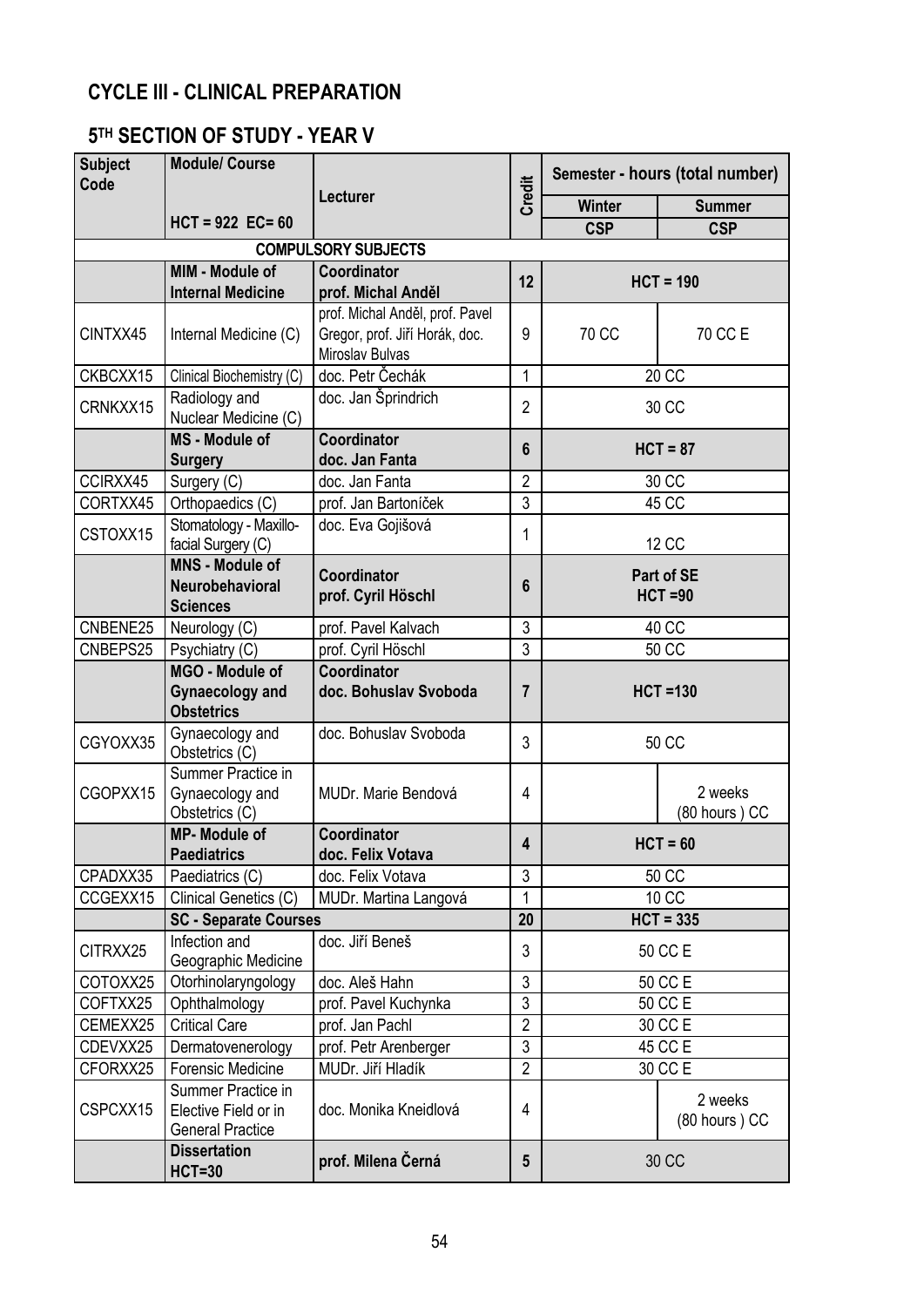| <b>ELECTIVE SUBJECTS</b> |                               |                             |          |           |           |  |  |  |  |
|--------------------------|-------------------------------|-----------------------------|----------|-----------|-----------|--|--|--|--|
| CWTCXX11                 | <b>Winter Training Course</b> |                             |          | 8 days CC | $\,$      |  |  |  |  |
| CSTCXX11                 | <b>Summer Training Course</b> | PaedDr. Bohumil Hněvkovský, | $\Omega$ |           | 8 days CC |  |  |  |  |
| CPHTXX65                 | <b>Physical Training</b>      | PaedDr. Hana Milerová       | 3        | 30 CC     | 30 CC     |  |  |  |  |

Commencing the 5<sup>th</sup> year, students shall select the topic of their dissertation. The dissertation shall be overseen by a supervisor and shall be defended in the 6<sup>th</sup> year as part of the State Final Examination in Preventive Medicine. The dissertation topic focused on prevention can be assigned under any teaching Department of the Faculty. All dissertations are administered by the Centre of Preventive Medicine. The topic of dissertation paper must be written in the Study Information System both in Czech and English languages.

The State Final Exam in Module of Neurobehavioural Sciences comprises also Medical Psychology and Pathopsychology (a separate course in the  $4<sup>th</sup>$  year).

N.B.: **HCT** = hours of contact teaching, **EC** = European credits, **C** = course, **SC** = separate course, **CC** = course credit, **E** = exam, **SE**= part of Final State Examination, **CSP** = conference/seminar/practical training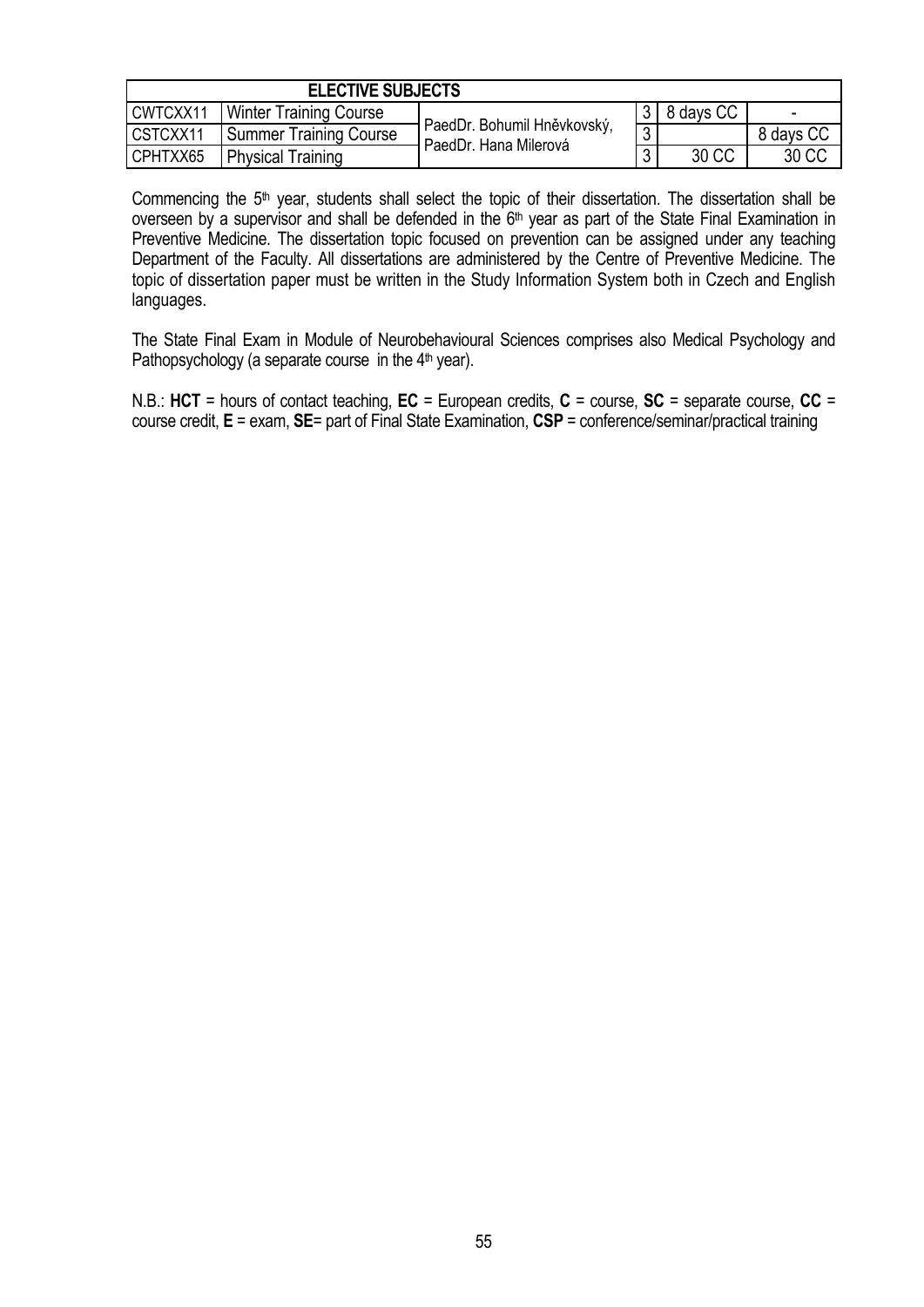# **6TH SECTION OF STUDY - YEAR VI**

| <b>Subject</b><br>Code | <b>Module/ Course</b>                                        | Lecturer                                                                             | Semester - hours<br>(total number) |
|------------------------|--------------------------------------------------------------|--------------------------------------------------------------------------------------|------------------------------------|
|                        | $HCT = 945$ $EC = 60$                                        |                                                                                      | <b>Winter</b><br><b>Summer</b>     |
|                        | <b>COMPULSORY SUBJECTS</b>                                   |                                                                                      |                                    |
|                        | <b>MIM Module of Internal Medicine</b><br>$HCT = 240$        | Coordinator<br>prof. Michal Anděl                                                    | <b>Credits 16</b>                  |
| CINTXX46               | Internal Medicine *                                          | prof. Michal Anděl, prof. Jiří<br>Horák, prof. Petr Widimský                         | 8 weeks (240 h) MC,<br>part of SE  |
|                        | <b>MS Module of Surgery</b><br>$HCT = 210$                   | <b>Coordinator</b><br>doc. Jan Fanta                                                 | <b>Credits 13</b>                  |
| <b>CSRZKCHO</b>        | Surgery                                                      | doc. Jan Fanta, prof. Jan<br>Bartoníček, MUDr. Ludomír<br>Brož, doc. Miroslav Tvrdek | 7 weeks (210 h) MC,<br>part of SE  |
| <b>Module Courses</b>  |                                                              |                                                                                      |                                    |
| CCIRXX46               | Surgery                                                      | doc. Jan Fanta                                                                       |                                    |
|                        | Cardiac surgery (MC)                                         | prof. Zbyněk Straka                                                                  |                                    |
|                        | Neurosurgery (MC)                                            | prof. Pavel Haninec                                                                  |                                    |
|                        | Pediatric surgery (MC)                                       | prof. Petr Havránek                                                                  |                                    |
| CCIROT46               | Orthopaedics                                                 | prof. Jan Bartoníček                                                                 |                                    |
| CCIRUR46               | Urology                                                      | doc. Michael Urban                                                                   |                                    |
| CCIRPO46               | <b>Burns Medicine</b>                                        | MUDr. Ludomír Brož                                                                   |                                    |
| CCIRPL46               | <b>Plastic Surgery</b>                                       | doc. Miroslav Tvrdek                                                                 |                                    |
|                        | <b>MGO Module of Gynaecology</b><br>and Obstetrics HCT = 150 | Coordinator<br>doc. Bohuslav Svoboda                                                 | <b>Credits 8</b>                   |
| <b>CSRZKGP</b>         | <b>Gynaecology and Obstetrics</b>                            | doc. Bohuslav Svoboda                                                                | 5 weeks (150 h) MC,<br>part of SE  |
|                        | <b>MP Module of Paediatrics</b><br>$HCT = 120$               | Coordinator:<br>doc. Felix Votava                                                    | <b>Credits 6</b>                   |
| <b>CSRZKDL</b>         | Paediatrics                                                  | doc. Felix Votava                                                                    | 4 weeks (120 h) MC,<br>part of SE  |
|                        | <b>MPM Module of Preventive</b><br>Medicine<br>$HCT = 180$   | Coordinator<br>prof. Milena Černá                                                    | Credits 11                         |
| <b>CSRZKPL</b>         | <b>Preventive Medicine</b>                                   | prof. Milena Cerná, prof. Kamil<br>Provazník                                         | 6 weeks (180 h) MC,<br>part of SE  |
| CPRVVZ26               | <b>Preventive Medicine and Public</b><br>Health (MC)         | prof. Kamil Provazník, PhDr.<br>Eva Křížová                                          |                                    |
| CPRVOH <sub>26</sub>   | General Hygiene (MC)                                         | prof. Milena Černá                                                                   |                                    |
| CPRWY26                | Nutrition (MC)                                               | prof. Michal Anděl, MUDr. Pavel<br>Dlouhý                                            |                                    |
| CPRVPL26               | Occupational Medicine (MC)                                   | doc. Evžen Hrnčíř                                                                    |                                    |
| CPRVTV26               | Sport Medicine (MC)                                          | doc. Vladimír Štich                                                                  |                                    |
| CPRVZD26               | Child and Adolescent Health (MC)                             | doc. Hana Provazníková                                                               |                                    |
| CPRVEP26               | Epidemiology (MC)                                            | doc. Alexander M. Čelko                                                              |                                    |
| CPRVRL26               | Family Medicine (MC)                                         | MUDr. Helena Hovorová                                                                |                                    |
| CDISXX46               | <b>Dissertation II - consultation</b><br>$HCT = 45$          | prof. Milena Černá                                                                   | Credits 6 CC                       |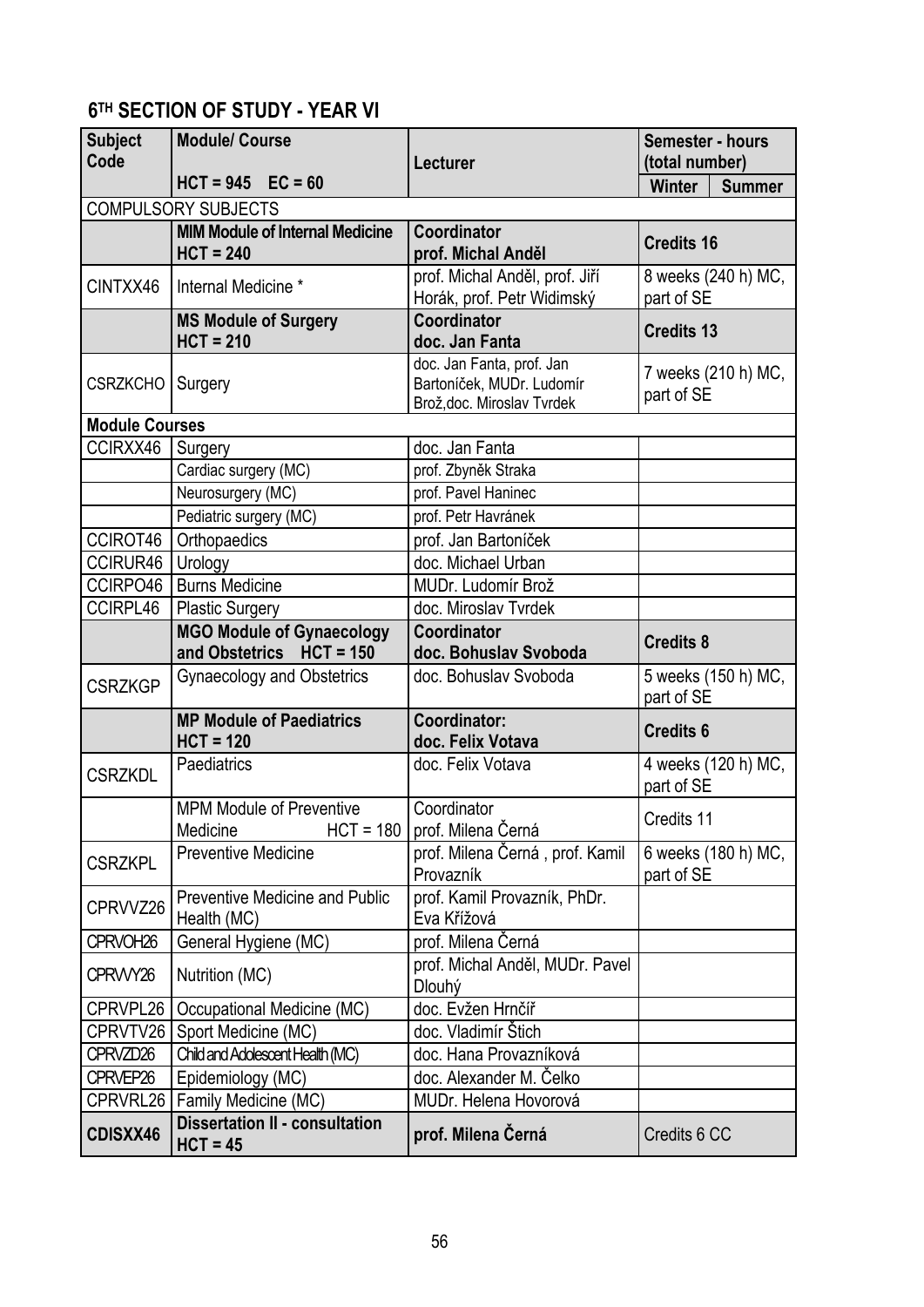| <b>ELECTIVE SUBJECTS</b> |                                   |                                                      |          |                      |           |  |  |  |  |
|--------------------------|-----------------------------------|------------------------------------------------------|----------|----------------------|-----------|--|--|--|--|
|                          | CWTCXX11   Winter Training Course |                                                      |          | Credit 3   8 days CC |           |  |  |  |  |
| CSTCXX11                 | Summer Training Course            | PaedDr. Bohumil Hněvkovský,<br>PaedDr. Hana Milerová | Credit 3 |                      | 8 days CC |  |  |  |  |
| CPHTXX66                 | <b>Physical Training</b>          |                                                      | Credit 3 | 30 CC                | 30 CC     |  |  |  |  |

\* Before the part of State Final Exam in Internal Medicine, the student must obtain the course credit in Clinical Biochemistry. Pre-clinical and clinical departments determine the location of respective practical training.

N.B.: **HCT** = hours of contact teaching, **EC** = European credits, **MC** = module course, **CC** = course credit, **SE** = part of State Final Examination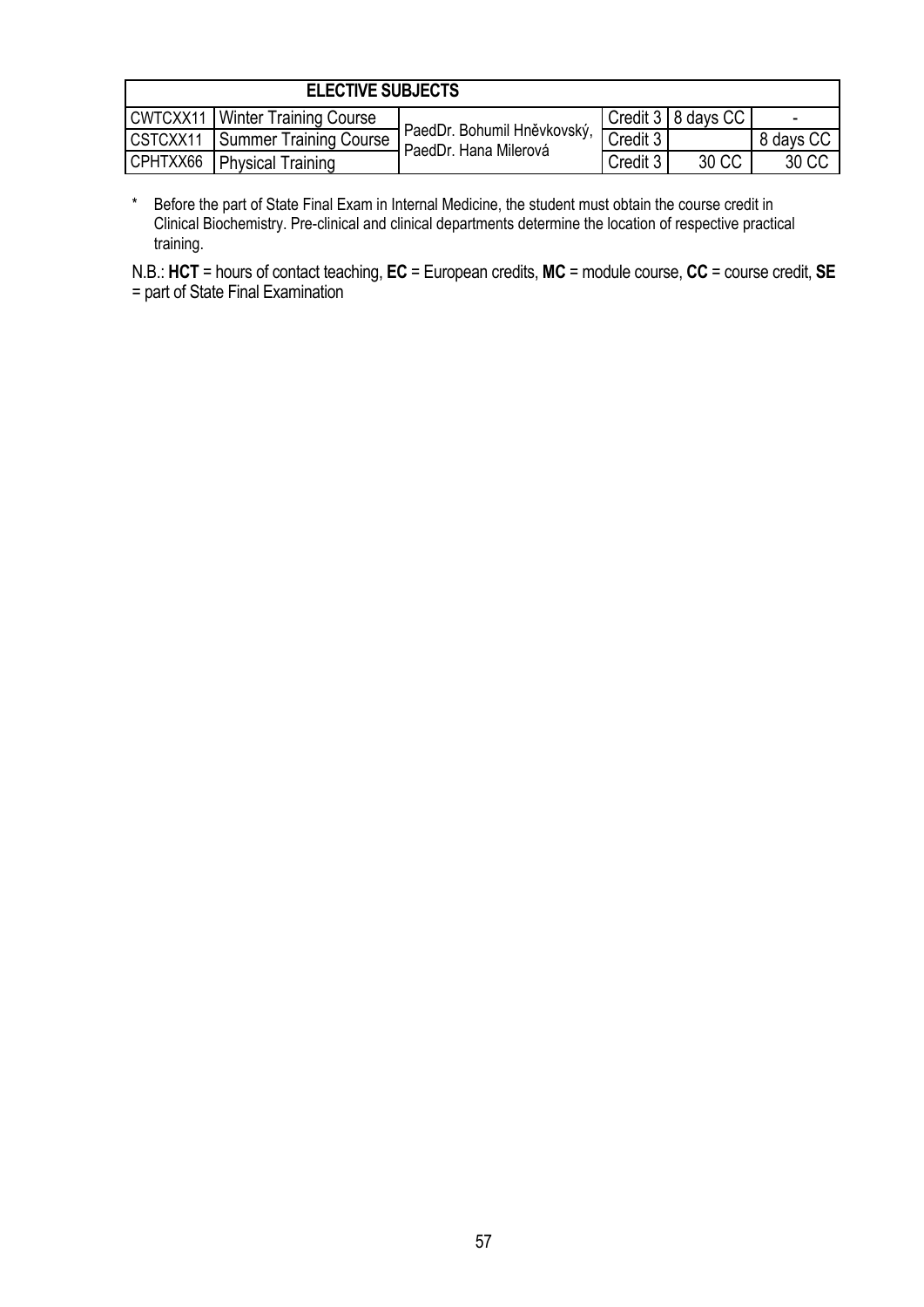# **HOURS OF SUBJECTS IN THE CURRICULUM**

| Study year/ Number of<br>hours for the subject        |                | 1  |     | $\overline{2}$ |     | 3              |    | 4               |     | 5   |     | 6   |                 |
|-------------------------------------------------------|----------------|----|-----|----------------|-----|----------------|----|-----------------|-----|-----|-----|-----|-----------------|
| Lectures (lec); practice,<br>seminars(pr)/ dissection | lec            | pr | lec | pr             | lec | pr             | ec | pr              | leс | pr  | lес | pr  | In total        |
| Anatomy                                               | 39             | 90 | 44  | 88             |     | 2              |    | $\overline{2}$  |     |     |     |     | 265             |
| <b>Basic Scientific Methodology</b>                   |                |    |     | 16             |     |                |    |                 |     |     |     |     | 16              |
| <b>Basic Humanities</b>                               | 15             | 15 | 15  | 15             |     |                |    |                 |     |     |     |     | 60              |
| <b>Basics of Nursing</b>                              |                |    |     | 60             |     |                |    |                 |     |     |     |     | 60              |
| <b>Biophysics</b>                                     |                | 32 |     |                |     |                |    |                 |     |     |     |     | 32              |
| <b>Biostatistic</b>                                   |                |    |     | 20             |     |                |    |                 |     |     |     |     | 20              |
| <b>Burns Medicine</b>                                 |                |    |     |                |     | 5              |    | 3               |     |     |     | 18  | 26              |
| Cardiosurgery                                         |                |    |     |                |     |                |    |                 |     |     |     | 6   | $6\phantom{1}6$ |
| Cell and Molecular Biology                            | 26             | 46 |     |                |     |                |    |                 |     |     |     |     | $\overline{72}$ |
| <b>Chemistry and Biochemistry</b>                     | 72             | 75 | 16  | 18             |     |                |    |                 |     |     |     |     | 181             |
| Child and Adolescent Health                           |                |    |     |                |     |                |    | 10              |     |     |     | 18  | 28              |
| <b>Clinical Biochemistry</b>                          |                |    |     |                |     | 3              |    | 4               |     | 20  |     |     | 27              |
| <b>Clinical Genetics</b>                              |                |    |     |                | 12  |                |    |                 |     | 10  |     |     | 22              |
| Communication                                         | 10             | 20 |     |                |     |                |    |                 |     |     |     |     | 30              |
| <b>Compulsory Optional Courses</b>                    |                |    |     |                |     | 60             |    | 90              |     |     |     |     | 150             |
| / Student Research Activity<br>Czech Language         |                | 90 |     | 120            |     |                |    |                 |     |     |     |     | 210             |
| Czech Language -                                      |                |    |     |                |     |                |    |                 |     |     |     |     |                 |
| <b>Communication with Patients</b>                    |                |    |     |                |     | 60             |    |                 |     |     |     |     | 60              |
| Dermatology                                           |                |    |     |                |     | 11             |    | 23              |     | 45  |     |     | 79              |
| Dissertation - consultation                           |                |    |     |                |     |                |    |                 |     | 30  |     | 45  | 75              |
| <b>ENT</b>                                            |                |    |     |                |     | 21             |    | 28              |     | 50  |     |     | 99              |
| Epidemiology                                          |                |    |     | 15             |     | 6              |    | 4               |     |     |     | 22  | 47              |
| <b>Ethics</b>                                         |                |    |     |                |     |                |    | 60              |     |     |     |     | 60              |
| <b>Family Medicine and Primary</b>                    |                |    |     |                |     |                |    |                 |     |     |     | 90  | 90              |
| <b>Medical Care</b>                                   |                |    |     |                |     |                |    |                 |     |     |     |     |                 |
| <b>First Aid and Critical Care</b>                    | 15             | 15 |     |                |     | 5              |    | 71              |     | 30  |     |     | 136             |
| <b>Forensic Medicine</b>                              |                |    |     |                |     |                |    | 4               |     | 30  |     |     | 34              |
| <b>General Biology and Genetics</b>                   | 28             | 57 |     |                |     |                |    |                 |     |     |     |     | 85              |
| General Hygiene                                       |                |    |     |                |     |                |    |                 |     |     |     | 16  | 16              |
| <b>Gynaecology and Obstetrics</b>                     |                |    |     |                |     | 33             |    | 44              |     | 50  |     | 120 | 247             |
| Haematology                                           |                |    |     |                |     | 6              |    | $\overline{2}$  |     |     |     |     | 8               |
| Histology and Embryology                              | 28             | 60 | 18  | 25             |     |                |    | 1               |     |     |     |     | 132             |
| Identification, Assessment and                        |                |    |     |                |     |                |    |                 |     |     |     |     |                 |
| Management of Health Risks                            |                |    |     | 16             |     |                |    |                 |     |     |     |     | 16              |
| Immunology                                            | $\overline{4}$ | 12 |     |                | 12  | 4              |    | 22              |     |     |     |     | 54              |
| Infection and Geographic Medicine                     |                |    |     |                |     | 12             |    | 6               |     | 50  |     |     | 68              |
| Informatics                                           |                | 5  |     |                |     |                |    |                 |     |     |     |     | $5\phantom{.0}$ |
| Integrated lectures and conferences                   | 20             |    | 16  |                |     |                |    |                 |     |     |     |     | 36              |
| Internal Medicine                                     |                |    |     |                |     | 133            |    | 116             |     | 140 |     | 240 | 629             |
| Medical Terminology - Latin                           |                | 30 |     |                |     |                |    |                 |     |     |     |     | 30              |
| Microbiology                                          |                |    |     |                | 27  | 71             |    | $\overline{3}$  |     |     |     |     | 101             |
| <b>Needs of Patients</b>                              | 8              | 50 |     |                |     | 1              |    | $\overline{31}$ |     |     |     |     | 90              |
| Neurology                                             |                |    |     |                |     | 48             |    | 22              |     | 40  |     |     | 110             |
| Neurosurgery                                          |                |    |     | $\overline{2}$ |     | $\mathfrak{Z}$ |    | $\overline{2}$  |     |     |     | 6   | 13              |
| Nuclear Medicine                                      | $\overline{2}$ | 6  |     |                |     | $\overline{8}$ |    | 10              |     | 15  |     |     | 41              |
| Nutrition                                             |                |    |     |                |     | 5              |    |                 |     |     |     | 20  | 25              |
| <b>Occupation Medicine</b>                            |                |    |     |                |     |                |    | 9               |     |     |     | 22  | 31              |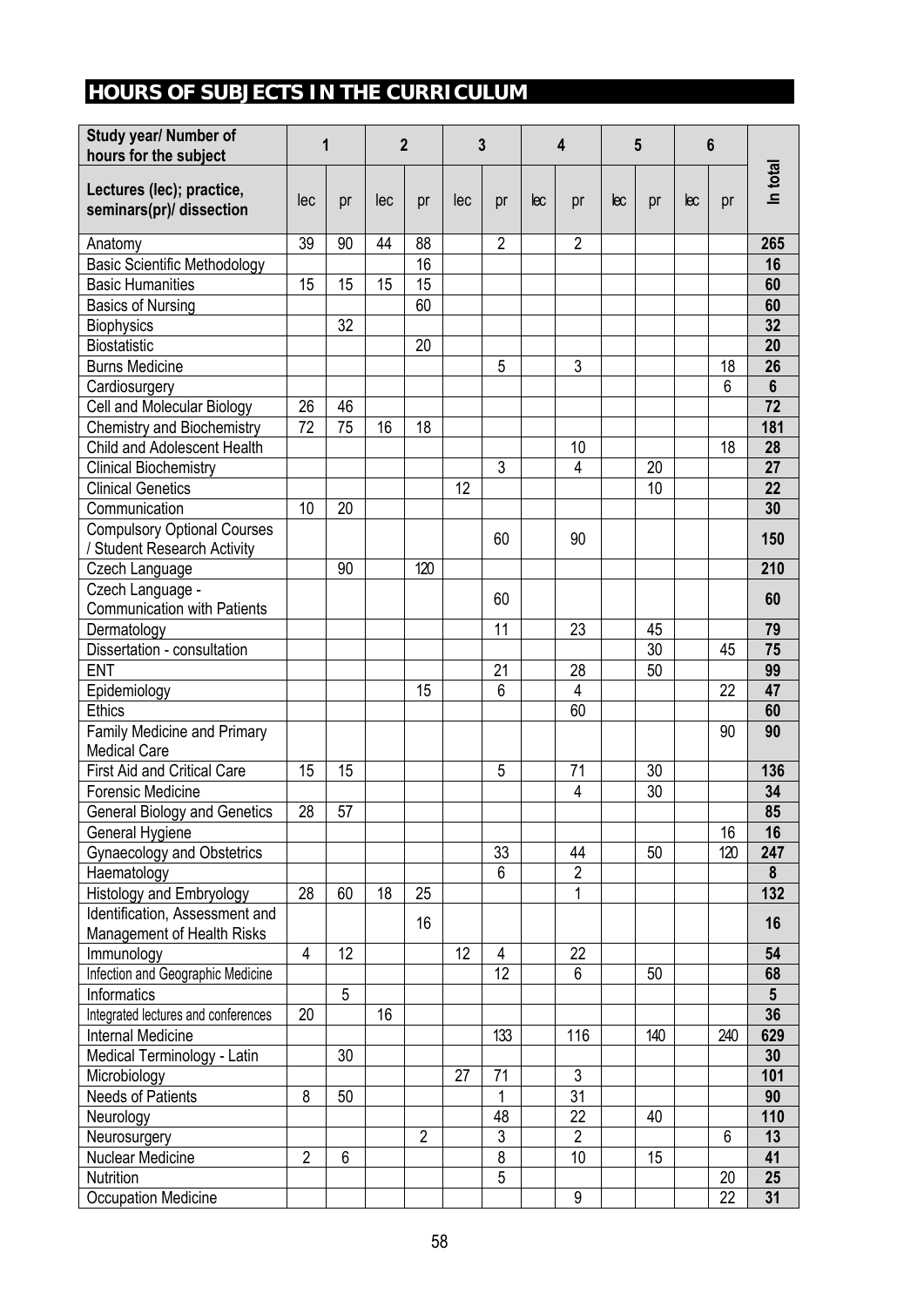| Study year/ Number of<br>hours for the subject        | 1   |     |     | $\overline{2}$ |     | 3               |                        | 4               |              | 5   |          | 6               |          |
|-------------------------------------------------------|-----|-----|-----|----------------|-----|-----------------|------------------------|-----------------|--------------|-----|----------|-----------------|----------|
| Lectures (lec); practice,<br>seminars(pr)/ dissection | lec | pr  | lec | pr             | lec | pr              | $\overline{\text{ec}}$ | pr              | lec          | pr  | lec      | pr              | In total |
| Oncology                                              |     |     |     |                |     | 1               |                        | 31              |              | 41  |          |                 | 73       |
| Ophthalmology                                         |     |     |     |                |     | 11              |                        | $\overline{23}$ |              | 50  |          |                 | 84       |
| Orthopaedics                                          |     |     |     |                |     | 5               |                        | 10              |              | 45  |          | 45              | 105      |
| Paediatrics                                           |     |     |     |                |     | $\overline{29}$ |                        | 37              |              | 50  |          | 90              | 206      |
| Pathology                                             |     |     |     |                | 117 | 79              |                        | 60              |              |     |          |                 | 256      |
| Pathophysiology                                       |     |     |     |                | 72  | $\overline{70}$ |                        | $\overline{24}$ |              |     |          |                 | 166      |
| Pharmacology                                          |     |     |     |                | 15  | 54              |                        | 50              |              |     |          |                 | 119      |
| <b>Physical Training</b>                              |     | 60  |     | 60             |     | 60              |                        |                 |              |     |          |                 | 180      |
| Physiology                                            | 32  | 63  | 46  | 66             |     | $\overline{2}$  |                        | 1               |              |     |          |                 | 210      |
| <b>Plastic Surgery</b>                                |     |     |     |                |     | 34              |                        |                 |              |     |          | 24              | 58       |
| Pneumology                                            |     |     |     |                |     | 14              |                        | 18              |              |     |          |                 | 32       |
| Practice in Elective Field                            |     |     |     |                |     |                 |                        |                 |              | 80  |          |                 | 80       |
| Practice in Gynaecology and                           |     |     |     |                |     |                 |                        |                 |              | 80  |          |                 | 80       |
| Obstetrics                                            |     |     |     |                |     |                 |                        |                 |              |     |          |                 |          |
| Practice in Internal Medicine                         |     |     |     |                |     |                 |                        | 120             |              |     |          |                 | 120      |
| Practice in Nursing                                   |     |     |     | 120            |     |                 |                        |                 |              |     |          |                 | 120      |
| Practice in Surgery                                   |     |     |     |                |     |                 |                        | 80              |              |     |          |                 | 80       |
| Preventive Medicine and Public Health                 |     |     |     |                |     |                 |                        |                 |              |     |          | 25              | 25       |
| Psychiatry                                            |     |     |     |                |     | 17              |                        | 81              |              | 50  |          |                 | 148      |
| Psychology and Pathopsychology                        |     |     |     |                |     | $\overline{2}$  | 21                     | $\overline{37}$ |              |     |          |                 | 60       |
| Radiology                                             |     | 10  |     |                |     | 4               |                        | 10              |              | 15  |          |                 | 39       |
| Rehabilitation                                        |     |     |     |                |     | 1               |                        | $\overline{2}$  |              |     |          | 6               | 9        |
| Sport Medicine                                        |     |     |     |                |     | $\overline{2}$  |                        |                 |              |     |          | 17              | 19       |
| Stomatology                                           |     |     |     |                |     | 16              |                        | 12              |              | 12  |          |                 | 40       |
| Surgery, Child Surgery                                |     |     |     |                |     | 32              |                        | 16              |              | 30  |          | 72              | 150      |
| Urology                                               |     |     |     |                |     | $\overline{2}$  |                        | $\overline{2}$  |              |     |          | $\overline{26}$ | 30       |
| In total                                              | 299 | 736 | 155 | 641            | 255 | 932             | 21                     | 1181            | $\mathbf{0}$ | 963 | $\bf{0}$ | 928             | 6111     |

# **INSTRUCTION IN MODULES AND COURSES**

| <b>Study Year</b>                   | 1            | $\mathbf{2}$ | 3                | 4                 | 5          | 6          |
|-------------------------------------|--------------|--------------|------------------|-------------------|------------|------------|
| Lectures, practice, seminars/       |              |              |                  |                   |            |            |
| dissection                          |              |              |                  |                   |            |            |
| Anatomy*                            | IA           | IA           | IIC12            | IIC13             |            | <b>MS</b>  |
| <b>Basic Scientific Methodology</b> |              | ΙE           |                  |                   |            |            |
| <b>Basics Humanities</b>            | ID           | ID           |                  |                   |            |            |
| <b>Biophysics</b>                   | IC           |              |                  |                   |            |            |
| <b>Biostatistics</b>                |              | ΙE           |                  |                   |            |            |
| <b>Burns Medicine</b>               |              |              | IIC <sub>1</sub> | IIC8,15           |            | <b>MS</b>  |
| Cardiosurgery                       |              |              |                  |                   |            | <b>MS</b>  |
| Cell and Molecular Biology          | IB           |              |                  |                   |            |            |
| <b>Chemistry and Biochemistry</b>   | <b>JA, B</b> | IA           |                  |                   |            |            |
| Child and Adolescent Health         |              |              |                  | IIC <sub>17</sub> |            | <b>MPM</b> |
| <b>Clinical Biochemistry</b>        |              |              | IIC12            | <b>IIC6.7</b>     | <b>MIM</b> |            |
| <b>Clinical Genetics</b>            |              |              | <b>IIA</b>       |                   | МP         |            |
| Communication                       |              | ID           |                  |                   |            |            |
| <b>Compulsory Optional Courses</b>  |              |              | COC              | COC               |            |            |
| Czech Language                      | <b>SC</b>    | <b>SC</b>    | <b>SC</b>        |                   |            |            |
| Dermatology                         |              |              | IIВ              | IIC <sub>10</sub> | <b>SC</b>  |            |
| Dissertation - consultation         |              |              |                  |                   | <b>MPM</b> | <b>MPM</b> |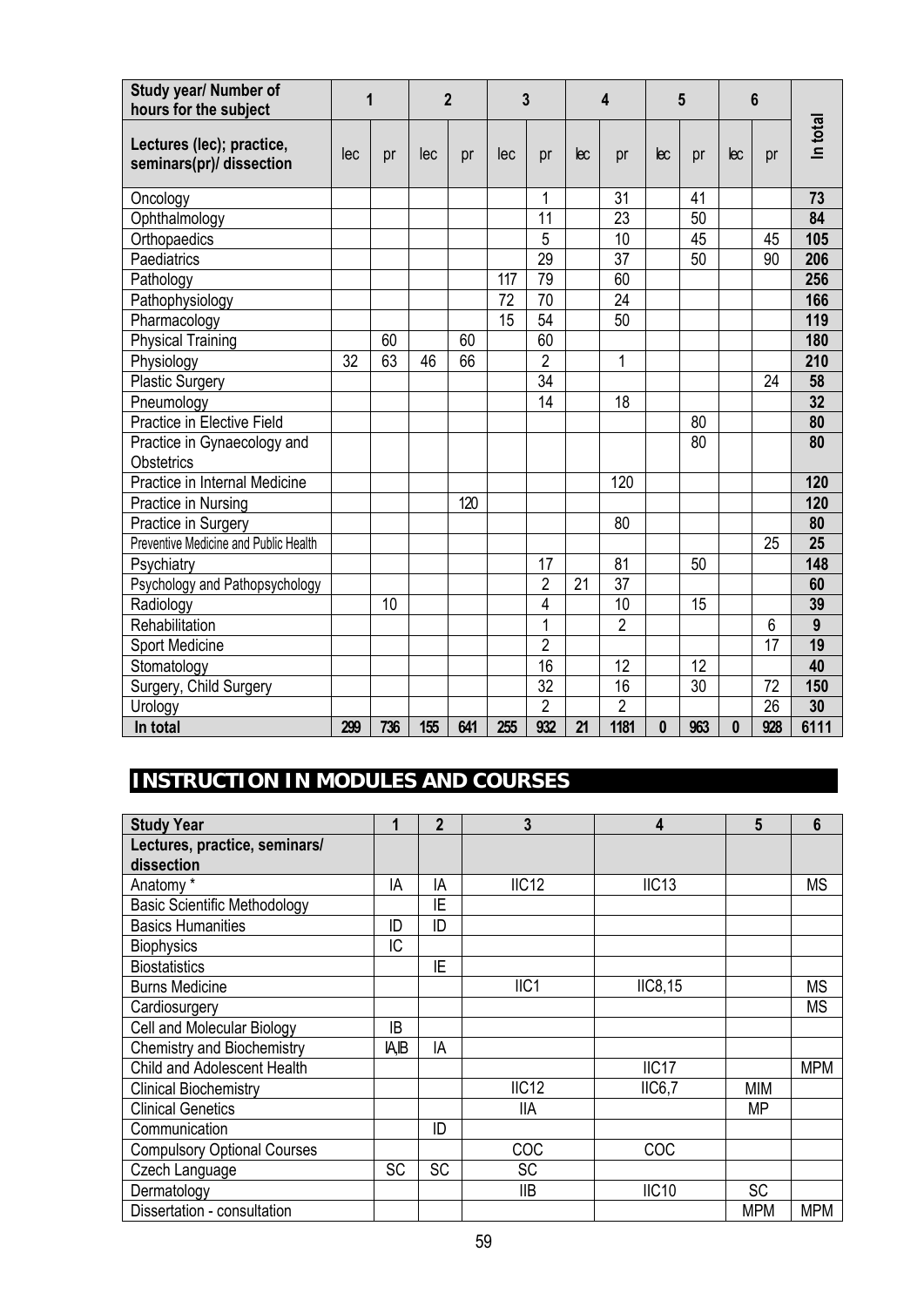| <b>Study Year</b>                          | 1         | $\overline{2}$ | $\mathbf{3}$         | $\overline{\mathbf{4}}$ | $5\phantom{1}$ | $6\phantom{1}$ |
|--------------------------------------------|-----------|----------------|----------------------|-------------------------|----------------|----------------|
| Lectures, practice, seminars/              |           |                |                      |                         |                |                |
| dissection                                 |           |                |                      |                         |                |                |
| <b>ENT</b>                                 |           |                | IIB; IIC,9           | IIC8, 13, 15            | SC             |                |
| Epidemiology                               |           | IE             | IIC <sub>1</sub>     | IIC7,15, 17             |                | <b>MPM</b>     |
| <b>Ethics</b>                              |           |                | <b>IIC12, IIC18</b>  |                         |                |                |
| Family Medicine and Primary Medical Care   |           |                |                      |                         |                | <b>MPM</b>     |
| <b>First Aid and Critical Care</b>         | ID        |                | IIC1,2,9             | IIC14,15                | <b>SC</b>      |                |
| Forensic Medicine                          |           |                |                      | <b>IIC15,18</b>         | SC             |                |
| <b>General Biology and Genetics</b>        | IB        |                | <b>IIA</b>           |                         | <b>MP</b>      |                |
| General Hygiene                            |           |                |                      |                         |                | <b>MPM</b>     |
| <b>Gynaecology and Obstetrics</b>          |           |                | IIB; IIC9            | IIC8, 16                | <b>MGO</b>     | <b>MGO</b>     |
| Haematology                                |           |                | $\overline{IC9}$     | $\overline{IC7}$        |                |                |
| Histology and Embryology*                  | IA; IB    | IA             |                      |                         |                |                |
| Identification, Assessment and             |           |                |                      |                         |                |                |
| Management of Health Risks                 |           | IE             |                      |                         |                | <b>MPM</b>     |
| Immunology                                 | ΙB        |                | <b>IIA</b>           | IIC19                   |                |                |
| Infection and Geographic Medicine          |           |                | $IIC1$               | IIC6                    | <b>SC</b>      |                |
| Informatics                                | IC        |                |                      |                         |                |                |
| <b>Integrated Lectures and Conferences</b> | IA        | IA             |                      |                         |                |                |
| <b>Internal Medicine</b>                   |           |                | <b>IIB</b> ; IIC9,11 | IIC5,6,8                | <b>MIM</b>     | <b>MIM</b>     |
| Medical Psychology and Pathopsychology     |           |                | IIC <sub>2</sub>     | SC                      | <b>MNS</b>     |                |
| Medical Terminology - Latin                | <b>SC</b> |                |                      |                         |                |                |
| Microbiology                               |           |                | IIA; IIC1            | IIC6                    |                |                |
| <b>Needs of Patients</b>                   | ID        |                |                      |                         |                |                |
| Neurology                                  |           |                | IIB; IIC2,9,12       | IC3,8                   | <b>MNS</b>     |                |
| Neurosurgery                               |           |                | <b>IIC12,9</b>       | $\overline{IC15}$       | <b>MNS</b>     |                |
| <b>Nuclear Medicine</b>                    | IC        |                | IIC1,9               | IIC3,5,6,7,8,15         | <b>MIM</b>     |                |
| Nursing                                    | ID        | ID             |                      |                         |                |                |
| Nutrition                                  |           |                | IIC11                |                         |                | <b>MPM</b>     |
| <b>Occupation Medicine</b>                 |           |                |                      | IIC3, 5, 7, 8           |                |                |
| Oncology                                   |           |                | $\overline{IC2}$     | $\overline{IC7}$        |                |                |
| Ophthalmology                              |           |                | IIB; IIC9            | IIC13,15                | SC             |                |
| Orthopaedics                               |           |                | <b>IIC12,9</b>       | IIC15                   | <b>MS</b>      | <b>MS</b>      |
| Paediatrics                                |           |                | IIB; IIC2,9,11       | IIC <sub>17</sub>       | <b>MP</b>      | <b>MP</b>      |
|                                            |           |                |                      | IIC3,5,6,7,8,10,        |                |                |
| Pathology                                  |           |                | IIA; IIC9, 11, 12    | 13,16, SK               |                |                |
| Pathophysiology                            |           |                | IIA; IIC1,9,11,12    | IIC3,5,6,8,15           |                |                |
| Pharmacology                               |           |                | IIA; IIC1,9,11,12    | IC3, 5, 6, 8, 15        |                |                |
| <b>Physical Training</b>                   | SC        | SC             | SC                   |                         |                |                |
| Physiology                                 | IA        | IA             | IIC2, IIC11          |                         |                |                |
| <b>Plastic Surgery</b>                     |           |                | <b>IIB</b>           |                         |                | <b>MS</b>      |
| Pneumology                                 |           |                | IIC1,9               | IIC <sub>5</sub>        |                |                |
| Practice in Elective Field                 |           |                |                      |                         | <b>SC</b>      |                |
| Practice in Gynaecology and Obstetrics     |           |                |                      |                         | SC             |                |
| Practice in Internal Medicine              |           |                |                      | <b>SC</b>               |                |                |
| Practice in Nursing                        |           | <b>SC</b>      |                      |                         |                |                |
| Practice in Surgery                        |           |                |                      | $\overline{SC}$         |                |                |
| Preventive Medicine and Public Health      |           |                |                      |                         |                | <b>MPM</b>     |
| Psychiatry                                 |           |                | IIB; IIC2            | IIC4,5                  | <b>MNS</b>     |                |
| Radiology                                  | IC        |                | IIC12, 9             | IIC3,6,15               | MIM            |                |
| Rehabilitation                             |           |                | IIC12                | IIC15                   |                |                |
| Sport Medicine                             |           |                | IIC <sub>11</sub>    |                         |                | <b>MPM</b>     |
| Stomatology                                |           |                | <b>IIB</b>           |                         | <b>MS</b>      |                |
| Surgery, Pediatric of Surgery              |           |                | <b>IIB</b>           | IIC6, 15                | <b>MS</b>      | <b>MS</b>      |
| Urology                                    |           |                | IIC <sub>9</sub>     | <b>IIC7,15</b>          |                | <b>MS</b>      |
|                                            |           |                |                      |                         |                |                |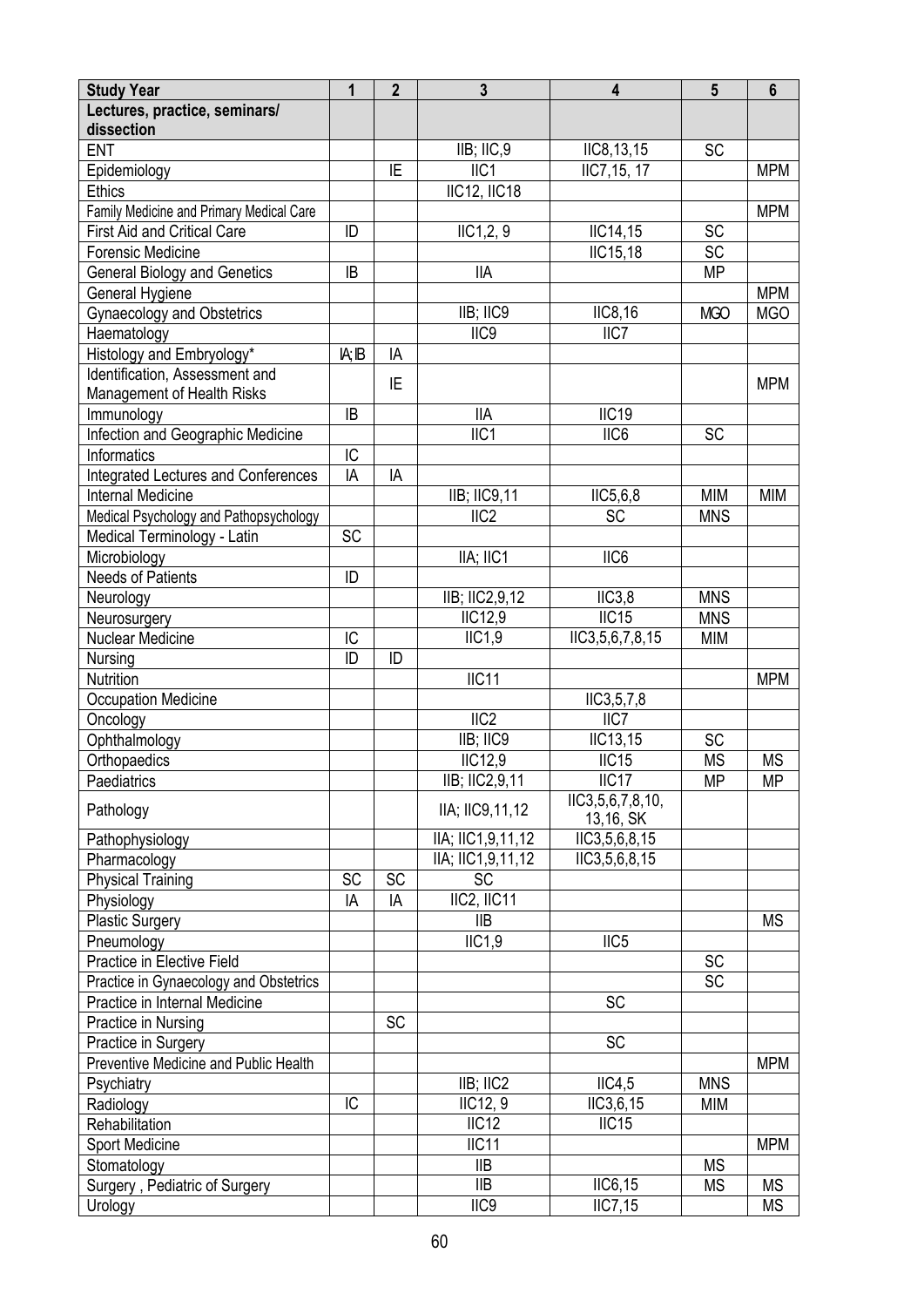#### **Explanatory notes for the chart Hours of Subjects in the Curriculum:**

- IA Module IA Structure and Function of Human Body
- IB Module IB Cell Biology and Genetics
- IC Module IC Biophysics and Informatics
- ID Module ID Needs of the Patient
- IE Module IE Methodology
- IIA Module IIA Theoretical Foundations of Clinical Medicine
- IIB Module IIB Clinical Propaedeutics
- IIC Module IIC Clinical Pathological Foundations of Medicine
- IIC1 Module IIC Sub-Course No. 1 Infectious and Febrile Conditions
- IIC2 Module IIC Sub-Course No. 2 Pain
- IIC3 Module IIC Sub-Course No. 3 Disorders of Nervous System
- IIC4 Module IIC Sub-Course No. 4 Mental Disorders<br>IIC5 Module IIC Sub-Course No. 5 Dyspnoea and Cl
- IIC5 Module IIC Sub-Course No. 5 Dyspnoea and Chest Pain<br>IIC6 Module IIC Sub-Course No. 6 GIT and Abdominal Compl
- Module IIC Sub-Course No. 6 GIT and Abdominal Complaints
- IIC7 Module IIC Sub-Course No. 7 Tumours
- IIC8 Module IIC Sub-Course No. 8 Disorders of Renal Functions and Edema
- IIC9 Module IIC Sub-Course No. 9 Bleeding
- IIC10 Module IIC Sub-Course No.10 Cutaneous Changes
- IIC11 Module IIC Sub-Course No.11 Endocrine and Metabolic Diseases<br>IIC12 Module IIC Sub-Course No.12 Locomotor Disorders
- IIC12 Module IIC Sub-Course No.12 Locomotor Disorders<br>IIC13 Module IIC Sub-Course No.13 Sensoric Disorders
- Module IIC Sub-Course No.13 Sensoric Disorders
- IIC14 Module IIC Sub-Course No.14 Failure of Vital Functions
- IIC15 Module IIC Sub-Course No.15 Trauma
- IIC16 Module IIC Sub-Course No.16 Disorders of Reproduction and Fetal Development
- IIC17 Module IIC Sub-Course No.17 Disorders of Growth and Development in Postnatal Period<br>IIC18 Module IIC Sub-Course No.18 Ethical Problems of Today's Medicine
- Module IIC Sub-Course No.18 Ethical Problems of Today´s Medicine
- IIC19 Module IIC Sub-Course No. 19 Disorders of Immunity
- MP Module of Paediatrics
- MGO Module of Gynaecology and Obstetrics
- MS Module of Surgery
- MNS Module of Neurobehavioural Sciences<br>MPM Module of Preventive Medicine
- Module of Preventive Medicine
- MIM Module of Internal Medicine
- COC Compulsory Optional Courses
- SC Separate Course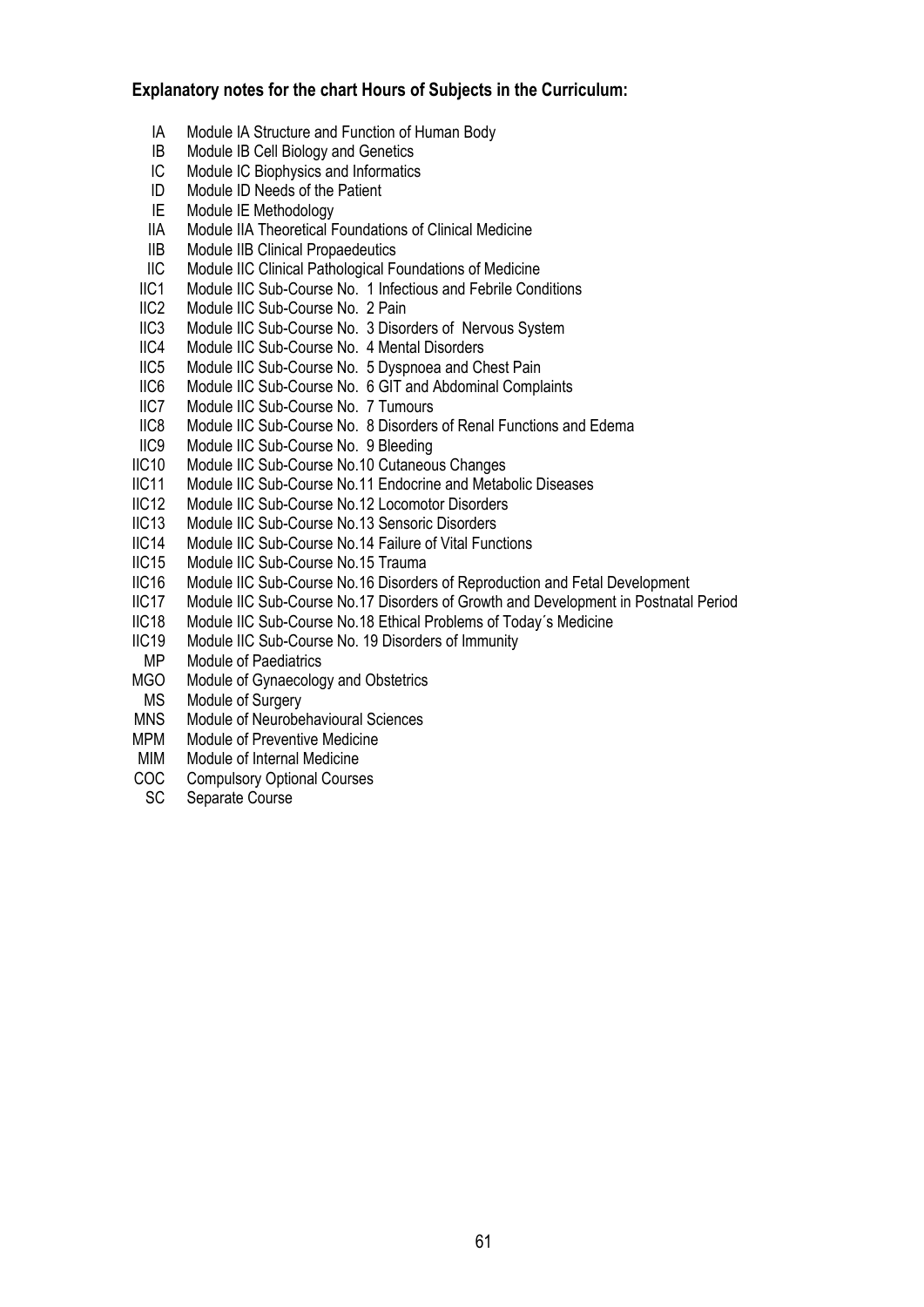## **HISTORICAL NOTES**

## **CHARLES UNIVERSITY IN PRAGUE**

http://www.cuni.cz

As early as by the end of the  $13<sup>th</sup>$  century there were favorable conditions for the expansion and fostering of education in the Bohemia Kingdom of Czech Lands (Bohemia and Moravia). The high intellectual level of the Royal Court was admired. The Czech Lands were famous for their Cathedral School and prominent schools of various religious orders. No wonder it was King Wenceslas II of the Přemysl dynasty who came up with the idea of a university. The giant sails of his plan, however, were trimmed by the nobility. The idea lay dormant until the times of Charles IV, successor to the Přemyslids' throne, whose alma mater was the University of Sorbonne in Paris and who therefore was fully aware of the importance of university for the country as well as for its ruler.

To establish a university was no plain sailing in those times: subject to the internal conditions of the Kingdom, relations between the king and the nobility, present economic situation, and international bonds and associations. Moreover the name - studium generale - was a seal granted by the Papal Curia with the commitment of the best quality education. The universities in the Middle Ages concentrated knowledge as well as scholars, raised by diverse schools all around Europe. The degrees granted by these universities were recognized in the entire Christian world and the universities grew into potent cultural and social institutions.

Having acquired the Pope´s authorization, Charles IV (by then officially appointed Czech King) issued the Founding Charter on the 7<sup>th</sup> April 1348. It is essential that to emphasize that this was the first university in Central Europe, hence it played the key role in propagating the roots of education in this region. The Charter was issued by Charles IV 'of His own accord'. In effect this meant taking on one's shoulders all the responsibilities of smooth running of the new institution. The original reads: '... The famous university was also founded so as to aide faithful habitants of our Kingdom in their infinite desire for the fruits of science, bar them from humble and demeaning conduct in foreign lands, and set the table for feast at home...'. The Charter was sequestrated from Prague by the Nazis in 1945 and has been unaccounted for since.

The Czech Church covered all running costs of the University. At first the University Chancellor and Prague Archbishop Arnošt z Pardubic took the University under his wings. By means of various collections he bought first University movables together with a building in the Old Town of Prague. When a university college, the Carolinum, was set up on the 30th July 1366, the foundation of the University was completed. The fact that it has been the seat of the University rectorate until today points to the importance of establishing the Carolinum.

In 1370 Charles IV bought a legacy of 114 manuscripts left by Vilém of Lestkov, which greatly enriched the library collection.

At the end of the  $14<sup>th</sup>$  and beginning of the  $15<sup>th</sup>$ century when the Czech Reformation saw the light of day, the Prague university enjoyed privilege equal to the corresponding institutions in Bologne (founded 1119) and Paris (founded 1253). It included all the faculties recognized in the Middle Ages: the Faculty of Arts, Law, Theology, and Medicine. Initially, lectures used to take place in professors' flats, only later did they move to a building on Kaprova street.

At that time many doctors from the milieu of the royal family practiced there - the first Professor of Medicine being M. Valter (1348), succeeded by M. Baltazar de Tuscia (1353). Each doctor-to-be had to learn by ear the works of Antique, Christian and Jewish experts on medicine, and step-by-step ply their trade in towns or in the country under close observation of professors.

In the 1390s, the generation of prevailing foreign masters was gradually substituted by their Czech counterparts who, by the way, went so far as to form their own concept of a critique of the Church as well as its entire order so far. A key role in the process of Czech Reformation and Hussite ideology in general was the translation of Bible into Czech facilitated by the University. Diverse as the audience were, the Bible affected the cultural level of the whole Czech society before Jan Hus.

In 1415, after the death at stake of the present Rector of Charles University Master Jan Hus, prevailing recalcitrant and turbulent discussions had turned into a clear-cut viewpoint of the rising movement, with one outcome: the declaration that the sacrament of the Holy Eucharist should be administered in both kinds, this being the only means to redeem one's soul. Thus the University became the first institution in the Christian world to stand up for the Reformation and play off the current exegesis of Christianity put forward by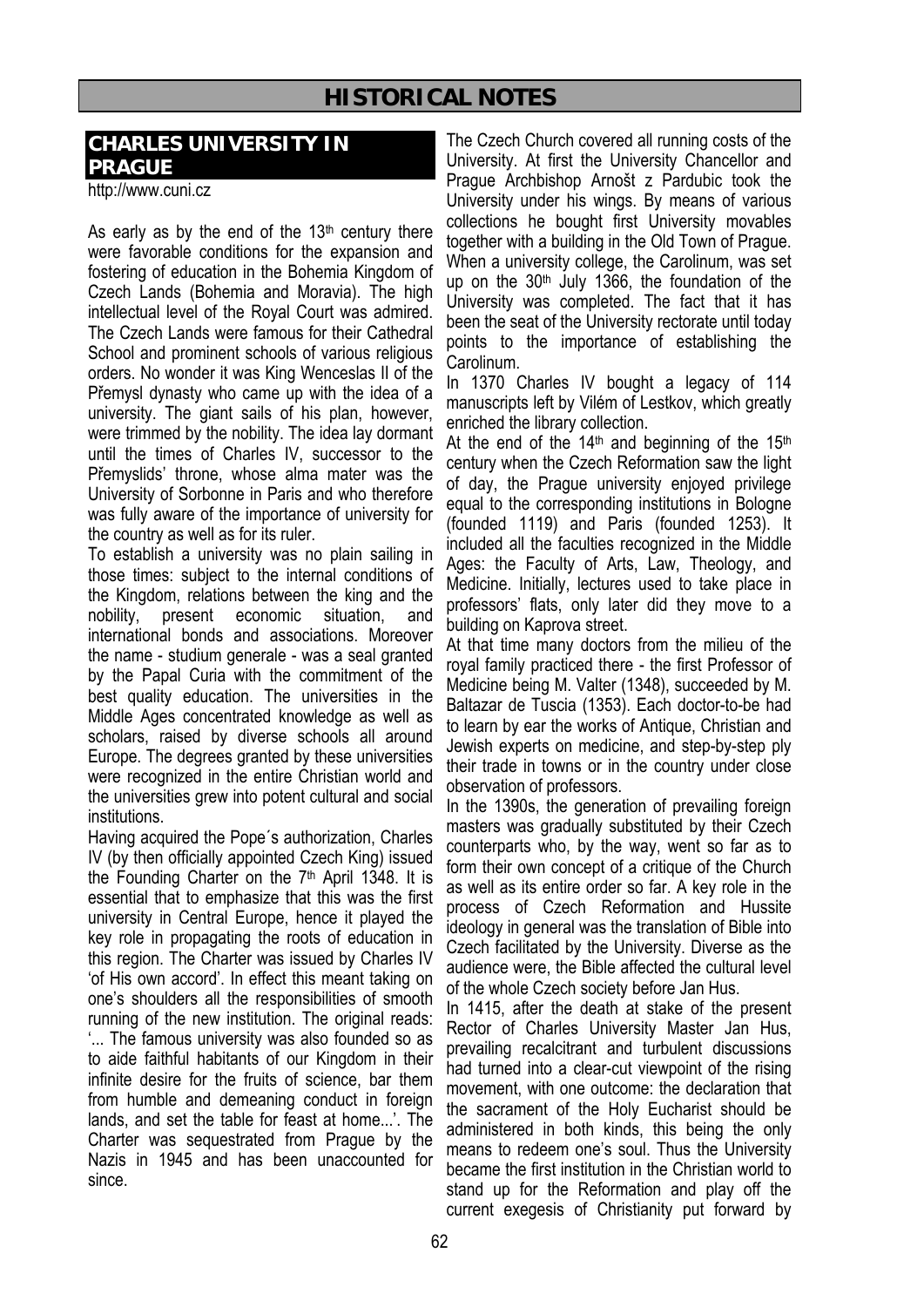official bodies - the Council and the Pope. Over all realized by the government in Vienna in order to ecclesiastical prohibitions it carried on. The socalled 'Four Articles of Prague' (a programme of the moderate middle current of the Hussite movement) were formulated here. Hence, the University indubitably sustained a substantial part of the Movement, although its influence tapered off as the left wing gained on prominence. During the Hussite period and namely after the lost Battle of In 1774 the University was deprived of the Church Lipany, activites of the University were markedly suppresed. Its institutions either withdrew from the political forefront or disappeared.

The University again wielded an immense influence on the Czech culture prior to the Battle of facilitate the control over the curricula in the entire the White Mountain (1620): many works of farreaching importance were translated into Czech language to later constitute a rich cultural heritage, a bedrock of the National Renaissance of the The 1784 curriculum did away with Latin as an Czech People.

However, the Battle of the White Mountain Foregoing subjects of the seven arts were silenced the Czech non-Catholic intelligence. transferred to secondary schools and the Rector of the University Jan Jessenius, a wellknown surgeon who carried out the very first and social sciences. Czech public dissection (at the Old Town Square The end of Enlightenment brought to the surface in Prague in 1600) was executed. Many more the struggle for language emancipation, which prominent Czech scholars were persecuted for came to the forefront as a sign of rather complex their disapproval of the Habsburgs and were social problems. Repressions, which followed driven out of the country. In the end, after more hunger strikes and student unrests and than thirty years of constant altercation over the demonstrations, focused especially on the Faculty dominance, the Jesuits prevailed and easily of Arts, saving the good name of the Faculty of subjected the institution to their pecking order. Medicine which, by then, had had a considerable There still were quite a few important professors among the staff of the Faculty of Medicine, e.g. Jan Marcus Marci of Kronland, Harvey's The most prominent and central character of predecessor in embryogenesis, who, with his interpretation of epileptogenesis, came three Jan S. Presl, the founder of Czech scientific hundred years ahead of his time, and Jakub Dobřenský of Černý Most, one of the founders of pathological anatomy. During the Habsburg rule, the University was renamed Charles-Ferdinand University, the name which it could not shake off technique, made exemplary dissections and for almost three hundred years.

In the middle of the  $18<sup>th</sup>$  century the University underwent major changes. Individual faculties achieved recognition especially in the field of Mathematics and Physics, Philosophy, and Medicine. The Faculty of Medicine expanded with natural sciences, and took on important scholars, for instance the pioneer of electrophysiology and electric treatment Czech and world-wide, Jan K. Boháč, who introduced experimental methods into research; an expert in anatomy Josef T. Klinkosch, or the physiologist of world importance in the field of nerve activity and Dean of the Faculty (1789) Jiří Procháska. As a result of health care reform literature, from which stemmed a current of nation-

consolidate the state economy and the state of internal affairs, more health care workers found employment in practice, thus enabling rather a farreaching quantitative expansion in the studies of Medicine. Since the van Swieten´s reforms, the University has been instructing the students at patients´ bedside.

control and ranked among the state institutions. That is why the freedom in subject and style of lecturing was restricted (as officially approved, standardized textbooks were introduced to monarchy). There was another side to the coin however, i.e. getting rid of anti-reformist world viewpoint and Scholastic residue.

instruction language, introducing German instead. University focus rested solely on natural, technical,

experience in practice and was well-known abroad.

Czech science was Professor of Natural Sciences terminology, and author of "Catalogue of Plants" and "Catalogue of Minerals". One of the most distinguished anatomists of the 19th century Josef Hyrtl, dissector with an outstanding injection published an excellent textbook on anatomy (1846) in Prague. From a myriad of Enlightenment doctors we need to name at least Jan T. Held, who was the Dean of the Faculty of Medicine (1817/8, 1818/9, 1823/4, 1824/5), Rector of the University (1826/7) and a musical composer.

introduced by Boerhaave's pupil van Swieten and liberating ideology. In 1848 the events reached its It was mainly the students who dressed the soil for growing national movement, themselves being under a strong influence of unorthodox lectures given by B. Bolzano, who conceived religion as an ethical and educational problem. Step by step, naturalist pull was overshadowed by the drive of social sciences and modern languages and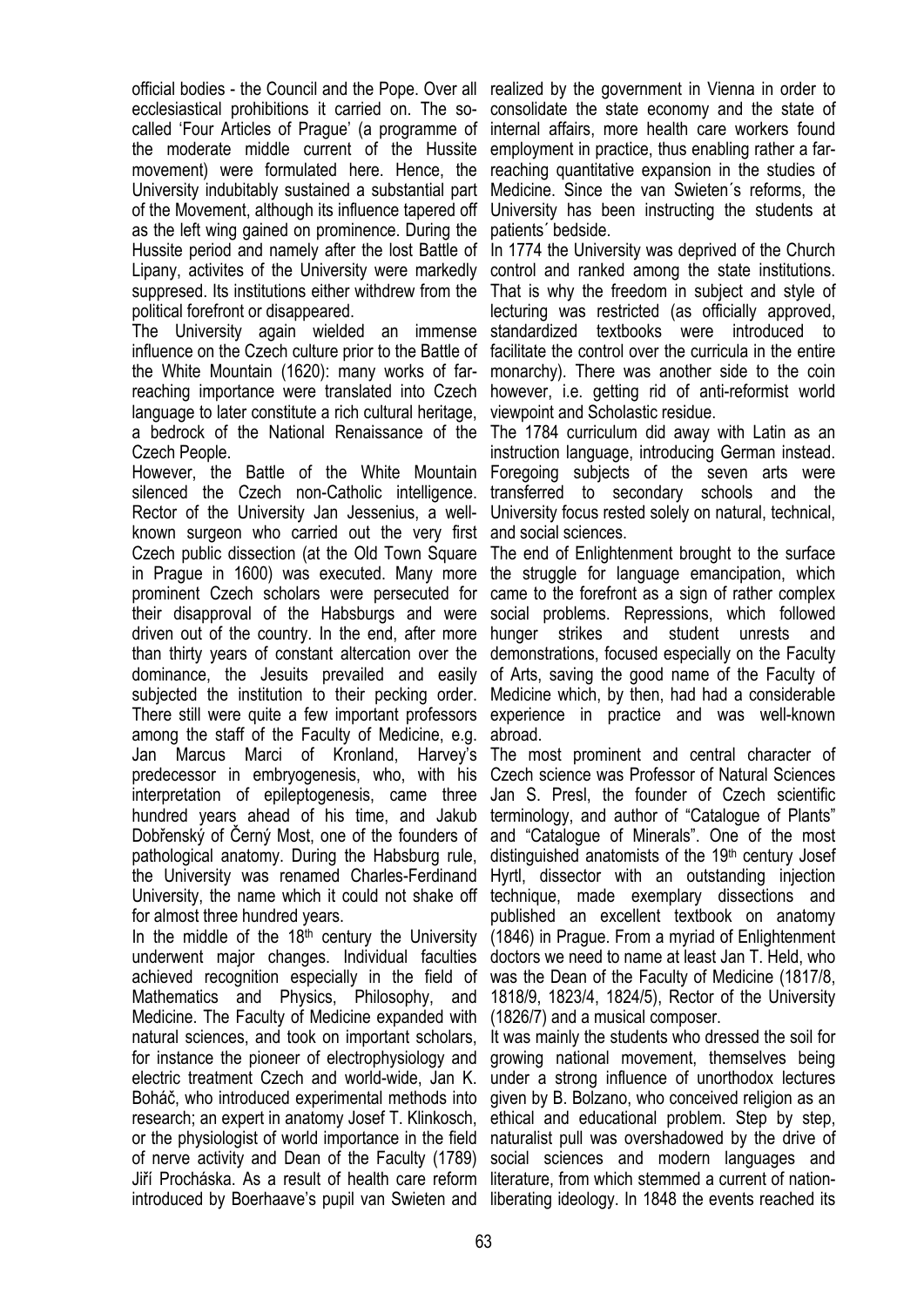peak - the students formed an armed Student doctors of internal medicine Eiselt, Meixner, Legion and other associations so that they could subsequently, during the uprising in June, lead the fights on barricades from the occupied Klementinum.

Repressions following the suppression of the uprising hit education for a long time to come. A new curriculum was introduced, students' associations forced to dissolve, and many students as well as teachers were disciplined. Even the most famous Czech expert on natural sciences and Professor of Physiology at the Faculty of Medicine in Prague from 1849, Jan Evangelista Purkyně (1787-1869), was under police surveillance. His prominent pupil, Jan N. Čermák, the originator of rear rhinoscopy, left Prague to found Departments of Physiology at several middle European universities. Also prof. Ferdinand Arlt members of the German University, we should moved away just before his milestone of a textbook on eye disorders came out.

The abrupt fall of Bach's absolutist regime in 1859 ignited Czech nationalist movement which came hand in hand with unshackled development of sciences. Students' associations were revived along with a number of magazines and chronicles, literary and musical parties, and the University founded (1890), and the Convention of ventured forth with Czech language as a language of instruction. Czech professors and associate professors, having received their teaching degrees, went on to new clinics. At that time the office of the Dean of Faculty was administered for example by Edwin Klebs (1879-1880), the discoverer of causative agents of diphtheria, typhoid, and other wound infections (cf. the eponymous bacterial family), August Breisky (1880-1881), gynecologist and meticulous follower of Semmelweis' and Lister's teaching on asepsis, as well as Karl Toldt (1881-1882), author of a famous anatomical atlas and founder of the scientific research. We find many prominent Czech Department of Anatomy.

In 1882 the monarch endorsed the law which divided the Prague University in two parts: Czech and German.

T. G. Masaryk was an influential personality in the development of the Czech University: he became the first professor of philosophy and his humanitarian, civic and international thinking wielded immense influence especially over young Czech intelligentsia. Czech textbooks and magazines took off, the famous twenty-seven part 'Otto's Encyclopaedia' was published, Czech schools of science emerged, e.g. Gebauer's in Bohemistics, Goll's in History, Strouhal's in Physics. Let us list a few from a number of Klausner founders of the Prague School of Medicine: malformation, Kahler or Pick disease, Schlof-Fer

Thomayer, Syllaba, and pathologist Hlava.

The Czech University soon surpassed the German University by the three-fold number of its students, partly also because plenty of students from other Slav nations were enrolled there . The German part of the University was significant for taking a lion's share in extending the system of education into Central Europe for generations to come, thus being influential not only for Bohemia and other regions but also for all German-speaking nations in Central Europe. To select at least a few out of all deans of the German Faculty of Medicine, we ought to mention a couple which will stay forever immortal - the physiologist Ewald Hering (1877/8, 1884/5, 1906/7)), and the pathologist Hans Chiari (1886/7 a 1896/7). As for other academic mention its Rector Ernst Mach (1883-1884). In 1912-1913 Albert Einstein, the author of the Theory of Relativity, worked here.

In the nineties of  $19<sup>th</sup>$  century several events took place overall having an immense impact on further development of Czech education and culture: the Czech Academy of Sciences and Arts was Progressive Slav Students was held in Prague (1891). The Convention put forward and ratified an agenda, which would deal with the plight of national and democratic rights as well as with social questions. At that time, demonstrations against conservative professors shifted from lecture rooms and auditoria to streets and fomented movements of the youth, which culminated in a violent anti-dynasty demonstration on the ruler's birthday on the 17<sup>th</sup> August 1893.

In the first two decades of the  $20<sup>th</sup>$  century, the core of the University work consisted especially in scientists and scholars practicing at the University in those years: Professor of Chemistry B. Brauner, botanist B. Němec, Professor of Experimental Physics B. Kučera. The Prague University already had female students by then (they had been permitted to enroll since 1897). In 1919 Charles-Ferdinand University was abolished and its Czech part underwent a transformation into Charles University again. An independent German university was founded, and lasted until 1945 when it was finally abolished.

Every student of Medicine shall sooner or later encounter termini such as Hering channels, Epstein symptom, Zaufal sign, Weil-Felix reaction, test, Biedl syndrome, Chiari tumour, Elschnig pearls, Breisky and Knaus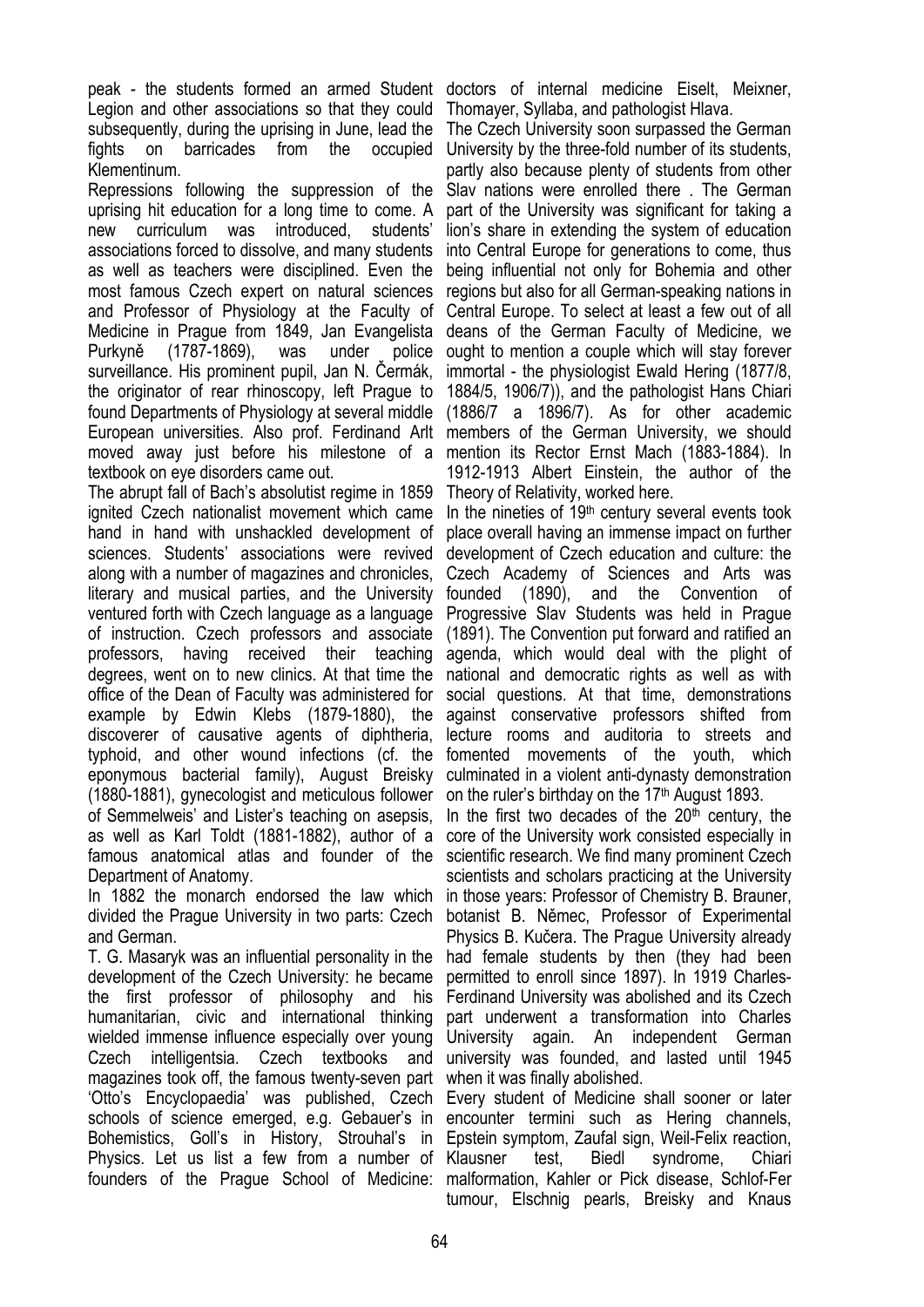method, Gussenbauer clipper, Hasner operation, 1200 Czech students taken to the concentration Schauty, Steinach operation, will possibly read about Richard von Zeynek's diathermal treatment, etc. The above mentioned are names of professors of German Prague Faculty of Medicine, alma mater to a number of famous students: for instance Hans Hugo Selye, the originator of the Theory on Adaptation Syndrome and Stress Reaction, graduated here, as well as Prague natives Gerty Theresa Radnitz and Carl Ferdinand Cori, later husband and wife, winners of the Nobel Prize for Medicine (1947) for their joint discoveries in the sphere of the carbohydrate metabolism.

The University status changed with the establishment of independent Czechoslovak Republic in 1918. It became the first Czechoslovak university and its students took a significant part in creating the atmosphere of the First Republic. Acrid debates and opinion clashes among the devotees of different movements followed only to Nedvěd. To Czech and Slovak nations the Charles be swallowed by the threat of German fascism and subsequently transformed into the resistance to culture, by the Nazis inexorably preordained to Nazi terror. As to the public response among intelligentsia, it redoubled with the publication of Post-war era bore the stamp of reconstruction of literary and critical essays and lectures by F. X. Šalda, and works by controversial Professor of Music Z. Nejedlý. To quote from scientific work, we shall mention studies by Bedřich Hrozný, who deciphered Chetite writing. Let us mention - from tens and tens of teachers and professors of the University whose esteem and reputation spread abroad - at least the linguist Roman Jakobson and the historian Josef Pekař.

The importance of the Faculty of Medicine rose II, Josef Čančík became the first Dean of the again, the number of its clinics increased from fourteen to twenty, and many foreign students Deans of the new Faculties of Medicine at Charles were enrolled. Among prominent professors of the Faculty of Medicine between the wars were for instance world-famous physiologist, pioneer in endocrinology, discoverer of ferritin, author of the theory of stimuli, co-founder of cybernetics and inventor of spaciocardiography Vilém Laufberger, ambidextrous internist Josef Pelnář, founder of clinical neurology Kamil Henner, outstanding surgeon Arnold Jirásek, and founder of plastic surgery František Burian.

The Nazist invasion to Czechoslovakia stirred students to participation in demonstrations on the 28th October 1939. When police tried to stomp down, a medical student, Jan Opletal, was severely injured. His burial became yet another Communist Action Board of Students marked off anti-Nazist manifestation on 15<sup>th</sup> November 1939. thousands of students for expulsion. A common Hitler's nomenclature used it as a pretext to curriculum was introduced once again, including brutally impinge on Czech universities and the basics of Marx-Leninist ideology, the only students. On the 17<sup>th</sup> November 1939, Prague officially approved world view. This ensured a student dormitories were invaded and seized, sufficient supervision over the entire system of

camp in Sachsenhausen, 9 students, leaders of the movement, were executed on the spot. Czech universities closed down, their buildings being freely available to SS troops, German universities, war industry, and for other purposes. The 17th November did not stay the only brutal revenge of the Nazis, nevertheless, it did remain a symbol of students' resistance against Nazism. In 1941 it was proclaimed the International Students' Day.

In the war years Czechoslovak students and intelligentsia took part in various underground movements and organizations of anti-Nazi resistance. 23 professors and other university teachers were executed - let us mention at least the Professors of Physics František Závišek and Václav Dolejšek, zoologist Jaroslav Štorkán, expert in Slav culture Josef Páta, sociologist Josef Fischer, and internists Alexandr Giurič and Miloš University in Prague became a symbol of national perish.

the national economy, which had been destroyed and devastated by war. Also the students did their best to aid the devastated economy and clarify political wings and opinions at the University. Increasing number of students showed their interest in university studies.

An outstanding biologist, Dr Jan Bělehrádek was the Rector and subsequently Vice-Rector of the Charles University in 1945 - 1946. After World War Faculty of Medicine in Prague, the first deputy University were Ivo Mačela (in Pilsen) and Bohuslav Bouček (in Hradec Králové).

In February 1948, however, all hopes for democracy and free development were crushed. The six-hundredth anniversary of the Charles University sarcastically began a new era of dogmatic thinking. Marx-Lenin ideology forced a number of professors and teachers out of work, their positions being easily filled by obsequious and obeisant comrades who were to guide the process of education in accordance with the Communist concept. One of the first to get their marching orders was the current Rector, important national economist, prof. Karel Engliš. The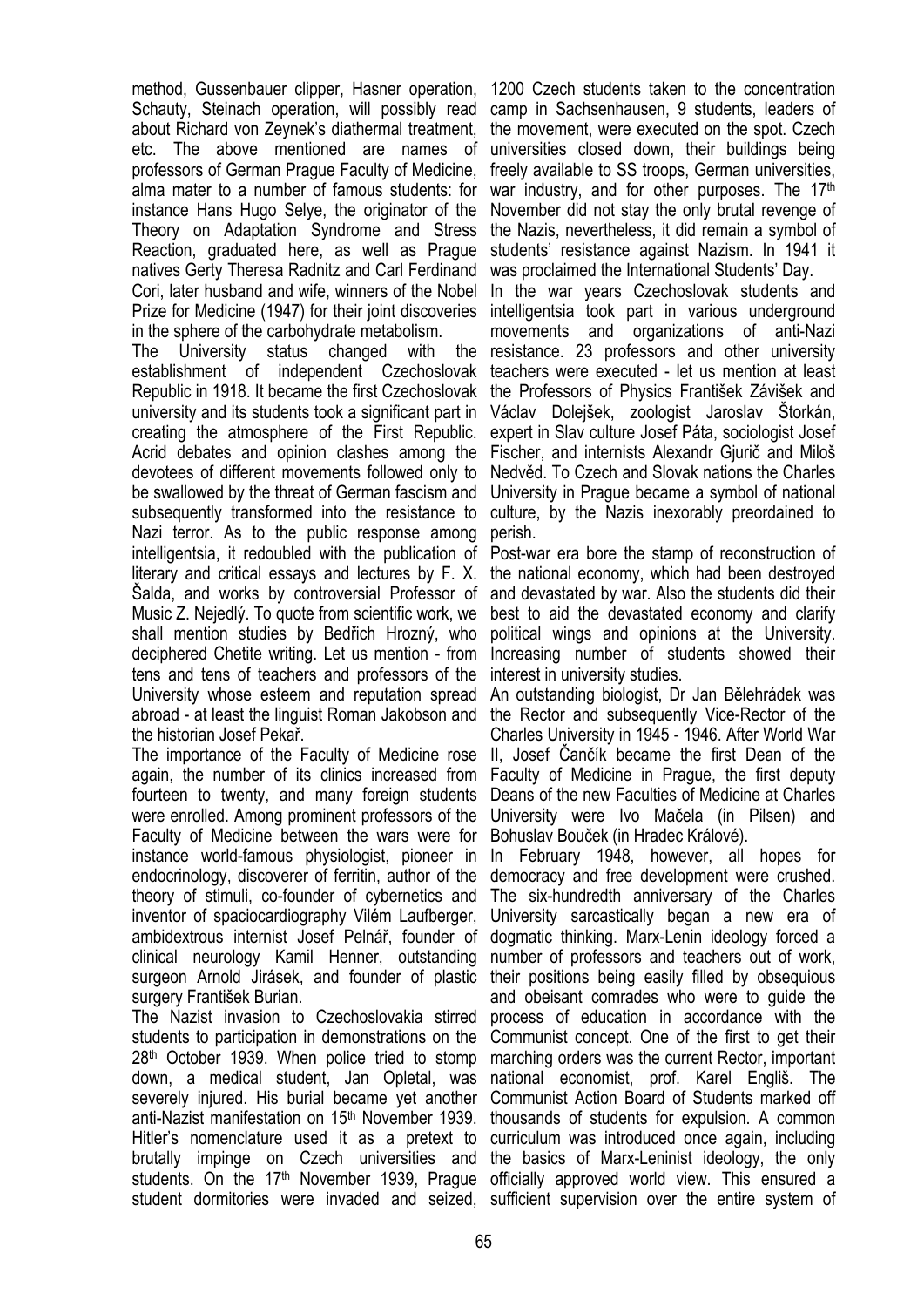education and universities. Thousands of young students also came in for their share, caused the people were denied access to regular studies. Dogmatism and rigid censure influenced people's thinking in a very negative way as well as prevented a free development of education and co-operation with the Western world. The cornerstone of social progress was political loyalty, while morality or specialization received a severe cutback in time.

The Higher Education Act of 1950 legally provided for socialist changes in this field, ridding the universities of all their academic liberties. As central planning and management of economy was introduced, a new Academy of Sciences structured in accordance with the Soviet model substituted the old Czech Academy of Science and Arts. 'Aspiratures' and science ranks of Doctor and Candidate of Sciences came in force. An extensive network of nomenclature and political 'cadres' checked upon the desired development.

In 1953 the original Faculty of Medicine in Prague underwent a transformation into three new faculties: the Faculty of General Medicine, the Faculty of Pediatrics, and the Faculty of Hygiene. The first Deans of these Faculties were František Blažek, Josef Houštěk, and František Bláha, respectively.

In spite of the fact that the official publishing, lecturing, scientific and research activities were grossly restricted, plenty of individuals as well as teams achieved remarkable results. Reluctance to implement the results of their work into practice, holding back the facts, distortion and intentional misinterpretation of new findings as well as detachment from the international scientific milieu, nevertheless led to a gradual hampering in the process of development not only in the sphere of science but also in the area of education and overall cultural, economic and social life which were soon to lag far behind the quickly developing Western world.

In Vinohrady Hospital and at the Faculty of Hygiene there worked several personalities at this time: the above mentioned prof. František Burian, an outstanding surgeon prof. Emerich Polák (Vice-Dean of the Faculty in Faculties. The arrangement of the University 1957-1959), from among the internists we should not omit a great cardiologist and endocrinologist prof. Vratislav Jonáš, and the founder of Czech diabetology and proponent of its good name abroad prof. Jiří Syllaba. The State Institute of foreign world brings the restored University back to Health employed prof. Karel Raška, who left no the free and developed modern world. stone unturned to seal the doom of small-pox all The Parliamentary elections in June 1992 round the world.

The events that took place in 1968, now inscribed revolutionary November; yet due to a different vote to history as 'the Prague Spring', when the of the Slovak people, the common state of Czechs

invasion of Warsaw Pact armies into our country, with subsequent expurgations, repressions, and strengthening of the communist dictate. Students' demonstrations took place in the winter of 1968. Today we are left with the painful symbol of human desire for freedom - a student of the Faculty of Arts at Charles University, Jan Palach, burned himself in January 1969 to protest against the stay of occupation armies into our country, as well as to object against all demagogy, violence, and totalitarian suppression of freedom all over the world. However, the 'period of normalization' managed to hold in disgrace not only Palach, but any attempts to put forward the principles of democracy and freedom in the country. A similar destiny was doomed for the Charter 77, a remarkable act of independent citizens. A series of charges and trials, hand in hand with further expurgations and spying, followed. The years on the turn of the 1970s and 1980s were amongst the darkest times of the communist era since August 1968.

In spite of all attempts on the part of the communist government, the ties that bind Czech nation with the best moral and cultural tradition from T. G. Masaryk to Jan Patočka were preserved.

Great damage was inflicted on the Charles University, for the best specialists of outstanding moral and expert qualities were either forced to retire with no possibility to go on in their work or driven to exile right away.

Autumn 1989: the unbelievable did happen in the end. The unexpectedly bold courage of students and readiness of independent organized movements from home and abroad helped to bring about major changes and set our country - and the University- on the road to democracy in a very short time. Prof. Radim Palouš, PhD was elected Rector of the Charles University at this time (free elections of Deans and other members of the academic administration along with competitions for Heads of individual Departments, Associate Professors and Lecturers took place at the stems from ages-proven tradition and is commensurate to the needs and requirements of individual faculties for autonomy as well as their co-operation and co-ordination. The opening to

evidenced the political tendency of the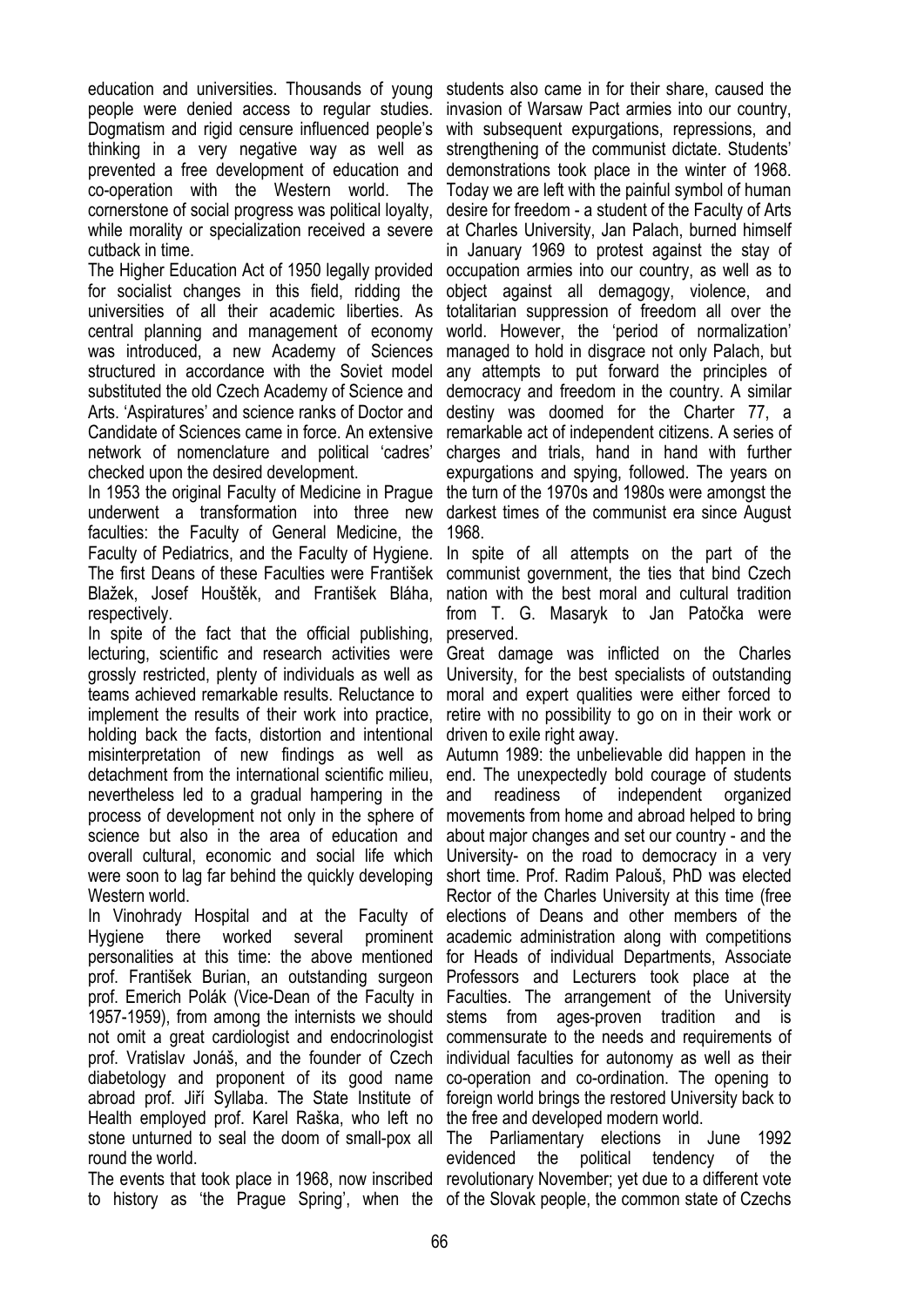and Slovaks - Czechoslovakia - fell apart after 74 years of existence. The Czech Republic was proclaimed on the 1st January 1993. Naturally, this country falls into the line of independent Czech statehood from the first rulers of the Přemyslid dynasty where the Czechoslovak period forms no exception. The Charles University, the oldest university in Central Europe, belongs by dint of its tradition as well as by its current potential among the most important cultural, scientific and educational institutions in our country.

## **THIRD FACULTY OF MEDICINE, CHARLES UNIVERSITY IN PRAGUE**

http://www.lf3.cuni.cz

The Vinohrady health care campus started its development in the beginning of the  $20<sup>th</sup>$  century. by then at the city periphery. In 1902, the Emperor Franz Joseph I inaugurated the Vinohrady Hospital as the primary hospital for citizens of Královské Vinohrady and Žižkov districts. In 1925 the State Health Institute was openin its vicinity. Both institutions soon started playing key roles in the development of health care in Prague, Bohemia and Czechoslovakia.

Prior to the division of Faculty of Medicine in 1953, both insitutions served to training of medical students, based on systematic activity of their noteworthy staff.

Of the Vinohrady Hospital, there were namely the prof. of Ophthalmology Josef Janků, the discoverer of ophthalmic toxoplasmosis (M. Jankumi); Prof. of Lung and Abdominal Surgery Emerich Polák; the founder of Czech plastic surgery prof. František Burian. After the WWII: the founder of Czechoslovak diabetology prof. Jiří Syllaba, a famous cardiologist prof. Vratislav Jonáš, the founder of Czech pediatric haematology Dr. Jiří Janele, Prof. of Neurology J. Šebek, Prof. of Forensic Medicine E. Knobloch or the Head of Psychiatric Institute doc. V. Petráň.

Of the State Health Institute staff namely: prof. Ivan Honl, who established the first therapeutic Pasteur Institute on the terrritory of our state. The staff of this Institute participated in numerous world-wide programmes of the World Health Organization after WWII, among others in global eradication of small-pox (prof. Karel Raška).

Based on such a rich tradition, it was feasible to establish a new medical faculty on the Vinohrady health care campus.

Our Faculty refers to the tradition of medical studies at Charles University as it formed one of the four basic subjects upon its foundation in 1348. Information, newly established in 1992. In May

From the academic year 1882/83, the Faculty of Medicine, just as the rest of the University, was divided into two parts - German and Czech. On November 17th,1939, together with all other Czech schools, the Czech part of the University was closed. This temporary halt in Czech education lasted till 1945. Then, along with the whole of German University, the German Faculty of Medicine was abolished. Its property was handed over to the Czech Faculty of Medicine. In 1953 the Ministry of Higher Education divided the Faculty of Medicine iin Prague into three separate faculties: the Faculty of General Medicine (including stomatology), the Faculty of Pediatrics, and the Faculty of Hygiene. The latter was transformed into the current Third Faculty of Medicine in 1990.

The fact that a new independent Faculty of Hygiene was created in 1953 brought about some fundamental changes: this Faculty preserved a basic medical focus, although it specialized in the fields of hygiene and prevention. On the one hand this specialization enabled to develop all branches of hygiene in our post-war medicine, but on the other it at the same time restricted and limited the scope of students' realization in clinical practice.

The medical instruction at the communist era was branded by a rather formalistic and cadre-based approach. Since November 1989 we have been able to carry out all substantial changes in the organization of the Faculty requisite for the realization of the new curriculum and study reforms. The name of the Faculty was changed to the Third Faculty of Medicine, Charles University, which underlined its primary general focus. Assoc. Prof. Cyril Höschl, MD, was the first Dean of the Faculty elected in the free elections after the revolution in 1989. The Academic Senate was established then along with the Scientific Council which nowadays enlists many outstanding foreign members. There were competitions for all the leading positions at particular Departments, clinics, and for other university positions. The curriculum has been restructured so that the study plan reflects the general orientation of the Faculty integrating a developed area of preventive subjects. Plenty of employees from diverse sections of the Ministry of Health and the Academy of Sciences of the Czech Republic are directly involved in the pedagogic as well as research activities of the Faculty.

In September 1992 a new Faculty building at Ruská street was opened. It houses the Dean's Office, different theoretical Departments, Departments of hygiene and preventive subjects, and, last but not least, the Center for Scientific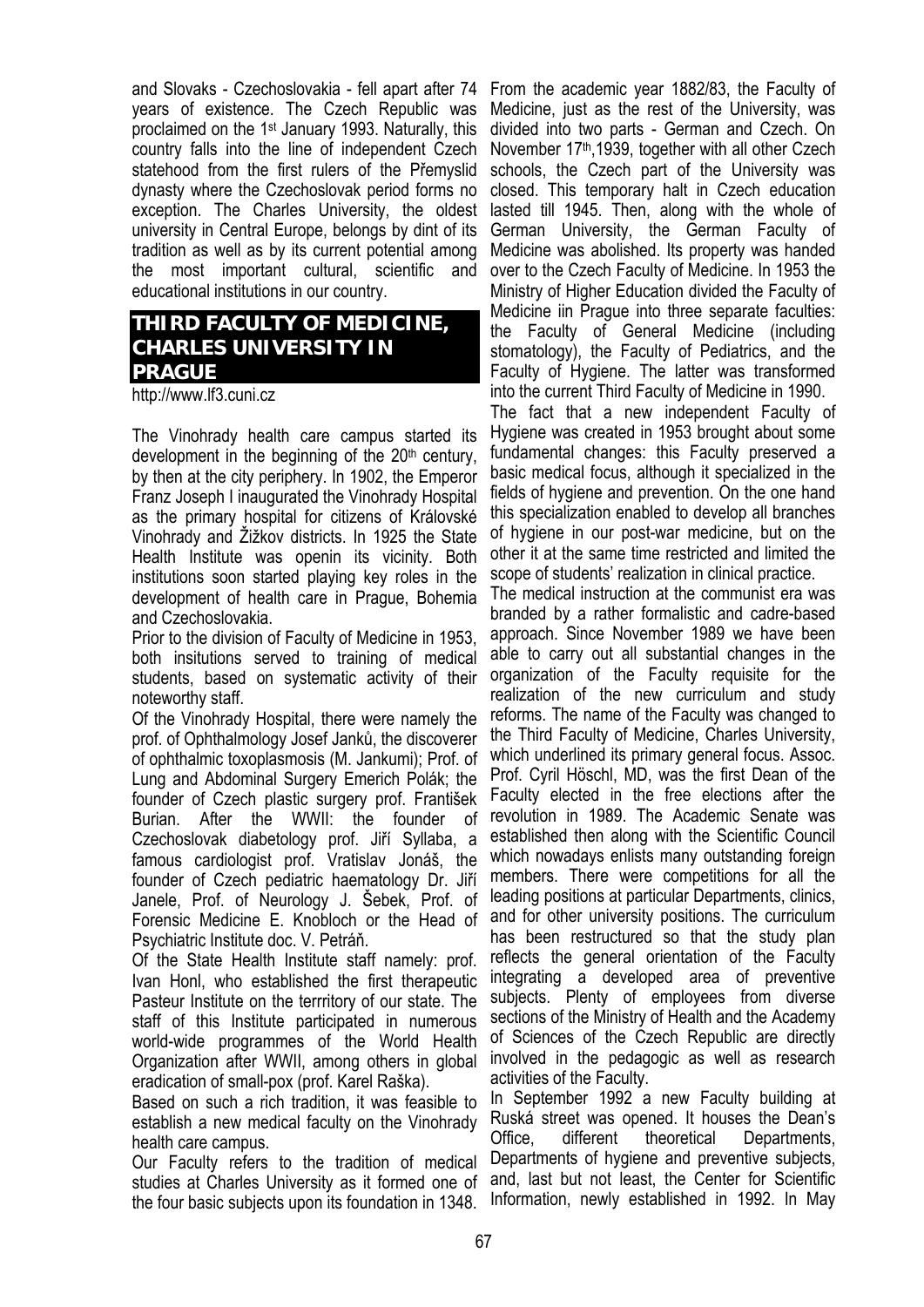1991 Mrs. Margaret M. Bertrand, a Canadian neurophysiologist, Professor Huxley from Great professor of English language, founded a prize for Britain, be also awarded a honorary doctorate in the best student of the Faculty to be awarded 1998. MUDr. P. Čech of our Faculty initiated the annually at the graduation ceremony.

The conditions for study and scientific work have Nobel Prize winners in Medicine Mr. and Mrs. Cori improved with the opening of the newly to their birthplace houses in Salmovska and constructed 6<sup>th</sup> floor of the main faculty building in Petrska streets in Prague within the project May 2000, accommodating among others the Prague-European City of Culture 2000. Department of Nutrition and laboratories of chemistry and molecular biology. Further improvement has come in May 2006 with the recontructed part of the Nursing College on Ruská 91 where the Departments of Medical Ethics, Nursing and Foreign Languages are now based.

Students´ visits abroad are becoming an indelible part of instruction at the Faculty. Participation in international scientific and research programmes and lectures by foreign specialists enable the Faculty to spread its wings and establish new mutually beneficial scientific fellowships. This commentaries, and reflections, and VITA NOSTRA facilitates improvements in the quality of teaching material, studies of new methods, procedures, and approaches, thus creating technical conditions In the academic year 1991/92 the Faculty took on indispensable for achieving a higher level of education.

The Third Faculty of Medicine conferred its is English. The rights and duties of foreign teaching degrees to many outstanding personalities in the last three years, among the most prominent were: prof. Zdeněk Neubauer in biology, doc. Ivan M. Havel in artificial intelligence, and prof. Luboslav Stárka in endocrinology. At the same time, several dozens of lectures by wellknown foreign specialists took place on the precincts of the Faculty. Let us mention at least the Nobel Prize winner in neurophysiology prof. J. Eccles, famous specialist in psychiatry prof. P. Grof, and daseins-analytic prof. Condrau. As proposed by the Scientific Council of Faculty, Sir Karl Raimund Popper (1902-1996), epistemologist, open society proponent, one of the greatest The teaching basis of the 3. MF includes the philosophers of the twentieth century, was awarded the degree of doctor honoris causa in medicine on 25 May 1994. The Third Faculty of Bulovka, Thomayer Faculty Hospital, Department Medicine was a party in awarding a honorary doctorate to one of the discoverers of DNA, Nobel Hospital Na Homolce, Central Military Hospital, Prize winner, prof. James Watson. Likewise, on Hospital Pod Petřínem and State Health Institute. the occasion of the 650<sup>th</sup> anniversary of the Prominent experts of the Czech Academy of Charles University foundation, we suggested that Sciences and Institute of Clinical and Experimental another Nobel Prize winner, a world-wide known Medicine also participate in the teaching.

placement of honorary plaques in memory of the

The co-operation among individual Faculties of the University, in particular Faculties of Medicine, is on the increase. The University supports healthy competition in sport activities among faculties, and students also take part in various social and cultural events not only in this country but abroad. The Faculty publishes VITA NOSTRA magazine, reflecting the academic life of the community and representing diverse sides of the Faculty in two functionally distinct issues: VITA NOSTRA REVUE, a quarterly collection of articles, SERVIS, an information bulletin which comes out on a weekly basis.

foreign students in General Medicine with the Focus on Prevention. The language of instruction students are stipulated in the contracts signed between the student and the Dean of the Faculty.

A year later, the Faculty opened Bachelor studies in 'Physiotherapy' and 'Health Sciences'; two years later a new programme called 'Public Health Care' was introduced. A higher quality education of nurses in accordance with European standards is provided in the Bachelor's programme in Nursing since 2002/2003.

New demands of modern medicine on doctors are reflected in the new curriculum of Medicine, which the Faculty has been implementing since the academic year 1996/97.

Faculty Hospital Královské Vinohrady in Prague 10, Psychiatric Centre Praha, Faculty Hospital for Mother and Child Care in Prague Podolí,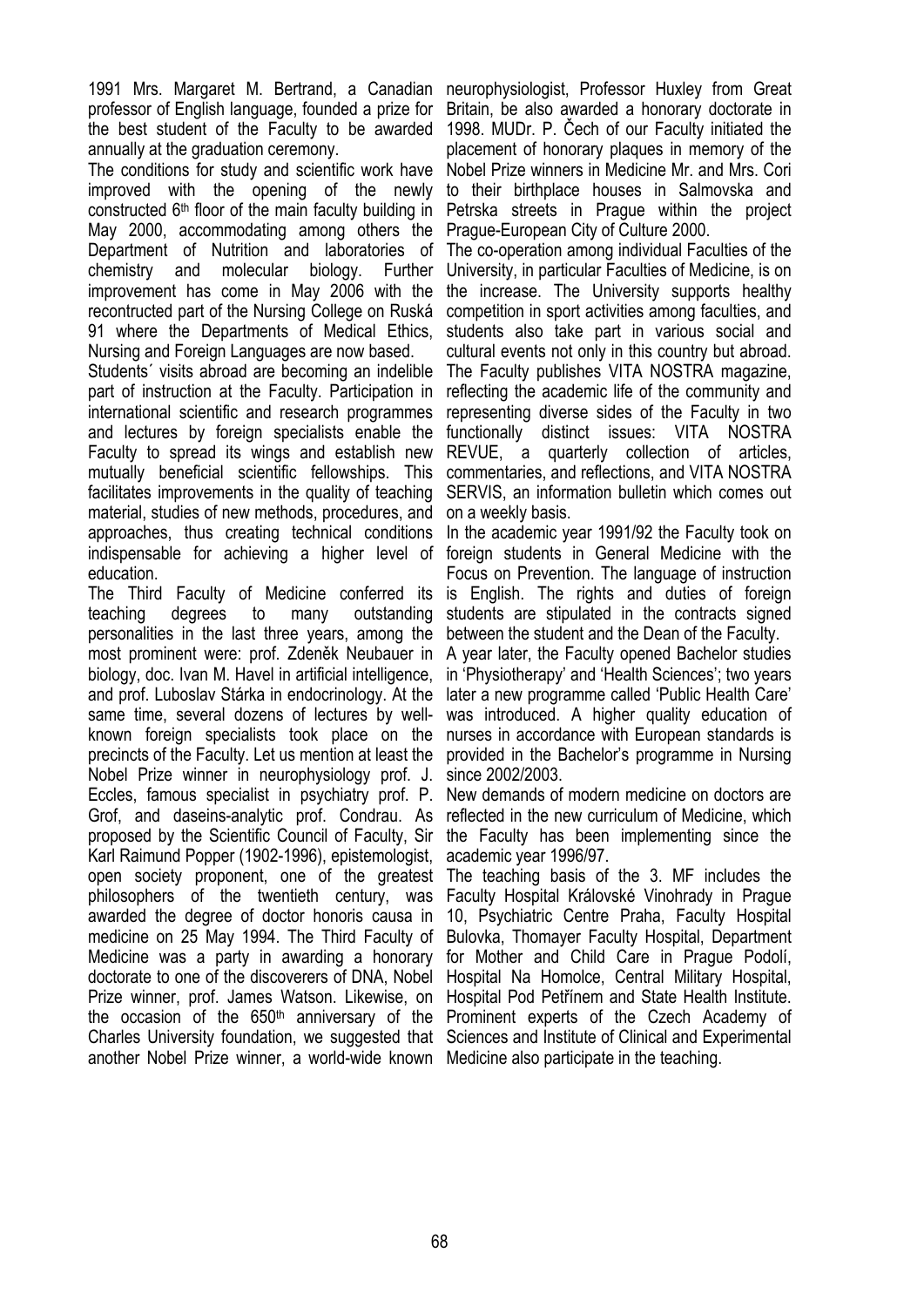## **WORKPLACES OF THE THIRD FACULTY OF MEDICINE**

## **BASIC WORKPLACES FOR EDUCATION AND RESEARCH**

#### **A) DEPARTMENTS**

Department of Anatomy Department of Biochemistry and Pathobiochemistry Department of Biochemistry, Cell and Molecular **Biology** Department of Child and Youth Health Department of Epidemiology Department of Foreign Languages Department of Forensic Medicine Department of General Biology and Genetics Department of General Hygiene Department of Histology and Embryology

#### **B) DEPARTMENTS jointly with …**

#### **Jointly with FNKV**

1<sup>st</sup> Department of Internal Medicine 2<sup>nd</sup> Department of Internal Medicine 3<sup>rd</sup> Department of Internal Medicine - Cardiology Department of Anaesthesiology and Resuscitation Department of Burns Medicine Department of Cardiac Surgery Department of Children and Adolescents Department of Dermatovenerology Department of General Surgery Department of Gynaecology and Obstetrics Department of Neurology Department of Neurosurgery Department of Nuclear Medicine Department of Occupational and Travel Health Department of Ophthalmology Department of Orthopaedics and Traumatology Department of Otorhinolaryngology Department of Plastic Surgery Department of Radiodiagnostics

Department of Immunology Department of Medical Biophysics and Informatics Department of Medical Ethics and Nursing Department of Medical Microbiology Department of Normal, Pathological and Clinical Physiology Department of Nutrition Department of Pathology Department of Pharmacology Department of Physical Education. Department of Sport Medicine

Department of Radiotherapy and Oncology Department of Rehabilitation Medicine Department of Stomatology Department of Urology **Jointly with FTNsP:**  Department of Child Surgery and Traumatology of the Third Faculty of Medicine and Thomayer Faculty Hospital with Policlinic **Jointly with FNB:**  Department of Infectious Diseases Department of Pneumology **Jointly with PCP:**  Department of Psychiatry and Medical Psychology **Jointly with ÚVN:**  Department of Otorhinolaryngology of the Central Military Hospital and Third Faculty of Medicine **Jointly with ÚPMD**  Department for Mother and Child Care in Prague Podolí

## **C) AUTONOMOUS WORKPLACES**

Centre for Health Law Division of History of Medicine Division of Primary Care Division of Public Health

## **FUNCTIONAL UNITS OF THE FACULTY**

*Functional units of the Faculty are Centres, Departments and Research Centres. These units are established to co-ordinate teaching activities in Bachelor´s, Master´s and Doctor´s study programmes and research activities, respectively.* 

## **EDUCATIONAL**

**Departments** Department of Biomedical Sciences Department of Gynaecology and Obstetrics Department of Surgery

## **RESEARCH**

Centre for Research on Diabetes, Metabolism and **Nutrition** 

Department of Internal Medicine Department of Preventive Medicine

Centre for Hemochromatosis **Cardiocentre**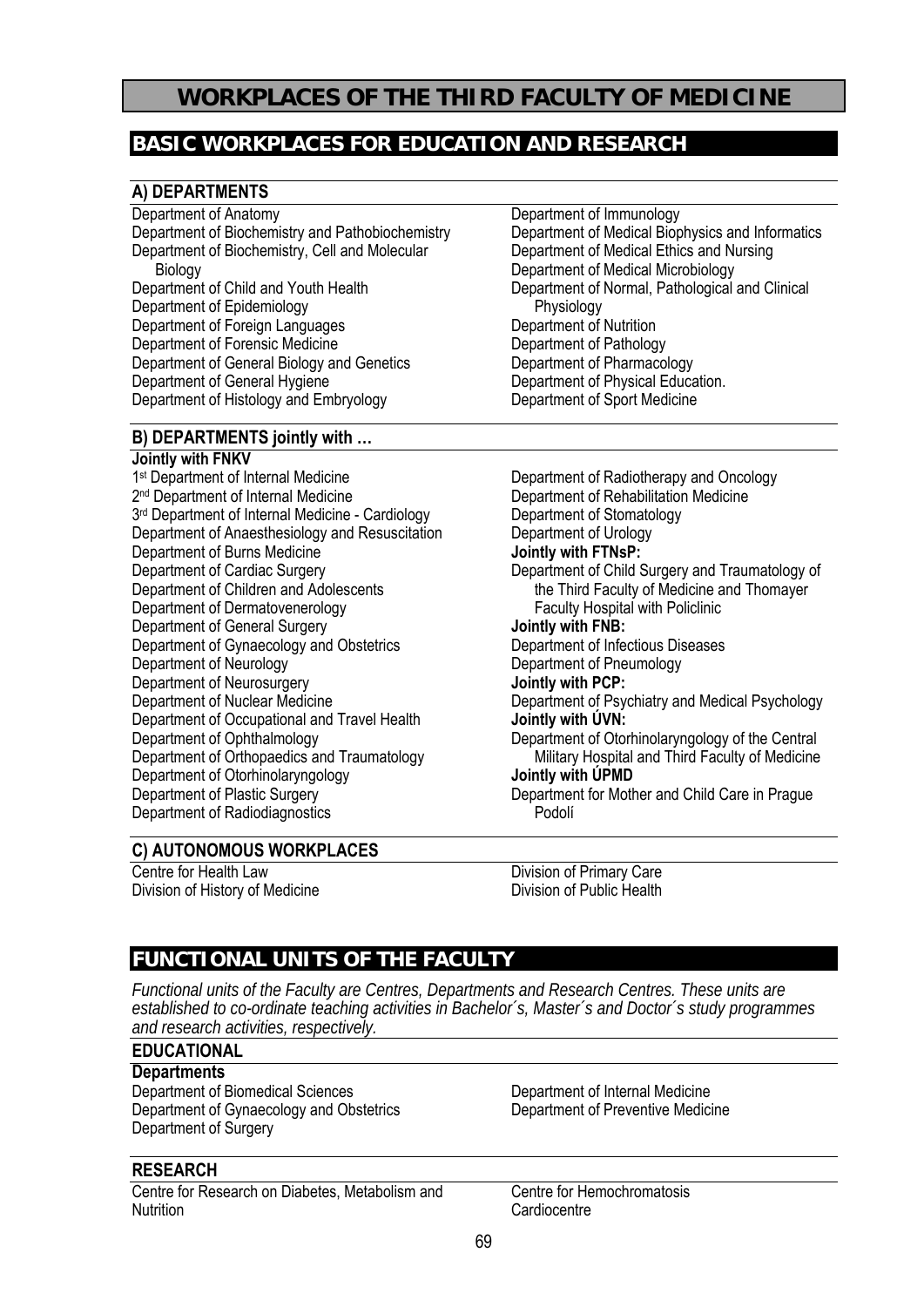## **BASIC WORKPLACES FOR EDUCATION AND RESEARCH**

**A) DEPARTMENTS** 

| <b>DEPARTMENT OF ANATOMY</b>                                             |                 |        |      |                                    |  |  |  |  |  |  |
|--------------------------------------------------------------------------|-----------------|--------|------|------------------------------------|--|--|--|--|--|--|
| 100 00 Praha 10, Ruská 87, tel.: +420 267 102 508, fax: +420 267 102 504 |                 |        |      |                                    |  |  |  |  |  |  |
| <b>Name</b>                                                              | <b>Position</b> | Build. |      | $Line$ $E$ -mail                   |  |  |  |  |  |  |
| Stingl Josef prof. MUDr. CSc.                                            | Head            | 3LF    |      | 2494   josef.stingl@lf3.cuni.cz    |  |  |  |  |  |  |
| Žížalová Ivanka                                                          | Secretary       | 3LF    |      | 2508   ivanka.zizalova@lf3.cuni.cz |  |  |  |  |  |  |
| Báča Václav MUDr.                                                        | Senior Lecturer | 3LF    | 2560 | vaclav.baca@lf3.cuni.cz            |  |  |  |  |  |  |
| Doubková Alena MUDr. CSc.                                                | Senior Lecturer | 3LF    | 2510 | alena.doubkova@lf3.cuni.cz         |  |  |  |  |  |  |
| Horáková Ludmila                                                         | Lab Worker      | 3LF    | 2505 |                                    |  |  |  |  |  |  |
| Kachlík David MUDr. Ph.D.                                                | Senior Lecturer | 3LF    | 2560 | david.kachlik@lf3.cuni.cz          |  |  |  |  |  |  |
| Klepáček Ivo, MUDr. CSc.                                                 | Senior Lecturer | 3LF    |      | 2509   ivo.klepacek@lf3.cuni.cz    |  |  |  |  |  |  |
| Mrzílková Jana MUDr.                                                     | Senior Lecturer | 3LF    | 2509 |                                    |  |  |  |  |  |  |
| Riedlová Jitka RNDr.                                                     | Senior Lecturer | 3LF    |      | 2511   jitka.riedlova@lf3.cuni.cz  |  |  |  |  |  |  |
| Šenková Věra                                                             | Lab Worker      | 3LF    | 2505 |                                    |  |  |  |  |  |  |
| Zach Petr MUDr. CSc.                                                     | Senior Lecturer | 3LF    | 2581 | zach.petr@post.cz                  |  |  |  |  |  |  |

## **Educational Centre for Anatomy and Endoscopy (workplace at the Dept. of Anatomy)**

**Contact**: MUDr. Václav Báča, tel. +420 267 102 508, fax: +420 267 102 504, e-mail: ecae@lf3.cuni.cz **WWW:** http://ecae.lf3.cuni.cz

## **DEPARTMENT OF BIOCHEMISTRY AND PATHOBIOCHEMISTRY**

100 34 Praha 10, Šrobárova 50, tel.: +420 267 162 780, fax: +420 267 312 967

| $9.11$ . The state of $9.96$ and $1.91$ . The state of $1.91$ is a state of $1.90$ is a state of $1.90$ is a state of $1.90$ is a state of $1.90$ is a state of $1.90$ is a state of $1.90$ is a state of $1.90$ is a state o<br><b>Name</b> | <b>Position</b>     | Build.      |            | Line $ E$ -mail               |
|----------------------------------------------------------------------------------------------------------------------------------------------------------------------------------------------------------------------------------------------|---------------------|-------------|------------|-------------------------------|
| Čechák Petr doc. MUDr. CSc.                                                                                                                                                                                                                  | Head                | <b>FNKV</b> |            | 2780, 2818   cechak@fnkv.cz   |
| Sobotková Jana                                                                                                                                                                                                                               | Secretary           | <b>FNKV</b> |            | 2780   biosec@fnkv.cz         |
| Gruberová Andrea Ing.                                                                                                                                                                                                                        | Senior Lecturer     | <b>FNKV</b> | 2789, 3011 | gruberova@fnkv.cz             |
| Hátle Karel MUDr. CSc.                                                                                                                                                                                                                       | Senior Lecturer     | <b>FNKV</b> |            | 2783   kaha.hatle@volny.cz    |
| Hubínková Helena                                                                                                                                                                                                                             | Lab Worker          | <b>FNKV</b> | 2787       | hubibi@centrum.cz             |
| Husáková Veronika MUDr.                                                                                                                                                                                                                      | Senior Lecturer     | <b>FNKV</b> |            | 2783 zemanova@fnkv.cz         |
| Klementová Libuše                                                                                                                                                                                                                            | Lab Worker          | <b>FNKV</b> | 2787       | biopraktika@fnkv.cz           |
| Kopřivová Helena RNDr.                                                                                                                                                                                                                       | Senior Lecturer     | <b>FNKV</b> | 2824, 2427 | kopriv@fnkv.cz                |
| Laburda Miloš MUDr.                                                                                                                                                                                                                          | Researcher          | <b>FNKV</b> |            | 2783 miloslaburda@seznam.cz   |
| Mühlsteinová Zuzana                                                                                                                                                                                                                          | Lab Worker          | <b>FNKV</b> | 2787       | biomol@fnkv.cz                |
| Müllerová Alena                                                                                                                                                                                                                              | Lab Worker          | <b>FNKV</b> | 2787       | alena.mull@fnkv.cz            |
| Nováková Hana MUDr.                                                                                                                                                                                                                          | Senior Lecturer     | <b>FNKV</b> | 2781       | novakova@fnkv.cz              |
| Nováková Olga doc. Ing. CSc.                                                                                                                                                                                                                 | Associate Professor | <b>FNKV</b> |            | 2783   oli.novakova@seznam.cz |
| Pavlíková Andrea MUDr.                                                                                                                                                                                                                       | Senior Lecturer     | <b>FNKV</b> | 2788, 2794 | pavlikova@fnkv.cz             |
| Susová Hana                                                                                                                                                                                                                                  | Lab Worker          | <b>FNKV</b> | 2787       | biopraktika@fnkv.cz           |
| Svobodová Alena                                                                                                                                                                                                                              | Lab Worker          | <b>FNKV</b> | 2784       |                               |
| Vogtová Dagmar MUDr.                                                                                                                                                                                                                         | Senior Lecturer     | <b>FNKV</b> |            | 2788   biochlab@fnkv.cz       |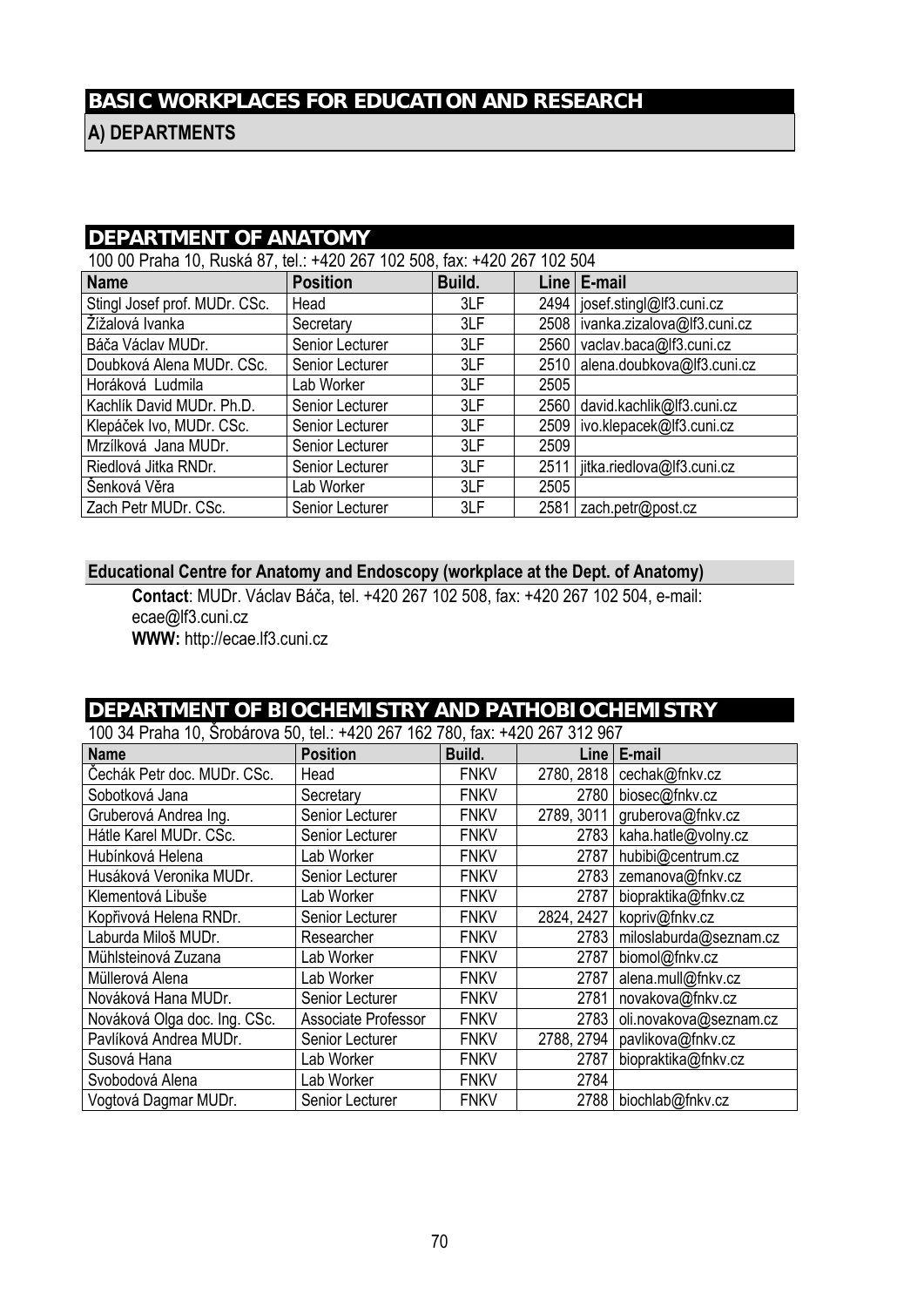## **DEPARTMENT OF BIOCHEMISTRY, CELL AND MOLECULAR BIOLOGY Divison of Biochemistry**

| 100 00 Praha 10, Ruská 87, tel.: +420 267 102 407, fax: +420 267 102 460 |                    |            |                     |                                  |  |  |  |  |  |
|--------------------------------------------------------------------------|--------------------|------------|---------------------|----------------------------------|--|--|--|--|--|
| <b>Name</b>                                                              | <b>Position</b>    | Build.     | Tel. /Line   E-mail |                                  |  |  |  |  |  |
| Samcová Eva doc. RNDr. CSc.                                              | Head               | 3LF        | 2407                | eva.samcova@lf3.cuni.cz          |  |  |  |  |  |
| Balínová Pavla RNDr                                                      | Senior Lecturer    | 3LF        | 2410                | pavla.balinova@lf3.cuni.cz       |  |  |  |  |  |
| Bindzarová Dana                                                          | Lab Worker         | 3LF        | 2409                | dana.bindzarova@lf3.cuni.cz      |  |  |  |  |  |
| Čábelková Zdeňka Mgr.                                                    | Senior Lecturer    | <b>EXT</b> | 267 082 714         |                                  |  |  |  |  |  |
| Duška František MUDr.                                                    | Senior Lecturer    | 3LF        | 2410                | fduska@yahoo.com                 |  |  |  |  |  |
| Jaček Martin Mgr.                                                        | Lecturer           | 3LF        | 2617, 2615          | martin.jacek@volny.cz            |  |  |  |  |  |
| Kvasnicová Vladimíra Mgr.                                                | Senior Lecturer    | 3LF        | 2411                | vladimira.kvasnicova@lf3.cuni.cz |  |  |  |  |  |
| Logerová Hana Ing.                                                       | Senior Lecturer    | 3LF        | 2617                | hana.logerova@lf3.cuni.cz        |  |  |  |  |  |
| Matějčková Jana                                                          | <b>PGS</b> student | 3LF        | 2420                |                                  |  |  |  |  |  |
| Matoušová Květa                                                          | Researcher         | <b>EXT</b> | 267 082 714         |                                  |  |  |  |  |  |
| Sommerová Blanka                                                         | Lab Worker         | 3LF        | 2615                | blankasomm@centrum.cz            |  |  |  |  |  |
| Tůma Petr RNDr. Ing. Ph.D.                                               | Senior Lecturer    | 3LF        | 2585, 2420          | petr.tuma@lf3.cuni.cz            |  |  |  |  |  |
| Vojtová Miroslava                                                        | Lab Worker         | 3LF        | 2409                | mirka.vojtova@lf3.cuni.cz        |  |  |  |  |  |

## **Division of Cell and Molecular Biology**

| 100 00 Praha 10, Ruská 87, tel.: +420 267 102 667, tel/fax.: +420 267 102 650 |                     |        |      |                                 |  |  |
|-------------------------------------------------------------------------------|---------------------|--------|------|---------------------------------|--|--|
| <b>Name</b>                                                                   | <b>Position</b>     | Build. | Line | E-mail                          |  |  |
| Kovář Jan doc. RNDr. DrSc.                                                    | Head                | 3LF    |      | 2658   jan.kovar@lf3.cuni.cz    |  |  |
| Zaoralová Miroslava                                                           | Secretary           | 3LF    | 2667 | miroslava.zaoralova@lf3.cuni.cz |  |  |
| Balušíková Kamila Mgr.                                                        | <b>PGS</b> student  | 3LF    | 2540 | kamilabalusikova@seznam.cz      |  |  |
| Čejková Pavlína Mgr.                                                          | <b>PGS</b> student  | 3LF    | 2540 | pavlina.cejkova@lf3.cuni.cz     |  |  |
| Černá Marie MUDr. CSc.                                                        | Associate Professor | 3LF    | 2657 | marie.cerna@lf3.cuni.cz         |  |  |
| Čimburová Markéta MUDr. Ph.D.                                                 | Senior Lecturer     | 3LF    | 2657 | mcimbur@e-mail.cz               |  |  |
| Fürstová Vlasta Mgr.                                                          | <b>PGS</b> student  | 3LF    | 2666 | vlasta.furstova@tiscali.cz      |  |  |
| Kopská Tereza Mgr.                                                            | <b>PGS</b> student  | 3LF    | 2666 | kopska@centrum.cz               |  |  |
| Kotrbova-Kozak Anna Ing.                                                      | Senior Lecturer     | 3LF    | 2666 | anna.kotrbova@lf3.cuni.cz       |  |  |
| Koubová Anežka                                                                | Lab Worker          | 3LF    | 2662 | anezkakoubova@seznam.cz         |  |  |
| Neubauerová Jitka Mgr.                                                        | <b>PGS</b> student  | 3LF    | 2540 | neubiska@centrum.cz             |  |  |
| Romžová Mariana Mgr.                                                          | <b>PGS</b> student  | 3LF    | 2540 | m_romzova@hotmail.com           |  |  |
| Szabová Lenka                                                                 | Lab Worker          | 3LF    | 2660 | lenkaszabova@t-email.cz         |  |  |
| Vališ Karel Mgr.                                                              | <b>PGS</b> student  | 3LF    | 2666 | karelvalis@tiscali.cz           |  |  |
| Visingerová Jana                                                              | Lab Worker          | 3LF    | 2650 |                                 |  |  |
| Vobořilová Jana PharmDr. Ph.D.                                                | Senior Lecturer     | 3LF    | 2657 | jana.voborilova@seznam.cz       |  |  |

## **DEPARTMENT OF CHILD AND YOUTH HEALTH**

100 00 Praha 10, Ruská 87, tel.: +420 267 102 334- **will move to the State Health Institute, building no.19**

| <b>Name</b>                      | <b>Position</b>         | Build.     | Tel./Line   E-mail |                                      |
|----------------------------------|-------------------------|------------|--------------------|--------------------------------------|
| Provazníková Hana doc.MUDr. CSc. | Head                    | 3LF        |                    | 2333   hana.provaznikova@lf3.cuni.cz |
| Lorencová Květoslava             | Secretary               | 3LF        | 2334               | kvetoslava.lorencova@lf3.cuni.cz     |
| Brázdilová Michaela MUDr.        | <b>PGS</b> student      | 3LF        | 2323               | michaela.brazdilova@lf3.cuni.cz      |
| Červenková Zdeňka                | Lab Worker              | 3LF        | 2339               | zdenka.cervenkova@lf3.cuni.cz        |
| Herotová Tereza Mgr.             | <b>PGS</b> student      | <b>EXT</b> | 267 082 968,       | tereza.herotova@lf3.cuni.cz          |
|                                  |                         | 3LF        | 2323               |                                      |
| Hynčica Viktor Mgr.              | Senior Lecturer         | <b>EXT</b> | 267 082 768        | hynca@szu.cz                         |
| Komárek Lumír doc. MUDr. CSc.    | Associate Professor     | <b>EXT</b> |                    | 267 082 423   komarek@szu.cz         |
| Křikava Karel MUDr. CSc.         | <b>External Teacher</b> | <b>EXT</b> | 565 324 794        |                                      |
| Lovasová Lenka MUDr.             | <b>PGS</b> student      | 3LF        | 2323               | lenkalov@centrum.cz                  |
| Procházka Bohumír RNDr. CSc.     | Senior Lecturer         | <b>EXT</b> | 267 082 353        | pro@szu.cz                           |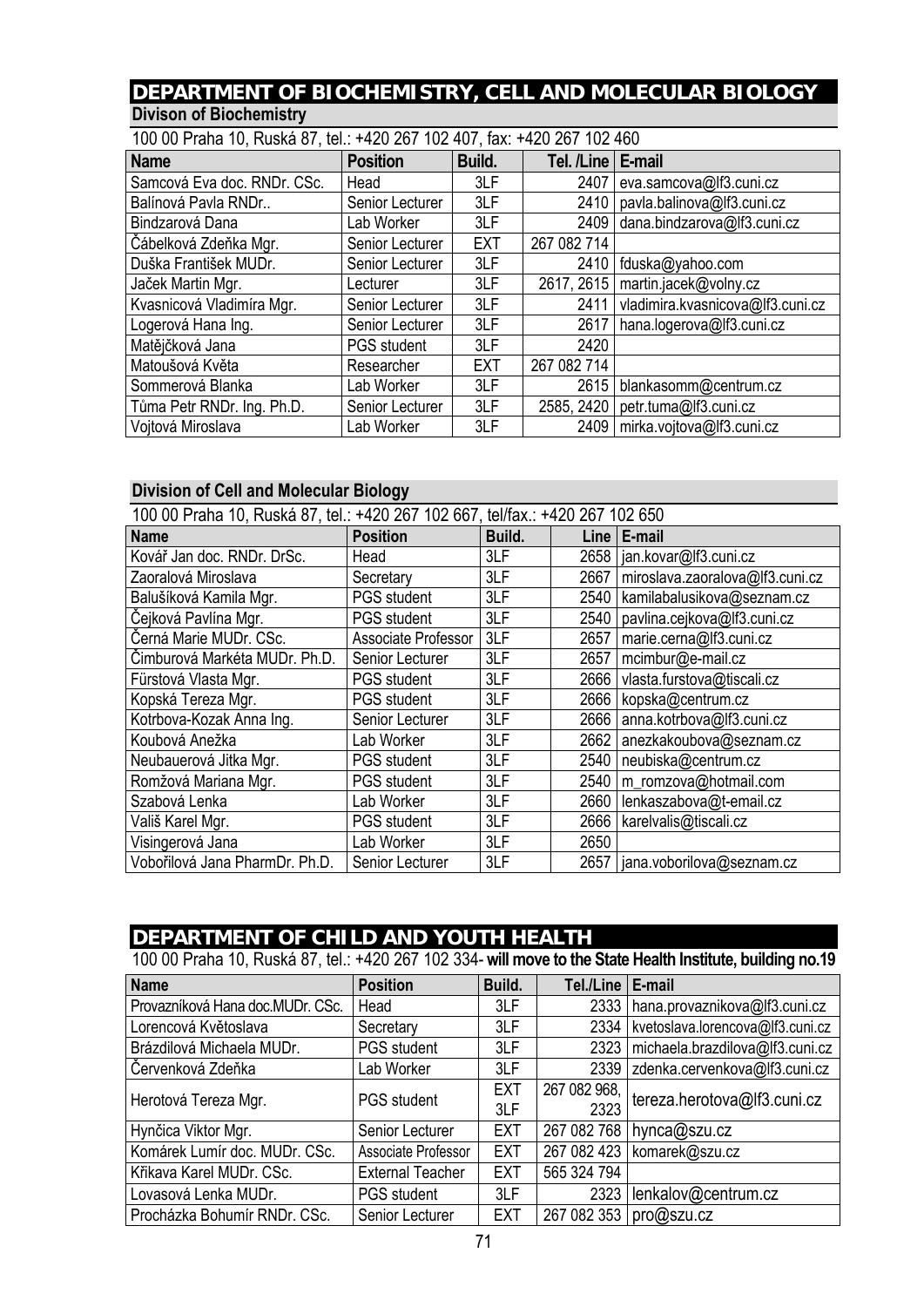| <b>Name</b>                      | <b>Position</b>         | Build. | Tel./Line   E-mail |                                     |
|----------------------------------|-------------------------|--------|--------------------|-------------------------------------|
| Provazník Kamil prof. MUDr. CSc. | Professor               | 3LF    |                    | 2264   kamil.provaznik@lf3.cuni.cz  |
| Schneidrová Dagmar MUDr. CSc.    | Senior Lecturer         | 3LF    |                    | 2340 dagmar.schneidrova@lf3.cuni.cz |
| Šteflová Alena MUDr.             | <b>External Teacher</b> | EXT    | 257 199 880        |                                     |
| Vaníčková Eva MUDr. CSc.         | Senior Lecturer         | 3LF    |                    | 2332 eva.vanickova@lf3.cuni.cz      |

#### **Czech Society for Protection of Children - Pink Line**

This is a civic association, which was founded in 1992. Its main aim is to fulfil The Convention on Children´s Rights in CR. The Society is active namely in the fields of child health promotion and protection. The Seat of Society: Third Faculty of Medicine, Department of Child and Youth Health Society Chairwoman: doc. MUDr. Hana Provazníková, CSc. (hana.provaznikova@lf3.cuni.cz) Society Vice-Chairwoman: MUDr. Eva Vaníčková, CSc. (eva.vanickova@lf3.cuni.cz)

#### **Counselling for child violence victims**

**Contact:** MUDr. E. Vaníčková

#### **DEPARTMENT OF EPIDEMIOLOGY**

100 00 Praha 10, Ruská 87, tel.: +420 267 102 338

| <b>Name</b>                           | <b>Position</b>     | Build. | Line | E-mail                         |
|---------------------------------------|---------------------|--------|------|--------------------------------|
| Čelko Alexandr Martin doc. MUDr. CSc. | Head                | 3LF    | 2485 | martin.celko@lf3.cuni.cz       |
| Maternová Kateřina                    | Secretary           | 3LF    | 2338 | katerina.maternova@lf3.cuni.cz |
| Dáňová Jana MUDr. Ph.D.               | Senior Lecturer     | 3LF    | 2336 | jana.danova@lf3.cuni.cz        |
| Janovská Daniela doc. MUDr. CSc.      | Associate Professor | 3LF    | 2337 | daniela.janovska@lf3.cuni.cz   |
| Kříž Bohumír doc. MUDr. CSc.          | Associate Professor | 3LF    | 2336 | bohukriz@szu.cz                |
| Maixnerová Marina MUDr. CSc.          | Senior Lecturer     | 3LF    | 2338 |                                |
| Príkazský Vladimír MUDr. CSc.         | Researcher          | 3LF    | 2336 | prikir@szu.cz                  |
| Švecová Hana                          | Lab Worker          | 3LF    | 2326 |                                |

#### **National reference laboratory for pertussis and parapertussis (workplaces at the Dept. of Epidemiology)**

**Head**: MUDr. Marina Maixnerová, CSc.

#### **National reference laboratory for diphtheria (workplaces at the Dept. of Epidemiology)**

**Head**: doc. MUDr. Bohumír Kříž, CSc.

#### **DEPARTMENT OF FOREIGN LANGUAGES**

100 00 Praha 10, Ruská 91, tel.: +420 267 102 905, +420 267 102 950

| <b>Name</b>                     | <b>Position</b> | Build. | Line | E-mail                         |
|---------------------------------|-----------------|--------|------|--------------------------------|
| Přívratská Jana doc. PhDr. CSc. | Head            | SZŠ    | 2950 | jana.privratska@lf3.cuni.cz    |
| Prokopičová Miroslava Ing.      | Secretary       | SZŠ    | 2905 | mirka.prokopicova@lf3.cuni.cz  |
| Beran Aleš Mgr.                 | Senior Lecturer | SZŠ    | 2956 | alesek.beran@volny.cz          |
| Čermáková Iveta Mgr.            | Senior Lecturer | SZŠ    | 2954 | iveta.cermakova@lf3.cuni.cz    |
| Hellerová Kristina Mgr.         | Senior Lecturer | SZŠ    | 2956 | kristina.hellerova@lf3.cuni.cz |
| Lahodová Eva MUDr.              | Senior Lecturer | SZŠ    | 2953 | eva.lahodova@lf3.cuni.cz       |
| Riglová Marcela Mgr.            | Senior Lecturer | SZŠ    | 2954 | marcelakubu@seznam.cz          |
| <b>Secrest Thomas MS</b>        | Instructor      | SZŠ    | 2953 | thomas.secrest@lf3.cuni.cz     |
|                                 |                 |        |      | tom.secrest@yahoo.com          |
| Šilhánová Eva Mgr.              | Senior Lecturer | SZŠ    | 2954 | esilhanova@seznam.cz           |
| Veselá Anna Mgr.                | Senior Lecturer | SZŠ    | 2956 | anna24@seznam.cz               |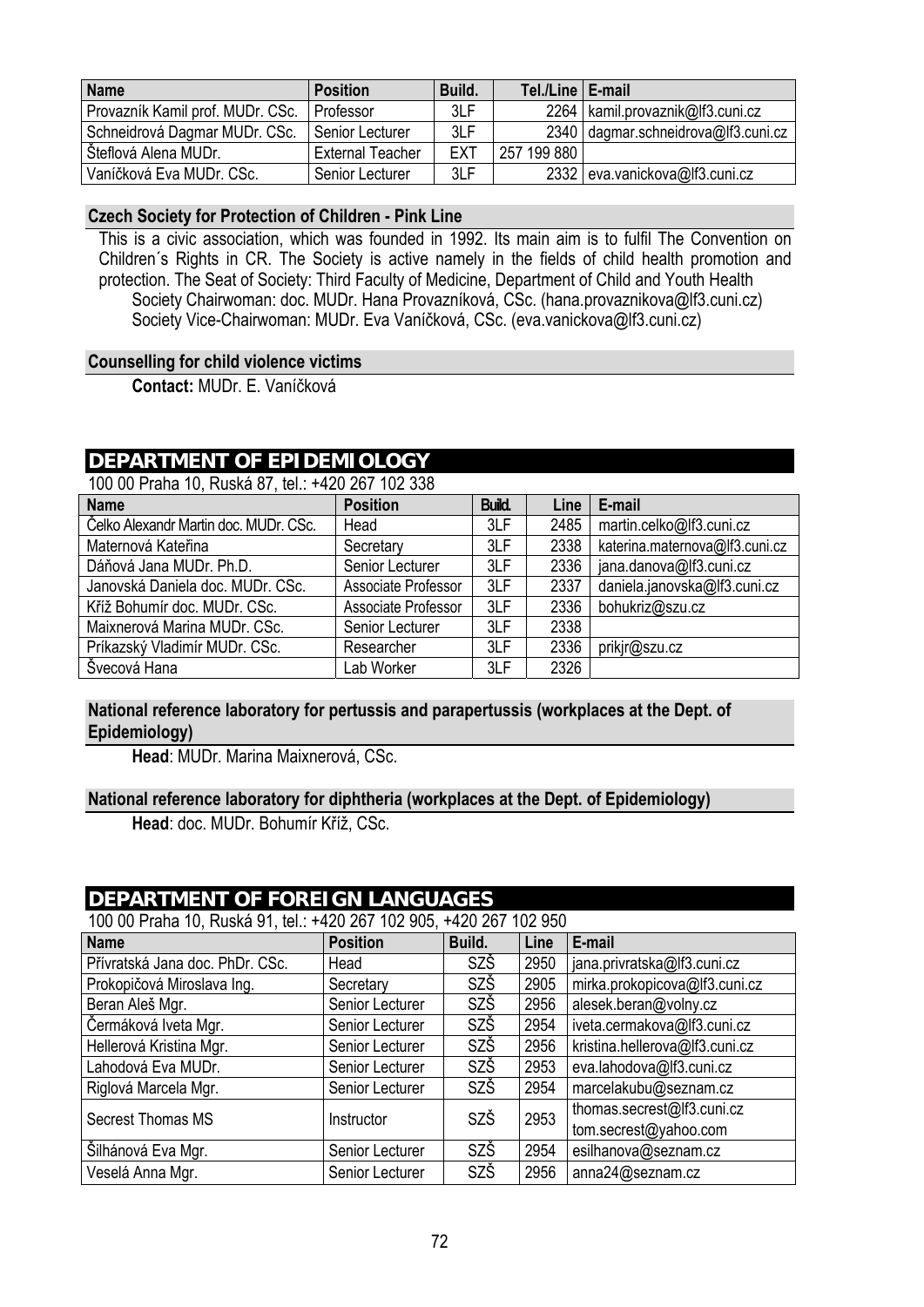#### **DEPARTMENT OF FORENSIC MEDICINE**

| TUU JA FTAHA TU, SIUDAIUVA JU, SEGERALY IEI/IAA. TAZU ZUT TUZ JUJ |                 |             |            |                       |  |  |  |  |
|-------------------------------------------------------------------|-----------------|-------------|------------|-----------------------|--|--|--|--|
| <b>Name</b>                                                       | <b>Position</b> | Build.      |            | Line   E-mail         |  |  |  |  |
| Hladík Jiří MUDr.                                                 | Head            | <b>FNKV</b> |            | 2623   hladik@fnkv.cz |  |  |  |  |
| Vyhnalová Petra                                                   | Secretary       | <b>FNKV</b> | 2505       | smutnapetra@seznam.cz |  |  |  |  |
| Adámek Tomáš MVDr. MUDr.                                          | Senior Lecturer | <b>FNKV</b> | 3571       | adamek@fnkv.cz        |  |  |  |  |
| Fišer Jiří RNDr. CSc.                                             | Researcher      | <b>FNKV</b> | 2513       |                       |  |  |  |  |
| Pavelcová Běla                                                    |                 | <b>FNKV</b> | 3572, 2511 | pavelco@fnkv.cz       |  |  |  |  |
| Štefan Jiří prof. MUDr. DrSc.                                     | Professor       | <b>FNKV</b> | 2535       | stefan@fnkv.cz        |  |  |  |  |

100 34 Praha 10, Šrobárova 50, Secretary tel/fax: +420 267 162 505

### **DEPARTMENT OF GENERAL BIOLOGY AND GENETICS**

| 100 00 Praha 10, Ruská 87, tel.: +420 - 26710 2434, fax: +420 - 26710 2464 |                         |            |                    |                                      |  |  |
|----------------------------------------------------------------------------|-------------------------|------------|--------------------|--------------------------------------|--|--|
| <b>Name</b>                                                                | <b>Position</b>         | Build.     | Tel./Line   E-mail |                                      |  |  |
| Mejsnar Jiří prof. RNDr. DrSc.                                             | Head                    | 3LF        |                    | 2491   jiri.mejsnar@lf3.cuni.cz      |  |  |
| Houštěková Dana                                                            | Secretary               | 3LF        | 2434               | dana.houstekova@lf3.cuni.cz          |  |  |
| Filipiová Věra                                                             | Lab Worker              | 3LF        | 2431               | vera.filipiova@lf3.cuni.cz           |  |  |
| Kadlec Miloslav MUDr.                                                      | Senior Lecturer         | 3LF        | 2492               | kadlec@fnkv.cz                       |  |  |
| Kučerová Mária prof. MUDr. DrSc.                                           | Professor               | <b>EXT</b> | 241 721 314        |                                      |  |  |
| Kuklík Miloslav MUDr. CSc.                                                 | Senior Lecturer         | <b>EXT</b> | 603 841 137        | miloslav.kuklik@volny.cz             |  |  |
| Langová Martina MUDr.                                                      | Senior Lecturer         | 3LF        | 2492               | martina.langova@lf3.cuni.cz          |  |  |
| Polívková Zdeňka RNDr.                                                     | Senior Lecturer         | 3LF        | 2492               | zdena.polivkova@post.lf3.cuni.cz     |  |  |
| Rödl Pavel doc. RNDr. CSc.                                                 | Associate Professor     | 3LF        | 2429               | prodl@szu.cz                         |  |  |
| Rubášová Jana                                                              | Animal Keeper           | <b>EXT</b> | 267 082 732        |                                      |  |  |
| Šmerák Petr Mgr.                                                           | Senior Lecturer         | 3LF        | 2429               | petr.smerak@lf3.cuni.cz              |  |  |
| Stejskal David MUDr.                                                       | Senior Lecturer         | <b>EXT</b> | 222 313 000        | info@gennet.cz                       |  |  |
| Štětina Rudolf doc.RNDr.CSc.                                               | Associate Professor     | <b>EXT</b> | 495 512 430        | stetina@pmfhk.cz                     |  |  |
| Sytařová Sylvie MUDr.                                                      | Senior Lecturer         | 3LF        | 2429               | sylvie.sytarova@lf3.cuni.cz          |  |  |
| Vodička Pavel MUDr. CSc.                                                   | <b>External Teacher</b> | <b>EXT</b> |                    | 241 062 694   pvodicka@biomed.cas.cz |  |  |

# **DEPARTMENT OF GENERAL HYGIENE**

| 100 00 Praha 10, Ruská 87, tel.: +420 267 102 204-will move to the State Health Institute, building no.19 |                         |            |              |                             |  |  |
|-----------------------------------------------------------------------------------------------------------|-------------------------|------------|--------------|-----------------------------|--|--|
| <b>Name</b>                                                                                               | <b>Position</b>         | Build.     | Tel./Line    | E-mail                      |  |  |
| Černá Milena prof. MUDr. DrSc.                                                                            | Head                    | SZÚ        | 267 082 378, | milena.cerna@lf3.cuni.cz    |  |  |
|                                                                                                           |                         | 3LF        | 2204         |                             |  |  |
| Slívová Blanka                                                                                            | Secretary               | 3LF        | 2202         | blanka.slivova@lf3.cuni.cz  |  |  |
| Bártová Jiřina MUDr. CSc.                                                                                 | Senior Lecturer         | 3LF        | 2203         | jirina.bartova@lf3.cuni.cz  |  |  |
| Batáriová Andrea Mgr. Ph.D.                                                                               | <b>External Teacher</b> | <b>EXT</b> | 267 082 268  | a.bat@szu.cz                |  |  |
| Benešová Milada                                                                                           | Lab Worker              | 3LF        | 2203, 2451   | milada.benesova@lf3.cuni.cz |  |  |
| Cikrt Miroslav prof.MUDr.DrSc.                                                                            | Professor               | <b>EXT</b> | 267 311 467  | mcikrt@szu.cz               |  |  |
| Millá Ludomíra                                                                                            | PGS student             | <b>SZU</b> |              |                             |  |  |
| Šmerhovský Zdeněk MUDr.                                                                                   | <b>External Teacher</b> | <b>EXT</b> | 267 081 111  |                             |  |  |

#### **SMOKING CESSATION ADVISORY CENTRE (affiliated to Department of General Hygiene)**

**Contact**: MUDr. Jiřina Bártová, CSc.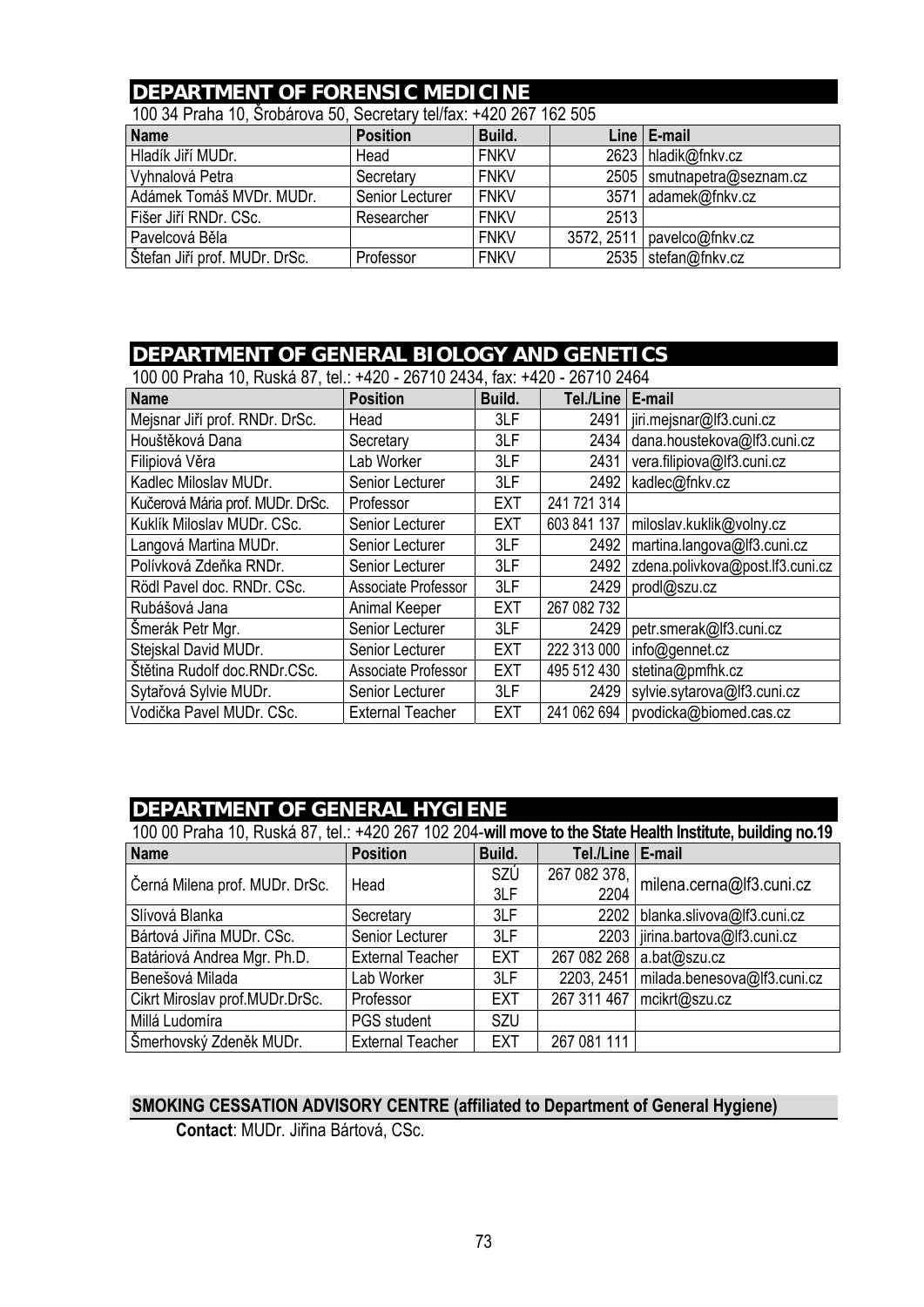#### **DEPARTMENT OF HISTOLOGY AND EMBRYOLOGY**

| TUU UU TTAHA TU, INUSKA UT, IGI THEU " ZUT TU ZUTU, IAA. THEU " ZUT TU ZUT T<br><b>Name</b> | <b>Position</b>                   | Build.     |      | Line   E-mail                         |
|---------------------------------------------------------------------------------------------|-----------------------------------|------------|------|---------------------------------------|
| Stingl Josef prof. MUDr. CSc.                                                               | designated Head                   | 3LF        |      | 2494, 2508   josef.stingl@lf3.cuni.cz |
| Jelínková Ivanka                                                                            | Secretary                         | 3LF        |      | 2310   ivana.jelinkova@lf3.cuni.cz    |
| Horáková Lucie MUDr.                                                                        | <b>PGS</b> student                | 3LF        | 2522 |                                       |
| Hubičková Heringová Lucie MUDr. Ph.D.                                                       | Senior Lecturer                   | 3LF        | 2520 | lucie.heringova@lf3.cuni.cz           |
| Jelínek Štěpán MUDr.                                                                        | Researcher                        | 3LF        | 2522 | stepan.jelinek@centrum.cz             |
| Maňáková Eva MUDr.                                                                          | Senior Lecturer                   | 3LF        | 2348 | eva.manak@post.cz                     |
| Špaček Martin MUDr.                                                                         | Researcher,<br><b>PGS</b> student | 3LF        | 2522 | m.spacek@centrum.cz                   |
| Titlbach Milan MUDr. DrSc.                                                                  | Researcher                        | <b>EXT</b> |      |                                       |
| Vávrová Karen                                                                               | Lab Worker                        | 3LF        | 2322 |                                       |

100 00 Praha 10, Ruská 87, tel.: +420 - 26710 2310, fax: +420 - 26710 2311

#### **TERATOLOGICAL INFORMATION SERVICE (CZTIS)**

*Joint workplace of the Department of Histology and Embryology and the Department of Gynaecology and Obstetrics* 

#### **DEPARTMENT OF IMMUNOLOGY**

| 100 00 Praha 10, Ruská 87, tel.: +420 - 26710 2440, fax: +420 - 26710 2161 |                        |             |                    |                                  |  |  |
|----------------------------------------------------------------------------|------------------------|-------------|--------------------|----------------------------------|--|--|
| <b>Name</b>                                                                | <b>Position</b>        | Build.      | Tel./Line   E-mail |                                  |  |  |
| Kučera Petr MUDr, Ph.D.                                                    | Head                   | 3LF         | 2493               | petr.kucera@lf3.cuni.cz          |  |  |
|                                                                            |                        | <b>FNKV</b> |                    | 3364   kucera@fnkv.cz            |  |  |
| Wolfová Eva                                                                | Secretary              | 3LF         | 2440               | eva.wolfova@lf3.cuni.cz          |  |  |
| Cvačková Milada MUDr.                                                      | Senior Lecturer        | <b>FNKV</b> | 2672               | cvackova@fnkv.cz                 |  |  |
| Heroldová Martina MUDr.                                                    | Senior Lecturer        | <b>FNKV</b> |                    | 2678   heroldo@fnkv.cz           |  |  |
| Hulíková Katarína Mgr.                                                     | Senior Lecturer        | 3LF         | 2502               | katarina.hulikova@lf3.cuni.cz    |  |  |
| Lipoldová Marie doc. CSc.                                                  | Associate Professor    | <b>EXT</b>  | 220 183 282        | lipol@img.cas.cz                 |  |  |
| Novák Jan MUDr. Ph.D.                                                      | Senior Lecturer        | <b>FNKV</b> | 2830               | novakjan@centrum.cz              |  |  |
| Otáhal Pavel MUDr. Ph.D.                                                   | Senior Lecturer        | <b>EXT</b>  | 296442467          | pavel.otahal@img.cas.cz          |  |  |
| Pompachová Alexandra Mgr.                                                  | Senior Lecturer        | 3LF         | 2502               | alexandra.pompachova@lf3.cuni.cz |  |  |
| Stöckbauer Petr RNDr. CSc.                                                 | Senior Lecturer        | <b>EXT</b>  | 221 977 280        | stockbau@uhkt.cz                 |  |  |
| Vojtíšková Jarmila RNDr.CSc.                                               | <b>Senior Lecturer</b> | <b>EXT</b>  |                    | jarmila.vojtiskova@lf3.cuni.cz   |  |  |

#### **DEPARTMENT OF MEDICAL BIOPHYSICS AND INFORMATICS**

100 00 Praha 10, Ruská 87, tel.: +420 - 26710 2303, fax: +420 - 26710 2360

| <b>Name</b>                       | <b>Position</b>    | Buil. | Line | $E$ -mail                        |
|-----------------------------------|--------------------|-------|------|----------------------------------|
| Rosina Jozef doc. MUDr.           | Head               | 3LF   | 2305 | jozef.rosina@lf3.cuni.cz         |
| Lorencová Květoslava              | Secretary          | 3LF   | 2334 | kvetoslava.lorencova@lf3.cuni.cz |
| Daněček Václav                    | Technician         | 3LF   | 2303 | vaclav.danecek@lf3.cuni.cz       |
| Kostrhun Tomáš MUDr.              | Senior Lecturer    | 3LF   | 2627 | tomas.kostrhun@lf3.cuni.cz       |
| Kubeš Jiří MUDr.                  | <b>PGS</b> student | 3LF   |      |                                  |
| Kvašňák Eugen RNDr. Ph.D.         | Senior Lecturer    | 3LF   | 2304 |                                  |
| Kvěch Josef MUDr.                 | <b>PGS</b> student | 3LF   |      |                                  |
| Průcha Marek MUDr.                | Senior Lecturer    | 3LF   | 2304 | prucham@fnkv.cz                  |
| Saláková Lenka                    | Researcher         | 3LF   | 2303 | lenka.salakova@lf3.cuni.cz       |
| Slouka Vlastimil prof. MUDr. CSc. | Professor emeritus | 3LF   | 2301 | vlastimil.slouka@lf3.cuni.cz     |
| Stanek Jiří MUDr. MSc. Ph.D.      | Senior Lecturer    | 3LF   | 2304 |                                  |
| Starec Miroslav MUDr.             | Researcher         | 3LF   | 2304 |                                  |
| Suta Daniel Ing. Ph.D.            | Senior Lecturer    | 3LF   | 2627 | daniel.suta@lf3.cuni.cz          |
| Vítek Pavel MUDr.                 | <b>PGS</b> student | 3LF   |      |                                  |
| Vránová Jana Ing. CSc.            | Senior Lecturer    | 3LF   |      | 2304   jana.vranova@lf3.cuni.cz  |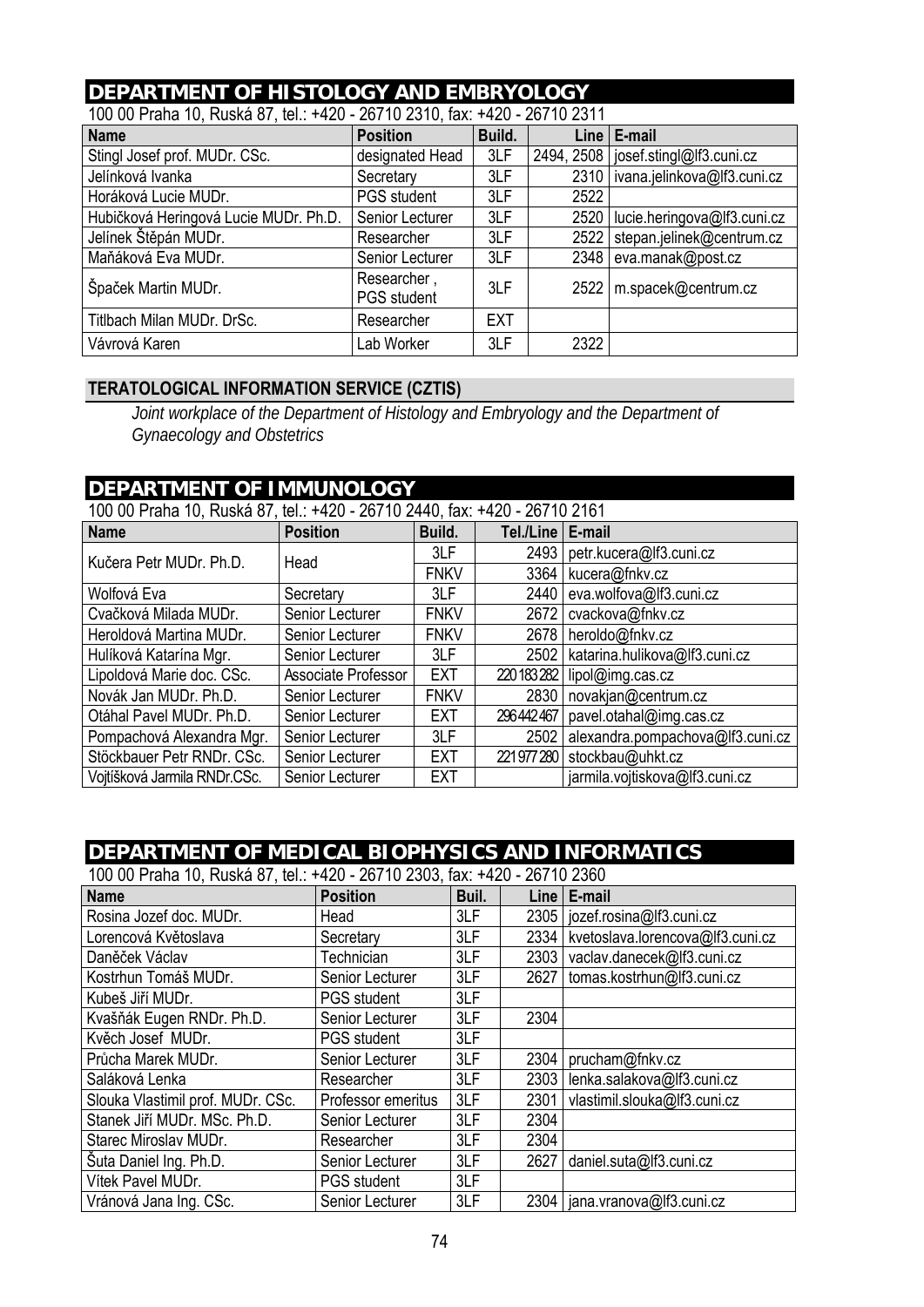### **DEPARTMENT OF MEDICAL ETHICS AND NURSING**

100 00 Praha 10, Ruská 91, tel.: +420 - 26710 2904 Since September to be divided in two parts: Department of Medical Ethics (Head: Mgr. Václav Vácha) and Department of Nursing (Head: Mgr. Hana Svobodová).

| <b>Name</b>             | <b>Position</b> | Build.      | Tel./Line   | E-mail                               |
|-------------------------|-----------------|-------------|-------------|--------------------------------------|
| Zvoníčková Marie PhDr.  | designated Head | SZŠ         | 2944        | marie.zvonickova@lf3.cuni.cz         |
| Machuldová Irena        | Secretary       | SZŠ         | 2904        | irena.machuldova@lf3.cuni.cz         |
| Drozdová Radomila PhDr. | Senior Lecturer | SZŠ         | 2940        | radomila.drozdova@lf3.cuni.cz        |
| Fialová Lydie MUDr.     | Senior Lecturer | SZŠ         | 2904        | lydiefialova@centrum.cz              |
| Heřmanová Jana Mgr.     | Senior Lecturer | SZŠ         | 2945        | herman.ova@volny.cz                  |
| Holubová Jana Mgr.      | Senior Lecturer | SZŠ         | 2945        | jana.holubova@lf3.cuni.cz            |
| Janečková Hana PhDr.    | Senior Lecturer | <b>EXT</b>  | 271 019 282 | janeckova@ipvz.cz                    |
| Křížová Eva PhDr.       | Senior Lecturer | SZŠ         | 2946        | eva.krizova@lf3.cuni.cz              |
| Mauer Miloš Mgr.        | Senior Lecturer | SZŠ         | 2944        | mauer@email.cz                       |
| Prokop Jiří Mgr. Ph.D.  | Senior Lecturer | SZŠ         | 2946        | jiri.prokop@caritas.cz               |
| Sedlářová Petra Mgr.    | Junior Lecturer | SZŠ         | 2944        | petra.sedlarova@lf3.cuni.cz          |
| Svobodová Hana Mgr.     | Senior Lecturer | SZŠ         | 2944        | Sv.Hana@seznam.cz                    |
| Tošnerová Tamara MUDr.  | Senior Lecturer | <b>FNKV</b> | 3154        | tosner@fnkv.cz                       |
| Trčková Monika Mgr.     | Senior Lecturer | <b>SZŠ</b>  | 2904        | monika.trckova@lf3.cuni.cz           |
| Vácha Marek Mgr. Ph.D.  | Senior Lecturer | SZŠ         | 2946        | orko@post.cz                         |
| Vaňková Milena Mgr.     | Junior Lecturer | SZŠ         | 2940        | milena.vankova@email.cz              |
| Vytejčková Renáta Bc.   | Junior Lecturer | SZŠ         |             | 2945   renata.vytejckova@lf3.cuni.cz |

#### **DEPARTMENT OF MEDICAL MICROBIOLOGY**

100 34 Praha 10, Šrobárova 50, tel.: +420 - 26716 2531 office, fax: +420 - 26716 3407

| <b>Name</b>                      | <b>Position</b>     | Build.      | Tel./Line   E-mail |                         |
|----------------------------------|---------------------|-------------|--------------------|-------------------------|
| Bednář Marek doc. MUDr. CSc.     | Head                | <b>FNKV</b> | 2580               | bednarm@cbox.cz         |
| Adamová Eva                      | Secretary           | <b>FNKV</b> | 2531               | microsec@fnkv.cz        |
| Adámková Václava MUDr.           | Senior Lecturer     | <b>FNKV</b> | 3560               | v.adamkova@iol.cz       |
| Bendová Eva MUDr. CSc.           | Senior Lecturer     | <b>FNKV</b> | 2532               | bendova@fnkv.cz         |
| Chrenková Vanda MUDr.            | Senior Lecturer     | <b>FNKV</b> | 2542               | chrenkova@fnkv.cz       |
| Haasová Zorka                    | Lab Worker          | EXT         | 296 816 254        | haasova@atlas.cz        |
| Janatová Eva                     | Lab Worker          | <b>FNKV</b> | 2516               | janatova@fnkv.cz        |
| Janíčková Tatiana MUDr.CSc.      | Senior Lecturer     | <b>FNKV</b> | 2532               | tatianaj@seznam.cz      |
| Kolářová Libuše doc.RNDr.CSc.    | Associate Professor | <b>EXT</b>  | 296 816 254        | libuse.kolarova@ipvz.cz |
| Kolbeková Petra Mgr.             | <b>PGS</b> student  | EXT         | 271 019 254        | kolbekovap@seznam.cz    |
| Krištofová Milena                | Lab Worker          | <b>FNKV</b> | 3560               |                         |
| Leissová Markéta                 | Lab Worker          | EXT         | 296 816 254        | parazit@ipvz.cz         |
| Libovická Hana                   | Lab Worker          | <b>FNKV</b> | 3560               |                         |
| Lichtenbergová Lucie Mgr.        | <b>PGS</b> student  | <b>FNKV</b> | 2542               | lichten@email.cz        |
| Lipertová Petra                  | Lab Worker          | <b>FNKV</b> | 2534               |                         |
| Schindler Jiří prof. MUDr. DrSc. | Professor           | <b>FNKV</b> |                    | schind@cesnet.cz        |
| Smíšek Jan                       | Junior Lecture      | <b>FNKV</b> | 3559               | jan.smisek@seznam.cz    |
| Stránská Eva RNDr.               | Senior Lecturer     | <b>FNKV</b> | 2533               | stran@atlas.cz          |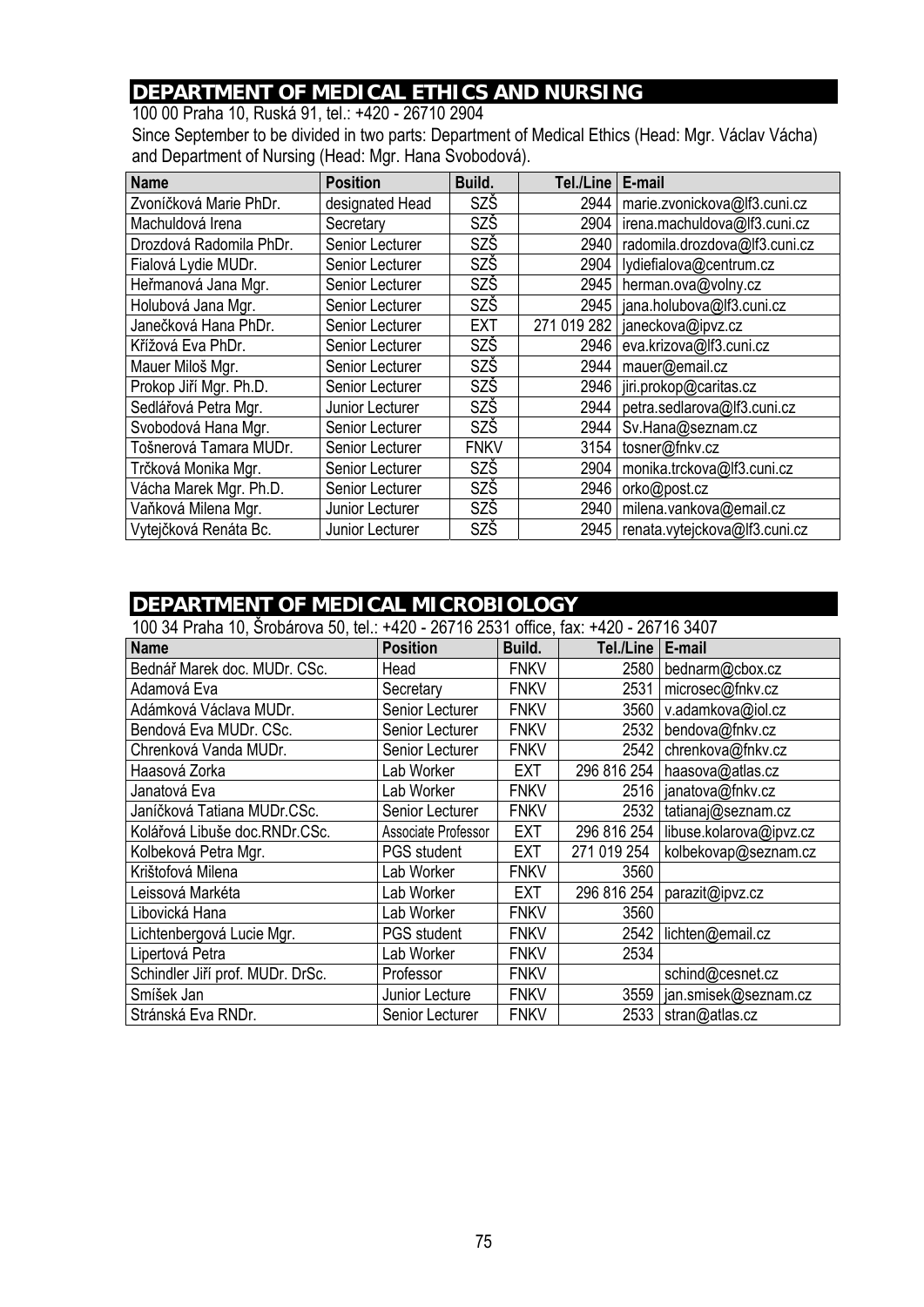### **DEPARTMENT OF NORMAL, PATHOLOGICAL AND CLINICAL PHYSIOLOGY**

120 00 Praha 2, Ke Karlovu 4, tel. +420 224 923 241, +420 224 923 905, fax: +420 224 923 827, +420 224 916 896, Division of Pathological Physiology also tel.: +420 224 910 403 The Department is also connected to the faculty switchboard (dial +420 224 90 + 4-digit line); calls within faculty possible with dialling 4-digit line numbers.

| <b>Name</b>                       | <b>Position</b>     | Build.        | Tel.        | E-mail                        |
|-----------------------------------|---------------------|---------------|-------------|-------------------------------|
| Rokyta Richard prof. MUDr. DrSc.  | Head                | <b>KARLOV</b> | 224 923 827 | richard.rokyta@lf3.cuni.cz    |
| Mareš Jan doc. MUDr. CSc.         | Deputy Head         | <b>KARLOV</b> | 224 910 403 | jan.mares@lf3.cuni.cz         |
| Šplíchalová Miroslava             | Secretary           | <b>KARLOV</b> | 224 902 721 | msplich@lf3.cuni.cz           |
| Bernášková Klára MUDr.CSc.        | Senior Lecturer     | <b>KARLOV</b> | 224 902 732 | kbernas@lf3.cuni.cz           |
| Brunerová Ludmila MUDr.           | Senior Lecturer     | <b>EXT</b>    |             | brunerova@seznam.cz           |
| Charvát Pavel                     | Technician          | <b>EXT</b>    | 224 910 403 |                               |
| Chvojková Jaroslava               | Lab Worker          | <b>KARLOV</b> | 224 902 724 | jchvoj@lf3.cuni.cz            |
| Deykun Kateryna MUDr.             | PGS student         | <b>KARLOV</b> | 224 902 725 | k.deykun@gmail.com            |
| Franěk Miloslav MUDr.Ph.D.        | Senior Lecturer     | <b>KARLOV</b> | 224 902 714 | franek@lf3.cuni.cz            |
| Herrmannova Marie PhDr.           | Documentarist       | <b>KARLOV</b> | 224 902 722 | marie.herrmannova@lf3.cuni.cz |
| Hrubá Lenka Mgr.                  | PGS student         | <b>KARLOV</b> | 224 902 733 | lena.hruba@seznam.cz          |
| Jurčovičová Jana Ing. CSc.        | Researcher          | <b>KARLOV</b> | 224 902 719 | jurcovic@lf3.cuni.cz          |
| Kouřilová Jarmila                 | Lab Worker          | KARLOV        | 224 902 712 | jarmila.kourilova@lf3.cuni.cz |
| Kůrková Jana                      | Lab Worker          | <b>KARLOV</b> | 224 902 712 | jana.kurkova@lf3.cuni.cz      |
| Laňka David                       | Technician          | <b>KARLOV</b> | 224 902 727 | auckland01@seznam.cz          |
| Marešová Hana                     | Lab Worker          | <b>KARLOV</b> | 224 902 720 |                               |
| Matějovská Iveta MUDr.CSc.        | Senior Lecturer     | <b>KARLOV</b> | 224 902 732 | matejov@lf3.cuni.cz           |
| Pekárková Ivana MUDr. Ph.D.       | Senior Lecturer     | <b>KARLOV</b> | 224 902 715 | ivanapekarkova@seznam.cz      |
| Poláček Hubert MUDr.              | <b>PGS</b> student  | <b>KARLOV</b> | 224 902 728 | h.polacek@seznam.cz           |
| Pometlová Marie MUDr.CSc.         | Senior Lecturer     | KARLOV        | 224 902 725 | mpomet@lf3.cuni.cz            |
| Račan Lukáš                       | Animal Keeper       | <b>KARLOV</b> | 224 902 726 |                               |
| Raška Otakar MUDr.                | <b>PGS</b> student  | <b>KARLOV</b> | 224 902 724 | raskaota@seznam.cz            |
| Schutová Barbora MUDr.            | PGS student         | <b>KARLOV</b> | 224 902 733 | ladybarb@email.cz             |
| Škurlová Martina PharmDr.         | PGS student         | <b>KARLOV</b> | 224 902 718 | martina.skurlova@lf3.cuni.cz  |
| Šlamberová Romana doc.MUDr. Ph.D. | Associate Professor | <b>KARLOV</b> | 224 902 713 | rslamber@lf3.cuni.cz          |
| Smetanová Helena                  | Lab Worker          | <b>KARLOV</b> | 224 902 712 | helena.smetanova@lf3.cuni.cz  |
| Šťastná Hana                      | Lab Worker          | <b>KARLOV</b> | 224 902 712 | hana.stastna@lf3.cuni.cz      |
| Štofková Andrea PharmDr.          | <b>PGS</b> student  | <b>KARLOV</b> | 224 902 718 | stofkova@physio.lf3.cuni.cz   |
| Vaculín Šimon MVDr. Ph.D.         | Senior Lecturer     | <b>KARLOV</b> | 224 902 714 | svaculin@lf3.cuni.cz          |
| Vrána Jiří MUDr.                  | PGS student         | <b>KARLOV</b> | 224 902 728 | jiri.vrana@lf3.cuni.cz        |
| Yamamotová Anna doc. RNDr. CSc.   | Associate Professor | <b>KARLOV</b> | 224 902 717 | yamamoto@lf3.cuni.cz          |

#### **DEPARTMENT OF NUTRITION**

| 100 00 Praha 10, Ruská 87, tel.: +420 267 102 620, fax: +420 267 102 618 |                     |             |                    |                                     |  |
|--------------------------------------------------------------------------|---------------------|-------------|--------------------|-------------------------------------|--|
| <b>Name</b>                                                              | <b>Position</b>     | Build.      | Tel./Line   E-mail |                                     |  |
| Anděl Michal prof. MUDr. CSc.                                            | Head                | 3LF         | 2619               | andel@fnkv.cz                       |  |
| Hromadová Michaela                                                       | Secretary           | 3LF         | 2620               | michaela.hromadova@lf3.cuni.cz      |  |
| Dlouhý Pavel MUDr.                                                       | Senior Lecturer     | 3LF         | 2621               | pavel.dlouhy@lf3.cuni.cz            |  |
| Hrnčířová Dana Mgr.                                                      | Senior Lecturer     | 3LF         | 2625               | dana.hrncirova@lf3.cuni.cz          |  |
| Kubíková Kamila Bc.                                                      | Asistent            | 3LF         | 2625               | kamila.kubikova@lf3.cuni.cz         |  |
| Kužela Lubomír doc. MUDr. DrSc.                                          | Associate Professor | 3LF         |                    | 2623   lubomir.kuzela@lf3.cuni.cz   |  |
| Perlín Ctibor Ing. CSc.                                                  | Senior Lecturer     | <b>EXT</b>  | 737 287 019        |                                     |  |
| Rambousková Jolana MUDr. CSc.                                            | Senior Lecturer     | 3LF         | 2622               | jolana.rambouskova@lf3.cuni.cz      |  |
| Šmejkalová Vladimíra                                                     | Dietician           | <b>FNKV</b> | 3163               |                                     |  |
| Stránský Miroslav doc. MUDr.                                             | Associate Professor | 3LF         | 2623               |                                     |  |
| Zezuláková Marta                                                         | Lab Worker          | 3LF         |                    | 2325   marta.zezulakova@lf3.cuni.cz |  |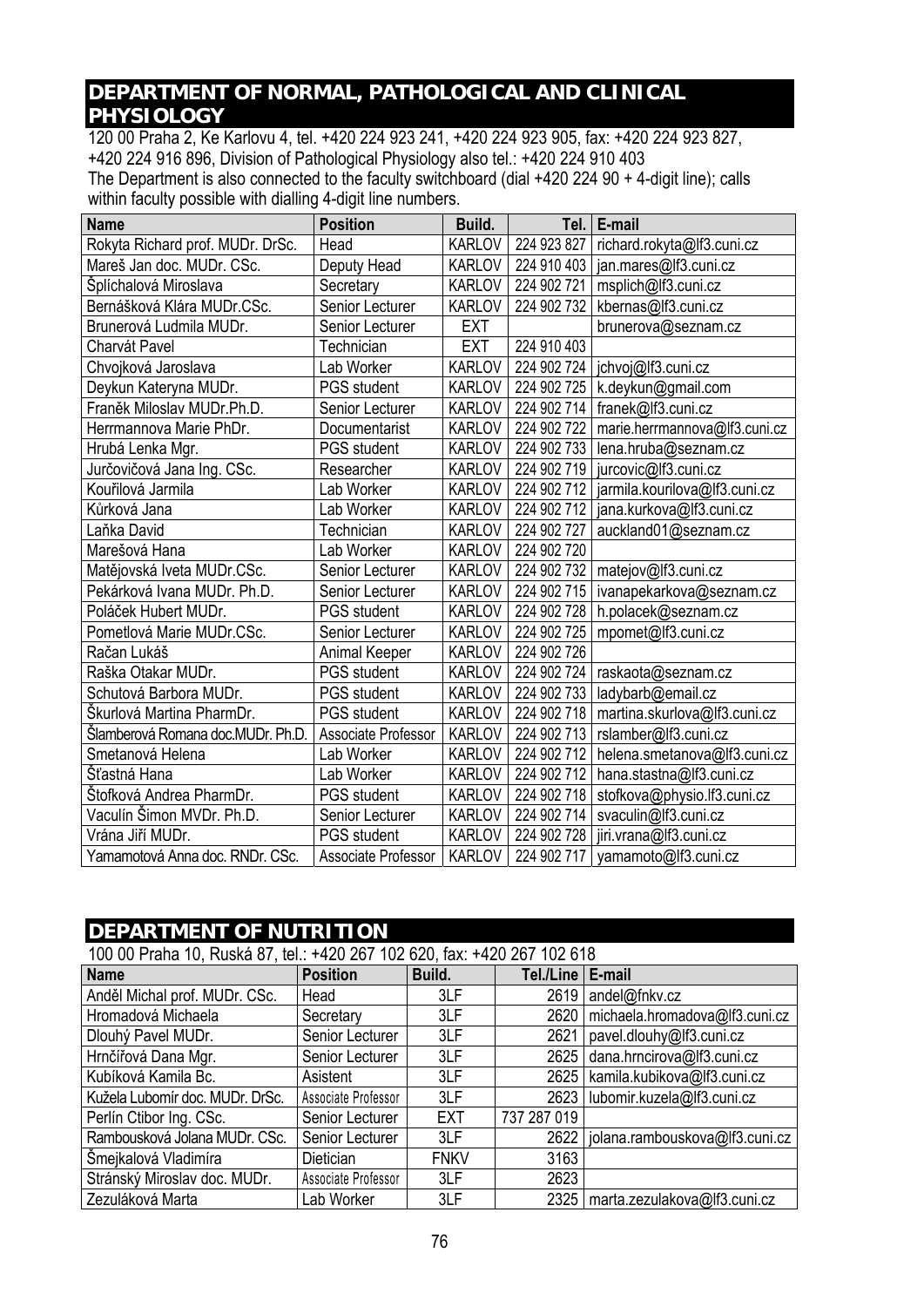#### **DEPARTMENT OF PATHOLOGY**

100 34 Praha 10, Šrobárova 50, tel.: +420 267 162 500, fax. +420 267 163 002

| <b>Name</b>                       | <b>Position</b>        | Build.      |            | Line   E-mail                 |
|-----------------------------------|------------------------|-------------|------------|-------------------------------|
| Mandys Václav prof. MUDr. CSc.    | Head                   | <b>FNKV</b> | 2510       | mandys@fnkv.cz                |
| Dubová Nataša                     | Secretary              | <b>FNKV</b> | 2900       | dubova@fnkv.cz                |
| Rychlá Drahomíra                  | Secretary              | <b>FNKV</b> | 2500       | patsec@fnkv.cz                |
| Černá Martina                     | Lab Worker             | 3LF         | 2307, 2308 | martina.cerna@lf3.cuni.cz     |
| Eis Václav MUDr.                  | Senior Lecturer        | <b>FNKV</b> | 3280       | vaclav.eis@email.cz           |
| Housa Daniel MUDr.Ph.D.           | Senior Lecturer        | <b>FNKV</b> | 3280       | dhous@lf1.cuni.cz             |
| Jakša Radek MUDr.                 | PGS student            | <b>FNKV</b> | 3674       | r.jaksa@centrum.cz            |
| Jirásek Tomáš MUDr. Ph.D.         | Senior Lecturer        | <b>FNKV</b> | 3199       | tjirasek@fnkv.cz              |
| Koldová Lidmila MUDr.             | Senior Lecturer        | <b>FNKV</b> | 2569       | koldova@fnkv.cz               |
| Kotková Ilona                     | Lab Worker             | <b>FNKV</b> | 3668       |                               |
| Kubálek Vojtěch MUDr. CSc.        | Senior Lecturer        | <b>FNKV</b> | 2508       |                               |
| Kujal Petr MUDr.                  | PGS student            | <b>FNKV</b> | 3674       | petr.kujal@centrum.cz         |
| Kutnohorská Dana                  | Lab Worker             | <b>FNKV</b> | 2501       |                               |
| Lísová Soňa MUDr.                 | Senior Lecturer        | <b>FNKV</b> | 2578       |                               |
| Musilová Andrea                   | Lab Worker             | <b>FNKV</b> | 3668       |                               |
| Náprstková Jana MUDr. CSc.        | Senior Lecturer        | <b>FNKV</b> | 2508       |                               |
| Peštová Marie                     | Lab Worker             | <b>FNKV</b> | 2501       |                               |
| Rosová Blanka MUDr.               | <b>PGS</b> student     | <b>FNKV</b> | 3674       | rosova@fnkv.cz                |
| Rychterová Vlasta doc. MUDr. CSc. | Associate Professor    | <b>FNKV</b> | 3302       | vlasta.rychterova@lf3.cuni.cz |
| Šach Josef MUDr.                  | <b>Senior Lecturer</b> | <b>FNKV</b> | 3001       | sach@fnkv.cz                  |
| Sloupová Miluše                   | Lab Worker             | <b>FNKV</b> | 2901       | sloupova@fnkv.cz              |
| Tučková Ivana                     | Lab Worker             | 3LF         | 2307,2308  |                               |
| Urbancová Hana MUDr.              | Senior Lecturer        | <b>FNKV</b> | 2578       | urbancova@fnkv.cz             |
| Vadinská Kateřina                 | Lab Worker             | <b>FNKV</b> | 2501       |                               |
| Vernerová Zdeňka MUDr. CSc.       | Senior Lecturer        | <b>FNKV</b> | 2502       | vernerova@fnkv.cz             |
| Visingerová Jana                  |                        | 3LF         | 2650       |                               |
| Voděrová Jana                     | Lab Worker             | <b>FNKV</b> | 2501       | On maternity leave            |

| DEPARTMENT OF PHARMACOLOGY                                               |                    |        |      |                                  |  |  |
|--------------------------------------------------------------------------|--------------------|--------|------|----------------------------------|--|--|
| 100 00 Praha 10, Ruská 87, tel.: +420 267 102 404, fax: +420 267 102 461 |                    |        |      |                                  |  |  |
| <b>Name</b>                                                              | <b>Position</b>    | Build. | Line | E-mail                           |  |  |
| Kršiak Miloslav prof. MUDr. DrSc.                                        | Head               | 3LF    | 2487 | miloslav.krsiak@lf3.cuni.cz      |  |  |
| Mieslerová Radomila                                                      | Secretary          | 3LF    | 2404 | radka.mieslerova@lf3.cuni.cz     |  |  |
| Balíková Kateřina                                                        | Lab Worker         | 3LF    | 2524 | katerina.balikova@lf3.cuni.cz    |  |  |
| Doležal Tomáš MUDr.                                                      | Senior Lecturer    | 3LF    | 2450 | tomas.dolezal@lf3.cuni.cz        |  |  |
| Dvořáková Markéta                                                        | Lab Worker         | 3LF    | 2524 | marketa.dvorakova@lf3.cuni.cz    |  |  |
| Janovský Martin Mgr.                                                     | <b>PGS</b> student | 3LF    | 2530 | martin.janovsky@lf3.cuni.cz      |  |  |
| Kroftová Olga MUDr. Ph.D.                                                | Senior Lecturer    | 3LF    | 2524 | olga.kroftova@abbott.com         |  |  |
| Mairychová Blanka                                                        | Lab Worker         | 3LF    | 2403 | blanka.mairychova@lf3.cuni.cz    |  |  |
| Patočková Jitka MUDr. Ph.D.                                              | Senior Lecturer    | 3LF    | 2402 | jitka.patockova@lf3.cuni.cz      |  |  |
| Procházková Michaela Mgr.                                                | <b>PGS</b> student | 3LF    | 2448 | michaela.prochazkova@lf3.cuni.cz |  |  |
| Sklenář Zbyněk PharmDr.                                                  | <b>PGS</b> student | 3LF    | 2448 | zbynek.sklenar@centrum.cz        |  |  |
| Slíva Jiří MUDr.                                                         | <b>PGS</b> student | 3LF    | 2530 | jiri.sliva@lf3.cuni.cz           |  |  |
| Šulcová Eva                                                              | Lab Worker         | 3LF    | 2403 | eva.sulcova@lf3.cuni.cz          |  |  |
| Šustková Magdaléna PharmDr. CSc.                                         | Senior Lecturer    | 3LF    | 2402 | magdalena.sustkova@lf3.cuni.cz   |  |  |
| Tůmová Eva MUDr.                                                         | Senior Lecturer    | 3LF    | 2524 |                                  |  |  |
| Votava Martin MUDr. Ph.D.                                                | Senior Lecturer    | 3LF    | 2450 | martin.votava@lf3.cuni.cz        |  |  |
|                                                                          |                    |        |      |                                  |  |  |

#### **Drug Information Centre (affiliated to the Dept. of Pharmacology)**

**Contact**: MUDr. Tomáš Doležal, MUDr. Martin Votava, Ph.D. **WWW:** http://www.farmakologie.net/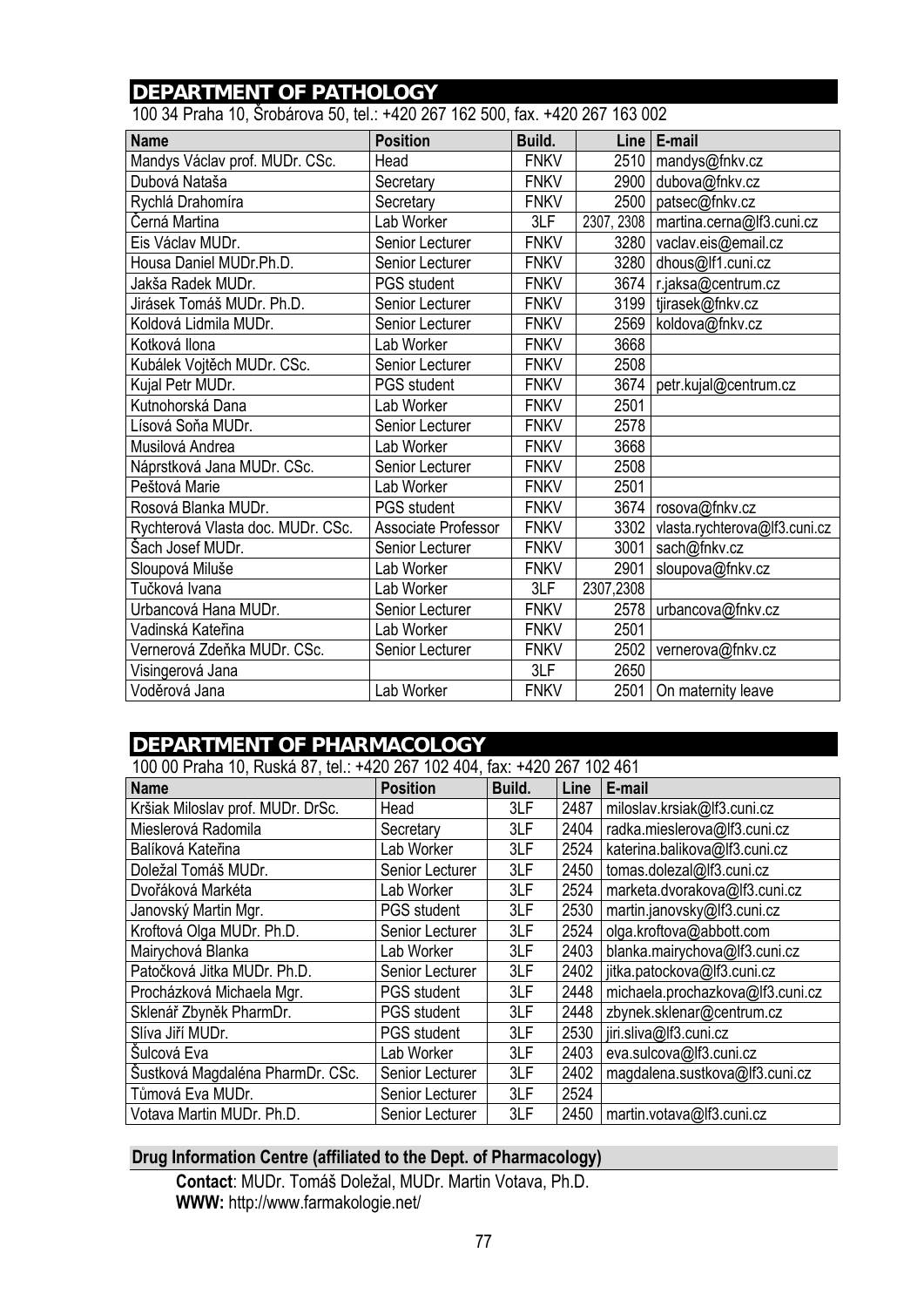### **DEPARTMENT OF PHYSICAL EDUCATION**

102 00 Praha 10, Bruslařská 10, tel./fax: +420 274 863 014, tel.:+420 272 082 500, e- mail: utv@post.lf3.cuni.cz

| <b>Name</b>                      | <b>Position</b>    |             | Tel.   E-mail                              |
|----------------------------------|--------------------|-------------|--------------------------------------------|
| Hněvkovský Bohumil PaedDr.       | Head               | 272 082 502 | bohumil.hnevkovsky@lf3.cuni.cz             |
| Milerová Hana PaedDr.            | Vice-Head for 3.MF |             | 272 082 503   hanamil@volny.cz             |
| Hiršalová Hana                   | Secretary          |             | 272 082 500   Hana. Hirsalova@lf3.cuni.cz  |
| Čechovský Ivan PaedDr.           | Senior Lecturer    |             | 272 082 506   icechovsky@volny.cz          |
| Horn Petr Mgr.                   | Senior Lecturer    | 272 082 506 | petr.horn@lf3.cuni.cz                      |
| Petříčková Jitka Mgr.            | Senior Lecturer    |             | 272 082 505   jitka.petrickova@lf3.cuni.cz |
| Polášek Jiří PaedDr.             | Senior Lecturer    |             | 272 082 502   jiri.polasek@lf3.cuni.cz     |
| Příhoda Bohuslav prom. těl. ped. | Senior Lecturer    | 272 082 501 | prihoda@cesnet.cz                          |
| Šefl Martin Mgr.                 | Senior Lecturer    | 272 082 506 | martin.sefl@email.cz                       |
| Skálová Květoslava, PaedDr.      | Senior Lecturer    | 272 082 505 | kvetoslava.skalova@lf3.cuni.cz             |
| Svobodová Věra PhDr.             | Senior Lecturer    | 272 082 504 | vera.svobodova@lf3.cuni.cz                 |
| Vladyková Ivana PaedDr.          | Senior Lecturer    | 272 082 503 | i.vladykova@seznam.cz                      |
| Žák Přemysl Mgr.                 | Senior Lecturer    |             | 272 082 506   premysl.zak@centrum.cz       |

#### **DEPARTMENT OF SPORT MEDICINE**

| 100 00 Praha 10, Ruská 87, tel.: +420 267 102 210, fax: +420 267 102 263 |                                 |        |      |                                 |  |
|--------------------------------------------------------------------------|---------------------------------|--------|------|---------------------------------|--|
| <b>Name</b>                                                              | <b>Position</b>                 | Build. | Line | E-mail                          |  |
| Štich Vladimír doc. MUDr. Ph.D.                                          | Head                            | 3LF    | 2483 | vladimir.stich@lf3.cuni.cz      |  |
| Pařízková Zuzana                                                         | Secretary                       | 3LF    | 2210 | zuzana.parizkova@lf3.cuni.cz    |  |
| Bajzová Magda MUDr.                                                      | PGS student,<br>Senior Lecturer | 3LF    | 2324 | magdabajzova@seznam.cz          |  |
| Hejnová Jindřiška MUDr.                                                  | Researcher                      | 3LF    | 2211 | jindra.hejnova@lf3.cuni.cz      |  |
| Klimčáková Eva Mgr.                                                      | Researcher                      | 3LF    | 2324 | e.klimcakova@post.lf3.cuni.cz   |  |
| Kovačiková Michaela Mgr.                                                 | <b>PGS</b> student              | 3LF    | 2324 | michaela.kovacikova@lf3.cuni.cz |  |
| Kováčová Zuzana Mgr.                                                     | <b>PGS</b> student              | 3LF    | 2324 | zuzana.kovacova@lf3.cuni.cz     |  |
| Lipková Michaela Mgr.                                                    | <b>PGS</b> student              | 3LF    | 2324 |                                 |  |
| Polák Jan MUDr.                                                          | <b>PGS</b> student              | 3LF    | 2324 | jan.polak@lf3.cuni.cz           |  |
| Vítková Michaela Ing. Ph.D.                                              | Post-doc INSERM                 | 3LF    | 2324 | misak.bob@centrum.cz            |  |

#### **Czech-French Laboratory for Clinical Research on Obesity**

*(joint workplace of Department of Sport Medicine and Institute National de Santé et Recherche Medical, U 586 Toulouse, France)* 

 **Director**: doc. MUDr. Vladimír Štich, Ph.D.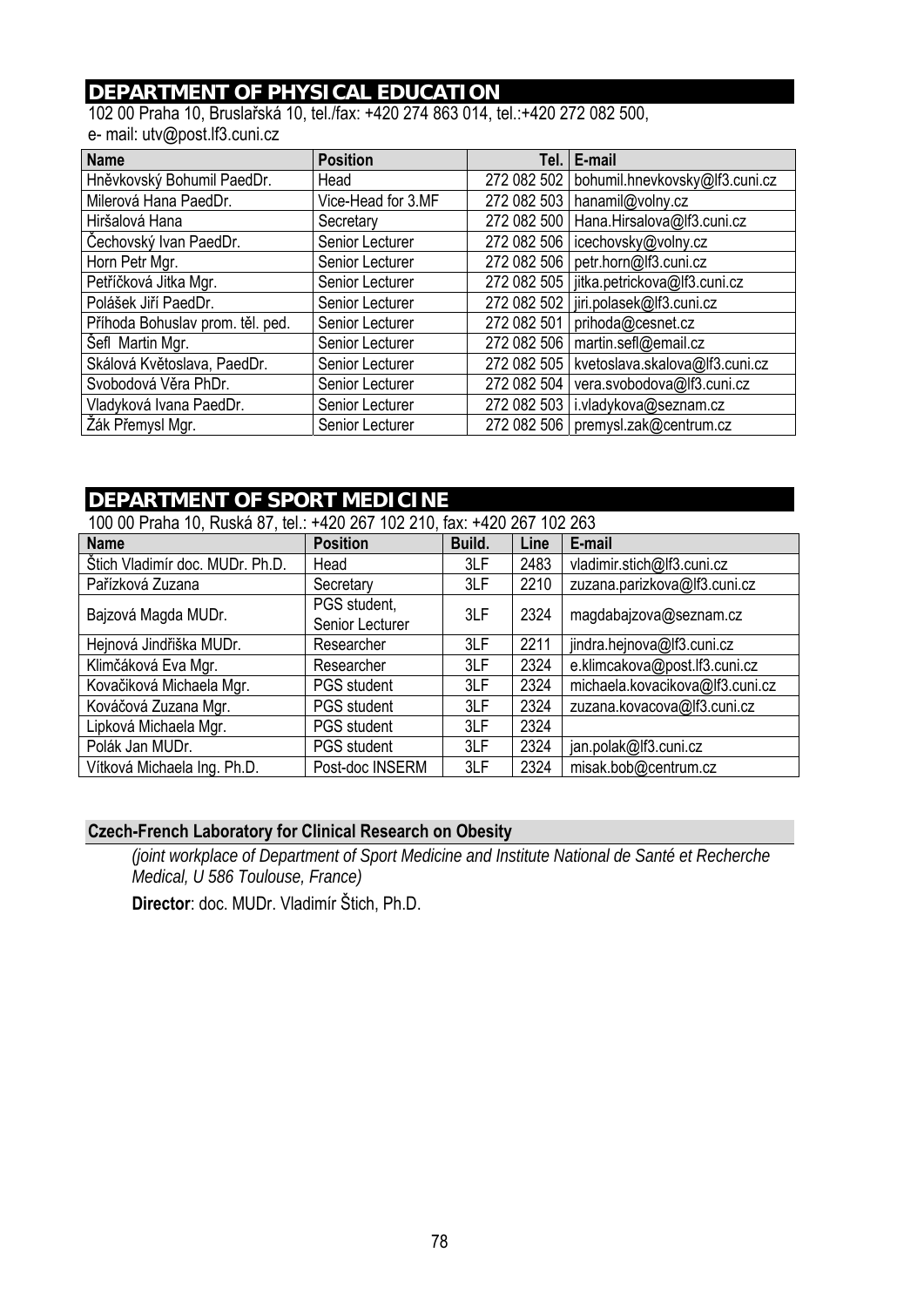# **B) DEPARTMENTS - JOINTLY WITH FNKV**

# **1ST DEPARTMENT OF INTERNAL MEDICINE**

| 100 34 Praha 10, Šrobárova 50, tel.: +420 267 162 315, +420 267 162 357, fax: +420 267 162 658 |                     |             |            |                               |  |  |
|------------------------------------------------------------------------------------------------|---------------------|-------------|------------|-------------------------------|--|--|
| <b>Name</b>                                                                                    | <b>Position</b>     | Build.      |            | $Line$ $E-mail$               |  |  |
| Horák Jiří prof. MUDr. CSc.                                                                    | Head                | <b>FNKV</b> | 2357       | horak@fnkv.cz                 |  |  |
| Sodomková Marcela                                                                              | Secretary           | <b>FNKV</b> |            | 2315   int1sec@fnkv.cz        |  |  |
| Bělinová Jana MUDr.                                                                            | Senior Lecturer     | <b>FNKV</b> | 3437       |                               |  |  |
| Cieslarová Blanka MUDr.                                                                        | Senior Lecturer     | <b>FNKV</b> | 2457, 2317 | cieslaro@fnkv.cz              |  |  |
| Dusilová-Sulková Sylvie prof. MUDr. DrSc.                                                      | Professor           | <b>FNKV</b> | 3671       | sulkova@fnkv.cz               |  |  |
| Háša Jan MUDr.                                                                                 | Senior Lecturer     | <b>FNKV</b> | 2852, 2612 | hasa@fnkv.cz                  |  |  |
| Havrda Martin MUDr.                                                                            | Senior Lecturer     | <b>FNKV</b> |            | 2460, 2358   havrda@fnkv.cz   |  |  |
| Hendrichová Miluše MUDr.                                                                       | PGS student         | <b>FNKV</b> | 2399       | milusehendrich@centrum.cz     |  |  |
| Jankovská Milada MUDr.                                                                         | Senior Lecturer     | <b>FNKV</b> | 3556       |                               |  |  |
| Jaroš Milan doc. MUDr. CSc.                                                                    | Associate Professor | <b>FNKV</b> | 2318       | jaros@fnkv.cz                 |  |  |
| Jirsová Kateřina MUDr.                                                                         | PGS student         | <b>FNKV</b> | 2314       | katerina.cervinkova@seznam.cz |  |  |
| Kalinová Kateřina MUDr.                                                                        | <b>PGS</b> student  | <b>FNKV</b> | 2612       |                               |  |  |
| Kozák Tomáš doc. MUDr. Ph.D.                                                                   | Associate Professor | <b>FNKV</b> | 2821       | kozak@fnkv.cz                 |  |  |
| Krátká Karolina MUDr.                                                                          | PGS student         | <b>FNKV</b> | 2315       | karolinakratka@seznam.cz      |  |  |
| Málek Filip MUDr.                                                                              | Senior Lecturer     | <b>FNKV</b> |            | 2245, 2312   malek@fnkv.cz    |  |  |
| Marková Jana MUDr.                                                                             | Senior Lecturer     | <b>FNKV</b> | 2886       |                               |  |  |
| Mertl Ladislav doc. MUDr. CSc.                                                                 | Associate Professor | <b>FNKV</b> |            | 2318 mertl@fnkv.cz            |  |  |
| Nováková Ludmila MUDr.                                                                         | Senior Lecturer     | <b>FNKV</b> | 2994       |                               |  |  |
| Pavlíček Petr MUDr.                                                                            | Senior Lecturer     | <b>FNKV</b> | 2843       |                               |  |  |
| Půtová Ivana RNDr.                                                                             | PGS student         | 3LF         | 2650       | ivana.putova@seznam.cz        |  |  |
| Remeš Ondřej MUDr.                                                                             | Senior Lecturer     | <b>FNKV</b> | 2338, 3437 | remes@fnkv.cz                 |  |  |
| Stránský Jaroslav doc. MUDr. CSc.                                                              | Associate Professor | <b>FNKV</b> | 2318, 2359 |                               |  |  |
| Tóthová Monika MUDr.                                                                           | Senior Lecturer     | <b>FNKV</b> | 2329, 2312 | tutoth@email.cz               |  |  |
| Valešová Marie doc. MUDr. CSc.                                                                 | Associate Professor | <b>FNKV</b> | 2457, 2359 | valesova@fnkv.cz              |  |  |
| Žabka Jiří MUDr. CSc.                                                                          | Senior Lecturer     | <b>FNKV</b> | 2399, 2318 | zabka@fnkv.cz                 |  |  |

#### **2ND DEPARTMENT OF INTERNAL MEDICINE**

100 34 Praha 10, Šrobárova 50, tel./fax: +420 267 162 710

| <b>Position</b>     | Build.      | Line       | E-mail                     |
|---------------------|-------------|------------|----------------------------|
| Head                | <b>FNKV</b> | 2710       | michal.andel@lf3.cuni.cz   |
| Secretary           | <b>FNKV</b> | 2710       | int2sec@fnkv.cz            |
| <b>PGS</b> student  | <b>FNKV</b> | 2760       |                            |
| Senior Lecturer     | <b>FNKV</b> | 2982, 2709 | zorb@seznam.cz             |
| Senior Lecturer     | <b>FNKV</b> | 2760       |                            |
| Associate Professor | <b>FNKV</b> | 2668       | mbulv@fnkv.cz              |
| <b>PGS</b> student  | <b>FNKV</b> | 2983       |                            |
| Senior Lecturer     | <b>FNKV</b> | 2983       |                            |
| Senior Lecturer     | <b>FNKV</b> | 2719, 3680 | jan.hajer@post.lf3.cuni.cz |
| <b>PGS</b> student  | <b>FNKV</b> | 2760       |                            |
| Senior Lecturer     | <b>FNKV</b> | 2719       | hnanicek@fnkv.cz           |
| Senior Lecturer     | <b>FNKV</b> | 2703       | hoffmanova@fnkv.cz         |
| Senior Lecturer     | <b>FNKV</b> | 2727       | horejso@fnkv.cz            |
| <b>PGS</b> student  |             |            |                            |
| <b>PGS</b> student  | 3LF         | 2983       |                            |
| Associate Professor | <b>FNKV</b> | 2719, 2706 | kment@fnkv.cz              |
| Senior Lecturer     | <b>FNKV</b> | 3683       | kraml@fnkv.cz              |
|                     |             |            |                            |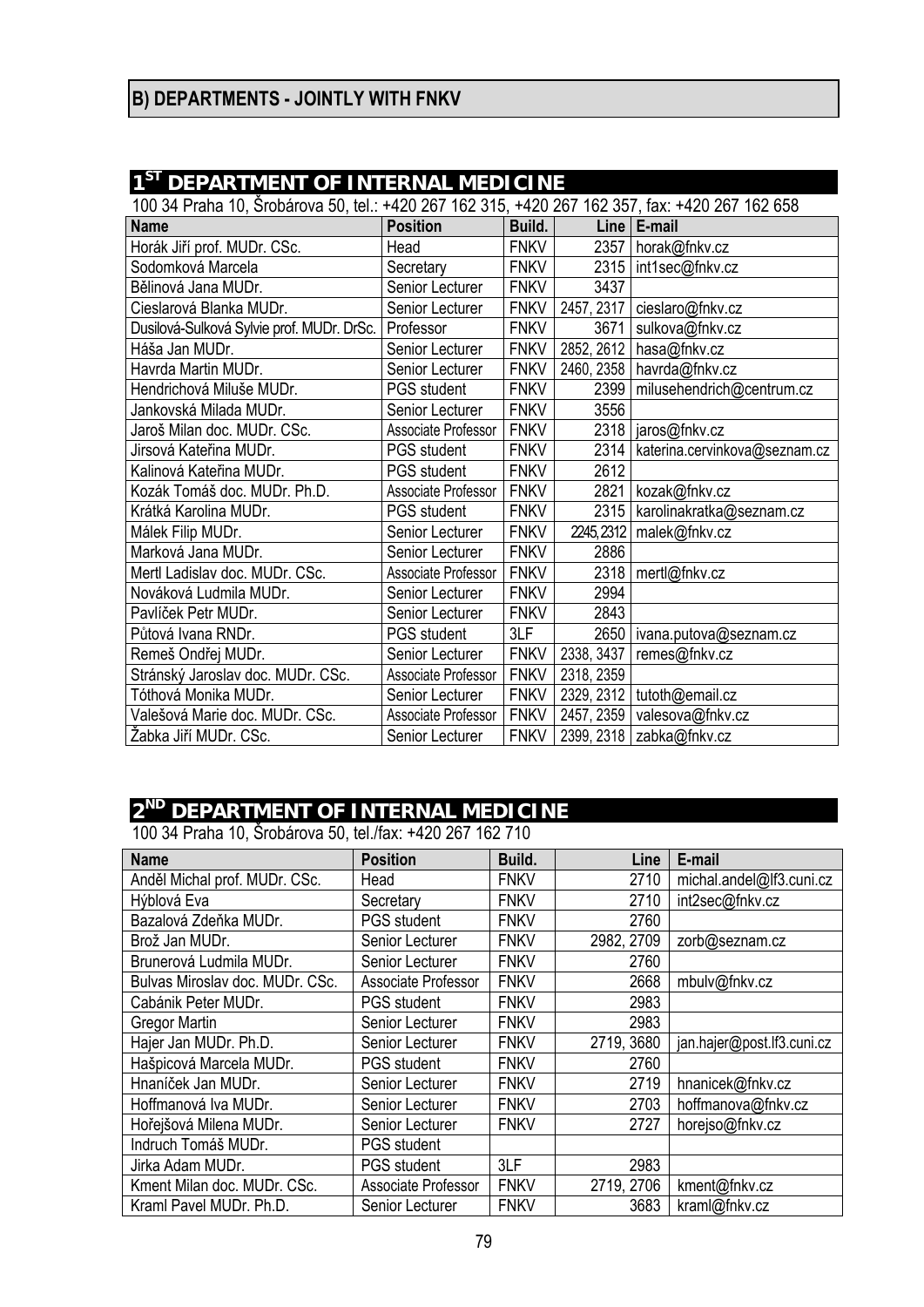| <b>Name</b>                      | <b>Position</b>     | Build.      | Line           | E-mail               |
|----------------------------------|---------------------|-------------|----------------|----------------------|
| Macharáček David MUDr.           | <b>PGS</b> student  | <b>FNKV</b> | 2983           |                      |
| Matouš Jan MUDr.                 | <b>PGS</b> student  | <b>FNKV</b> | 2983           |                      |
| Novák Jan MUDr. Ph.D.            | Researcher          | 3LF         | 2830           | novakjan@centrum.cz  |
| Plíšková Eva MUDr.               | <b>PGS</b> student  | <b>FNKV</b> | 2760           |                      |
| Polák Jan MUDr.                  | <b>PGS</b> student  | <b>FNKV</b> | 2983           |                      |
| Rychlík Ivan doc. MUDr. CSc.     | Associate Professor | <b>FNKV</b> | 2759,3479,3684 | rychlik@fnkv.cz      |
| Sotorník Richard MUDr.           | Senior Lecturer     | <b>FNKV</b> | 2752, 3684     | sotornik@yahoo.com   |
| Stehlík Luděk                    | Senior Lecturer     | <b>FNKV</b> | 2983           |                      |
| Švec Jiří MUDr.                  | <b>PGS</b> student  | <b>FNKV</b> | 2983           |                      |
| Těšínský Pavel doc. MUDr.        | Associate Professor | <b>FNKV</b> | 2741, 3057     | tesinsky@lf3.cuni.cz |
| Zádorová Zdeňka doc. MUDr. Ph.D. | Associate Professor | <b>FNKV</b> | 2719, 3679     | zadorova@fnkv.cz     |
| Zdráhalová Ivana MUDr.           | <b>PGS</b> student  | <b>FNKV</b> | 2708           |                      |

#### **CENTER FOR RESEARCH OF DIABETES, METABOLISM AND NUTRITRION**

**Head**: prof. MUDr. Michal Anděl, CSc.

#### **LABORATORY FOR CLINICAL PHYSIOLOGY OF DIABETES AND METABOLISM**

(Pavilion "I" - tel.: +420 267 162 526)

**Head:** prof. MUDr. Michal Anděl

**Researchers:** MUDr. Ludmila Brunerová, MUDr. Marcela Hašpicová, MUDr. Adam Jirka, MUDr. David Macharáček

**Technical assistants:** Lenka Lošonská, Diana Mžyková (tel. +420 267 162 526),

Jana Potočková (tel. +420 267 163 031)

LABORATORY OF EXPERIMENTAL DIABETOLOGY (Pavilion "X" - tel.: +420 267 102 837, 2839) **Head:** MUDr. Jan Novák, Ph.D. (tel. +420 - 267 102 914)

**Researcher:** RNDr. Blanka Rypáčková (tel: +420 267 102 957)

**Technical assistant:** Václava Kolaříková (tel. +420 267 102 837), Marcela Znamirowská

### **3RD DEPARTMENT OF INTERNAL MEDICINE - CARDIOLOGY**

100 34 Praha 10, Šrobárova 50, tel./fax: +420 267 162 621

| <b>Name</b>                     | <b>Position</b>     | Build.      | Tel./Line   E-mail |                                      |
|---------------------------------|---------------------|-------------|--------------------|--------------------------------------|
| Widimský Petr prof. MUDr. DrSc. | Head                | <b>FNKV</b> | 3159               | widim@fnkv.cz                        |
| Mühlbergerová Gabriela          | Secretary           | <b>FNKV</b> | 2621               | kardsekr@fnkv.cz                     |
| Bílková Danuše MUDr.            | <b>PGS</b> student  | <b>FNKV</b> | 2704               | dbilk@email.cz                       |
| Buděšínský Tomáš MUDr.          | Senior Lecturer     | <b>FNKV</b> | 3162, 2766, 2701   | budesin@fnkv.cz                      |
| Bufka Václav. MUDr.             | Researcher          | <b>FNKV</b> | 3760, 3546         | bufka@fnkv.cz                        |
| Čurila Karol MUDr.              | <b>PGS</b> student  | <b>FNKV</b> | 2763               | curilakarol@seznam.cz                |
| Dvořák Jaroslav MUDr.           | Senior Lecturer     | <b>FNKV</b> | 2701, 3162         | dvorakja@fnkv.cz                     |
| Gregor Pavel prof. MUDr. DrSc.  | Professor           | <b>FNKV</b> | 2700, 2707         | gregor@fnkv.cz                       |
| Heřman Dalibor MUDr.            | Senior Lecturer     | <b>FNKV</b> | 2750, 3029         | herman@fnkv.cz                       |
| Herold Martin MUDr.             | Senior Lecturer     | <b>FNKV</b> | 2757, 3029         | herold@fnkv.cz                       |
| Jirmář Radovan MUDr.            | Senior Lecturer     | <b>FNKV</b> |                    | 2750, 2762   jirmar@fnkv.cz          |
| Karásek Jiří MUDr.              | <b>PGS</b> student  | <b>FNKV</b> |                    | 2763   jiri.karasek@post.lf3.cuni.cz |
| Knot Jiří MUDr.                 | <b>PGS</b> student  | <b>FNKV</b> | 2763               | knot@centrum.cz                      |
| Kočka Viktor MUDr.              | Senior Lecturer     | <b>FNKV</b> | 2701,3546          | kocka@fnkv.cz                        |
| Línková Hana MUDr.              | Senior Lecturer     | <b>FNKV</b> |                    | 2724, 2704 linkova@fnkv.cz           |
| Lisa Libor MUDr.                | Senior Lecturer     | <b>FNKV</b> | 3162, 2766, 2701   | lisa@fnkv.cz                         |
| Málková Jana doc. MUDr. CSc.    | Associate Professor | <b>FNKV</b> | 2764, 2705         | malkova@fnkv.cz                      |
| Moťovská Zuzana MUDr.Ph.D.      | Senior Lecturer     | <b>FNKV</b> | 2764               | zuzana.motovska@iex.cz               |
| Osmančík Pavel MUDr. Ph.D.      | Researcher          | <b>FNKV</b> | 2761               | pavel.osmancik@web.de                |
| Ošťádal Petr MUDr. Ph.D.        | Senior Lecturer     | <b>FNKV</b> | 2319               | ostadal@yahoo.com                    |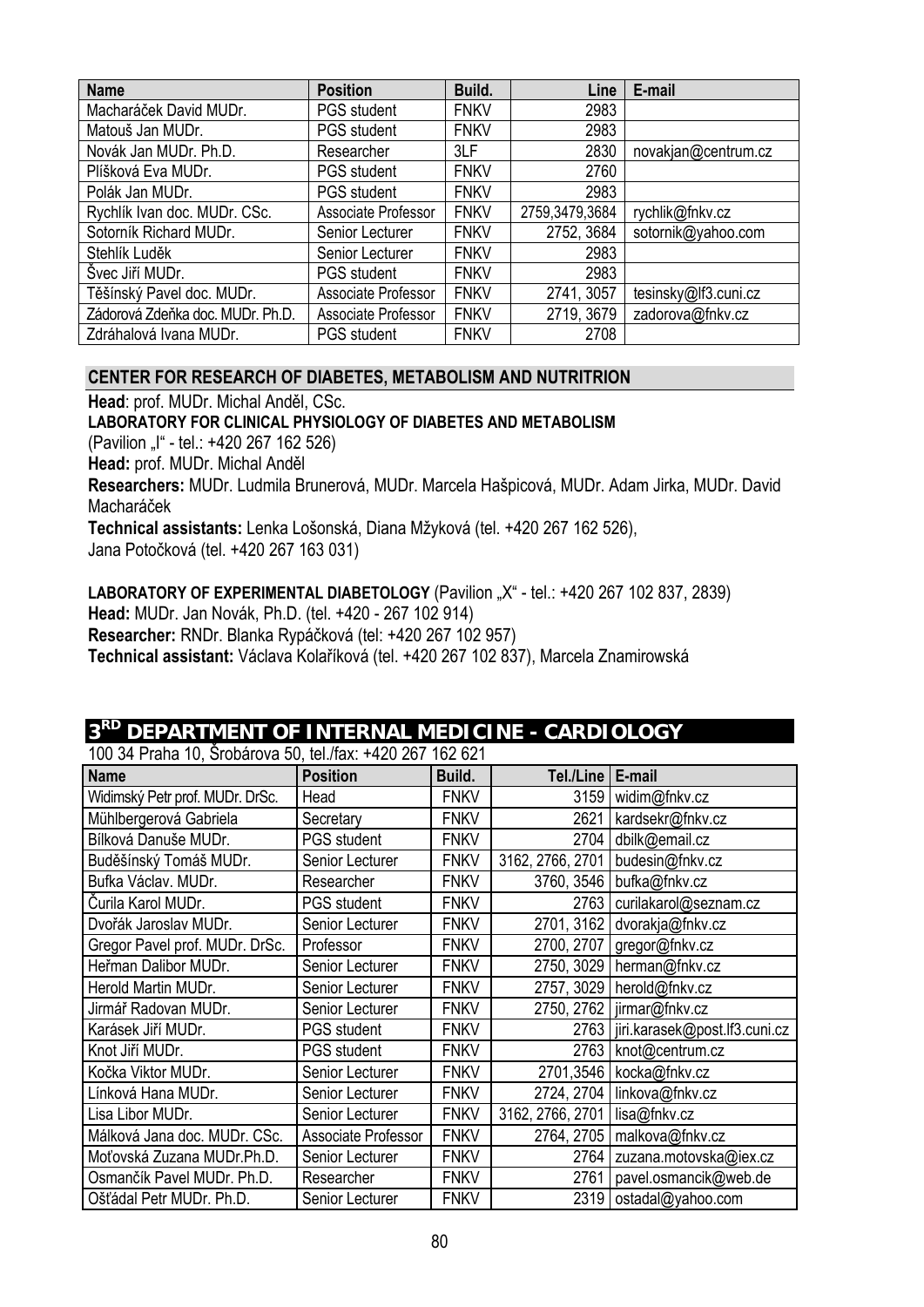| <b>Name</b>                   | <b>Position</b>                        | Build.      | Tel./Line   E-mail |                                |
|-------------------------------|----------------------------------------|-------------|--------------------|--------------------------------|
| Pěnička Martin MUDr, Ph.D.    | Senior Lecturer,<br><b>PGS</b> student | <b>FNKV</b> |                    | 3757, 2724   penicka@fnkv.cz   |
| Špaček Rudolf doc. MUDr. CSc. | Associate Professor                    | <b>EXT</b>  |                    | 222801263   spacek@nnfp.cz     |
| Štěpán Jelínek MUDr.          | PGS student                            | <b>FNKV</b> |                    | 3328 stepan.jelinek@centrum.cz |
| Štros Petr MUDr.              | Senior Lecturer                        | <b>FNKV</b> |                    | 2750, 3029 Strosp@seznam.cz    |
| Toušek Petr MUDr.             | <b>PGS</b> student                     | <b>FNKV</b> |                    | 2763   Tousek@email.cz         |

### **DEPARTMENT OF ANAESTHESIOLOGY AND RESUSCITATION**

| 100 34 Praha 10, Šrobárova 50, +420 267 162 461, fax: +420 267 163 125 |                     |             |  |                          |  |
|------------------------------------------------------------------------|---------------------|-------------|--|--------------------------|--|
| <b>Name</b>                                                            | <b>Position</b>     | Build.      |  | Line   E-mail            |  |
| Pachl Jan prof. MUDr. CSc.                                             | Head                | <b>FNKV</b> |  | 2451   pachl@fnkv.cz     |  |
| Bednářová Zdenka Ing                                                   | Secretary           | <b>FNKV</b> |  | 2461   karsec@fnkv.cz    |  |
| Höschlová Kristina MUDr.                                               | Senior Lecturer     | <b>FNKV</b> |  | 3410   hoschlova@fnkv.cz |  |
| Jandová Jaroslava MUDr.                                                | Senior Lecturer     | <b>FNKV</b> |  | 3361   jjandova@fnkv.cz  |  |
| Málek Jiří doc. MUDr. CSc.                                             | Associate Professor | <b>FNKV</b> |  | 3025   malekj@fnkv.cz    |  |
| Mizner Petr MUDr.                                                      | Senior Lecturer     | <b>FNKV</b> |  | 8434 mizner@fnkv.cz      |  |
| Šimánková Eva MUDr.                                                    | Senior Lecturer     | <b>FNKV</b> |  | 3361   simankova@fnkv.cz |  |
| Slavkovský Leo MUDr.                                                   | Senior Lecturer     | <b>FNKV</b> |  | 3458   slavkov@fnkv.cz   |  |
| Sturma Jan MUDr. CSc.                                                  | Senior Lecturer     | <b>FNKV</b> |  | 3327 sturma@fnkv.cz      |  |

### **DEPARTMENT OF BURNS MEDICINE**  100 34 Praha 10, Šrobárova 50, tel.: +420 267 163 365, fax: +420 267 313 374 **Name Position Build. Line E-mail** Klein Leo doc. MUDr. CSc. Head FNKV 3362 klein@fnkv.cz<br>
Pehrizyan Anahit Ing. Secretary FNKV 3365 burnsec@fnkv Pehrizyan Anahit Ing. Secretary FNKV 3365 burnsec@fnkv.cz Bláha Josef MUDr. Senior Lecturer | FNKV | 3368, 3370 Bláhová Anna **Lab Worker** | FNKV | 3347, 3381 Buršíková Eva Mgr. | Researcher | FNKV | 3347, 3381

| Biana Josef MUDF.                | Senior Lecturer | <b>FINKV</b> | 3300. 337U |                            |
|----------------------------------|-----------------|--------------|------------|----------------------------|
| Bláhová Anna                     | Lab Worker      | <b>FNKV</b>  | 3347, 3381 |                            |
| Brož Ludomír MUDr.               | Senior Lecturer | <b>FNKV</b>  | 3367       | broz@fnkv.cz               |
| Buršíková Eva Mgr.               | Researcher      | <b>FNKV</b>  | 3347, 3381 |                            |
| Kapounková Zuzana MUDr.          | Senior Lecturer | <b>FNKV</b>  |            | 3233 kapounkova@fnkv.cz    |
| Königová Radana prof. MUDr. CSc. | Professor       | <b>FNKV</b>  | 3354       |                            |
| Krchňáková Eva                   | Lab Worker      | <b>FNKV</b>  | 3347, 3381 |                            |
| Kripner Jiří MUDr.               | Senior Lecturer | <b>FNKV</b>  | 3346, 3378 |                            |
| Matoušková Eva MUDr.             | Researcher      | <b>FNKV</b>  | 3347, 3381 | matous@img.cas.cz          |
| Pafčuga Igor MUDr.               | Senior Lecturer | <b>FNKV</b>  | 3382, 3392 |                            |
| Štolbová Vlasta MUDr.            | Senior Lecturer | <b>FNKV</b>  | 3355, 3391 |                            |
| Tokarik Monika MUDr.             | Senior Lecturer | <b>FNKV</b>  |            | 3383, 3392 valova@fnkv.cz  |
| Zajíček Robert MUDr.             | Senior Lecturer | <b>FNKV</b>  |            | 3382, 3378 zajicek@fnkv.cz |

#### **DEPARTMENT OF CARDIAC SURGERY**

100 34 Praha 10, Šrobárova 50, tel: +420 267 163 422

| <b>Name</b>                    | <b>Position</b>     | Build.      |      | Line   E-mail               |
|--------------------------------|---------------------|-------------|------|-----------------------------|
| Straka Zbyněk prof. MUDr. CSc. | Head                | <b>FNKV</b> |      | 3422 straka@fnkv.cz         |
| Synkulová Ivana                | Secretary           | <b>FNKV</b> |      | 3422   sekrkarchir@fnkv.cz  |
| Brůček Petr MUDr.              | Senior Lecturer     | <b>FNKV</b> |      | 3244   brucekcz@hotmail.com |
| Vaněk Tomáš doc. MUDr. CSc.    | Associate Professor | <b>FNKV</b> |      | 3246 vanek@fnkv.cz          |
| Votava Jan prim. MUDr.         | Senior Lecturer     | <b>FNKV</b> | 3247 | votavaj@fnkv.cz             |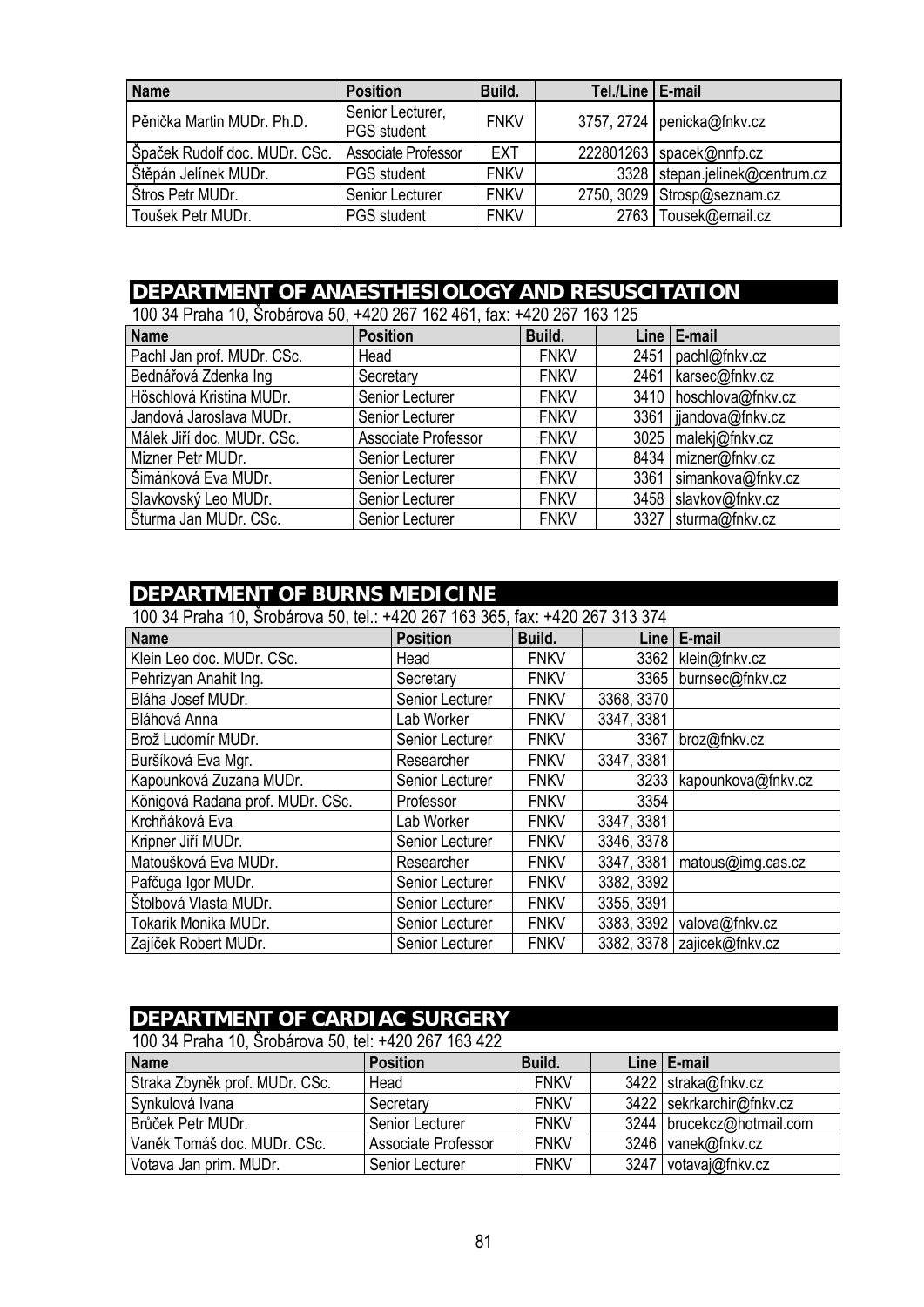# **DEPARTMENT OF CHILDREN AND ADOLESCENTS**<br>100.34 Praba 10, Šrabárova 50, tol : 1420.367.162.561, fox: 1420.272.736.326

| TUU 34 PTANA TU, STODATOVA 50, 101.: +420 207 TOZ 50T, 1AX. +420 272 730 320 |                    |             |            |                      |  |  |  |
|------------------------------------------------------------------------------|--------------------|-------------|------------|----------------------|--|--|--|
| <b>Name</b>                                                                  | <b>Position</b>    | Build.      | Line l     | E-mail               |  |  |  |
| Votava Felix doc. MUDr. Ph.D.                                                | Head               | <b>FNKV</b> | 2530       | votava@fnkv.cz       |  |  |  |
| Mattušová Eva                                                                | Secretary          | <b>FNKV</b> | 2561       | pedsec@fnkv.cz       |  |  |  |
| Al Taji Eva MUDr.                                                            | Senior Lecturer    | <b>FNKV</b> | 2551       | evataji@seznam.cz    |  |  |  |
| Čeřovská Eliška MUDr.                                                        | Senior Lecturer    | <b>FNKV</b> | 2553       | cerovska@fnkv.cz     |  |  |  |
| Hainerová Irena MUDr.                                                        | <b>PGS</b> student | <b>FNKV</b> | 2551       | ihainer@hotmail.com  |  |  |  |
| Hníková Olga prof. MUDr. CSc.                                                | Professor          | <b>FNKV</b> | 2819       | hnikova@fnkv.cz      |  |  |  |
| Kolská Monika MUDr.                                                          | Senior Lecturer    | <b>FNKV</b> | 3726       | kolska@fnkv.cz       |  |  |  |
| Marx David MUDr. Ph.D.                                                       | Senior Lecturer    | <b>FNKV</b> | 2560, 2554 | marx@fnkv.cz         |  |  |  |
| Palyzová Daniela MUDr. CSc.                                                  | Senior Lecturer    | <b>FNKV</b> | 2565       | palyzova@fnkv.cz     |  |  |  |
| Pazdírková Renáta MUDr.                                                      | Senior Lecturer    | <b>FNKV</b> | 2571       | pazdirkova@fnkv.cz   |  |  |  |
| Procházka Miroslav MUDr.                                                     | Lecturer           | <b>FNKV</b> | 3725       | m.prochazka@fnkv.cz  |  |  |  |
| Prokop Michal MUDr.                                                          | Researcher         | <b>FNKV</b> | 2826       | prokop@fnkv.cz       |  |  |  |
| Průhová Štěpánka MUDr. Ph.D.                                                 | Senior Lecturer    | <b>FNKV</b> | 2551       | pruhova@fnkv.cz      |  |  |  |
| Straňák Zbyněk doc. MUDr. CSc.                                               | Lecturer           | <b>FNKV</b> | 2561       | z.stranak@seznam.cz  |  |  |  |
| Strnadová Kristina MUDr.                                                     | Researcher         | <b>FNKV</b> | 3726       | kristr@post.cz       |  |  |  |
| Vavřinec Jan prof. MUDr.DrSc.                                                | profesor           | <b>FNKV</b> | 3726       | vavrinec@fnkv.cz     |  |  |  |
| Volf Vladimír MUDr. Ph.D.                                                    | Senior Lecturer    | <b>FNKV</b> | 2560, 2554 | volf@fnkv.cz         |  |  |  |
| Vosáhlo Jan MUDr.                                                            | PGS student        | <b>FNKV</b> | 2551       | jan.vosahlo@email.cz |  |  |  |
| Zikmund Jaroslav MUDr. CSc.                                                  | Researcher         | <b>FNKV</b> | 2571       | zikmund@fnkv.cz      |  |  |  |

100 34 Praha 10, Šrobárova 50, tel.: +420 267 162 561, fax: +420 272 736 326

#### **DEPARTMENT OF DERMATOVENEROLOGY**

100 34 Praha 10, Šrobárova 50, tel.: +420 267 162 340

| $1000$ of Trangello, Orobarova 00, ton. The Eq. To Eq. 1970<br><b>Name</b> | <b>Position</b>     | Build.      | Line | E-mail                       |
|----------------------------------------------------------------------------|---------------------|-------------|------|------------------------------|
| Arenberger Petr prof. MUDr. DrSc., MBA.                                    | Head                | <b>FNKV</b> | 3000 | arenberg@mbox.cesnet.cz      |
| Glogarová Blanka                                                           | Secretary           | <b>FNKV</b> | 2340 | dermasec@fnkv.cz             |
| Arenbergerová Monika MUDr. Ph.D.                                           | Senior Lecturer     | <b>FNKV</b> | 2348 | ma@verum.cz                  |
| Frey Tomáš MUDr. CSc.                                                      | Senior Lecturer     | <b>FNKV</b> | 3699 | korektiva@fnkv.cz            |
| <b>Gkalpakiotis Spyros MUDr.</b>                                           | <b>PGS</b> student  | <b>FNKV</b> | 2445 | spyros@centrum.cz            |
| Havlíčková Blanka MUDr.                                                    | Senior Lecturer     | <b>FNKV</b> | 2988 | maposta@email.cz             |
| Hegyi Juraj MUDr.                                                          | <b>PGS</b> student  | <b>FNKV</b> |      | 2445   jhegyi@dermatology.sk |
| Kříž Martin MUDr.                                                          | <b>PGS</b> student  | <b>FNKV</b> | 2445 | martic@seznam.cz             |
| Kulichová Daniela MUDr.                                                    | <b>PGS</b> student  | <b>FNKV</b> | 2445 |                              |
| Lippert Jan MUDr.                                                          | <b>PGS</b> student  | <b>FNKV</b> | 2445 | lippert@centrum.cz           |
| Mardešičová Libuše MUDr.                                                   | Senior Lecturer     | <b>FNKV</b> | 3699 | libuse@iol.cz                |
| Obstová Iva MUDr.                                                          | Senior Lecturer     | <b>FNKV</b> | 2988 | obstova@fnkv.cz              |
| Vohradníková Olga doc. MUDr. CSc.                                          | Associate Professor | <b>FNKV</b> | 3699 | vohradnikova.olga@seznam.cz  |

#### **DEPARTMENT OF GENERAL SURGERY**

| 100 34 Praha 10, Šrobárova 50, tel.: +420 267 162 419, fax: +420 267 163 185 |                 |             |      |                            |  |  |  |
|------------------------------------------------------------------------------|-----------------|-------------|------|----------------------------|--|--|--|
| <b>Name</b>                                                                  | <b>Position</b> | Build.      | Line | E-mail                     |  |  |  |
| Fanta Jan doc. MUDr. DrSc.                                                   | Head            | <b>FNKV</b> | 2412 | fanta@fnkv.cz              |  |  |  |
| Filipcová Ludmila                                                            | Secretary       | <b>FNKV</b> | 2419 | filipcova@fnkv.cz          |  |  |  |
| Bernat Martin MUDr.                                                          | Senior Lecturer | <b>FNKV</b> | 2476 | bernat@fnkv.cz             |  |  |  |
| Denemark Ladislav MUDr.                                                      | Senior Lecturer | <b>FNKV</b> | 2566 |                            |  |  |  |
| Ducháč Vítězslav MUDr.                                                       | Senior Lecturer | <b>FNKV</b> | 2745 | duchac@fnkv.cz             |  |  |  |
| Dvořáček Miroslav MUDr.                                                      | Senior Lecturer | <b>FNKV</b> | 2858 | miroslav.dvoracek@poast.cz |  |  |  |
| Dvořák Karel MUDr.                                                           | Senior Lecturer | <b>FNKV</b> | 2471 | kdvorak@fnkv.cz            |  |  |  |
| El-Masri Ahmad MUDr.                                                         | Senior Lecturer | <b>FNKV</b> | 2858 | masri@fnkv.cz              |  |  |  |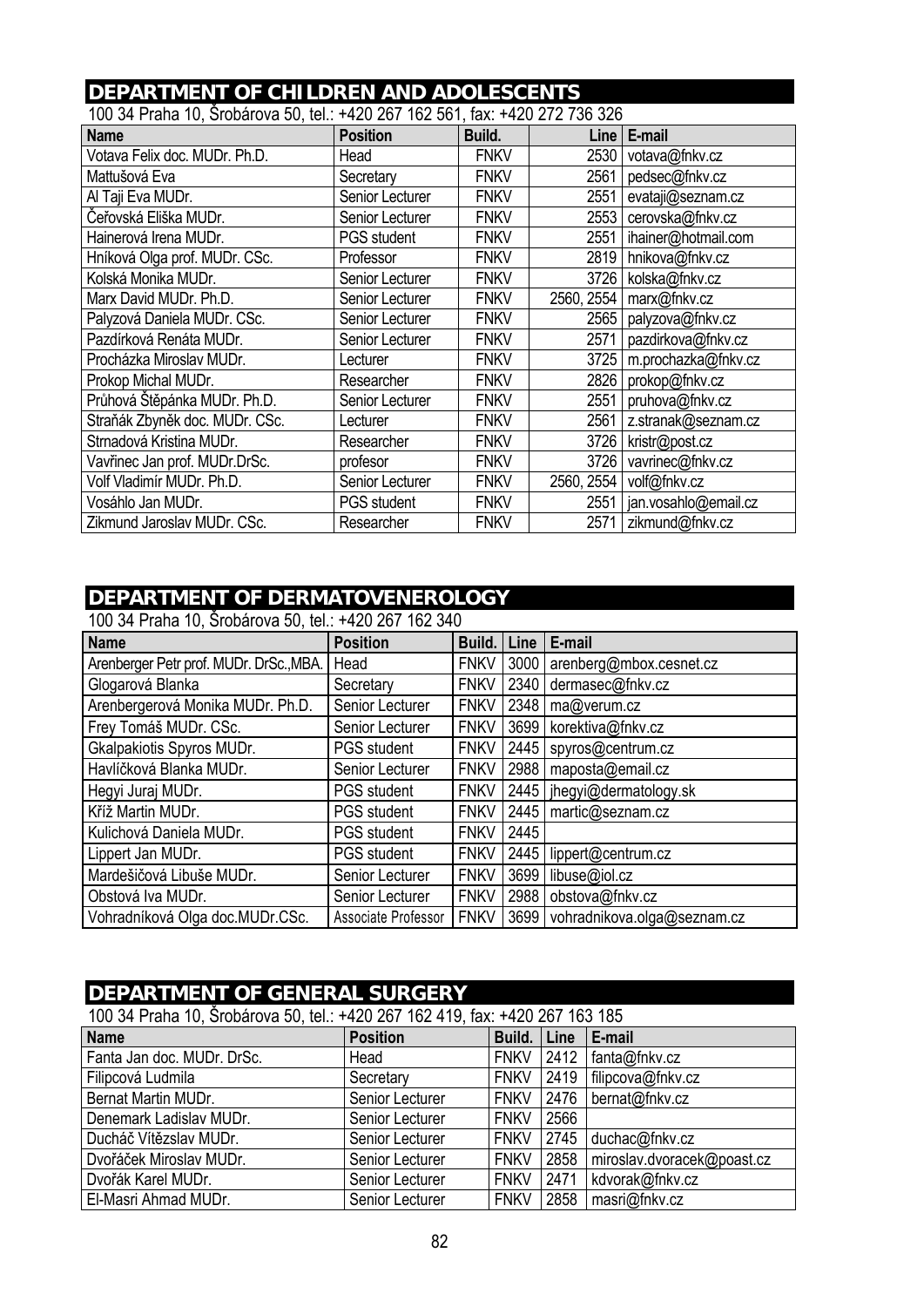| <b>Name</b>                        | <b>Position</b>     | Build.      | Line | E-mail                 |
|------------------------------------|---------------------|-------------|------|------------------------|
| Horák Ladislav doc. MUDr. DrSc.    | Associate Professor | <b>FNKV</b> | 2745 | horakl@fnkv.cz         |
| Jirava David MUDr.                 | Senior Lecturer     | <b>FNKV</b> | 2466 | jirava@fnkv.cz         |
| Kostka Rodomil doc. MUDr. CSc.     | Associate Professor | <b>FNKV</b> | 2472 | kostka@fnkv.cz         |
| Novák Ladislav MUDr.               | Senior Lecturer     | <b>FNKV</b> | 2470 | novak.lad@seznam.cz    |
| Pelák Zdeněk MUDr.                 | Senior Lecturer     | <b>FNKV</b> | 2476 | pelak@fnkv.cz          |
| Ston Robert MUDr.                  | Senior Lecturer     | <b>FNKV</b> | 2466 | robeek@seznam.cz       |
| Vach Bohumil MUDr.                 | Senior Lecturer     | <b>FNKV</b> | 2566 |                        |
| Vedral Tomáš MUDr.                 | Senior Lecturer     | <b>FNKV</b> | 2566 | vedral@fnkv.cz         |
| Vobořil René MUDr. Ph.D.           | Senior Lecturer     | <b>FNKV</b> | 2471 | rene.voboril@seznam.cz |
| Vojtíšek Oldřich MUDr.             | Senior Lecturer     | <b>FNKV</b> | 2452 | vojtisek@fnkv.cz       |
| Voleman Miloš MUDr.                | Senior Lecturer     | <b>FNKV</b> | 2468 | voleman@fnkv.cz        |
| Vyhnánek František doc. MUDr. CSc. | Associate Professor | <b>FNKV</b> | 2966 | vyhnanek@fnkv.cz       |

#### **DEPARTMENT OF GYNAECOLOGY AND OBSTETRICS**

100 34 Praha 10, Šrobárova 50, tel.: +420 296 472 368

| <b>Name</b>                      | <b>Position</b>        | Build.      | Tel./Line   | E-mail             |
|----------------------------------|------------------------|-------------|-------------|--------------------|
| Svoboda Bohuslav doc. MUDr. CSc. | Head                   | <b>FNKV</b> | 3101        | bsvoboda@cesnet.cz |
| Jirochová Ludmila                | Secretary              | <b>FNKV</b> | 2368        |                    |
| Bendová Marie MUDr. CSc.         | <b>Senior Lecturer</b> | <b>FNKV</b> | 2730        |                    |
| Havránková Anna MUDr.            | Senior Lecturer        | <b>FNKV</b> | 2736        | havranko@fnkv.cz   |
| Hes Ivan MUDr. CSc.              | Senior Lecturer        | <b>FNKV</b> | 2829        |                    |
| Jeníček Jaroslav MUDr. CSc.      | Senior Lecturer        | <b>EXT</b>  | 220 808 706 | jenicek@ld.cz      |
| Lomíčková Taťána MUDr.           | Senior Lecturer        | <b>FNKV</b> | 2730        |                    |
| Mottl Václav doc. MUDr. CSc.     | Associate Professor    | <b>FNKV</b> | 2260        |                    |
| Nováková Pavla MUDr. Ph.D.       | Senior Lecturer        | <b>FNKV</b> | 2733        |                    |
| Pavlásek Jiří MUDr.              | PGS student            | <b>FNKV</b> | 2734        |                    |
| Pipka Michael MUDr.              | Senior Lecturer        | <b>FNKV</b> | 3056        | pipka@fnkv.cz      |
| Pokorný Rajmund MUDr.            | Senior Lecturer        | <b>FNKV</b> | 2734        |                    |
| Popelka Jiří MUDr.               | Senior Lecturer        | <b>FNKV</b> | 3594        | popelka@fnkv.cz    |
| Pruner René Ing.                 | Researcher             | <b>FNKV</b> | 2310        | renda@cesnet.cz    |
| Tikovská Ludmila MUDr.           | Senior Lecturer        | <b>FNKV</b> | 2753        | tikovska@fnkv.cz   |
| Tikovský Karel MUDr.             | Senior Lecturer        | <b>FNKV</b> | 2731        |                    |
| Zmrhal Jan MUDr. CSc.            | <b>Senior Lecturer</b> | <b>EXT</b>  | 315 639 374 |                    |

#### **Division of Tumour Biology**

| 100 00 Praha 10, Ruská 87, tel.: +420 267 102 662, fax: +420 267 102 650 |                    |        |      |                                     |  |
|--------------------------------------------------------------------------|--------------------|--------|------|-------------------------------------|--|
| <b>Name</b>                                                              | <b>Position</b>    | Build. | Line | E-mail                              |  |
| Bobek Vladimír MUDr. Ph.D.                                               | Head               | 3LF    | 2662 | vbobek@centrum.cz                   |  |
| Boubelik Michael RNDr. CSc.                                              | Researcher         | 3LF    | 2662 | boubelik@biomed.cas.cz              |  |
| Kološtová Katarína Mgr.                                                  | Researcher         | 3LF    | 2662 | katarina.kolostova@post.lf3.cuni.cz |  |
| Pavlásek Jiří MUDr.                                                      | <b>PGS</b> student | 3LF    | 2662 | iiri-pavlasek@seznam.cz             |  |
| Pintěrová Daniela Ing.                                                   | Researcher         | 3LF    | 2662 | pinterod@seznam.cz                  |  |

#### **Division of Molecular Biology and Pathology of Cells**

| 100 00 Praha 10, Ruská 87, tel. +420 267 102 625 |                    |        |      |                                       |  |  |
|--------------------------------------------------|--------------------|--------|------|---------------------------------------|--|--|
| <b>Name</b>                                      | <b>Position</b>    | Build. | Line | E-mail                                |  |  |
| Hromadníková Ilona doc. RNDr. Ph.D.              | Head               | 3LF    |      | 2625   ilona.hromadnikova@lf3.cuni.cz |  |  |
| Nguyen, Hien Thi Thu MUDr.                       | <b>PGS</b> student | 3LF    |      |                                       |  |  |
| Sedláčková Lucie Ing.                            | PGS student        | 3LF    |      |                                       |  |  |
| Žejšková Lenka Mgr.                              | <b>PGS</b> student | 3LF    |      |                                       |  |  |
| Zlacká Denisa Mgr.                               | <b>PGS</b> student | 3LF    |      |                                       |  |  |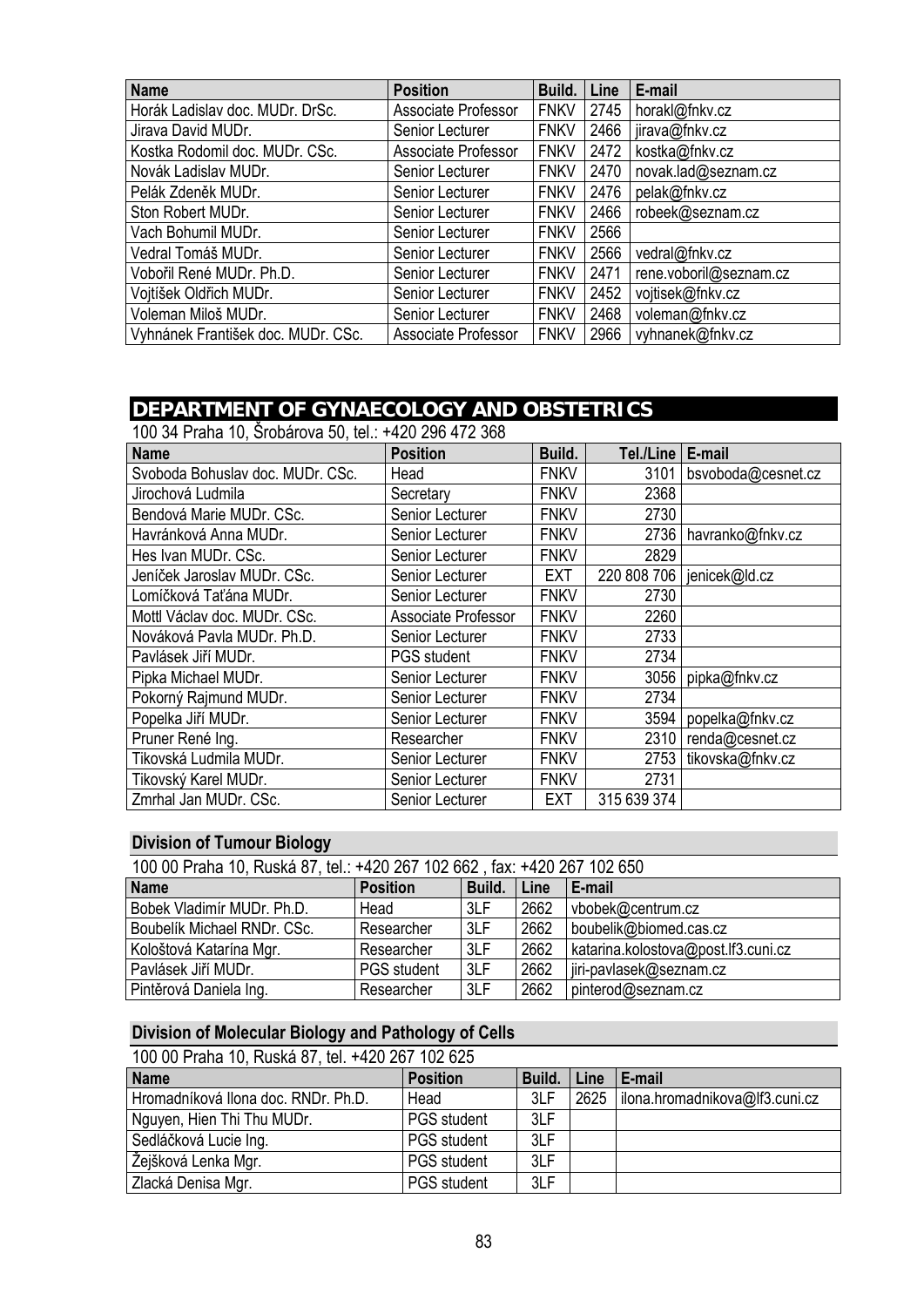### **DEPARTMENT OF NEUROLOGY**

100 34 Praha 10, Šrobárova 50, tel.: +420 267 162 380 office of the Clinic, fax: +420 267 162 377, email: neursec@fnkv.cz, Teaching Secretary tel.: +420 267 163 480, fax: +420 267 163 563, e-mail: efns@fnkv.cz

| <b>Name</b>                      | <b>Position</b>        | Build.      | Tel./Line   | E-mail                                    |
|----------------------------------|------------------------|-------------|-------------|-------------------------------------------|
| Sereghy Tomáš MUDr.              | Head                   | <b>FNKV</b> |             | 2814   sereghy@fnkv.cz                    |
| Dohnalová Magdalena Ing.         | Secretary              | <b>FNKV</b> | 3480        | efns@fnkv.cz                              |
| Bartoš Aleš MUDr.                | Senior Lecturer        | <b>FNKV</b> | 2297        | abartos@fnkv.cz                           |
| Bravo Edina MUDr.                | Senior Lecturer        | <b>FNKV</b> | 3704        | bravo@fnkv.cz                             |
| Čechová Linda                    | Research               | <b>FNKV</b> | 2386        | lindachechova@centrum.cz                  |
| Janoušková Ladislava MUDr.       | Senior Lecturer        | EXT         | 257 272 532 | Ladislava.Janouskova@homolka.cz           |
| Kalvach Pavel prof. MUDr. CSc.   | Professor              | <b>FNKV</b> | 3657        | kalvach@fnkv.cz                           |
| Keller Jiří MUDr.                | PGS student, Research  | <b>FNKV</b> |             | 3465   georgiusk@seznam.cz                |
| Kellerová Valja doc. MUDr. DrSc. | Associate Professor    | <b>FNKV</b> | 2494        | keller@fnkv.cz                            |
| Křivohlávková Jolana MUDr.       | Lecturer               | <b>FNKV</b> |             | 2376   jolakri@email.cz                   |
| Machová Hana MUDr.               | Senior Lecturer        | <b>FNKV</b> | 2394        | machova@fnkv.cz                           |
| Medová Eva MUDr.                 | Senior Lecturer        | <b>FNKV</b> | 3703        | medova@fnkv.cz                            |
| Musil Libor MUDr.                | <b>Senior Lecturer</b> | <b>FNKV</b> | 2297        | Imusil@fnkv.cz                            |
| Peisker Tomáš MUDr.              | Senior Lecturer        | <b>FNKV</b> | 2297        | peisker@fnkv.cz                           |
| Piťha Jiří MUDr.                 | Senior Lecturer        | <b>FNKV</b> | 2388        | pitha@fnkv.cz                             |
| Shubladze Khatuna MUDr.          | <b>PGS</b> student     | <b>EXT</b>  | 776 338 221 | khatuna@seznam.cz                         |
| Štětkářová Ivana doc. MUDr. CSc. | Associate Professor    | <b>EXT</b>  |             | 257 272 175   Ivana.Stetkarova@homolka.cz |
| Svoboda Libor MUDr.              | Senior Lecturer        | <b>FNKV</b> | 2387        | Isvoboda@fnkv.cz                          |

#### **DEPARTMENT OF NEUROSURGERY**

| 100 34 Praha 10, Šrobárova 50, tel. +420 267 168 548, +420 267 168 540, fax: +420 272 738 490 |                         |             |                  |                                       |  |  |
|-----------------------------------------------------------------------------------------------|-------------------------|-------------|------------------|---------------------------------------|--|--|
| <b>Name</b>                                                                                   | <b>Position</b>         | Build.      | Tel./Line E-mail |                                       |  |  |
| Haninec Pavel prof. MUDr. CSc.                                                                | Head                    | <b>FNKV</b> |                  | 8540 haninec@cesnet.cz                |  |  |
| Frýdlová Jaroslava                                                                            | Secretary               | <b>FNKV</b> |                  | 8548 frydlova@fnkv.cz                 |  |  |
| Houšťava Ladislav MUDr. Ph.D.                                                                 | Senior Lecturer         | <b>FNKV</b> |                  | 8300 houstava@fnkv.cz                 |  |  |
| Liščák Roman doc. MUDr. CSc.                                                                  | Associate Professor     | EXT         |                  | 257 272 552 Roman.Liscak@homolka.cz   |  |  |
| Sereghy Tomáš MUDr.                                                                           | Senior Lecturer         | <b>FNKV</b> |                  | 8548, 8046 sereghy@seznam.cz          |  |  |
| Tomáš Robert MUDr. Ph.D.                                                                      | Senior Lecturer         | <b>FNKV</b> |                  | 8126 robert.tomas@volný.cz            |  |  |
| Urgošík Dušan MUDr. CSc.                                                                      | <b>External Teacher</b> | <b>EXT</b>  |                  | 257 272 901 Dusan. Urgosik@homolka.cz |  |  |
| Zvěřina Eduard prof. MUDr. DrSc.                                                              | Professor               | <b>FNKV</b> |                  | 8548 ezverina@seznam.cz               |  |  |

# **DEPARTMENT OF NUCLEAR MEDICINE**

| 100 34 Praha 10, Srobárova 50, tel.: +420 267 163 186, fax: +420 267 162 660 |                     |             |                    |                                          |  |  |  |
|------------------------------------------------------------------------------|---------------------|-------------|--------------------|------------------------------------------|--|--|--|
| <b>Name</b>                                                                  | <b>Position</b>     | Build.      | Tel./Line   E-mail |                                          |  |  |  |
| Lang Otto MUDr. Ph.D.                                                        | Head                | <b>FNKV</b> |                    | 2809   lang@fnkv.cz                      |  |  |  |
| Urbanová Dana                                                                | Secretary           | <b>FNKV</b> |                    | 3186   knmsec@fnkv.cz                    |  |  |  |
| Kindlová Milena                                                              | Researcher          | <b>FNKV</b> | 2477               | kindlova@fnkv.cz                         |  |  |  |
| Kuníková Ivana                                                               | Researcher          | <b>FNKV</b> |                    | 2626   ivanakunikova@post.cz             |  |  |  |
| Matonohová Hana                                                              | Researcher          | <b>FNKV</b> | 2626               |                                          |  |  |  |
| Melichar František doc. ing. DrSc.                                           | Associate Professor | <b>EXT</b>  | 220 940 151        | melichar@ujf.cas.cz                      |  |  |  |
| Nováčková Božena                                                             | Researcher          | <b>FNKV</b> |                    | 2626   bnovackova@atlas.cz               |  |  |  |
| Píchová Renata MUDr.                                                         | Senior Lecturer     | <b>FNKV</b> | 2748               | pichova@fnkv.cz                          |  |  |  |
| Šantora Jan MUDr. CSc.                                                       | Senior Lecturer     | <b>EXT</b>  |                    | 318 654 305   jan.santora@medizunz-pb.cz |  |  |  |
| Syslová Hana                                                                 | Researcher          | <b>FNKV</b> | 2522               | knmsec@fnkv.cz                           |  |  |  |
| Trojanová Helena Ing. CSc.                                                   | Senior Lecturer     | <b>FNKV</b> |                    | 2795   trojanova@fnkv.cz                 |  |  |  |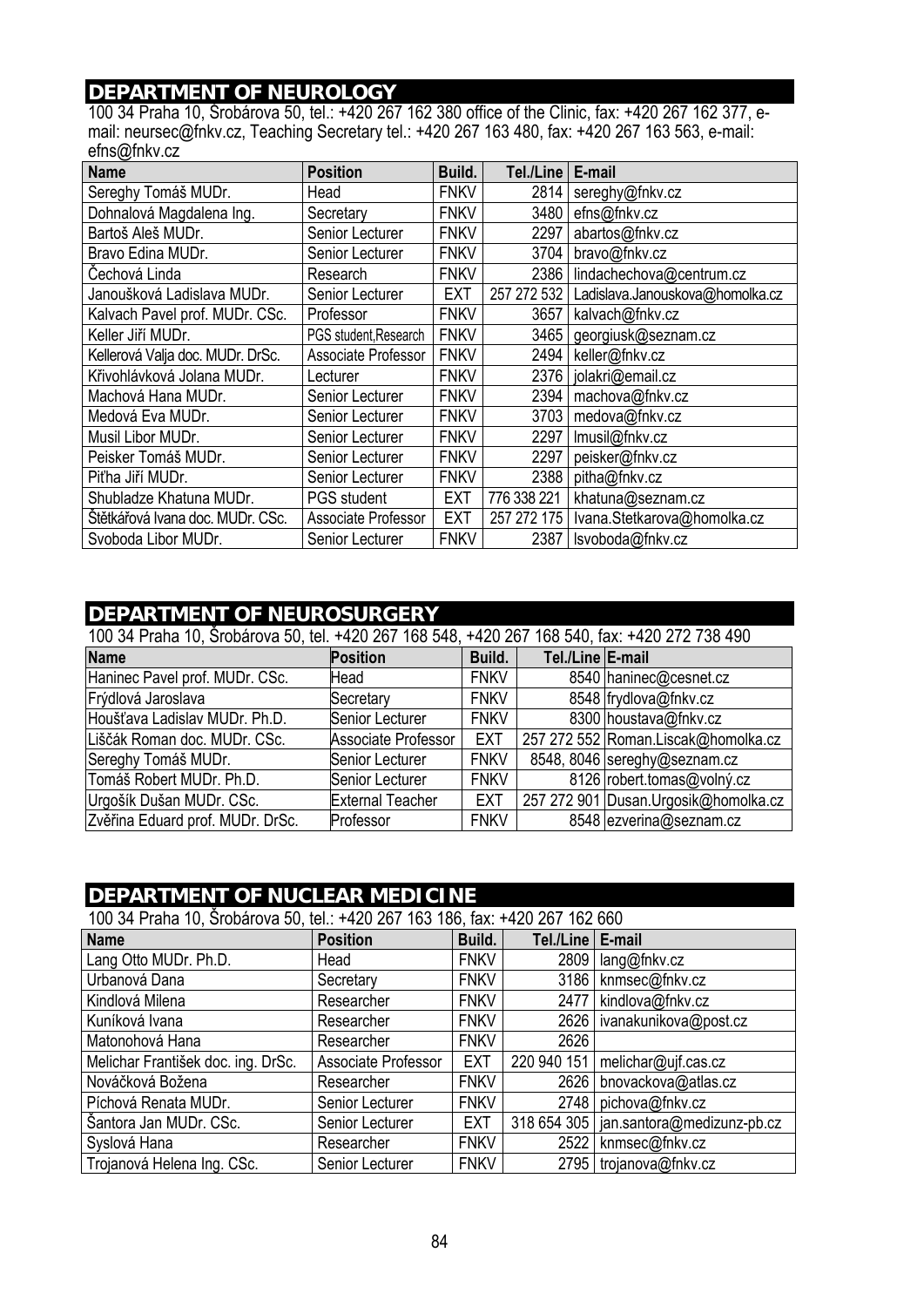# **DEPARTMENT OF OCCUPATIONAL AND TRAVEL HEALTH**

|  |  | 100 34 Praha 10, Šrobárova 50, tel.: +420 267 162 690, fax: +420 267 162 919 |  |  |
|--|--|------------------------------------------------------------------------------|--|--|
|--|--|------------------------------------------------------------------------------|--|--|

| $1000$ or $11100$ $1000$ or $0000$ or $0000$ . The $1000$ $1000$ $1000$ $1000$ $1000$ $1000$ |                     |             |  |                          |  |  |  |
|----------------------------------------------------------------------------------------------|---------------------|-------------|--|--------------------------|--|--|--|
| <b>Name</b>                                                                                  | <b>Position</b>     | Build.      |  | Line $E$ -mail           |  |  |  |
| Hrnčíř Evžen doc. MUDr. CSc.                                                                 | Head                | <b>FNKV</b> |  | 2810   hrncir@fnkv.cz    |  |  |  |
| Nejedlá Dana                                                                                 | Secretary           | <b>FNKV</b> |  | 2690   nejedla@fnkv.cz   |  |  |  |
| Kneidlová Monika doc. MUDr. CSc.                                                             | Associate Professor | <b>FNKV</b> |  | 2679   kneidlova@fnkv.cz |  |  |  |
| Linhartová Olga                                                                              | Researcher          | <b>FNKV</b> |  | 2870 linhartova@fnkv.cz  |  |  |  |
| Prachtová Hana                                                                               | Researcher          | <b>FNKV</b> |  | 2679   prachtova@fnkv.cz |  |  |  |

#### **DEPARTMENT OF OPHTHALMOLOGY**

| 100 34 Praha 10, Šrobárova 50, tel.: +420 267 162 390, fax: +420 267 162 491 |                 |             |      |                             |  |
|------------------------------------------------------------------------------|-----------------|-------------|------|-----------------------------|--|
| <b>Name</b>                                                                  | <b>Position</b> | Build.      |      | Line $E$ -mail              |  |
| Kuchynka Pavel prof. MUDr. CSc.                                              | Head            | <b>FNKV</b> |      | 2390   kuchynka@fnkv.cz     |  |
| Babáková Eva                                                                 | Secretary       | <b>FNKV</b> |      | 2390 ophtsec@fnkv.cz        |  |
| Brunnerová Renata MUDr.                                                      | Researcher      | <b>FNKV</b> |      | 2372   brunnerova@fnkv.cz   |  |
| Hornová Jara MUDr. CSc.                                                      | Senior Lecturer | <b>FNKV</b> |      | 2493   hornova@fnkv.cz      |  |
| Kocur Ivo MUDr.                                                              | Senior Lecturer | <b>FNKV</b> |      | 3157   pragueeye@fnkv.cz    |  |
| Kolín Jan prof. MUDr. CSc.                                                   | Professor       | <b>FNKV</b> | 2390 |                             |  |
| Souček Petr MUDr. Ph.D.                                                      | Senior Lecturer | <b>FNKV</b> |      | 3621, 2584   soucek@fnkv.cz |  |
| Stodůlka Pavel MUDr. Ph.D.                                                   | Senior Lecturer | <b>EXT</b>  |      | stodulka@lasik.cz           |  |

#### **DEPARTMENT OF ORTHOPAEDICS AND TRAUMATOLOGY**

100 34 Praha 10, Šrobárova 50, tel.: +420 267 162 431, tel./fax: +420 267 313 372

| $50.11$ . $60.100$ . $60.90$ $60.10$ . $60.11$<br><b>Name</b> | <b>Position</b>           | Build.      | Tel./Line   E-mail |                               |
|---------------------------------------------------------------|---------------------------|-------------|--------------------|-------------------------------|
| Bartoníček Jan prof. MUDr. DrSc.                              | Head                      | <b>FNKV</b> | 2431               | bartonic@fnkv.cz              |
| Tyrichtrová Lenka                                             | Secretary                 | <b>FNKV</b> | 2431               | ortsec@fnkv.cz                |
| Čech Oldřich prof. MUDr. DrSc.                                | <b>Professor Emeritus</b> | <b>FNKV</b> | 2813               |                               |
| Douša Pavel MUDr. CSc.                                        | Senior Lecturer           | <b>FNKV</b> | 2978               | dousa@fnkv.cz                 |
| Džupa Valér doc. MUDr. CSc.                                   | Associate Professor       | <b>FNKV</b> | 3172               | dzupa@fnkv.cz                 |
| Frič Vladimír MUDr. CSc.                                      | Senior Lecturer           | <b>FNKV</b> |                    | 2430   fric@fnkv.cz           |
| Ježek Jakub MUDr.                                             | Senior Lecturer           | <b>FNKV</b> |                    | 2712   jezek@fnkv.cz          |
| Klézl Zdeněk doc. MUDr. CSc.                                  | Associate Professor       | <b>EXT</b>  |                    |                               |
| Košťál Roman MUDr.                                            | Senior Lecturer           | <b>FNKV</b> | 3003               | kostal@fnkv.cz                |
| Krbcová Jana                                                  | Photographer              | <b>FNKV</b> | 2965               |                               |
| Krbec Martin doc. MUDr. CSc.                                  | Associate Professor       | EXT         | 547 192 704        | ortop@fnbrno.cz               |
| Kříž Jiří MUDr.                                               | Senior Lecturer           | EXT         |                    | 603 169 774   kriz@paraple.cz |
| Luňáček Libor MUDr.                                           | Senior Lecturer           | <b>EXT</b>  | 381 608 206        | libor.lunacek@ontab.cz        |
| Pacovský Vladimír MUDr.                                       | Senior Lecturer           | <b>FNKV</b> | 2903               | pacovsky@fnkv.cz              |
| Pazdírek Pavel MUDr.                                          | Senior Lecturer           | <b>FNKV</b> | 2489               | pazdirek@fnkv.cz              |
| Šesták Marek MUDr.                                            | Senior Lecturer           | <b>FNKV</b> | 2583               | sestak@fnkv.cz                |
| Skála-Rosenbaum Jiří MUDr.                                    | Senior Lecturer           | <b>FNKV</b> | 2489               | jrosenbaum@volny.cz           |
| Svatoš Filip MUDr.                                            | Senior Lecturer           | <b>FNKV</b> | 2799               | svatos@fnkv.cz                |
| Vávra Jaroslav MUDr.                                          | Senior Lecturer           | <b>FNKV</b> | 2483               | vavra@fnkv.cz                 |
| Zídka Michal MUDr.                                            | Senior Lecturer           | EXT         |                    | 266 006 318   zidka@fnkv.cz   |

#### **DEPARTMENT OF OTORHINOLARYNGOLOGY**

100 34 Praha 10, Šrobárova 50, tel.: +420 267 162 588 office, fax: +420 267 162 330

| <b>Name</b>                       | <b>Position</b> | <sup>1</sup> Build. | Line   E-mail         |
|-----------------------------------|-----------------|---------------------|-----------------------|
| Hahn Aleš doc. MUDr. Dr.med. CSc. | Head            | <b>FNKV</b>         | 2330   hahn@fnkv.cz   |
| Korejsová Pavla                   | Secretary       | <b>FNKV</b>         | 3171   orlsec@fnkv.cz |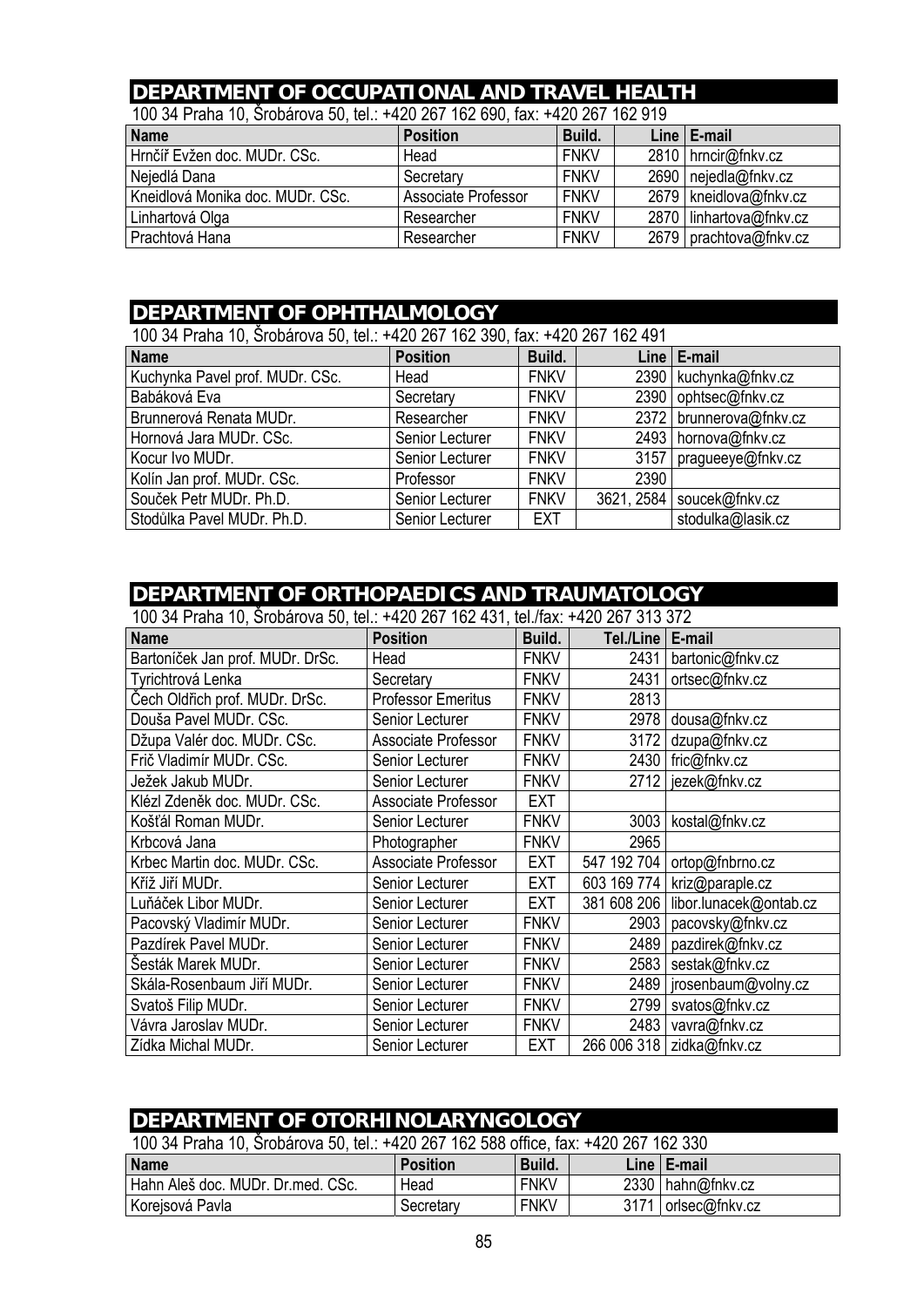| <b>Name</b>              | <b>Position</b>    | Build.      |      | Line   E-mail              |
|--------------------------|--------------------|-------------|------|----------------------------|
| Čoček Aleš MUDr. Dr.med. | Senior Lecturer    | <b>FNKV</b> |      | 2548 ales.cocek@seznam.cz  |
| Gebauerová Azita MUDr.   | Senior Lecturer    | <b>FNKV</b> |      | 2574 gebauero@fnkv.cz      |
| Hronková Klára MUDr.     | Senior Lecturer    | <b>FNKV</b> |      | 2587   hronkova@fnkv.cz    |
| Klement Vladislav MUDr.  | <b>PGS</b> student | <b>FNKV</b> | 3093 |                            |
| Malysová Eva             | Researcher         | <b>FNKV</b> | 2349 |                            |
| Otruba Lukáš MUDr.       | Senior Lecturer    | <b>FNKV</b> | 2548 | otruba@fnkv.cz             |
| Schalek Petr MUDr.       | Senior Lecturer    | <b>FNKV</b> |      | 2548   schalek@fnkv.cz     |
| Šejna Ivan MUDr. CSc.    | Senior Lecturer    | <b>FNKV</b> |      | 2590, 2349   sejna@fnkv.cz |
| Štěrbová Kateřina        | Researcher         | <b>FNKV</b> | 2349 |                            |
| Voldánová Jana MUDr.     | Senior Lecturer    | <b>FNKV</b> | 2587 | voldano@fnkv.cz            |
| Zahradil Jaromír MUDr.   | Senior Lecturer    | <b>FNKV</b> |      | 2548 zahradil@fnkv.cz      |

# **DEPARTMENT OF PLASTIC SURGERY**

| 100 34 Praha 10, Šrobárova 50, tel.: +420 267 163 030, +420 267 163 310 |                            |             |      |                             |  |
|-------------------------------------------------------------------------|----------------------------|-------------|------|-----------------------------|--|
| <b>Name</b>                                                             | <b>Position</b>            | Build.      | Line | E-mail                      |  |
| Tyrdek Miroslav doc. MUDr.                                              | Head                       | <b>FNKV</b> | 3252 | tvrdek@fnkv.cz              |  |
| Slavíčková Štěpánka                                                     | Secretary                  | <b>FNKV</b> | 3310 | plastsec@fnkv.cz            |  |
| Vaníčková Jaroslava                                                     | Secretary                  | <b>FNKV</b> | 3030 | plastsec@fnkv.cz            |  |
| Čakrtová Michaela MUDr.                                                 | PGS student                | <b>FNKV</b> |      | michaela.cakrtova@seznam.cz |  |
| Dušková Markéta doc. MUDr. CSc.                                         | Associate Professor        | <b>FNKV</b> | 3234 | duskova@fnkv.cz             |  |
| Fára Miroslav prof. MUDr. DrSc.                                         | <b>Professor Emeritus</b>  | <b>FNKV</b> | 3263 |                             |  |
| Haas Michal MUDr.                                                       | <b>PGS</b> student         | <b>FNKV</b> |      | michal.haas@seznam.cz       |  |
| Horák Jiří MUDr.                                                        | <b>PGS</b> student         | <b>FNKV</b> |      | drhorak@seznam.cz           |  |
| Kletenský Jiří MUDr.                                                    | Senior Lecturer            | <b>FNKV</b> | 3319 | kleten@fnkv.cz              |  |
| Krč Antonín                                                             | Photographer               | <b>FNKV</b> | 3312 |                             |  |
| Kristen Michal MUDr.                                                    | <b>PGS</b> student         | <b>FNKV</b> |      | m.kristen@volny.cz          |  |
| Kuderová Jiřina MUDr.                                                   | Senior Lecturer            | <b>FNKV</b> | 3320 | kuderova@fnkv.cz            |  |
| Leamerová Eva MUDr.                                                     | <b>PGS</b> student         | <b>FNKV</b> |      | eleamer@volny.cz            |  |
| Nejedlý Aleš doc. MUDr.                                                 | <b>Associate Professor</b> | <b>FNKV</b> | 3250 | nejedly@mediclub.cz         |  |
| Sedláčková Kristina MUDr.                                               | <b>PGS</b> student         | <b>FNKV</b> |      | sedlackovakris@volny.cz     |  |
| Sukop Andrej MUDr. Ph.D.                                                | <b>PGS</b> student         | <b>FNKV</b> | 3322 | sukop@fnkv.cz               |  |
| Svoboda Svatopluk MUDr.                                                 | Senior Lecturer            | <b>FNKV</b> | 3314 | svasvob@seznam.cz           |  |

| <b>DEPARTMENT OF RADIODIAGNOSTICS</b><br>100 34 Praha 10, Šrobárova 50, tel.: +420 267 162 400, fax: +420 267 162 409 |                     |             |           |                             |  |  |
|-----------------------------------------------------------------------------------------------------------------------|---------------------|-------------|-----------|-----------------------------|--|--|
| <b>Position</b><br><b>Name</b><br>Build.<br>E-mail<br>Tel./Line                                                       |                     |             |           |                             |  |  |
| Janík Václav doc. MUDr. CSc.                                                                                          | Head                | <b>FNKV</b> | 2812      | janik@fnkv.cz               |  |  |
| Drahotová Eva                                                                                                         | Secretary           | <b>FNKV</b> | 2400      | drahotova@fnkv.cz           |  |  |
| Bílková Alena MUDr.                                                                                                   | Senior Lecturer     | <b>FNKV</b> | 3018      | alena.bilek@seznam.cz       |  |  |
| Čáp František MUDr.                                                                                                   | Senior Lecturer     | <b>FNKV</b> | 2585      | cap@fnkv.cz                 |  |  |
| Daniel Jiří MUDr.                                                                                                     | Senior Lecturer     | <b>FNKV</b> | 2402      | daniel@fnkv.cz              |  |  |
| Marková Hana MUDr.                                                                                                    | Senior Lecturer     | <b>FNKV</b> | 2954      | markovah@fnkv.cz            |  |  |
| Peregrin Jan doc. MUDr. CSc                                                                                           | Associate Professor | <b>EXT</b>  |           | 261364145   jape@medicon.cz |  |  |
| Roček Miloslav doc. MUDr. CSc.                                                                                        | Associate Professor | <b>EXT</b>  | 261364145 | miro@medicon.cz             |  |  |
| Šprindrich Jan doc. MUDr. CSc.                                                                                        | Associate Professor | <b>FNKV</b> | 2557      | sprind@fnkv.cz              |  |  |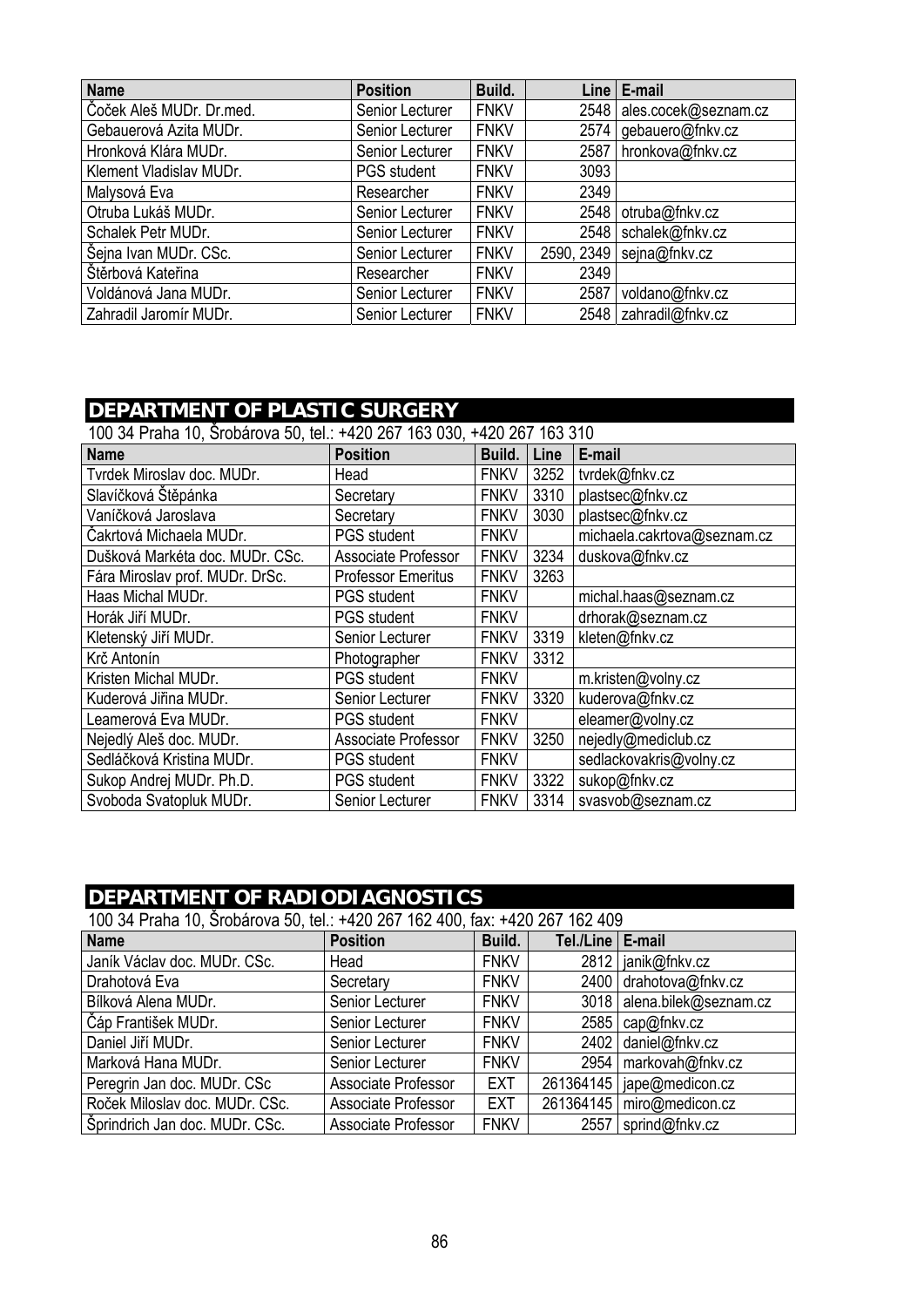# **DEPARTMENT OF RADIOTHERAPY AND ONCOLOGY**<br>100.34 Praba 10. Šrabárova 50. tol + 420.267.162.815. +420.267.162.333. fox:

| TUU 34 PTANA TU, STODATOVA 50, TEL.: +4ZU Z67 T6Z 8T5, +4ZU Z67 T6Z 333, TAX: +4ZU Z67 T63 Z3Z |                         |             |      |                                  |  |
|------------------------------------------------------------------------------------------------|-------------------------|-------------|------|----------------------------------|--|
| <b>Name</b>                                                                                    | <b>Position</b>         | Build.      |      | Line   E-mail                    |  |
| Kubecová Martina MUDr.                                                                         | Head                    | <b>FNKV</b> |      | 3136   kubecova@fnkv.cz          |  |
| Procházková Lydie                                                                              | Secretary               | <b>FNKV</b> |      | 2815,2333   lprochazkova@fnkv.cz |  |
| Ambruš Miloslav MUDr.                                                                          | Senior Lecturer         | <b>FNKV</b> | 2746 | ambrus@fnkv.cz                   |  |
| Brychta Milan MUDr.                                                                            | Senior Lecturer         | <b>FNKV</b> | 3562 | brychta@fnkv.cz                  |  |
| Kindlová Eva MUDr.                                                                             | Senior Lecturer         | <b>FNKV</b> |      | 2482   kindlova@fnkv.cz          |  |
| Paska Jan prim. MUDr.                                                                          | <b>External Teacher</b> | <b>EXT</b>  |      |                                  |  |
| Pumprlová Alena MUDr. CSc.                                                                     | Senior Lecturer         | <b>FNKV</b> | 2837 | pumprlova@fnkv.cz                |  |
| Šejdová Markéta MUDr.                                                                          | Senior Lecturer         | <b>FNKV</b> | 2320 | sejdova@fnkv.cz                  |  |
| Stejskal Jan MUDr.                                                                             | <b>External Teacher</b> | EXT         |      | janstej@seznam.cz                |  |

100 34 Praha 10, Šrobárova 50, tel.: +420 267 162 815, +420 267 162 333, fax: +420 267 163 232

# **DEPARTMENT OF REHABILITATION MEDICINE**

| 100 34 Praha 10, Šrobárova 50, tel.: +420 267 162 300, +420 267 163 117, fax: +420 267 163 214 |                 |             |                    |                                        |  |
|------------------------------------------------------------------------------------------------|-----------------|-------------|--------------------|----------------------------------------|--|
| <b>Name</b>                                                                                    | <b>Position</b> | Build.      | Tel./Line   E-mail |                                        |  |
| Jandová Dobroslava doc. MUDr                                                                   | Head            | <b>FNKV</b> |                    | 2480, 2300 djandova@fnkv.cz            |  |
| Pavlíčková Miluše                                                                              | Secretary       | <b>FNKV</b> | 3117               |                                        |  |
| Formanová Pavla Mgr.                                                                           | Senior Lecturer | <b>FNKV</b> |                    | 3573   formanovap@fnkv.cz              |  |
| Fuksa Pavel Mgr.                                                                               | Senior Lecturer | <b>EXT</b>  |                    | 266 006 422   rehabilitace@clinicum.cz |  |
| Herbenová Alena PhDr.                                                                          | Senior Lecturer | <b>FNKV</b> |                    | 3486   herbenova@fnkv.cz               |  |
| Mende Karel PhDr. Ph.D.                                                                        | Senior Lecturer | <b>FNKV</b> |                    | 2894   karelmende@seznam.cz            |  |

#### **DEPARTMENT OF STOMATOLOGY**

| 100 34 Praha 10, Šrobárova 50, tel.: +420 267 163 277, tel./fax: +420 267163 109 |                 |             |            |                               |
|----------------------------------------------------------------------------------|-----------------|-------------|------------|-------------------------------|
| <b>Name</b>                                                                      | <b>Position</b> | Build.      |            | Line $E$ -mail                |
| Gojišová Eva doc. MUDr.                                                          | Head            | <b>FNKV</b> | 3285, 3284 | gojisova@fnkv.cz              |
| Švehlová Anna                                                                    | Secretary       | <b>FNKV</b> | 3277, 3109 | stomsec@fnkv.cz               |
| El-Lababidi Adel MUDr.                                                           | Senior Lecturer | <b>FNKV</b> |            | 3343, 3281   lababidi@fnkv.cz |
| Hájek Pavel MUDr.                                                                | Senior Lecturer | <b>FNKV</b> |            | 3288, 3034   phajek@fnkv.cz   |
| Hora Tomáš MUDr.                                                                 | Junior Lecturer | <b>FNKV</b> | 3289, 3281 |                               |
| Jiroutová Olga MUDr.                                                             | Senior Lecturer | <b>FNKV</b> | 3267       |                               |
| Koťová Magdalena MUDr. Ph.D.                                                     | Senior Lecturer | <b>FNKV</b> | 3283, 3604 | kotova@fnkv.cz                |
| Lonská Jitka                                                                     | Researcher      | <b>FNKV</b> | 3276       |                               |
| Polachová Helena MUDr.                                                           | Senior Lecturer | <b>FNKV</b> | 3288, 3034 | polachova@fnkv.cz             |
| Slivka Tomáš MUDr.                                                               | Senior Lecturer | <b>FNKV</b> | 3285, 3034 |                               |
| Strnadel Tomáš MUDr. Ph.D.                                                       | Senior Lecturer | <b>FNKV</b> | 3286, 3281 | strnadel@fnkv.cz              |
| Svobodová Barbara MUDr.                                                          | Junior Lecturer | <b>FNKV</b> | 3343       |                               |
| Tomášová Monika MUDr.                                                            | Junior Lecturer | <b>FNKV</b> | 3289       |                               |
| Urbanová Wanda MUDr.                                                             | Junior Lecturer | <b>FNKV</b> | 3283       |                               |

| <b>DEPARTMENT OF UROLOGY</b>                                                |                 |             |  |                        |  |
|-----------------------------------------------------------------------------|-----------------|-------------|--|------------------------|--|
| 100 34 Praha 10, Šrobárova 50, tel.: +420 267 162 609, fax +420 267 162 999 |                 |             |  |                        |  |
| <b>Name</b><br>Build.<br>Tel. line   E-mail<br><b>Position</b>              |                 |             |  |                        |  |
| Urban Michael doc. MUDr.                                                    | Head            | <b>FNKV</b> |  | 2808   urbanm@fnkv.cz  |  |
| Lišková Marie                                                               | Secretary       | <b>FNKV</b> |  | 3550 liskova@fnkv.cz   |  |
| Baitler Tomáš MUDr.                                                         | Senior Lecturer | <b>FNKV</b> |  | 2970   baitler@fnkv.cz |  |
| Grill Robert prim. MUDr.                                                    | Senior Lecturer | <b>FNKV</b> |  | 3444 grill@fnkv.cz     |  |
| Heráček Jiří MUDr.                                                          | Senior Lecturer | <b>FNKV</b> |  | 2970   heracek@fnkv.cz |  |
| Lukeš Martin MUDr.                                                          | Senior Lecturer | <b>FNKV</b> |  | 2961 lukes@fnkv.cz     |  |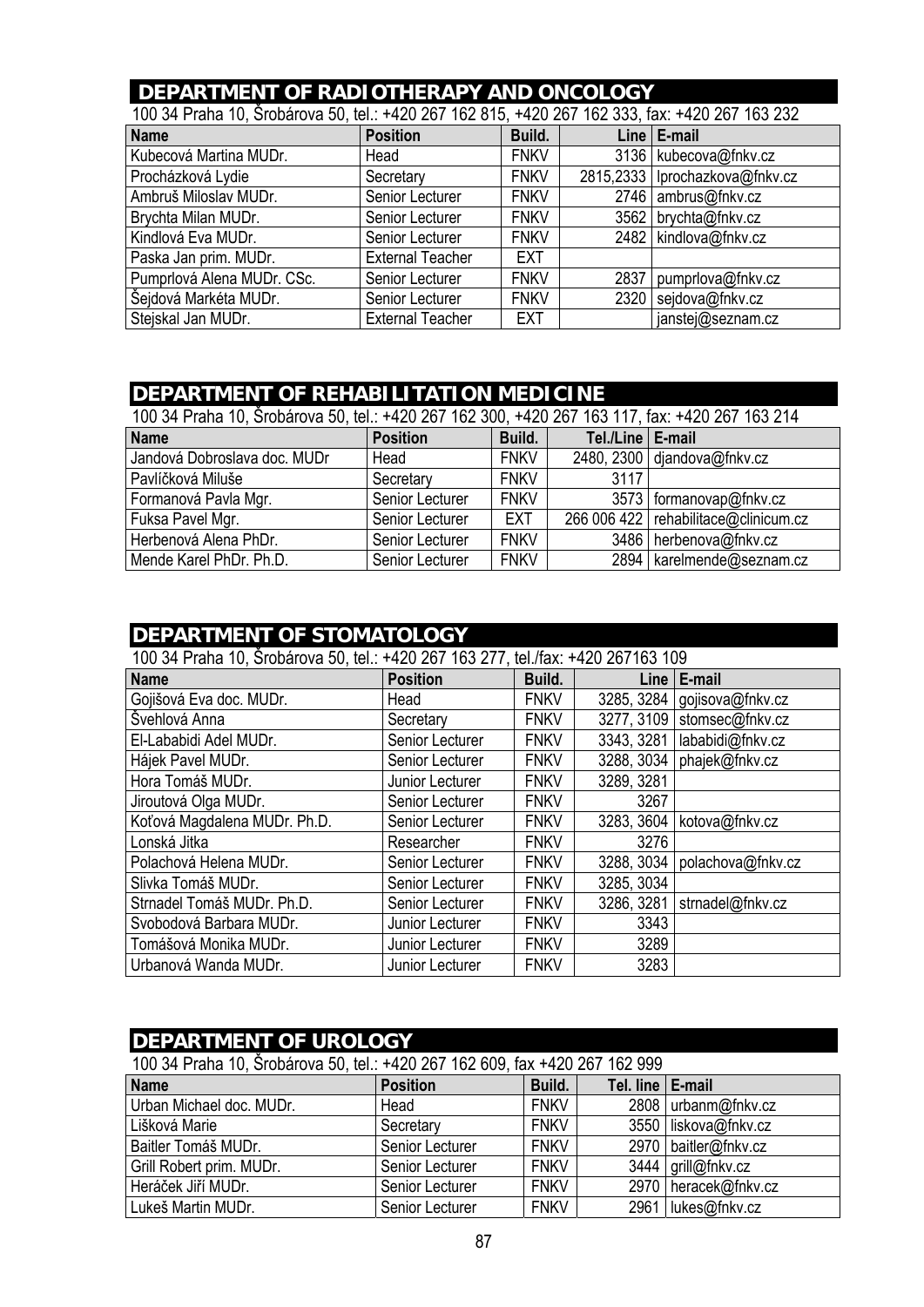| <b>Name</b>                     | <b>Position</b>     | Build.      | Tel. line   E-mail |                                   |
|---------------------------------|---------------------|-------------|--------------------|-----------------------------------|
| l Mašková Věra MUDr.            | Senior Lecturer     | <b>FNKV</b> |                    | 3237   maskova@fnkv.cz            |
| Trněná Zuzana MUDr.             | Junior Lecturer     | <b>FNKV</b> |                    | 3237   trnena@fnkv.cz             |
| Zachoval Roman doc. MUDr. Ph.D. | Associate Professor | EXT         |                    | 261083167   roman.zachoval@ftn.cz |

#### **- JOINTLY WITH FTNSP**

#### **DEPARTMENT OF CHILD SURGERY AND TRAUMATOLOGY OF THE 3RD FACULTY OF MEDICINE AND THOMAYER FACULTY HOSPITAL WITH POLICLINIC**

140 59 Praha 4 - Krč, Vídeňská 800, tel. +420 261 083 770, +420 261 083 369 http://www.ftn.cz/oddeleni/detchir/detchir.html

| <b>Name</b>                    | <b>Position</b> |             | Tel.   E-mail                        |  |  |
|--------------------------------|-----------------|-------------|--------------------------------------|--|--|
| Havránek Petr prof. MUDr. CSc. | Head            |             | 261 083 770   petr.havranek@ftn.cz   |  |  |
| Fabinyiová Věra                | Secretary       |             | 261 083 369 detchir@ftn.cz           |  |  |
| Homolková Helena MUDr.         | Senior Lecturer | 261 082 506 |                                      |  |  |
| Pešl Tomáš MUDr.               | Senior Lecturer |             | 261 082 518   tomas.pesi@ftn.cz      |  |  |
| Tichý Stanislav MUDr.          | Senior Lecturer |             | 261 082 169   stanislav.tichy@ftn.cz |  |  |
| Tomek Pavel MUDr.              | Senior Lecturer |             | 261 083 164   pavel.tomek@ftn.cz     |  |  |

#### **- JOINTLY WITH FNB**

#### **DEPARTMENT OF INFECTIOUS DISEASES**

180 81 Praha 8, Budínova 2, tel./fax: +420 - 266 082 707

| Name                       | <b>Position</b> | Tel.   E-mail                        |
|----------------------------|-----------------|--------------------------------------|
| Beneš Jiří doc. MUDr. CSc. | Head            | 266 082 708   benesj@cesnet.cz       |
| Černíková Iva              | Secretary       | 266 082 707   benesj@fnb.cz          |
| Baloun Rudolf MUDr.        | Senior Lecturer | 266 082 703   rudolf.baloun@email.cz |
| Džupová Olga MUDr.         | Senior Lecturer | 266 082 705 dzupovao@fnb.cz          |
| Unzeitigová Martina MUDr.  | Senior Lecturer | 266 082 705   unzeitim@fnb.cz        |

#### **DEPARTMENT OF PNEUMOLOGY**

180 81 Praha 8, Budínova 2, tel.: +420 266 082 671, +420 266 082 080, fax: +420 284 840 840 http://www.fnb.cz/oddeleni/kphch/index.php

| <b>Name</b>                          | <b>Position</b> | Tel.   E-mail                        |
|--------------------------------------|-----------------|--------------------------------------|
| Zatloukal Petr prof. MUDr. CSc.      | Head            | 266 082 080 $z$ atloukp@fnb.cz       |
| vacant position, email is functional | Secretary       | 266 082 671   helena.kalalova@fnb.cz |
| Havel Libor MUDr.                    | Senior Lecturer | 266 082 686   havell@fnb.cz          |
| Jurikovič Igor MUDr.                 | Senior Lecturer | 266 082 085   i.jurik@post.cz        |
| Křepela Evžen MUDr. CSc.             | Senior Lecturer | 266 082 080   krepelae@fnb.cz        |
| Pauk Norbert MUDr. prim.             | Senior Lecturer | 266 082 271   pauknorb@yahoo.com     |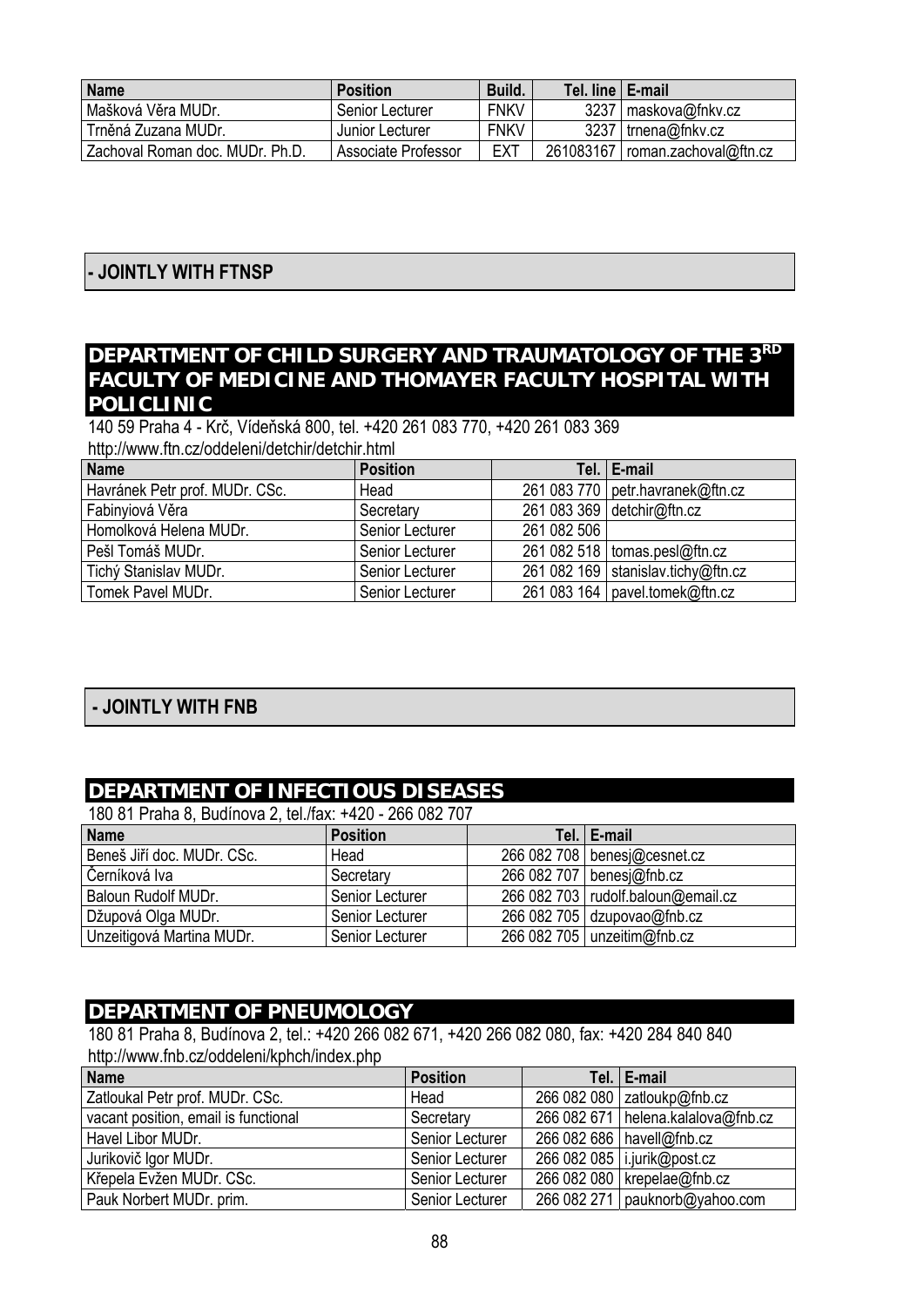### **DEPARTMENT OF PSYCHIATRY AND MEDICAL PSYCHOLOGY**

181 03 Praha 8, Ústavní 91, tel.: +420 266 003 111 Secretary, +420 266 003 131, fax: +420 266 003 134, http://www.pcp.lf3.cuni.cz

**Department of Psychiatry** 

| <b>Name</b>                              | <b>Position</b>     | Tel. I           | E-mail                      |
|------------------------------------------|---------------------|------------------|-----------------------------|
| Höschl Cyril prof. MUDr. DrSc. FRCPsych. | Director of PCP     | 266 003 131      | hoschl@pcp.lf3.cuni.cz      |
| Cucová Libuše                            | Secretary           | 266 003 132      | cucova@pcp.lf3.cuni.cz      |
| Jarošová Hana                            | Secretary           | 266 003 131      | jarosova@pcp.lf3.cuni.cz    |
| Bareš Martin MUDr.                       | Senior Lecturer     | 266 003 330      | bares@pcp.lf3.cuni.cz       |
| Brunovský Martin MUDr. Ph.D.             | Senior Lecturer     | 266 003 155      | brunovsky@pcp.lf3.cuni.cz   |
| Čermák Jan MUDr.                         | PGS student         | 266 003 389      | cermak@pcp.lf3.cuni.cz      |
| Espa-Červená Kateřina MUDr.              | PGS student         | 266 003 155      | cervena@pcp.lf3.cuni.cz     |
| Hájek Tomáš MUDr. Ph.D.                  | Senior Lecturer     | Currently abroad | hajek@pcp.lf3.cuni.cz       |
| Horáček Jiří doc. MUDr. Ph.D.            | Associate Professor | 266 003 370      | horacek@pcp.lf3.cuni.cz     |
| Kaiser Miroslav MUDr.                    | <b>PGS</b> student  |                  |                             |
| Klírová Monika MUDr.                     | PGS student         | 266 003 385      | klirova@pcp.lf3.cuni.cz     |
| Kopeček Miloslav MUDr. Ph.D.             | Senior Lecturer     | 266 003 364      | kopecek@pcp.lf3.cuni.cz     |
| Kopřivová Jana PhDr.                     | PGS student         | 266 003 383      | koprivova@pcp.lf3.cuni.cz   |
| Kosová Jiřina MUDr.                      | Senior Lecturer     | 266 003 101      | kosova@pcp.lf3.cuni.cz      |
| Koukolík František MUDr. DrSc.           | Senior Lecturer     | 261 082 340      | koukolik@ftn.cz             |
| Mohr Pavel doc. MUDr. Ph.D.              | Associate Professor | 266 003 320      | mohr@pcp.lf3.cuni.cz        |
| Motlová Lucie MUDr.                      | Senior Lecturer     | 266 003 387      | motlova@pcp.lf3.cuni.cz     |
| Novák Tomáš MUDr.                        | <b>PGS</b> student  | 266 003 386      | novak@pcp.lf3.cuni.cz       |
| Páleníček Tomáš MUDr.                    | <b>PGS</b> student  | 266 003 173      | palenicek@pcp.lf3.cuni.cz   |
| Praško Pavlov Ján doc. MUDr. CSc.        | Associate Professor | 266 003 100      | prasko@pcp.lf3.cuni.cz      |
| Prokeš Michal Ing.                       | Computer Technician | 266 003 180      | prokes@pcp.lf3.cuni.cz      |
| Raszka Michal MUDr.                      | PGS student         | 266 003 383      | raszka@pcp.lf3.cuni.cz      |
| Růžičková Martina MUDr.                  | PGS student         |                  | ruzickova@pcp.lf3.cuni.cz   |
| Seifertová Dagmar MUDr. CSc.             | Senior Lecturer     | 266 003 360      | seifertova@pcp.lf3.cuni.cz  |
| Škrdlantová Lucie MUDr.                  | PGS student         |                  | skrdlantova@pcp.lf3.cuni.cz |
| Šóš Petr MUDr.                           | PGS student         | 266 003 155      | sos@pcp.lf3.cuni.cz         |
| Španiel Filip MUDr. Ph.D.                | Senior Lecturer     | 266 003 390      | spaniel@pcp.lf3.cuni.cz     |
| Stopková Pavla MUDr.                     | Senior Lecturer     | 266 003 331      | stopkova@pcp.lf3.cuni.cz    |
| Tišlerová Barbora MUDr.                  | PGS student         | 266 003 381      | tislerova@pcp.lf3.cuni.cz   |
| Verébová Katarína MUDr.                  | PGS student         | 266 003 383      | verebova@pcp.lf3.cuni.cz    |
| Vrajová Monika Mgr.                      | PGS student         | 266 003 173      | vrajova@pcp.lf3.cuni.cz     |
| Závěšická Lucie MUDr.                    | PGS student         | 266 003 311      | zavesicka@pcp.lf3.cuni.cz   |

#### **Division of Medical Psychology**

181 03 Praha 8, Ústavní 91, tel.: +420 266 003 170 Head, tel.: +420 266 003 171 Secretary 100 00 Praha 10, Ruská 87, tel.: +420 267 102 561, +420 267 102 562 teachers, +420 267 102 339 Secretary **- will be moved to the State Health Institute, building no.19** 

| Name                         | <b>Position</b> | Buil.      | Tel./Line   E-mail |                                       |
|------------------------------|-----------------|------------|--------------------|---------------------------------------|
| Kožený Jiří prof. PhDr. CSc. | Head            | <b>PCP</b> |                    | 266 003 170,   kozeny@pcp.lf3.cuni.cz |
|                              |                 | 3LF        |                    |                                       |
| Červenková Zdeňka            | Secretary       | 3LF        |                    | 2339 zdenka.cervenkova@lf3.cuni.cz    |
| Bláha Karel PhDr. CSc.       | Senior Lecturer | 3LF        |                    | 2562   karel.blaha@lf3.cuni.cz        |
|                              |                 | <b>PCP</b> | 266 003 272,       |                                       |
| Csémy Ladislav PhDr.         | Senior Lecturer | 3LF        |                    | $2561$ csemy@pcp.lf3.cuni.cz          |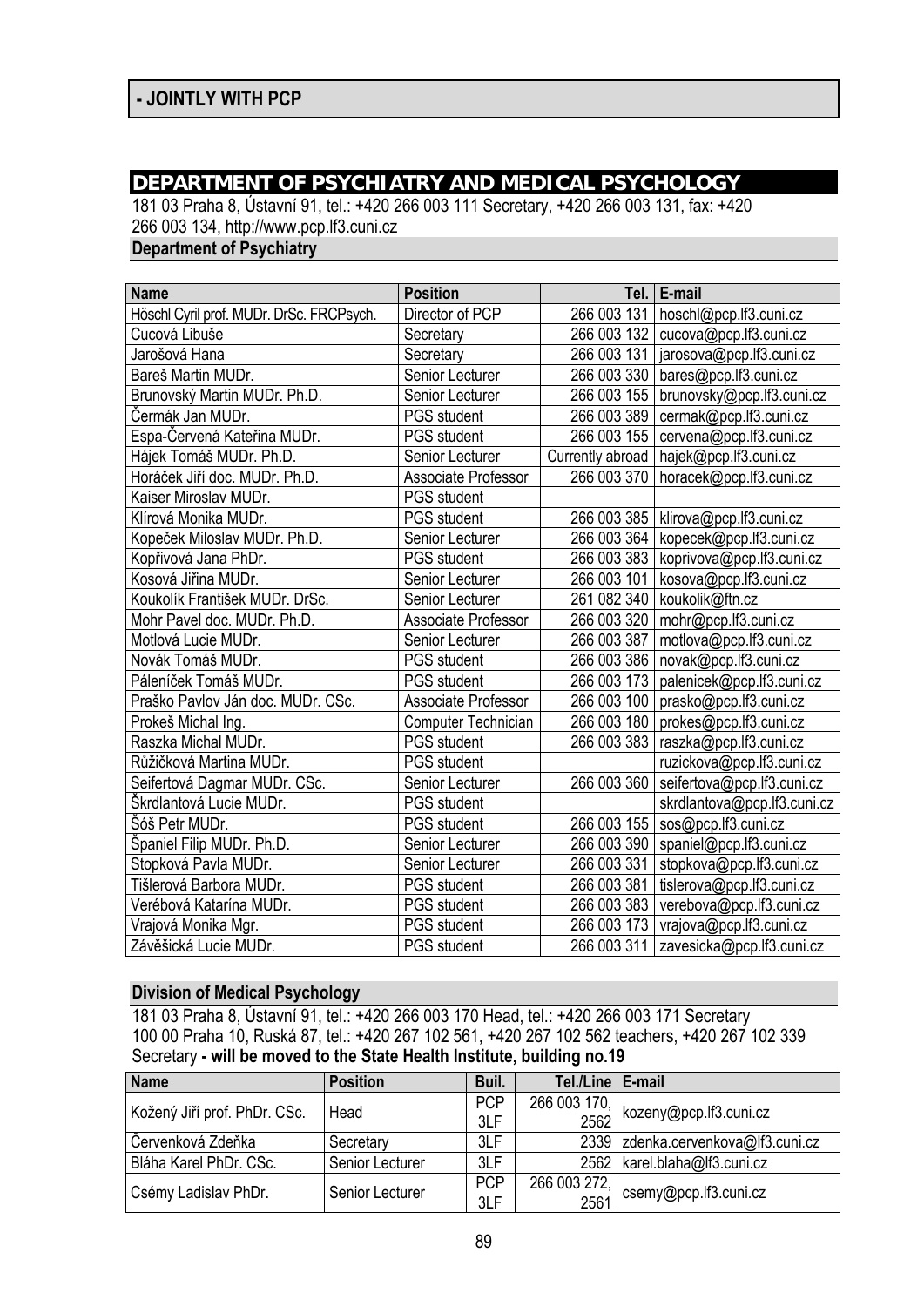| <b>Name</b>              | <b>Position</b>            | Buil.      | Tel./Line   E-mail |                                      |
|--------------------------|----------------------------|------------|--------------------|--------------------------------------|
| Durecová Katarína Mgr.   | Senior Lecturer            | 3LF        |                    | 2561   katarina.durecova@lf3.cuni.cz |
| Kolínová Miroslava PhDr. | Senior Lecturer            | 3LF        |                    | 2561   mirka.kolinova@lf3.cuni.cz    |
|                          | <b>Technical assistant</b> | <b>PCP</b> | 266 003 170,       | tisanska@pcp.lf3.cuni.cz             |
| Tišanská Lýdie Mgr.      |                            | 3LF        | 2562               |                                      |

# **- JOINTLY WITH ÚVN**

### **DEPARTMENT OF OTORHINOLARYNGOLOGY OF THE CENTRAL MILITARY HOSPITAL AND THIRD FACULTY OF MEDICINE**

| 169 02 Praha 6, U Vojenské nemocnice 1200, tel.: +420 973 203 161, http://www.uvn.cz/ |                 |  |                                    |  |
|---------------------------------------------------------------------------------------|-----------------|--|------------------------------------|--|
| <b>Name</b>                                                                           | <b>Position</b> |  | Tel.   E-mail                      |  |
| Navara Michal prim. MUDr. Ph.D.                                                       | Head            |  | 973 203 161   michal.navara@uvn.cz |  |

### **- JOINTLY WITH ÚPDM**

#### **DEPARTMENT FOR MOTHER AND CHILD CARE IN PRAGUE-PODOLÍ**

147 10 Praha 4 - Podolí, Podolské nábřeží 157, tel: +420 296 511 111, fax +420 296 511 296, http://www.upmd.cz/

| <b>Name</b>                        | <b>Position</b>     | Tel. I           | E-mail                            |
|------------------------------------|---------------------|------------------|-----------------------------------|
| Feyereisl Jaroslav doc. MUDr. CSc. | Director            | 296 511 200      | reditel@upmd.cz                   |
| Čejková Stanislava                 | Secretary           | 296 511 200      | sekretariat@upmd.cz               |
| Andělová Kateřina MUDr.            | Senior Lecturer     | 296 511 322, 838 | andelova@upmd.cz                  |
| Drahoňovský Jan MUDr.              | Senior Lecturer     | 296 511 491, 842 | drahonovsky@vol.cz                |
| Krofta Ladislav MUDr.              | Senior Lecturer     | 296 511 837      | ladislav.krofta@post.cz           |
| Kučera Eduard MUDr. CSc.           | Senior Lecturer     | 296 511 827      | ed_kuc@seznam.cz                  |
| Měchurová Alena MUDr. CSc.         | Senior Lecturer     | 296 511 824      | mechurovaa@centrum.cz             |
| Melichar Jan MUDr.                 | Senior Lecturer     | 296 511 529, 807 | meldajan@yahoo.com                |
| Pán Martin MUDr.                   | Senior Lecturer     | 296 511 841      | martinpan@post.cz                 |
| Šafář Petr MUDr.CSc.               | Senior Lecturer     | 296 511 846      | safarp@iol.cz                     |
| Šípek Antonín MUDr. CSc.           | Senior Lecturer     | 296 511 467, 267 | registrvvv@seznam.cz              |
| Straňák Zbyněk doc. MUDr. CSc.     | Associate Professor |                  | 296 511 806   z.stranak@seznam.cz |
| Turyna Radovan MUDr.               | Senior Lecturer     | 296 511 848      | turyna@post.cz                    |
| Velebil Petr MUDr.                 | Senior Lecturer     |                  | 296 511 815   velebilp@seznam.cz  |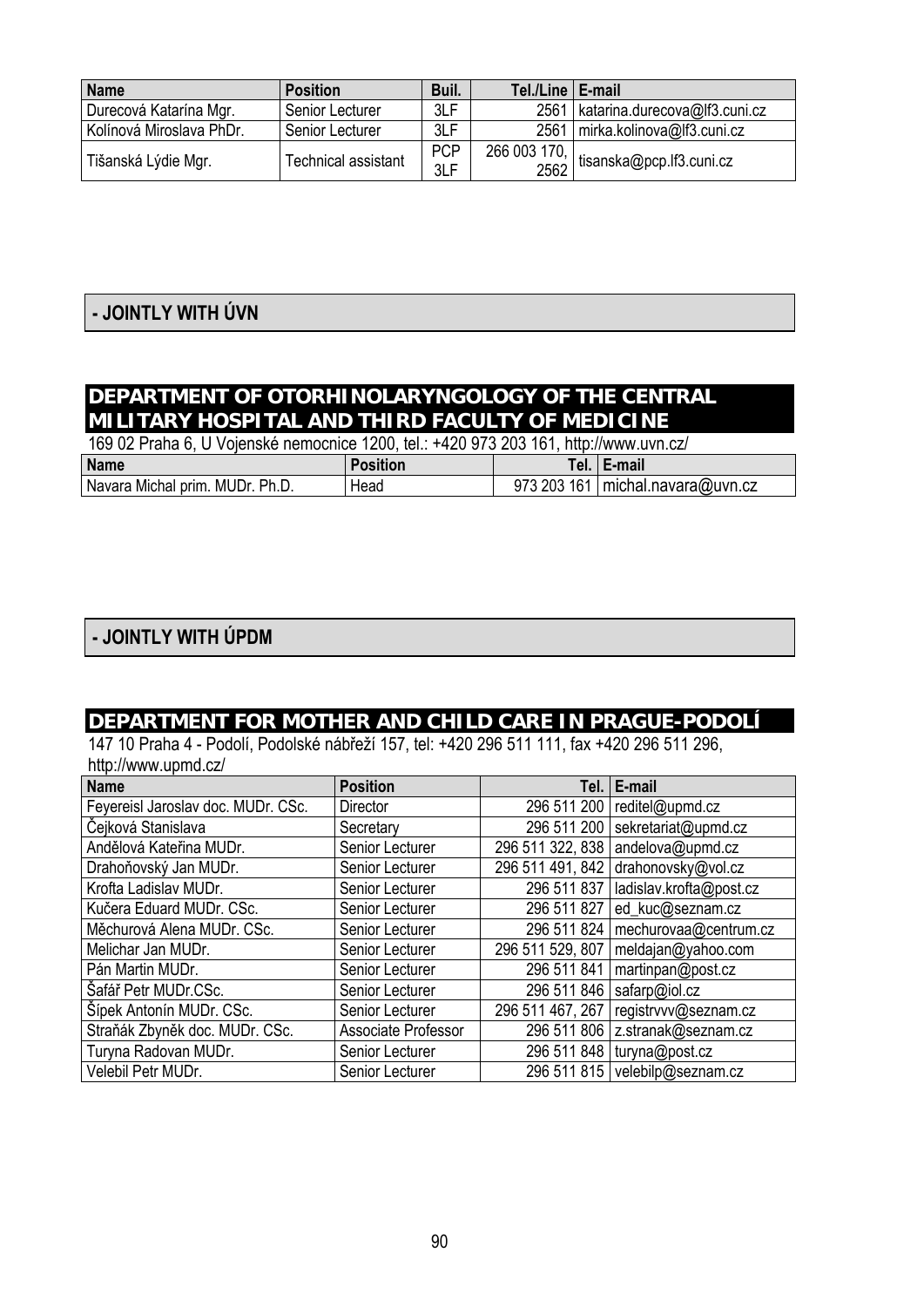#### **C) AUTONOMOUS WORKPLACES**

#### **CENTRE FOR HEALTH LAW**

100 00 Praha 10, Ruská 87, tel/fax: +420 267 102 437 **Head:** JUDr. Ondřej Dostál, Ph.D., LL.M.,e-mail: ondrej.dostal@lf3.cuni.cz **Junior Lecturer:** Martina Vacková, e-mail: martina.vackova@lf3.cuni.cz

#### **DIVISION OF HISTORY OF MEDICINE**

100 00 Praha 10, Ruská 87, tel.: +420 267 102 106 **Head:** MUDr. Pavel Čech, e-mail: pavel.cech@lf3.cuni.cz

#### **DIVISION OF PUBLIC HEALTH**

100 00 Praha 10, Ruská 87, tel. +420 267 102 436 **Head**: MUDr. David Marx Ph.D., e-mail: marx@fnkv.cz **PGS**: MUDr. Pavel Vychytil, e-mail: pavelvychytil@seznam.cz **PGS**: MUDr. Zdeněk Hřib, e-mail: zdenek.hrib@seznam.cz

#### **DIVISION OF PRIMARY CARE**

100 00 Praha 10, Ruská 87, tel.: +420 267 102 334 **Head***:* MUDr. Helena Hovorová

### **FUNCTIONAL UNITS OF THE FACULTY**

**EDUCATIONAL** 

#### **DEPARTMENT OF BIOMEDICAL SCIENCES**

**Head: doc. RNDr. Eva Samcová, CSc.,** tel. +420 267 102 407, e-mail: eva.samcova@lf3.cuni.cz

- Department of Biochemistry, Cell and Molecular Biology
- Department of Histology and Embryology
- **Department of General Biology and Genetics**<br>• Department of Immunology
- Department of Immunology

#### **DEPARTMENT OF GYNAECOLOGY AND OBSTETRICS**

**Head: doc. MUDr. Bohuslav Svoboda, CSc.,** e-mail: bsvoboda@cesnet.cz

*Secretary*: Ludmila Jirochová, tel. +420 267 162 368

- 
- **Department of Gynaecology and Obstetrics**<br>• Department of Gynaecology and Obstetrics Division of Tumour Biology
- **Department for Mother and Child Care in Prague Podoli**

#### **DEPARTMENT OF SURGERY**

**Head: doc. MUDr. Jan Fanta, DrSc.,** e-mail: fanta@fnkv.cz

*Secretary***:** Ludmila Filipcová, tel. +420 267 162 419, e-mail: filipcova@fnkv.cz

- Department of General Surgery
- Department of Cardiac Surgery
- **Department of Anaesthesiology and Resuscitation**
- **Department of Child Surgery and Traumatology of the Third Faculty of Medicine and** Thomayer Faculty Hospital with Policlinic
- **Department of Plastic Surgery**
- **Department of Burns Medicine**
- 
- Department of Neurosurgery<br>
Department of Orthopaedics and Traumatology<br>
Department of Urology
-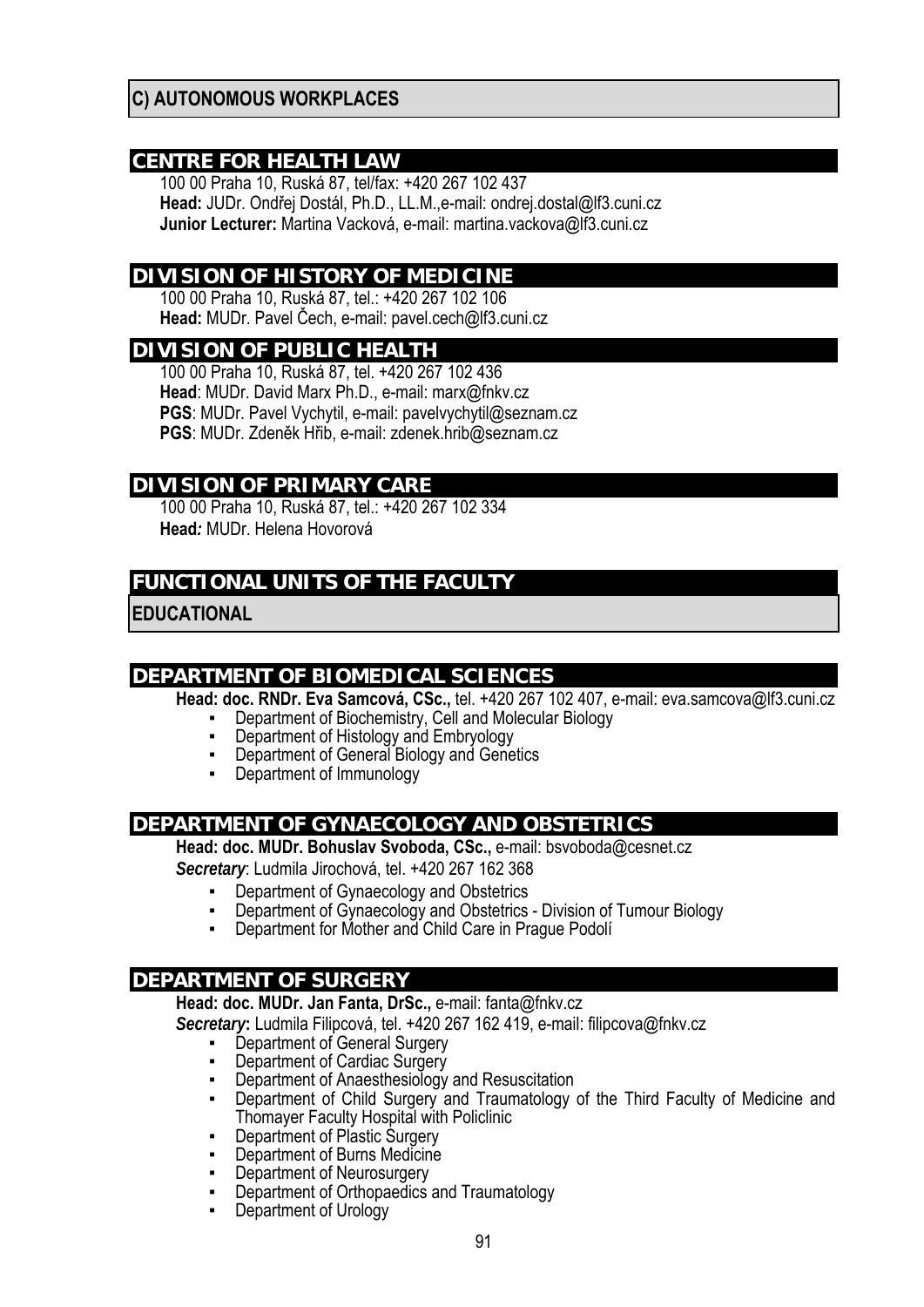#### **DEPARTMENT OF INTERNAL MEDICINE**

**Head: prof. MUDr. Michal Anděl, CSc.,** e-mail: michal.andel@lf3.cuni.cz

*Secretary***:** Eva Hýblová, tel. +420 267 162 710, e-mail: int2sec@fnkv.cz

- 1<sup>st</sup> Department of Internal Medicine
- 2<sup>nd</sup> Department of Internal Medicine
- 3<sup>rd</sup> Department of Internal Medicine Cardiology
- **•** Department of Infectious Diseases
- **Department of Pneumology**
- Medical Ward, Na Homolce Hospital
- Cardiology Ward, Na Homolce Hospital

#### **DEPARTMENT OF PREVENTIVE MEDICINE**

**Head: prof. MUDr. Milena Černá, DrSc.,** e-mail: milena.cerna@lf3.cuni.cz

*Secretary***:** Květoslava Lorencová, e-mail: kvetoslava.lorencova@lf3.cuni.cz

- Department of Epidemiology
- Department of General Hygiene
- Department of Child and Youth Health
- 
- **•** Department of Nutrition<br>• Department of Occupati **Department of Occupational and Travel Health**
- Department of Sport Medicine
- **Division of Primary Care**
- Division of Public Health

#### **RESEARCH**

#### **CENTRE FOR RESEARCH ON DIABETES, METABOLISM AND NUTRITION**

**Head: prof. MUDr. Michal Anděl, CSc.,** e-mail: michal.andel@lf3.cuni.cz *Secretary***:** Eva Hýblová, tel. +420 267 162 710, e-mail: int2sec@fnkv.cz

Associates staff and work groups from:

- 1<sup>st</sup> Department of Internal Medicine
- 2<sup>nd</sup> Department of Internal Medicine
- Department of Children and Adolescents
- Department of Sport Medicine
- **•** Department of Nutrition
- Department of Biochemistry, Cell and Molecular Biology
- Department of Histology and Embryology

#### **CENTRE FOR HEMOCHROMATOSIS**

**Head: prof. MUDr. Jiří Horák, CSc.**, e-mail: horak@fnkv.cz *Secretary***:** Marcela Sodomková, tel. +420 267 162 315, e-mail: int1sec@fnkv.cz

Associates staff and work groups from:

- **•** hepatology group of the 1<sup>st</sup> Department of Internal Medicine
- Department of Biochemistry, Cell and Molecular Biology

#### **CARDIOCENTRE**

#### **Head: prof. MUDr. Petr Widimský, DrSc.**, e-mail: widimsky@fnkv.cz

*Secretary***:** Gabriela Mühlbergerová, tel. +420 267 162 621, e-mail: kardsekr@fnkv.cz

Associates staff and work groups from:

- 3<sup>rd</sup> Department of Internal Medicine Cardiology
- Clinic of Cardiosurgery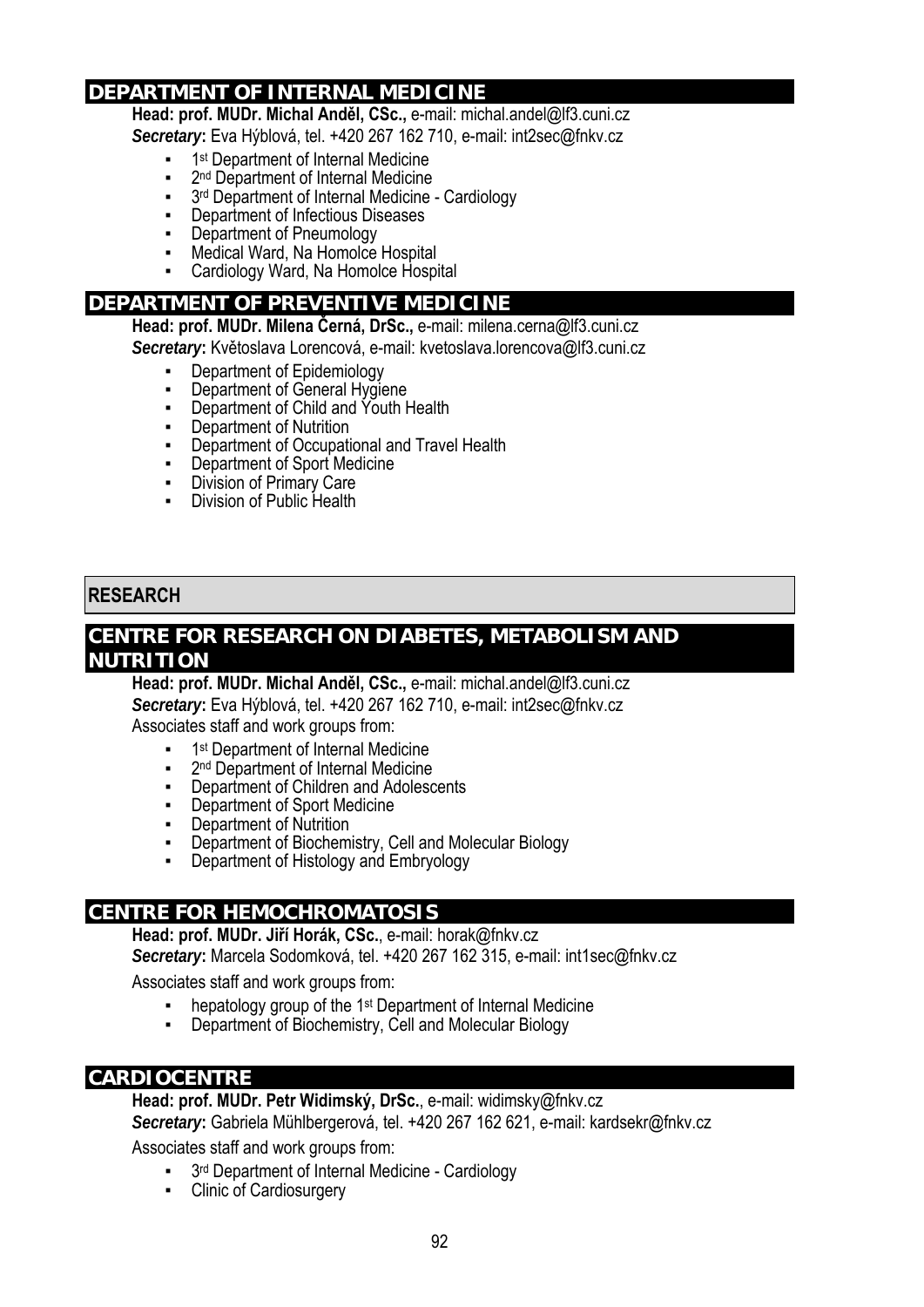# **ADDRESSES OF MEDICAL FACULTIES AND IMPORTANT INSTITUTIONS**

| 1 <sup>st</sup> Faculty of Medicine, Charles University<br>121 08 Praha 2, Kateřinská 32, tel.: +420 224 961 111, fax: +420 224 915 413<br>www: http://www.lf1.cuni.cz<br>2 <sup>nd</sup> Faculty of Medicine, Charles University<br>150 06 Praha 5, V Úvalu 84, tel.: ústř.: +420 224 431 111,<br>Secretary: +420 224 435 802, +420 224 435 803, fax: +420 224 435 820<br>www: http://www.lf2.cuni.cz<br>Faculty of Medicine, Charles University in Plzeň<br>306 05 Plzeň, Husova 13, tel.: +420 377 593 440, fax: +420 377 593 449<br>www: http://www.lfp.cuni.cz<br>Faculty of Medicine, Charles University in Hradec Králové<br>500 01 Hradec Králové, Šimkova 870, tel.: +420 495 816 111, tel./fax: +420 495 513 597 |
|----------------------------------------------------------------------------------------------------------------------------------------------------------------------------------------------------------------------------------------------------------------------------------------------------------------------------------------------------------------------------------------------------------------------------------------------------------------------------------------------------------------------------------------------------------------------------------------------------------------------------------------------------------------------------------------------------------------------------|
| www: http://www.lfhk.cuni.cz                                                                                                                                                                                                                                                                                                                                                                                                                                                                                                                                                                                                                                                                                               |
| <b>Medical Faculty, Masaryk University in Brno</b>                                                                                                                                                                                                                                                                                                                                                                                                                                                                                                                                                                                                                                                                         |
| 662 43 Brno, Komenského nám. 2, tel.: +420 549 49 1311, Fax: +420 542 213 996                                                                                                                                                                                                                                                                                                                                                                                                                                                                                                                                                                                                                                              |
| www: http://www.med.muni.cz                                                                                                                                                                                                                                                                                                                                                                                                                                                                                                                                                                                                                                                                                                |
| Medical Faculty, University of Palacký in Olomouc                                                                                                                                                                                                                                                                                                                                                                                                                                                                                                                                                                                                                                                                          |
| 771 26 Olomouc, tř. Svobody 8, tel.: +420 585 632 009, fax: +420 585 223 907<br>www: http://www.upol.cz/fakulty/lf/aktuality-lf/                                                                                                                                                                                                                                                                                                                                                                                                                                                                                                                                                                                           |
| Medical Faculty, University of Komenský in Bratislava                                                                                                                                                                                                                                                                                                                                                                                                                                                                                                                                                                                                                                                                      |
| Slovakia, 813 72 Bratislava, Špitálská 24, tel.: 00421/7/59357111, fax: 00421/7/59357201                                                                                                                                                                                                                                                                                                                                                                                                                                                                                                                                                                                                                                   |
| www: http://www.fmed.uniba.sk/                                                                                                                                                                                                                                                                                                                                                                                                                                                                                                                                                                                                                                                                                             |
| Jessenius Medical Faculty, University of Komenský in Martin                                                                                                                                                                                                                                                                                                                                                                                                                                                                                                                                                                                                                                                                |
| Slovakia, 036 45 Martin, Záborského 2, tel.: 00421/842/33305, 00421/842/39898, fax: 00421/842/36332                                                                                                                                                                                                                                                                                                                                                                                                                                                                                                                                                                                                                        |
| www: http://www.jfmed.uniba.sk                                                                                                                                                                                                                                                                                                                                                                                                                                                                                                                                                                                                                                                                                             |
| Medical Faculty, University of P. J. Šafárik in Košice                                                                                                                                                                                                                                                                                                                                                                                                                                                                                                                                                                                                                                                                     |
| Slovakia, 040 66 Košice, Trieda SNP 1, tel.: 00421/95/6428151, fax: 00421/95/6428151,                                                                                                                                                                                                                                                                                                                                                                                                                                                                                                                                                                                                                                      |
| 00421/95/6420253, www: http://www.medic.upjs.sk/                                                                                                                                                                                                                                                                                                                                                                                                                                                                                                                                                                                                                                                                           |
| <b>Ministry of Health of Czech Republic</b>                                                                                                                                                                                                                                                                                                                                                                                                                                                                                                                                                                                                                                                                                |
| 128 01 Praha 2, Palackého nám. 4, tel.: +420 224 971 111, fax: +420 224 972 111                                                                                                                                                                                                                                                                                                                                                                                                                                                                                                                                                                                                                                            |
| www: http://www.mzcr.cz                                                                                                                                                                                                                                                                                                                                                                                                                                                                                                                                                                                                                                                                                                    |
| Ministry of Education, Youth and Sports of Czech Republic                                                                                                                                                                                                                                                                                                                                                                                                                                                                                                                                                                                                                                                                  |
| 118 12 Praha 1, Karmelitská 7, tel.: +420 257 193 111, fax: +420 257 193 79                                                                                                                                                                                                                                                                                                                                                                                                                                                                                                                                                                                                                                                |
| www: http://www.msmt.cz                                                                                                                                                                                                                                                                                                                                                                                                                                                                                                                                                                                                                                                                                                    |
| House of Foreign Services, Ministry of Education, Youth and Sports ČR<br>111 21 Praha 1, Senovážné nám. 26, tel.: +420 224 398 111, fax: +420 224 229 697                                                                                                                                                                                                                                                                                                                                                                                                                                                                                                                                                                  |
| www: http://www.dzs.cz                                                                                                                                                                                                                                                                                                                                                                                                                                                                                                                                                                                                                                                                                                     |
| Czech Medical Association of Jan Evangelista Purkyně, Medical House                                                                                                                                                                                                                                                                                                                                                                                                                                                                                                                                                                                                                                                        |
| Sokolská 31, 120 26 Praha 2, tel.: +420 224 266 201-4, +420 224 915 195-8, fax: +420 224 216 836,                                                                                                                                                                                                                                                                                                                                                                                                                                                                                                                                                                                                                          |
| e-mail: cls@cls.cz, www: http://www.cls.cz/                                                                                                                                                                                                                                                                                                                                                                                                                                                                                                                                                                                                                                                                                |
| <b>Czech Medical Chamber</b>                                                                                                                                                                                                                                                                                                                                                                                                                                                                                                                                                                                                                                                                                               |
| Lékařská 2, 150 00 Praha 5, tel. operator: +420 257 211 329, +420 257 217 226, +420 257 219 280,                                                                                                                                                                                                                                                                                                                                                                                                                                                                                                                                                                                                                           |
| +420 257 216 810, Olomouc Office, Dolní nám. 38, Olomouc 772 00, e-mail: clk@anet.cz, www:                                                                                                                                                                                                                                                                                                                                                                                                                                                                                                                                                                                                                                 |
| http://www.lkcr.cz                                                                                                                                                                                                                                                                                                                                                                                                                                                                                                                                                                                                                                                                                                         |
|                                                                                                                                                                                                                                                                                                                                                                                                                                                                                                                                                                                                                                                                                                                            |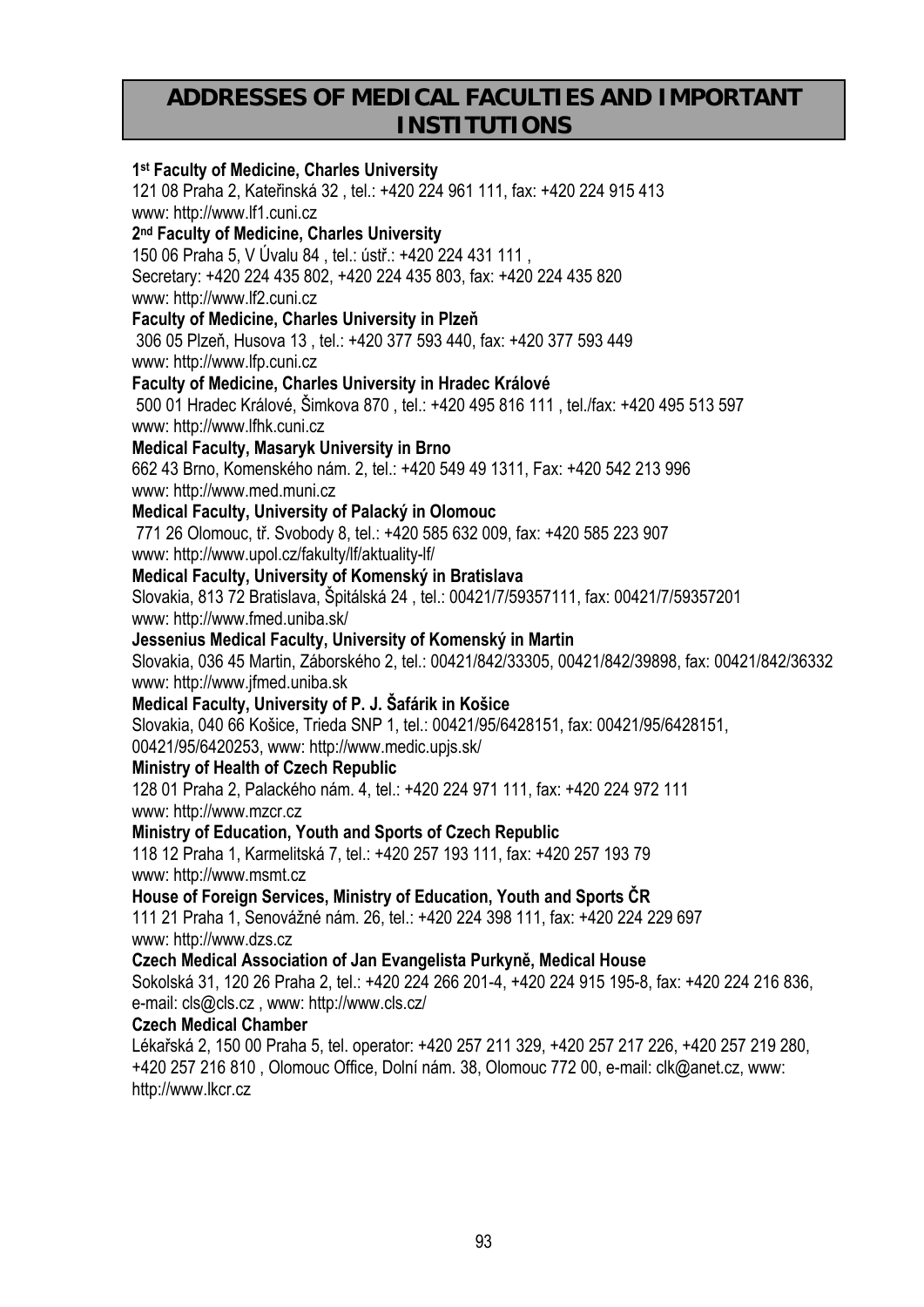# **Index:**

# **A**

| Adámková, V.  75               |
|--------------------------------|
| Adamová, E 75                  |
| Al Taji, E 82                  |
| Alinčová, B.  10               |
| Ambruš, M 87                   |
| Anděl, M.  5, 6, 8, 9, 15, 16, |
| 20, 42, 76, 79, 80, 92         |
| Andělová, K90                  |
| Arenberger, P 82               |
| Arenbergerová, M.  82          |

# **B**

| Babáková, E 85              |  |
|-----------------------------|--|
|                             |  |
| Bajtler, T 87               |  |
| Bajzová, M.  78             |  |
| Balíková, K.  77            |  |
| Balínová, P 71              |  |
| Baloun, R.  88              |  |
| Balušíková, K.  71          |  |
| Bareš, M.  89               |  |
| Bartoníček, J.  6, 8, 85    |  |
| Bartoš, A.  84              |  |
| Bártová, J.  73             |  |
| Bartůňková, J.  15          |  |
| Batáriová, A 73             |  |
| Bazalová, Z.  79            |  |
| Bednář, M 5, 6, 7, 8, 9, 75 |  |
| Bednářová, Z 81             |  |
| Bělinová, J 79              |  |
| Bělohlavá, R.  11           |  |
| Bendová, E 75               |  |
| Bendová, M.  83             |  |
| Beneš, J.  88               |  |
| Benešová, M,  73            |  |
| Beran, A. 72                |  |
| Bernášková, K.  9, 76       |  |
| Bernat, M 82                |  |
| Bílková, A.  86             |  |
| Bílková, D…………………… 80       |  |
| Bindzarová, D 71            |  |
| Bláha, J.  81               |  |
| Bláha, K.  89               |  |
| Bláhová, A…………………… 81       |  |
| Bobek, V 83                 |  |
| Boháček, I.  42             |  |

| Boubelík, M.  83        |  |
|-------------------------|--|
| Bravo, E.  84           |  |
| Brázdilová, M.  71      |  |
| Broulík, J.  8          |  |
| Brož, J.  79            |  |
| Brož, L………………………… 81    |  |
| Brůček, P.  81          |  |
| Brunclík, Š 6           |  |
| Brunerová, L 76, 79     |  |
| Brunnerová, R.  85      |  |
| Brunovský, M. ……………… 89 |  |
| Brychta, M.  87         |  |
| Buděšínský, T.  80      |  |
| Budková, K 11, 46       |  |
| Bufka, V.  80           |  |
| Bulvas, M.  79          |  |
| Buršíková, E 81         |  |

# **C**

| Cieslarová, B.  79 |  |
|--------------------|--|
|                    |  |
| Csémy, L 89        |  |
| Cucová, L.  89     |  |
| Cvačková, M.  74   |  |

# **Č**

| Čábelková, Z.  7, 71<br>Čakrtová, M 86 |  |
|----------------------------------------|--|
| Cáp, F.  86<br>Čech, O.  6, 85         |  |
| Čech, P.  91                           |  |
| Čechák, P.  70                         |  |
| Čechová, L.  84                        |  |
| Čechovský, I 78                        |  |
| Čejková, P………………… 71                   |  |
| Čejková, S………………… 90                   |  |
| Celko, AM.  8, 9, 72                   |  |
| Čerbák, M.  6                          |  |
| Cermák, F.  11                         |  |
| Čermák, J.  89                         |  |
| Cermáková, I………………. 72                 |  |
| Cerná, Ma.  71                         |  |
| Cerná, Mar.  77                        |  |
| Černá, Mi.  6, 8, 73, 92               |  |
| Černíková, I.  88                      |  |
| Červenková, Z.  71, 89                 |  |
| Čeřovská, E………………… 82                  |  |
| Čimburová, M.  71                      |  |

| Čoček, A.  86  |  |
|----------------|--|
| Čurila, K.  80 |  |

# **D**

| Daněček, V.  74<br>Daniel, J.  86<br>Dáňová, J.  9, 72<br>Denemark, L.  82 |  |
|----------------------------------------------------------------------------|--|
| Deykun, K.  76<br>Dlouhý, P.  7, 76                                        |  |
| Dohnalová, M.  84                                                          |  |
| Doležal, T 77                                                              |  |
| Dostál, O.  8, 91                                                          |  |
| Doubková, A.  5, 8, 70                                                     |  |
| Douša, P.  85                                                              |  |
| Drahoňovský, J.  90                                                        |  |
| Drahotová, E.  86                                                          |  |
| Drozdová, R.  75                                                           |  |
| Dubovám, N.  77                                                            |  |
| Ducháč, V.  82                                                             |  |
| Durecová, K.  90                                                           |  |
| Dusilová Sulková, S.  79                                                   |  |
| Duška, F 9, 71                                                             |  |
| Dušková, M.  86                                                            |  |
| Dvořáček, M.  82                                                           |  |
| Dvořák, A.  9, 12, 16                                                      |  |
| Dvořák, J.  80                                                             |  |
| Dvořák, K.  82                                                             |  |
| Dvořáková, L.  85                                                          |  |
| Dvořáková, M.  77                                                          |  |
| Džupa, V.  7, 39, 85                                                       |  |
| Džupová, O.  88                                                            |  |

# **E**

| Elbertová, Z9      |  |
|--------------------|--|
| El-Lababidi, A 87  |  |
| Elleder, M.  15    |  |
| El-Masri, A.  82   |  |
| Espa-Červená, K 89 |  |

# **F**

| Fabinyiová, V.  88    |  |
|-----------------------|--|
| Fanta, J.  82, 91     |  |
|                       |  |
| Feyereisl, J 6, 90    |  |
| Fialová, L.  8, 75    |  |
| Filipcová, L.  82, 91 |  |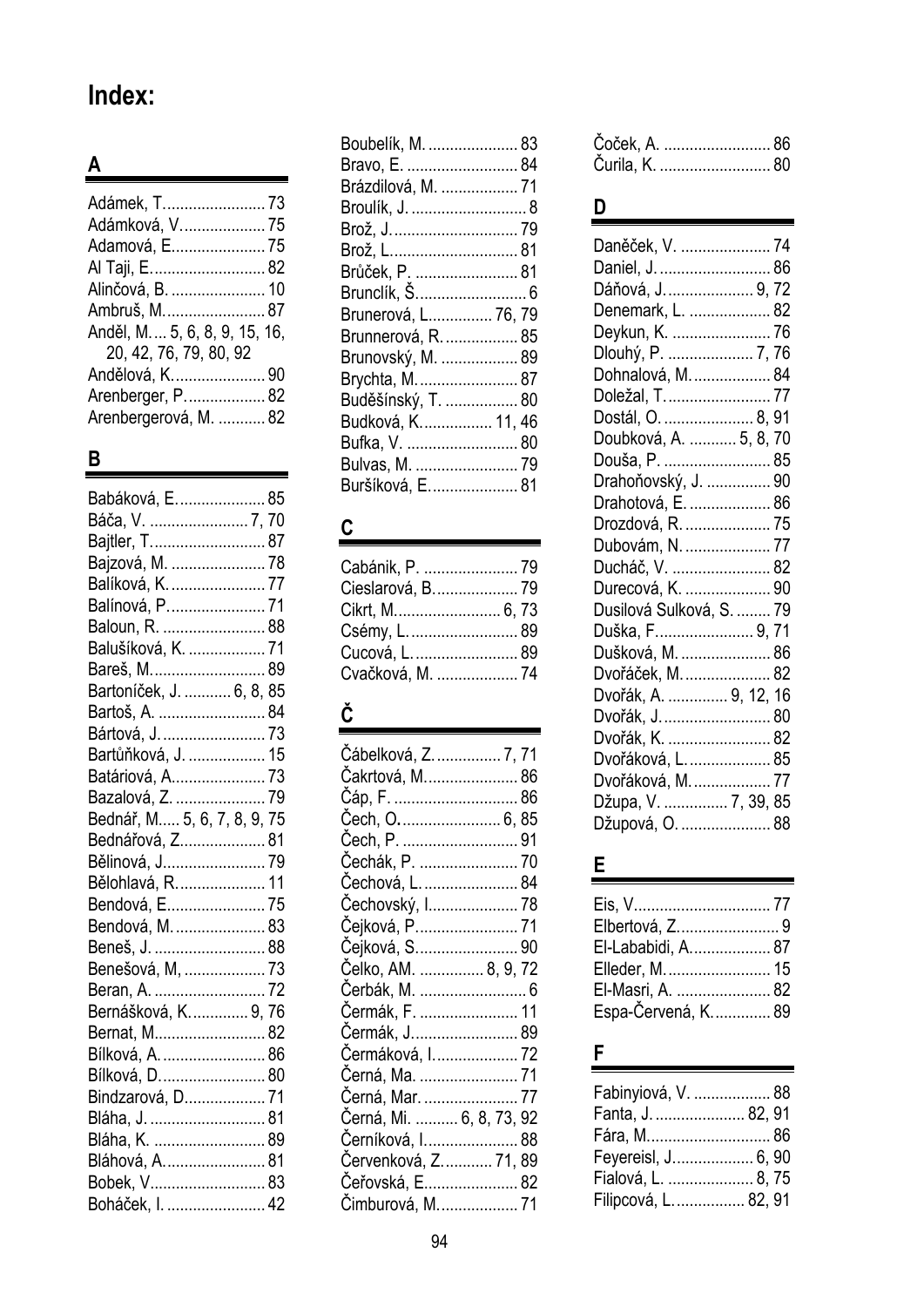| Filipiová, V.  73         |
|---------------------------|
|                           |
| Fleissigová, M. 8, 12, 16 |
| Formanová, P.  87         |
|                           |
| Frey, T.  82              |
|                           |
| Frýdlová, J.  84          |
| Fuksa, P 87               |
| Fürstová, V.  71          |
|                           |

# **G**

| Gebauerová, A.  86   |
|----------------------|
| Gkalpakiotis, S.  82 |
| Glogarová, B.  82    |
|                      |
|                      |
| Gojišová, E.  87     |
|                      |
| Gregor, P.  8, 80    |
| Grill, R.  7, 87     |
| Gruberová, A.  70    |
|                      |

### **H**

| Haas, M.  86              |  |
|---------------------------|--|
| Haasová, Z.  75           |  |
| Hábová, J……………… 11, 46    |  |
| Hábová, M. ………….8, 12, 16 |  |
| Hahn, A……………………… 85       |  |
| Hainer, V 6               |  |
| Hainerová, I.  82         |  |
| Hájek, P.  87             |  |
| Hájek, T.  89             |  |
| Hajer, J.  7, 79          |  |
| Hájková, J.  8, 11        |  |
| Hampl, V.  5              |  |
| Haninec, P. 5, 6, 9, 84   |  |
| Háša, J……………………… 79       |  |
| Hašpicová, M.  79         |  |
| Hátle, K.  70             |  |
| Havel, L 88               |  |
| Havlíček, K…………………… 6     |  |
| Havlíčková, B.  82        |  |
| Havránek, P.  88          |  |
| Havránková, A.  83        |  |
| Havrda, M.  7, 79         |  |
| Hegyi, J.  82             |  |
| Hejnová, J………………… 78      |  |
| Hellerová, K.  72         |  |
| Hendrichová, M.  79       |  |
| Heráček, J………………… 87      |  |

| Herbenová, A.  87                    |  |
|--------------------------------------|--|
| Herold, M.  80                       |  |
| Heroldová, M.  74                    |  |
| Herotová, T.  71                     |  |
| Herrmannová, M.  76                  |  |
| Heřman, D.  80                       |  |
| Heřmanová, J.  75                    |  |
| Hes, I.  83                          |  |
| Hiršalová, H.  78                    |  |
| Hladík, J.  73                       |  |
| Hnaníček, J.  79                     |  |
| Hněvkovský, B.  78                   |  |
| Hníková, O.  82                      |  |
| Hoffmanová, I.  79                   |  |
| Holub, Z.  6                         |  |
| Holubová, J.  75                     |  |
| Homolková, H.  88                    |  |
| Hora, T 87                           |  |
| Horáček, J 9, 89                     |  |
| Horák, J. 5, 6, 8, 9, 16, 20,        |  |
| 42, 79, 86, 92                       |  |
| Horák, L.  83                        |  |
| Horáková, L.  70, 74                 |  |
| Horn, P 78                           |  |
| Hornová, J.  7, 85                   |  |
| Horyna, M.  5                        |  |
| Hořejšová, M.  79                    |  |
| Höschl, C. .6, 8, 9, 15, 67, 89      |  |
| Höschlová, K………………. 81               |  |
| Housa, D 77                          |  |
| Houšťava, L.  84                     |  |
| Houštěková, D.  73                   |  |
| Hovorová, H.  56, 91                 |  |
| Hrnčíř, E…………………… 8, 85              |  |
| Hrnčířová, D.  76                    |  |
| Hromadníková, I 15, 83               |  |
| Hromadová, M.  76                    |  |
| Hronková, K.  86                     |  |
| Hrubá, L.  76                        |  |
| Hrušková, R.  9, 11                  |  |
| Hřib, Z.  91                         |  |
| Hubičková Heringová, L 74            |  |
| Hubínková, H.  70                    |  |
| Hulíková, K.  74                     |  |
| Husáková, V.  70                     |  |
|                                      |  |
| Hýblová, E.  79, 92<br>Hynčica, V 71 |  |

# **Ch**

| Charvát, P.  76  |  |
|------------------|--|
| Chlanová, J.  12 |  |
|                  |  |

| Chrenková, V.  75 |  |
|-------------------|--|
| Chvojková, J.  76 |  |

Indruch, T. ........................ 79

# **J**

**I**

| Jaček, M.  71            |    |
|--------------------------|----|
| Jakša, R.  77            |    |
| Janatová, E 75           |    |
| Jandová, D 87            |    |
| Jandová, J.  81          |    |
| Janečková, H.  75        |    |
| Janíčková, T.  75        |    |
| Janík, V.  86            |    |
| Jankovská, M.  79        |    |
| Janoušková, L            | 84 |
| Janovská, D. 5, 8, 9, 72 |    |
| Janovský, M.  77         |    |
| Janů, K11, 46            |    |
|                          |    |
| Jarošová, H 89           |    |
| Jelínek, Š. 74, 81       |    |
| Jelínková, I 74          |    |
| Jeníček, J 83            |    |
| Jeníčková, J. 7, 10      |    |
| Ježek, J 85              |    |
| Ježková, I 12            |    |
| Jirásek, T.  77          |    |
| Jirava, D 83             |    |
|                          |    |
| Jirmář, R.  80           |    |
| Jirmusová, J 10          |    |
| Jirochová, L.  83        |    |
| Jiroutová, O.  87        |    |
| Jirsová, K.  79          |    |
| Jonáková, O 12           |    |
| Jurčovičová, J.  76      |    |
| Jurikovič, I.  88        |    |

# **K**

| Kadlec, J.  11<br>Kadlec, M 73<br>Kachlík, D. 7, 70<br>Kaiser, M 89<br>Kalinová, K 79<br>Kapounková, Z 81<br>Karásek, J.  80<br>Keller, J 84 |  |
|----------------------------------------------------------------------------------------------------------------------------------------------|--|
| Kellerová, V.  84                                                                                                                            |  |
|                                                                                                                                              |  |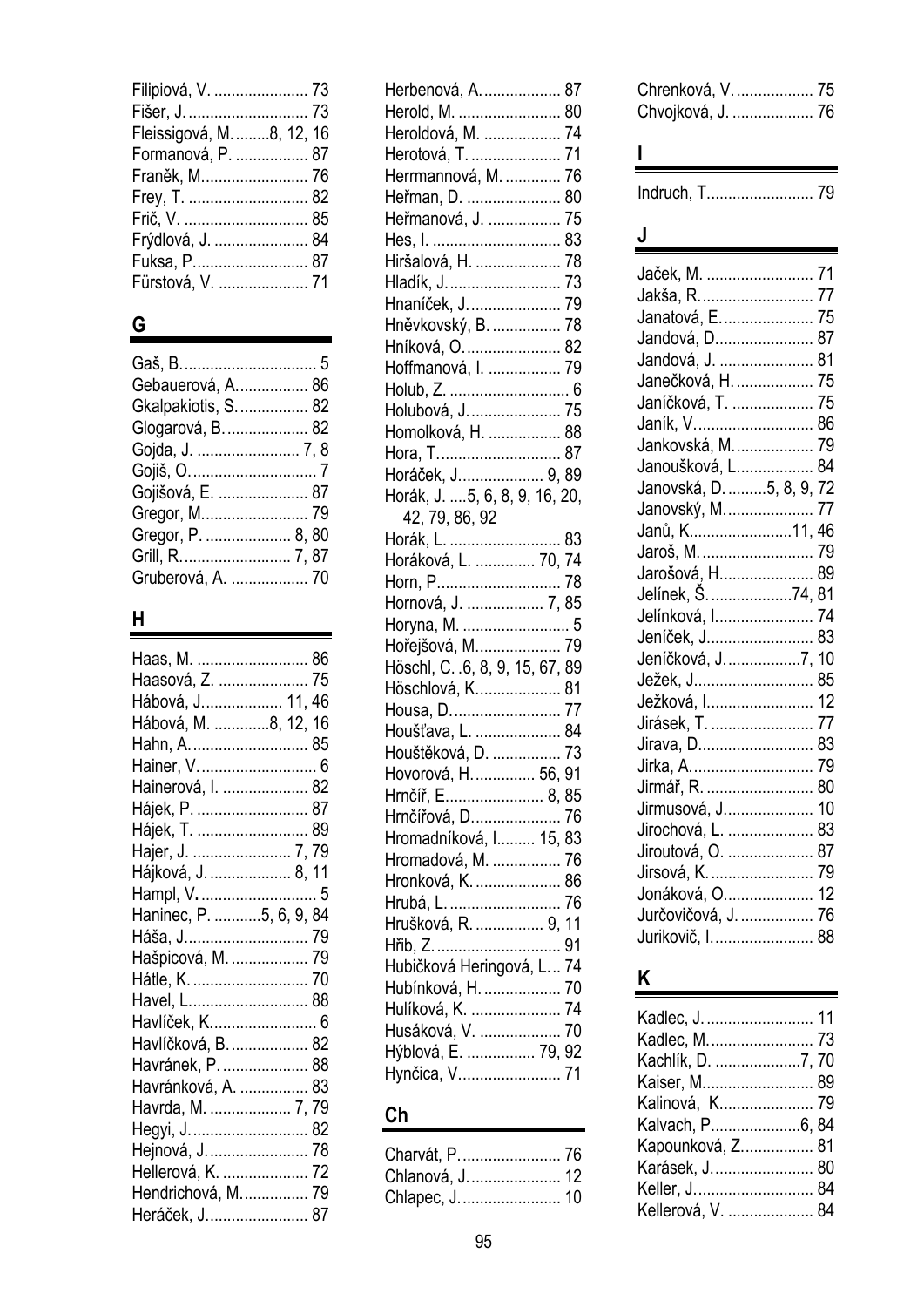| Kindlová, M.  84, 87        |  |
|-----------------------------|--|
| Klein, L.  6, 81            |  |
| Klement, V 86               |  |
| Klementová, L.  70          |  |
| Klener, P.  15              |  |
| Klepáček, I.  70            |  |
| Kletenský, J.  86           |  |
|                             |  |
| Klézl, Z.  85               |  |
| Klimčáková, E.  78          |  |
| Klírová, M.  89             |  |
| Kment, M 7, 9, 39, 79       |  |
| Kneidlová, M.  8, 85        |  |
| Knot, J.  80                |  |
| Kocur, I 85                 |  |
| Kočka, V……………………. 80        |  |
| Kokeš, Z.  7, 8, 9          |  |
| Kolaříková, V.  80          |  |
| Kolářová, L.  75            |  |
| Kolbeková, P.  75           |  |
| Koldová, L.  77             |  |
| Kolín, J.  85               |  |
|                             |  |
| Kolínová, M.  90            |  |
| Kološtová, K.  83           |  |
| Kolská, M.  82              |  |
| Komárek, L 71               |  |
| Konfrštová, I.  12          |  |
| Königová, R 81              |  |
| Königová,R 6, 8, 42         |  |
| Kopeček, M.  89             |  |
| Kopřivová, H 70             |  |
| Kopřivová, J.  89           |  |
| Kopská, T.  71              |  |
| Korejsová, P… 85            |  |
| Kos, J.  11                 |  |
| Kosová, J.  89              |  |
| Kostka, R 83                |  |
| Kostrhun, T 9, 74           |  |
|                             |  |
| Košťál, R.  85              |  |
| Kotková, I.  77             |  |
| Koťová, M 87                |  |
| Kotrbová, A.  71            |  |
| Koubová, A 71               |  |
| Koudelková, M.  10          |  |
| Koukolík, F.  6, 89         |  |
| Kouřilová, J.  76           |  |
| Kováčiková, M.  78          |  |
| Kováčová, Z.  78            |  |
| Kovář, J.  71               |  |
|                             |  |
| Kožený, J.  8, 89           |  |
| Kraml, P. 79                |  |
| Krátká, K. <mark>7</mark> 9 |  |
|                             |  |
| Krbcová, J.  85             |  |

| Krbec, M 85               |
|---------------------------|
| Krč. A. ………………………… 86     |
| Krchňáková, E.  81        |
| Kripner, J……………………… 81    |
| Kristen, M.  86           |
| Krištofová, M.  75        |
| Krofta, L.  90            |
| Kroftová, O.  77          |
| Kršiak, M.  6, 9, 42, 77  |
| Krumlová, H.  7, 8        |
| Křepela, E.  88           |
| Křikava, K 6, 42, 71      |
| Křivohlávková, J.  84     |
|                           |
| Kříž, J………………………… 85      |
| Kříž, M………………………. 82      |
| Křížová, E.  75           |
| Kubálek, V………………… 77      |
| Kubánek, O.  12           |
| Kubecová, M.  87          |
| Kubeš, J.  74             |
| Kubíček, J.  5            |
| Kubíková, K………………… 76     |
| Kučera, E.  90            |
| Kučera, P.  15, 74        |
| Kučerová, M.  73          |
| Kuderová, J.  86          |
| Kuchynka, P.  85          |
| Kujal, P77                |
| Kuklík, M.  73            |
| Kulichová, D.  9, 82      |
| Kuníková, I.  84          |
| Kůrková, J.  76           |
| Kutnohorská, D.  77       |
| Kužela, L.  76            |
| Kvasnicová, V.  8, 39, 71 |
| Kvašňák, E.  74           |
| Kvěch, J.  74             |
|                           |

#### **L**

| Laburda, M.  70      |  |
|----------------------|--|
| Lahodová, E.  72     |  |
| Lang, O.  84         |  |
| Langová, M.  73      |  |
| Laňka, D 76          |  |
| Lánská, K.  10       |  |
| Leamerová, E 86      |  |
| Leissová, M.  75     |  |
| Libovická, H 75      |  |
| Lichtenbergová, L 75 |  |
| Linhartová, O 85     |  |
| Línková, H.  80      |  |
|                      |  |

| Lipertová, P………………… 75    |  |
|---------------------------|--|
| Lipková, M 78             |  |
| Lipoldová, M 74           |  |
| Lippert, J.  82           |  |
| Lisa, L.  80              |  |
| Lísová, S.  77            |  |
| Liščák, R.  84            |  |
| Lišková, M.  87           |  |
| Logerová, H.  71          |  |
| Lomíčková, T. ……………… 83   |  |
| Lonská, J 87              |  |
| Lorencová, K.  71, 74, 92 |  |
| Lošonská, L 80            |  |
| Lovasová, L………………… 71     |  |
| Lukeš, M.  87             |  |
| Luňáček, L.  85           |  |
| Lvončík, M 8              |  |

# **M**

| Macharáček, D.  80              |  |
|---------------------------------|--|
| Machová, H.  84                 |  |
| Machuldová, I 75                |  |
| Mairychová, B.  77              |  |
| Maixnerová, M 72                |  |
| Málek, F.  79                   |  |
| Málek, J 81                     |  |
| Málková, J.  80                 |  |
| Malysová, E.  86                |  |
| Maňáková, E.  74                |  |
| Mandys, V.  6, 15, 77           |  |
| Mardešičová, L 82               |  |
| Mareš, J.  76                   |  |
| Marešová, H 76                  |  |
| Marková, H 86                   |  |
| Marková, J.  79                 |  |
| Maršálková, A.  8, 10           |  |
|                                 |  |
| Marx, D. . 7, 8, 38, 39, 82, 91 |  |
| Mašek, M.  8, 10                |  |
| Mašková, V.  88                 |  |
| Matějčková, J.  71              |  |
| Matějovská, I.  76              |  |
| Maternová, K 72                 |  |
| Matonohová, H 84                |  |
| Matouš, J.  80                  |  |
| Matoušková, E.  81              |  |
| Matoušová, K.  71               |  |
| Mattušová, E.  82               |  |
| Mauer, M.  75                   |  |
| Medek, I.  42                   |  |
| Medová, E 84                    |  |
| Měchurová, A.  90               |  |
| Mejsnar, J.  73                 |  |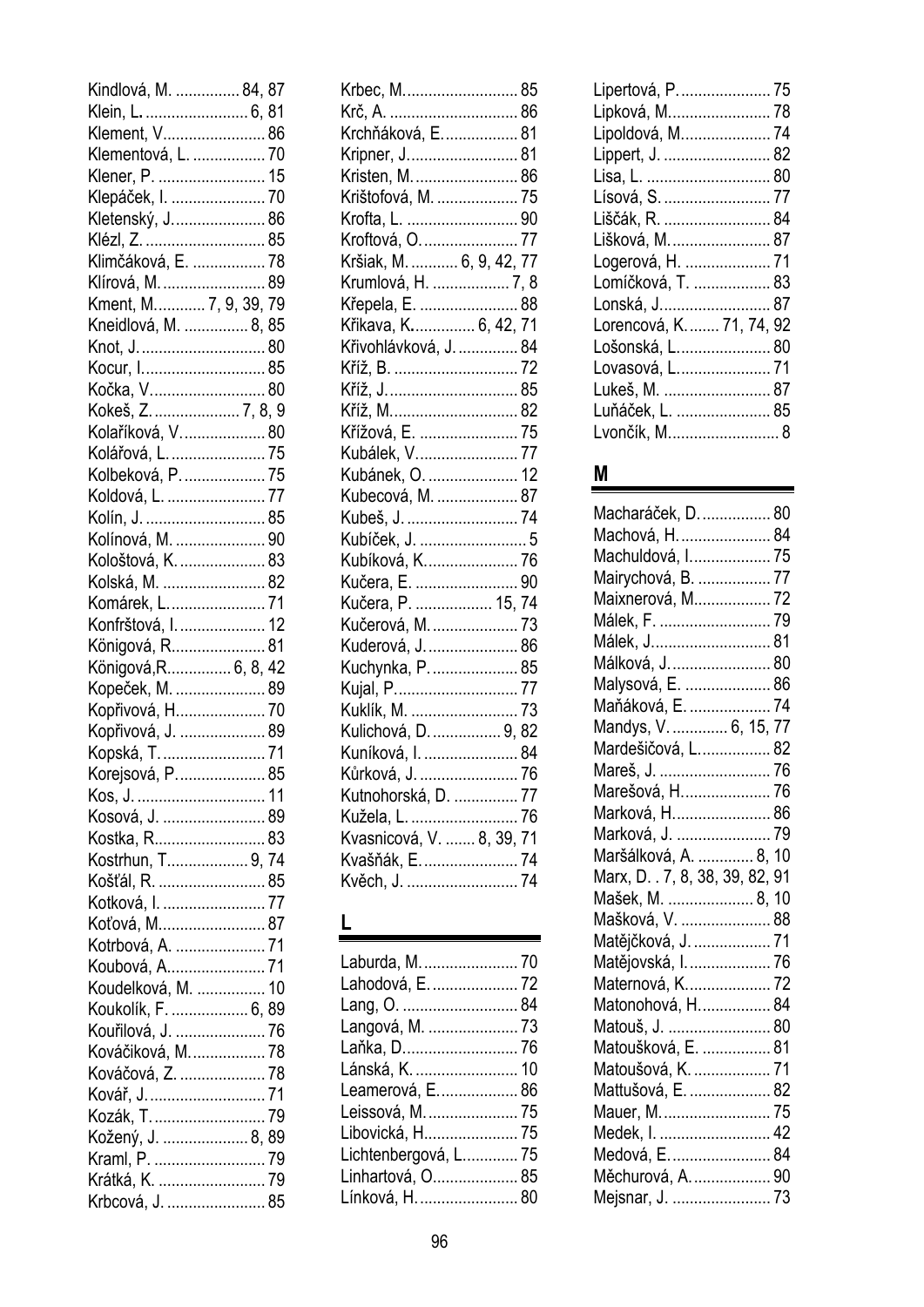| Melichar, F.  84          |  |
|---------------------------|--|
| Melichar, J.  90          |  |
| Mende, K.  87             |  |
| Mertl, L…………………… 8, 79    |  |
| Mieslerová, R.  77        |  |
| Milerová, H 78            |  |
| Mizner, P 81              |  |
| Mohr, P.  89              |  |
| Motlová, L.  89           |  |
| Moťovská, Z.  80          |  |
| Mottl, V 83               |  |
| Mrzílková, J………………… 70    |  |
| Mühlbergerová, G.  80, 92 |  |
| Mühlsteinová, Z 70        |  |
| Müllerová, A.  70         |  |
| Musil, L.  84             |  |
| Musil, V.  12             |  |
| Musilová, A.  77          |  |
| Mužíková, J………………… 10     |  |

# **N**

| Náprstková, J.  77   |
|----------------------|
| Navara, M.  90       |
|                      |
| Nejedlá, D.  85      |
| Nejedlý, A.  86      |
| Nelhübel, J.  11, 46 |
| Neubauerová, J 71    |
| Nguyen, T.  83       |
| Niederle, P.  6      |
| Nováčková, B.  84    |
| Novák, J.  80        |
| Novák, Jan  74       |
| Novák, L 83          |
| Novák, T.  89        |
| Nováková, H.  70     |
| Nováková, L.  79     |
| Nováková, O.  70     |
| Nováková, P.  83     |
|                      |

# **O**

| Obstová, I.  82     |  |
|---------------------|--|
| Ohnesorgová, M.  11 |  |
| Osmančík, P.  80    |  |
| Ošťádal, B 6        |  |
| Ošťádal, P 80       |  |
| Otáhal, P.  74      |  |
|                     |  |
| Ouzká, I.  8, 10    |  |

# **P**

| Pacovský, V.  85      |    |
|-----------------------|----|
| Pafčuga, I 81         |    |
| Pachl, J.  81         |    |
| Páleníček, T.  89     |    |
| Palyzová, D 82        |    |
| Pán, M.  90           |    |
| Pařízková, Z 78       |    |
| Paska, J.  87         |    |
| Patočková, J.  42,    | 77 |
| Pauk, N.              | 88 |
| Pavelcová, B.  73     |    |
| Pavlásek, J.  83      |    |
| Pavlíček, P.  79      |    |
| Pavlíčková, M.  87    |    |
| Pavlíková, A.  70     |    |
| Pavlová, V 7          |    |
| Pazdírek, P.  85      |    |
| Pazdírková, R.  82    |    |
|                       |    |
| Pehrizyan, A.  81     |    |
| Peisker, T 84         |    |
| Pekárková, I.  76     |    |
| Pelák, Z 83           |    |
| Pěnička, M.  81       |    |
| Peregrin, J.  86      |    |
| Perlín, C 76          |    |
| Pešl, T 88            |    |
| Peštová, M.  77       |    |
| Petr Malý 6           |    |
| Petříčková, J.  78    |    |
| Pibilová, A.  8       |    |
| Píchová, R.  84       |    |
| Pintěrová, D.  83     |    |
| Pipka, M 83           |    |
| Piťha, J.  84         |    |
| Plíšková, E.  80      |    |
| Pokorná, K.  7, 8     |    |
| Pokorný, R.  83       |    |
| Poláček, H.  76       |    |
| Polachová, H.  87     |    |
| Polák, J.  78, 80     |    |
| Polášek, J.  78       |    |
| Polívková, Z.  73     |    |
| Pometlová, M.  76     |    |
| Pompachová, A.  74    |    |
| Popelka, J.  83       |    |
| Potočková, J.  80     |    |
| Prachtová, H.  85     |    |
| Praško Pavlov, J.  89 |    |
| Príkazský, V… 72      |    |
| Procházka, B.  71     |    |
| Procházka, M.  82     |    |
|                       |    |

| Procházková, L.  87           |  |
|-------------------------------|--|
| Procházková, M.  77           |  |
| Prokeš, M 89                  |  |
| Prokop, J 75                  |  |
| Prokop, M.  82                |  |
| Prokopičová, M.  72           |  |
| Provazník, K. 6, 72           |  |
| Provazníková, H.7, 8, 39, 42, |  |
| 71                            |  |
| Průhová, Š. 9, 82             |  |
| Průcha, M.  74                |  |
| Pruner, R.  83                |  |
| Příhoda, B 78                 |  |
| Přívratská, J.  72            |  |
| Pumprlová, A.  87             |  |
| Půtová, I 79                  |  |
|                               |  |

# **R**

| Račan, L.  76<br>Rambousková, J. 8, 76<br>Ramešová, M 10<br>Raszka, M.  89<br>Raška, O…………………… 76<br>Riedlová, J.  70<br>Riglová, M.  72<br>Roček, M…………………… 86<br>Rödl, P…………………….9, 73<br>Roithová, Z.  6<br>Rokyta, R. .6, 8, 9, 15, 42, 76<br>Romžová, M 71<br>Rosina, J7, 8, 9, 74<br>Rosová, B.  77 |  |
|-----------------------------------------------------------------------------------------------------------------------------------------------------------------------------------------------------------------------------------------------------------------------------------------------------------|--|
| Rubášová, J………………… 73<br>Rutkowski, R.  7, 8                                                                                                                                                                                                                                                              |  |
| Růžičková, K. 7                                                                                                                                                                                                                                                                                           |  |
| Růžičková, M.  89                                                                                                                                                                                                                                                                                         |  |
| Ryba, L.  6                                                                                                                                                                                                                                                                                               |  |
| Rychlá, D.  77                                                                                                                                                                                                                                                                                            |  |
| Rychlík, I.  80                                                                                                                                                                                                                                                                                           |  |
| Rychterová, V. 6, 8, 39, 42,<br>-77                                                                                                                                                                                                                                                                       |  |
| Rypáčková, B 80                                                                                                                                                                                                                                                                                           |  |

# **S**

| Saláková, L. 8, 74           |  |
|------------------------------|--|
| Samcová, E.  5, 8, 9, 71, 91 |  |
| Secrest, T.  72              |  |
| Sedláčková, K.  86           |  |
| Sedláčková, L.  83           |  |
| Sedlářová, P.  75            |  |
| Seifertová, D.  89           |  |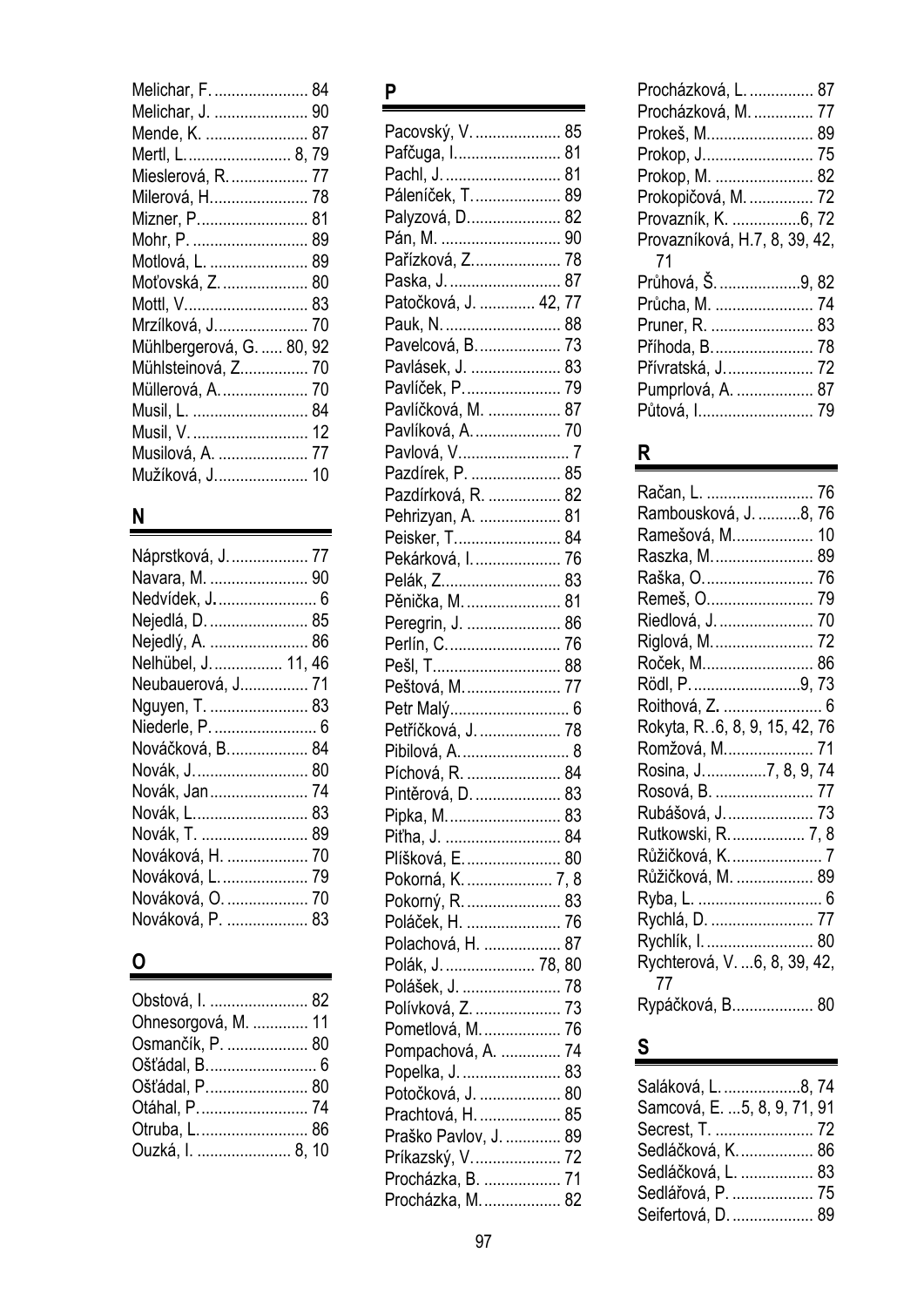| Sekavová, O 10                                   |  |
|--------------------------------------------------|--|
| Sereghy, T 84                                    |  |
| Shubladze, K 84                                  |  |
| Schalek, P.  86                                  |  |
| Schindler, J.  75                                |  |
| Schneidrová, D 72                                |  |
| Schutová, B.  76                                 |  |
| Skála-Rosenbaum, J.  85                          |  |
|                                                  |  |
| Skálová, K.  78                                  |  |
| Sklenář, Z…………………… 77<br>Slavíčková, Š. …………… 86 |  |
|                                                  |  |
| Slavkovský, L.  81                               |  |
| Slíva, J.  77                                    |  |
| Slivka, T.  87                                   |  |
| Slívová, B.  73                                  |  |
| Slouka, V74                                      |  |
| Sloupová, N 77                                   |  |
| Smetanová, H.  76                                |  |
| Smíšek, J.  7, 8, 75                             |  |
| Smrčková, K 11, 46                               |  |
| Sobotková, J.  70                                |  |
| Sodomková, M.  79, 92                            |  |
| Sojková, K.  10                                  |  |
| Sommerová, B.  71                                |  |
| Sotorník, R.  80                                 |  |
| Souček, P 85                                     |  |
| Stanek, J.  74                                   |  |
|                                                  |  |
| Starec, M 74                                     |  |
| Stehlík, L.  80                                  |  |
| Steinerová, T.  10                               |  |
| Steinert, A. S. 7                                |  |
| Stejskal, D.  73                                 |  |
| Steiskal. J.  87                                 |  |
| Stingl, J.  6, 8, 9, 20, 70, 74                  |  |
| Stöckbauer, P 74                                 |  |
| Stodůlka, P 85                                   |  |
| Ston, R.  83                                     |  |
| Stopková, P 89                                   |  |
| Straka, Z 81                                     |  |
| Straňák, Z 82, 90                                |  |
| Stránská, E 75                                   |  |
| Stránský, J.  79                                 |  |
| Stránský, M.  76                                 |  |
| Strnadel, T 87                                   |  |
| Strnadová, K.  82                                |  |
| Sukop, A 86                                      |  |
| Susová, H 70                                     |  |
| Svatoš, F.  85                                   |  |
| Svoboda, B 5, 6, 8, 83, 91                       |  |
|                                                  |  |
| Svoboda, L.  84                                  |  |
| Svoboda, S 86                                    |  |
| Svobodová, A.  70                                |  |
| Svobodová, B.  87                                |  |

| Svobodová, H 75   |  |
|-------------------|--|
| Svobodová, V.  78 |  |
| Syková, E.  15    |  |
| Synkulová, I 81   |  |
| Syslová, H.  84   |  |
| Sytařová, S 73    |  |
| Szabová, L.  71   |  |

# **Š**

| Šafář, P.  90         |  |
|-----------------------|--|
| Šach, J. 77           |  |
| Šantora, J 84         |  |
| Šebková, K7           |  |
| Šedo, J.  8, 9        |  |
| Šefl, M……………………… 78   |  |
| Šejdová, M.  87       |  |
| Šejna, I.  86         |  |
| Šenková, V………………… 70  |  |
| Šesták, M.  85        |  |
| Šilhánová, E.  72     |  |
| Šimánková, E.  81     |  |
| Šimůnková, P……………… 8  |  |
| Šípek, A.  90         |  |
| Šípová, D.  8         |  |
| Škrdlantová, L.  89   |  |
| Škrha, J…………………………5   |  |
| Škurlová, M.  76      |  |
| Šlamberová, R.  9, 76 |  |
| Šmejkalová, V.  76    |  |
| Šmerák, P.  73        |  |
|                       |  |
|                       |  |
| Šmerhovský, Z.  73    |  |
| Šnajdr, J…8, 11       |  |
|                       |  |
| Šós, P.  89           |  |
| Špaček, M.  7, 74     |  |
| Špaček, R.  81        |  |
| Španiel, F…………………… 89 |  |
| Šplíchalová, M 76     |  |
| Sprindrich, J.  86    |  |
|                       |  |
| Šťastná, H.  76       |  |
| Štefan. J……………………. 73 |  |
|                       |  |
|                       |  |
| Štěrbová, K.  86      |  |
|                       |  |
| Štětkářová, I.  84    |  |
|                       |  |
| Štofková, A.  76      |  |
| Štolbová, V.  81      |  |
| Šturma, J81           |  |

| Šturmová, I 12     |  |
|--------------------|--|
| Šulcová, E.  77    |  |
| Šustek, P 8, 10    |  |
| Šustková, M.  77   |  |
| Šuta, D.  8, 9, 74 |  |
|                    |  |
| Švecová, H 72      |  |
| Švehlová, A.  87   |  |
|                    |  |

# **T**

g,

| Tejkalová, H.  9<br>Těšínský, P.  80<br>Tichý, S.  88<br>Tikovská, L.  83<br>Tikovský, K 83<br>Tišanská, L 90<br>Tišlerová, B.  89<br>Titlbach, M.  74<br>Tokarik, M.  81<br>Tomanová, P9<br>Tomáš, R.  84<br>Tomášková, V.  42<br>Tomášová, M.  87<br>Tomek, P 88<br>Tošnerová, T.  75<br>Tóthová, M.  79<br>Toušek, P.  81<br>Trčková, M.  75<br>Trněná, Z.  88<br>Trojanová, H.  84<br>Tučková, I.  77 |  |
|-----------------------------------------------------------------------------------------------------------------------------------------------------------------------------------------------------------------------------------------------------------------------------------------------------------------------------------------------------------------------------------------------------------|--|
| Tůma, P.  7, 71                                                                                                                                                                                                                                                                                                                                                                                           |  |
| Tůmová, E 77<br>Turyna, R.  90<br>Tvrdek, M.  7, 86<br>Tyrichtrová, L.  85                                                                                                                                                                                                                                                                                                                                |  |
|                                                                                                                                                                                                                                                                                                                                                                                                           |  |

# **U**

| Unzeitigová, M.  88 |  |
|---------------------|--|
| Urban, M.  6, 87    |  |
| Urbancová, H.  77   |  |
| Urbanová, D.  84    |  |
| Urbanová, W.  87    |  |
| Urgošík, D.  84     |  |

# **V**

| Vacková, M.  91  |  |
|------------------|--|
| Vaculín, Š 9, 76 |  |
| Vadinská, K.  77 |  |
|                  |  |
| Vácha, M.  8, 75 |  |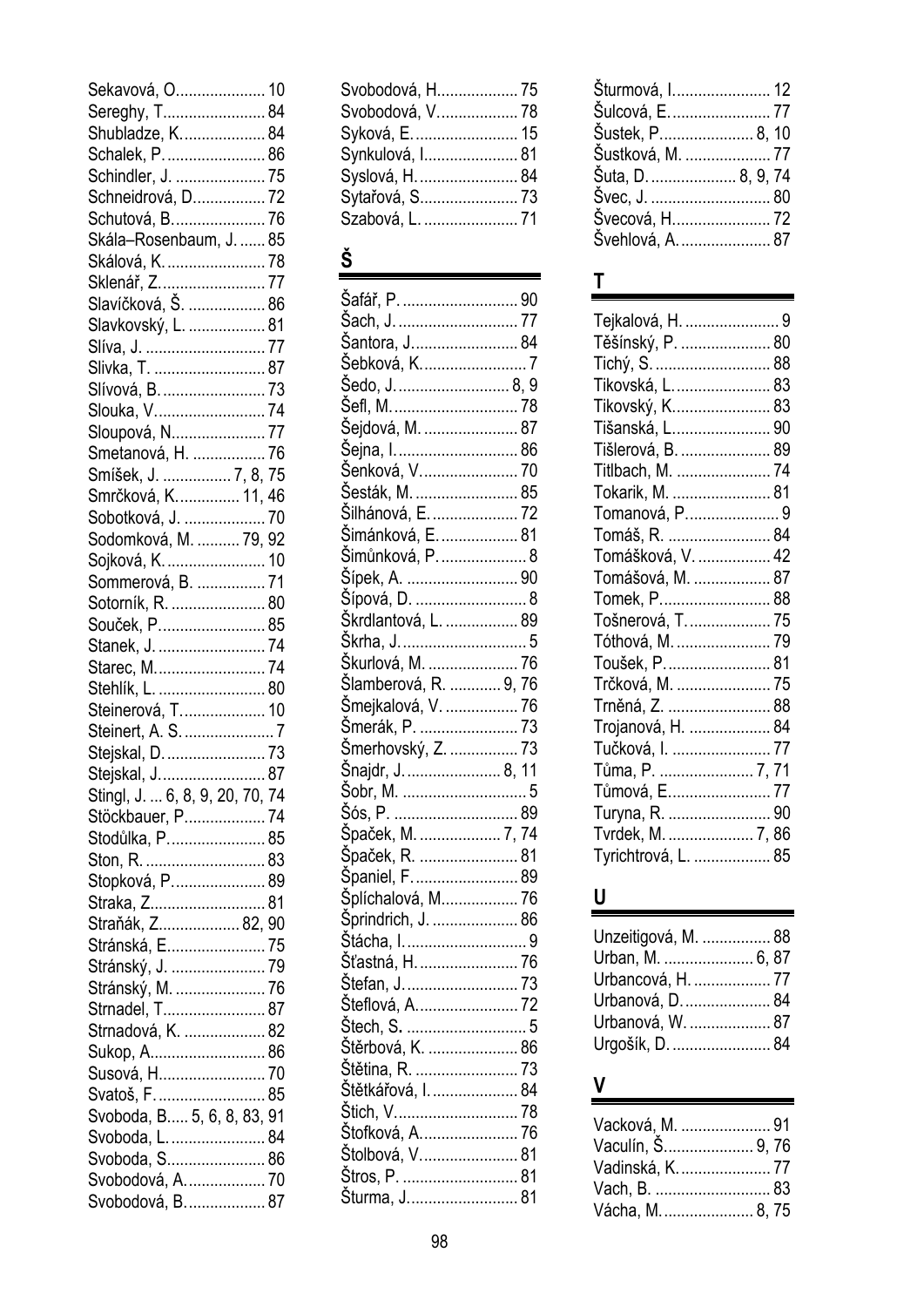| Valešová, M.  79            |    |
|-----------------------------|----|
| Vališ, K 71                 |    |
| Vančatová, J.  12           |    |
| Vaněk, T.  81               |    |
| Vaníčková, E 72             |    |
| Vaníčková, J.  86           |    |
| Vaňková, M.  75             |    |
| Vávra, J 85                 |    |
| Vávrová, K.  74             |    |
| Vavřinec, J.  82            |    |
| Vedral, T.  83              |    |
| Velebil, P 90               |    |
| Verébová, K.  89            |    |
| Vernerová, Z.  77           |    |
| Veselá, A.  72              |    |
| Visingerová, J.  71, 77     |    |
| Vítek, P.  74               |    |
| Vítková, M.  78             |    |
| Vízková, A 8, 10            |    |
| Vladyková, I.               | 78 |
| Vlasáková, A. 8, 11, 16, 46 |    |
| Vlčková, H…………………. 10       |    |
| Vobořil, R.  83             |    |
| Vobořilová, J.  71          |    |
| Voděrová, J 77              |    |
| Vodička, P 73               |    |
| Vogtová, D.  70             |    |
| Vohradníková, O.  82        |    |

| Vojtíšek, O.  83   |  |
|--------------------|--|
| Vojtíšková, J.  74 |  |
| Vojtová, M.  71    |  |
| Voldánová, J.  86  |  |
| Voleman, M 83      |  |
|                    |  |
|                    |  |
| Vosáhlo, J.  82    |  |
| Votava, F.  82     |  |
| Votava, J 81       |  |
| Votava, M 8, 77    |  |
| Vrajová, M 89      |  |
| Vrána, J.  76      |  |
| Vránová, J 74      |  |
| Vyhnalová, P 73    |  |
| Vyhnánek, F 83     |  |
| Vychytil, P.  91   |  |
| Vytejčková, R.  75 |  |

# **W**

| Widimský, P. . 6, 9, 15, 80, 92 |  |
|---------------------------------|--|
| Wolfová, E.  74                 |  |

# **Y**

Yamamotová, A. .............. 76

# **Z**

| Zádorová, Z.  80        |  |
|-------------------------|--|
| Zahradil, J.  86        |  |
|                         |  |
|                         |  |
| Zachoval, R 88          |  |
| Zajíček, R 81           |  |
| Zamrazilová, L.  11, 46 |  |
| Zaoralová, M.  71       |  |
| Zatloukal, P6, 8, 88    |  |
| Závěšická, L 89         |  |
| Zdráhalová, I.  80      |  |
| Zezuláková, M. 8, 76    |  |
| Zídka, M 85             |  |
| Zikmund, J.  82         |  |
| Zlacká, D 83            |  |
| Zmrhal, J 83            |  |
| Znamirowská, M.  80     |  |
| Zvěřina, E.  84         |  |
| Zvoníčková, M. 8, 75    |  |
|                         |  |

# **Ž**

| Žabka, J.  79      |  |
|--------------------|--|
| Žák, M………………………… 7 |  |
| Žák, P.  78        |  |
| Žejšková, L.  83   |  |
| Žížalová, I.  70   |  |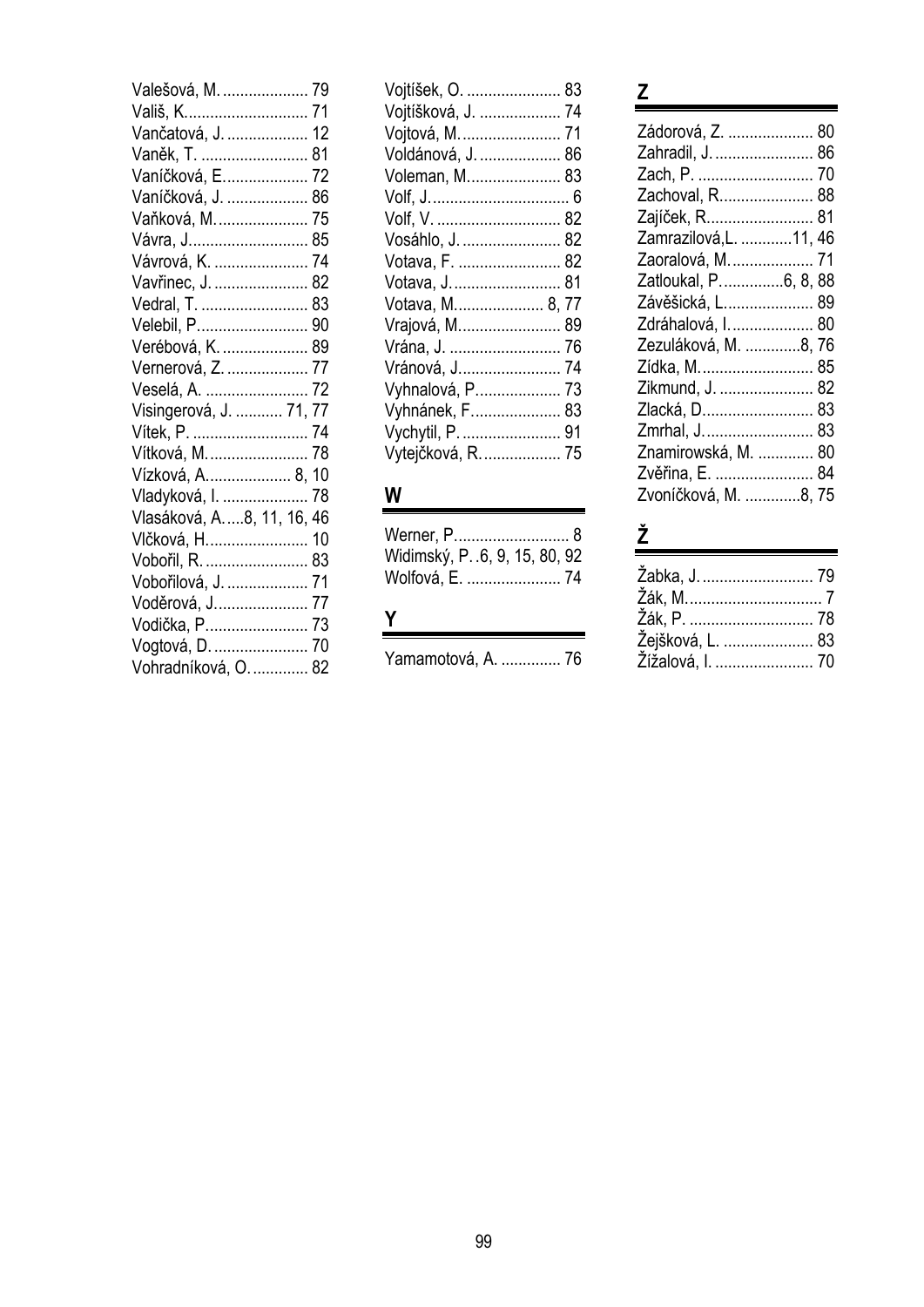#### **Essential information on the 3rd Faculty of Medicine, Charles University in Prague and on the conditions of study. List of Study Programmes and Workplaces in the Academic Year 2007/2008.**

Graphic layout: SVI, 3. MF CU<br>Cover design: Jaroslav Příbra Number of pages: 101 Last updated: 30 June 2007

Publisher: 3<sup>rd</sup> Faculty of Medicine, Charles University Ruská 87, 100 00 Praha 10 Jaroslav Příbramský

Praha 2007

 Printer: K Effect Praha Edition: 300 copies